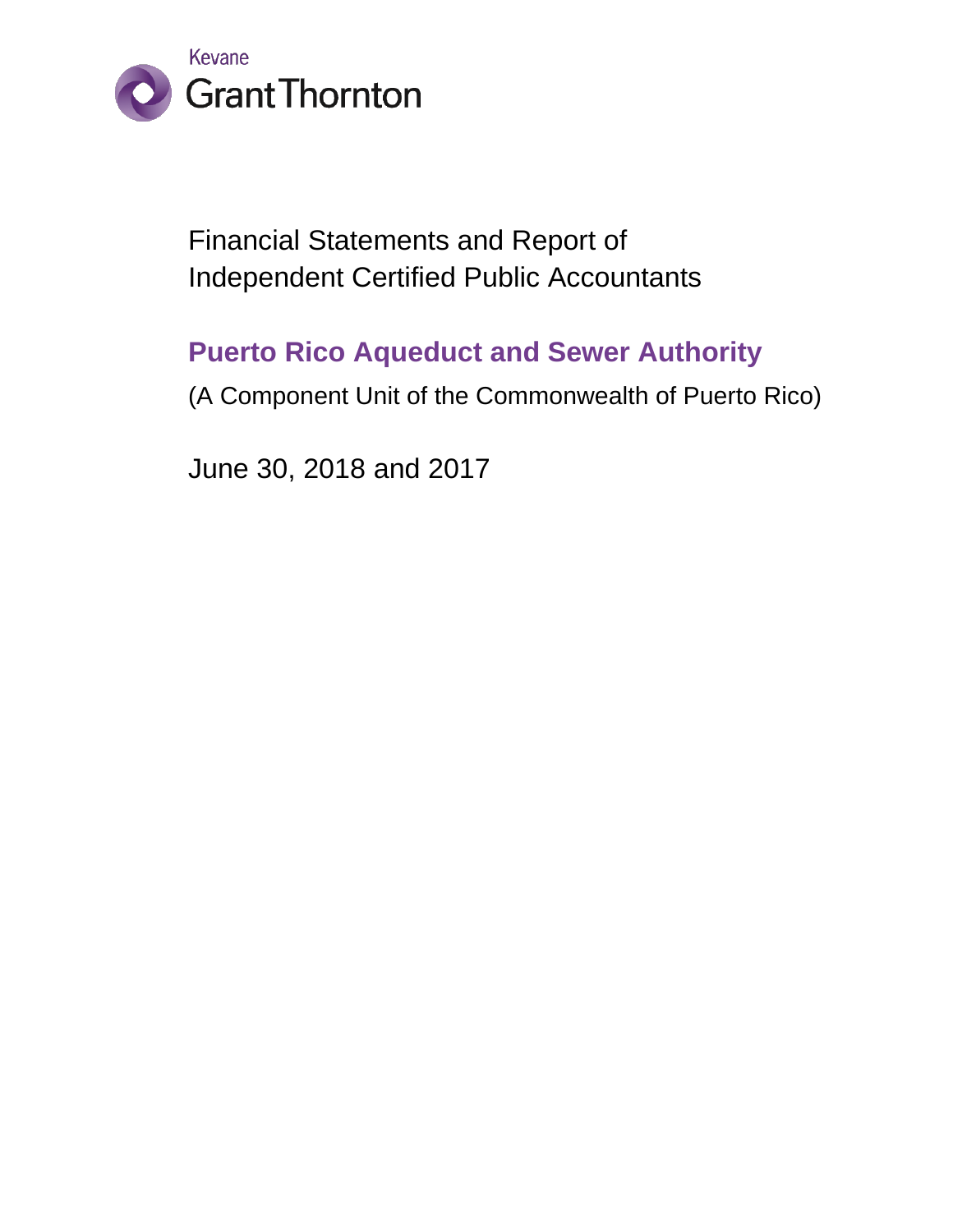## **Table of Contents**

|                                                                               | $1 - 3$  |
|-------------------------------------------------------------------------------|----------|
|                                                                               | $4 - 17$ |
| <b>Audited Financial Statements:</b>                                          |          |
|                                                                               |          |
|                                                                               | 20       |
|                                                                               |          |
|                                                                               |          |
| Required Supplementary Information:                                           |          |
|                                                                               | 73       |
|                                                                               | 74       |
|                                                                               | 75       |
| Schedule of Changes in the Total Post-Employment Benefits other than          |          |
|                                                                               | 76       |
| Supplemental Schedule:                                                        |          |
| Financial Results and Debt Coverage Calculations per 2012 Amended             |          |
|                                                                               | 78-79    |
| Other Report:                                                                 |          |
| Report of Independent Auditors on Internal Control Over Financial Reporting   |          |
| and on Compliance and Other Matters Based on an Audit of Financial Statements |          |
|                                                                               |          |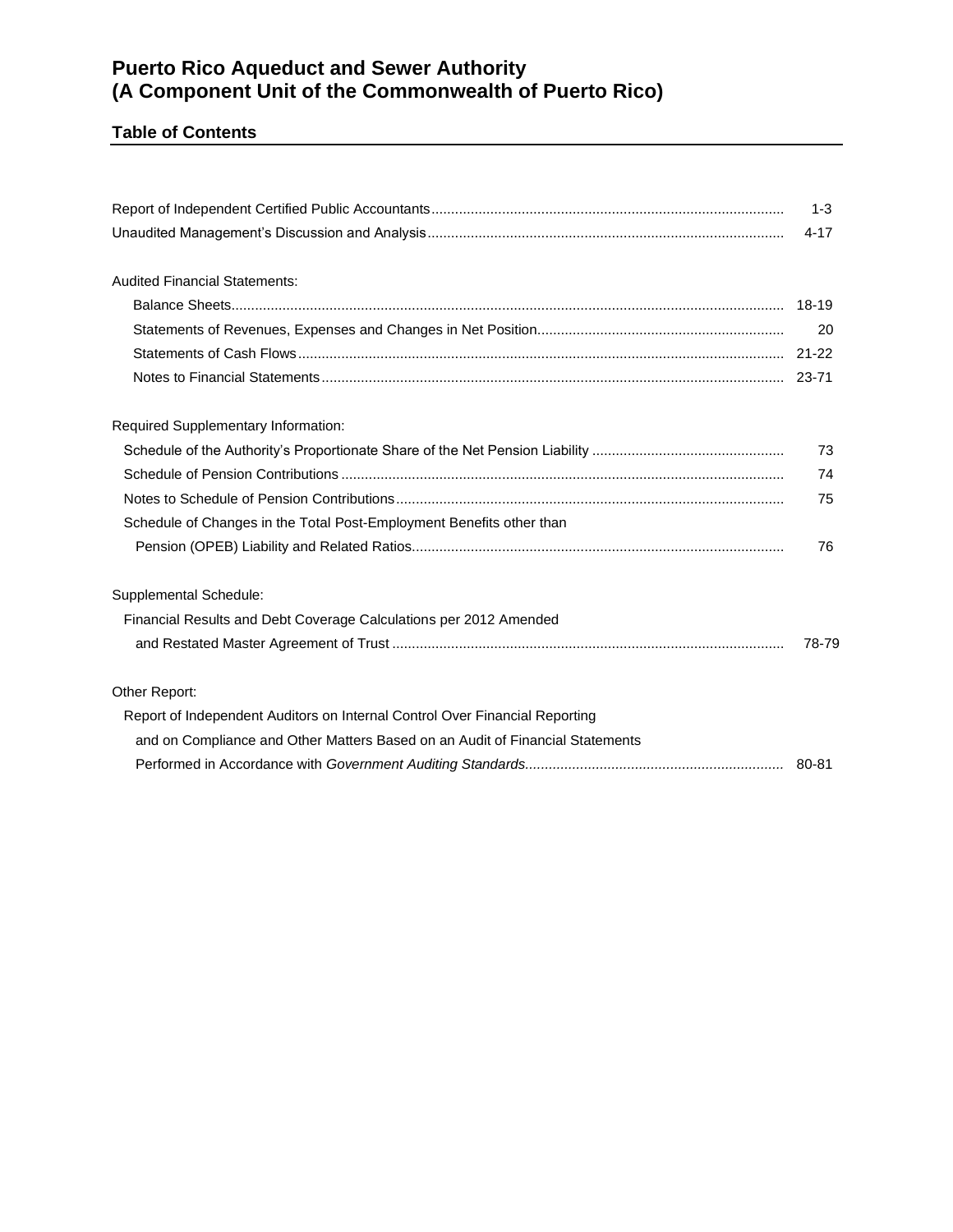

| <b>Report of Independent Certified Public Accountants</b> | Kevane Grant Thornton LLP<br>33 Bolivia Street<br>Suite 400<br>San Juan, Puerto Rico 00917-2013 |
|-----------------------------------------------------------|-------------------------------------------------------------------------------------------------|
|                                                           | $T + 17877541915$                                                                               |
| To the Board of Directors of                              | $F + 17877511284$                                                                               |
| <b>Puerto Rico Aqueduct and Sewer Authority:</b>          | <b>E</b> kgt@pr.gt.com                                                                          |
| <b>Report on the Financial Statements</b>                 | linkedin.com/company/kevane-grant-thornton<br>facebook.com/kevanegrantthornton                  |

#### **Report on the Financial Statements**

We have audited the accompanying financial statements of Puerto Rico Aqueduct and Sewer Authority (a component unit of the Commonwealth of Puerto Rico) ("the Authority"), which comprise the balance sheets as of June 30, 2018 and 2017, and the related statements of revenues, expenses and changes in net position, and cash flows for the years then ended, and the related notes to the financial statements.

#### **Management's Responsibility for the Financial Statements**

Management is responsible for the preparation and fair presentation of these financial statements in accordance with accounting principles generally accepted in the United States of America; this includes the design, implementation, and maintenance of internal control relevant to the preparation and fair presentation of financial statements that are free from material misstatement, whether due to fraud or error.

#### **Auditor's Responsibility**

Our responsibility is to express an opinion on these financial statements based on our audits. We conducted our audits in accordance with auditing standards generally accepted in the United States of America, and the standards applicable to financial audits contained in *Government Auditing Standards*, issued by the Comptroller General of the United States of America. Those standards require that we plan and perform the audit to obtain reasonable assurance about whether the financial statements are free from material misstatement.

An audit involves performing procedures to obtain audit evidence about the amounts and disclosures in the financial statements. The procedures selected depend on the auditor's judgment, including the assessment of the risks of material misstatement of the financial statements, whether due to fraud or error. In making those risk assessments, the auditor considers internal control relevant to the Authority's preparation and fair presentation of the financial statements in order to design audit procedures that are appropriate in the circumstances, but not for the purpose of expressing an opinion on the effectiveness of the Authority's internal control. Accordingly, we express no such opinion. An audit also includes evaluating the appropriateness of accounting policies used and the reasonableness of significant accounting estimates made by management, as well as evaluating the overall presentation of the financial statements.

We believe that the audit evidence we have obtained is sufficient and appropriate to provide a basis for our audit opinions.

Kevane Grant Thornton LLP, all rights reserved.

Kevane Grant Thornton LLP is a member firm of Grant Thornton International Ltd (GTIL) and each member firm are a separate legal entity. Services are delivered independently by the member firm. GTIL does not provide services to clients. GTIL and its member firms are not agents of, and do not obligate, one another and are not liable for one another's acts or omissions. **Grantmonton** on the another and are not another and are not liable for one another's acts or omissions.

**Audit | Tax | Advisory | Outsourcing**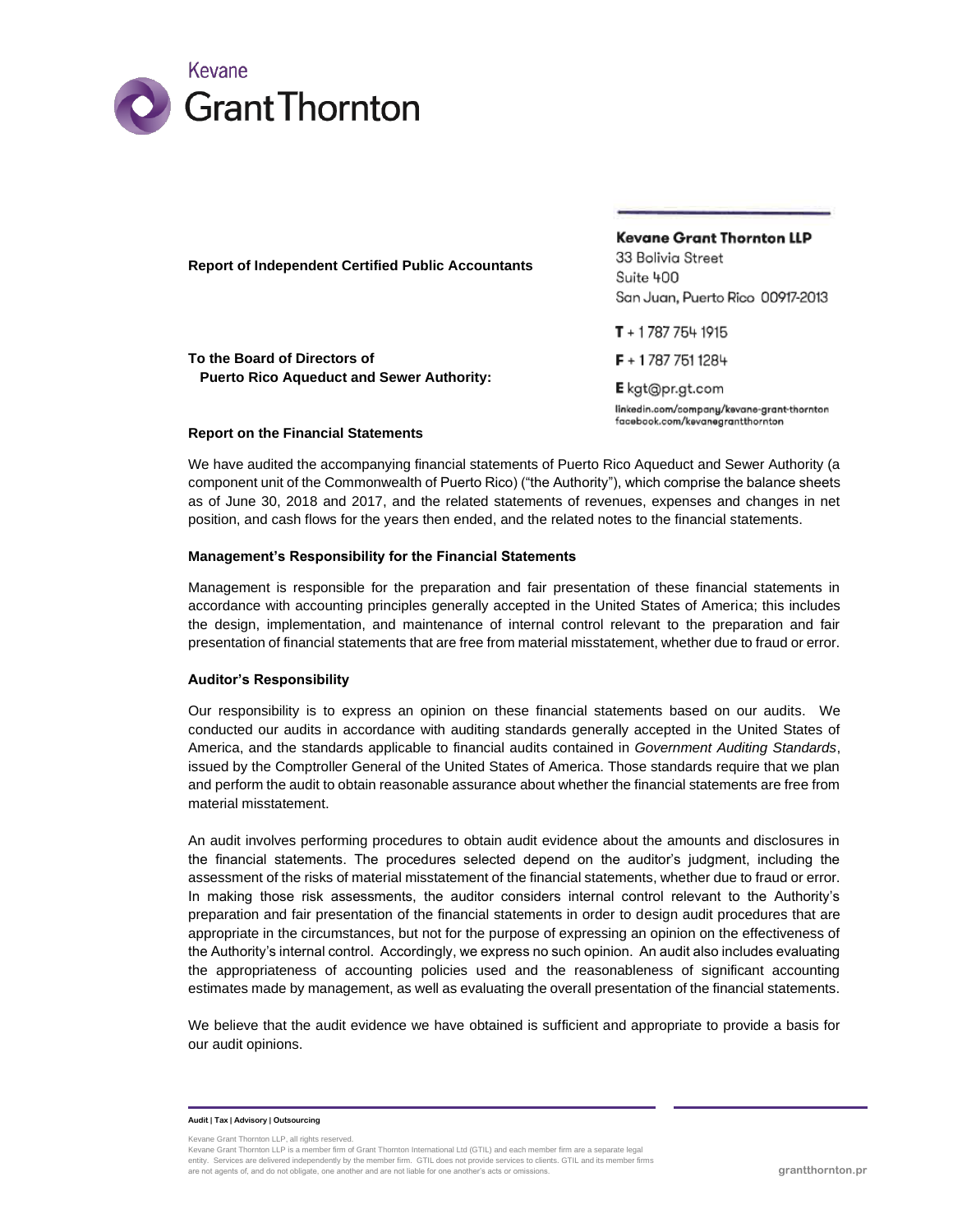

#### **Opinions**

In our opinion, the financial statements referred to above present fairly, in all material respects, the financial position of Puerto Rico Aqueduct and Sewer Authority as of June 30, 2018 and 2017 and the respective changes in financial position, and cash flows thereof for the years then ended in accordance with accounting principles generally accepted in the United States of America.

#### **Other Matters**

#### *Restatement of Prior Period Financial Statements*

As discussed in Note 22 to the financial statements, as of July 1, 2016, the net position of the Authority has been restated to correct prior period misstatements related to the adoption of the provisions of GASB Statement No. 68, *Accounting and Financial Reporting for Pensions – an Amendment of GASB Statement No. 27*, and GASB Statement No. 71, *Pension Transitions for Contributions Made Subsequent to the Measurement Date – an amendment of GASB statement No. 68*, which were effective on July 1, 2014. Our opinion is not modified with respect to this matter.

#### *Change in Accounting for Postretirement Benefits Other than Pensions*

As discussed in Note 22 to the financial statements, the Authority adopted the provisions under GASB Statement No. 75, *Accounting and Financial Reporting for Postretirement Benefits Other than Pensions*, as of July 1, 2016. Our opinion is not modified with respect to this matter.

### **Required Supplementary Information**

Accounting principles generally accepted in the United States of America require that the management's discussion and analysis on pages 4 through 17, the schedule of the Authority's proportionate share of the net pension liability on page 73 and, the schedules of contributions on pages 74 - 75 and the schedule of changes in the Authority's total other postemployment benefits ("OPEB") liability and related ratios on page 76, be presented to supplement the financial statements. Such information, although not a part of the basic financial statements, is required by the Governmental Accounting Standards Board, who considers it to be an essential part of financial reporting for placing the basic financial statements in an appropriate operational, economic, or historical context. We have applied certain limited procedures to the required supplementary information in accordance with auditing standards generally accepted in the United States of America, which consisted of inquiries to management about the methods of preparing the information and comparing the information for consistency with management's responses to our inquiries, the basic financial statements, and other knowledge we obtained during our audit of the basic financial statements. We do not express an opinion or provide any assurance on the information, because the limited procedures do not provide us with sufficient evidence to express an opinion or provide any assurance.

#### **Supplementary Information**

Our audit was conducted for the purpose of forming an opinion on the financial statements that comprise the Authority's basic financial statements. The supplemental schedule of financial results and debt coverage calculations per the 2012 amended and restated master agreement of trust ("schedule") on page 78 is presented as additional information and is not a required part of the basic financial statements. The schedule is the responsibility of management and was derived from and relates directly to the underlying accounting and other records used to prepare the basic financial statements and certain additional procedures, including comparing and reconciling financial statements or to the basic financial statements themselves, and other additional procedures in accordance with the auditing standards generally accepted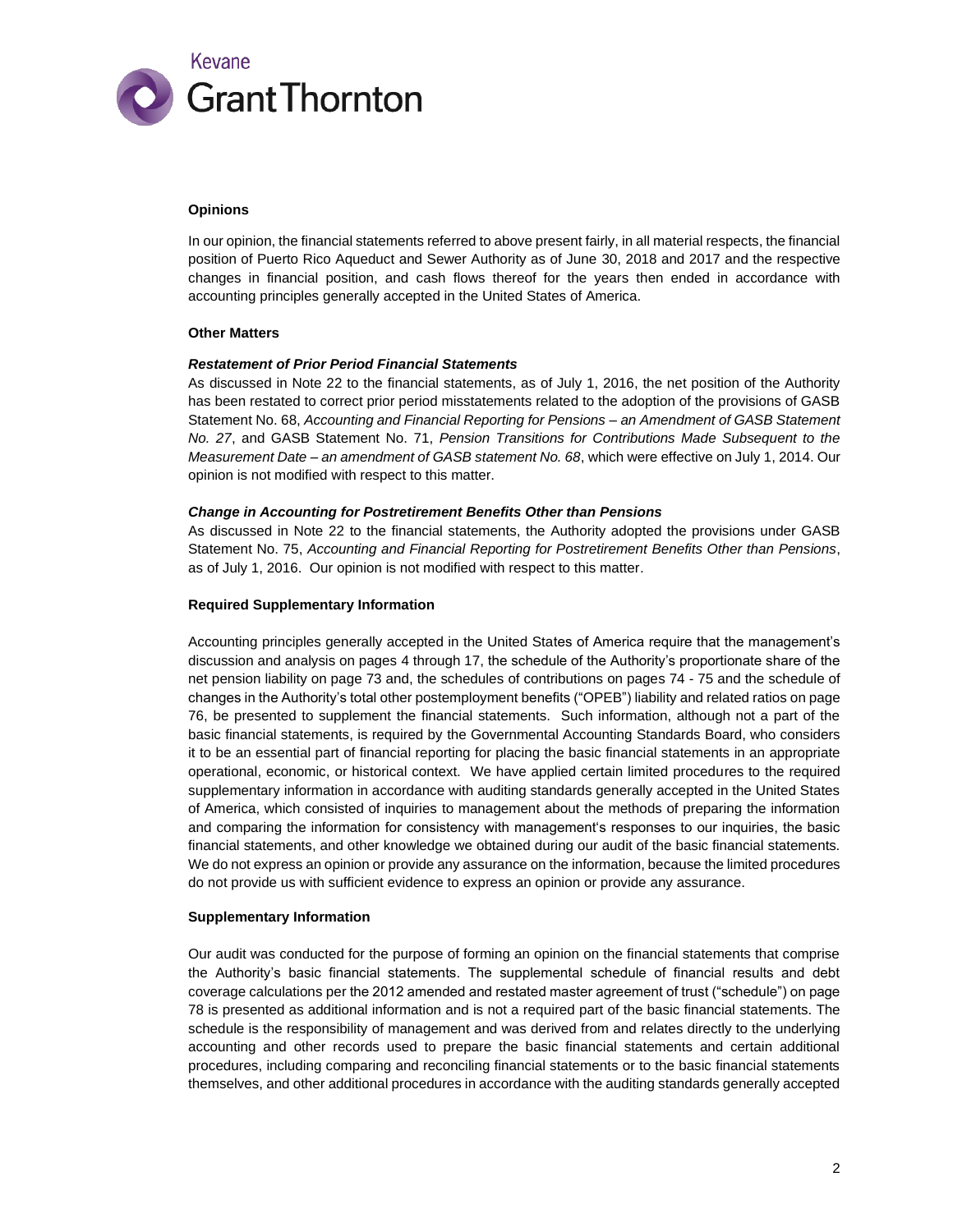

in the United States. In our opinion, the schedule is fairly stated, in all material respects, in relation to the basic financial statements as a whole.

#### **Other Reporting Required by** *Government Auditing Standards*

In accordance with *Government Auditing Standards*, we have also issued our report dated December 31, 2020, on our consideration of the Authority's internal control over financial reporting and on our tests of its compliance with certain provisions of laws, regulations, contracts, and grant agreements and other matters. The purpose of that report is to describe the scope of our testing of internal control over financial reporting and compliance and the results of that testing, and not to provide an opinion on internal control over financial reporting or on compliance. That report is an integral part of an audit performed in accordance with *Government Auditing Standards* in considering the Authority's internal control over financial reporting and compliance.

San Juan, Puerto Rico December 31, 2020.

Keesas Sant Hernton LhP

CERTIFIED PUBLIC ACCOUNTANTS (OF PUERTO RICO) LICENSE 217 EXPIRES DECEMBER 1, 2022. STAMP E424516 OF THE PUERTO RICO SOCIETY OF CPAS WAS AFFIXED TO THE FILE COPY OF THIS REPORT.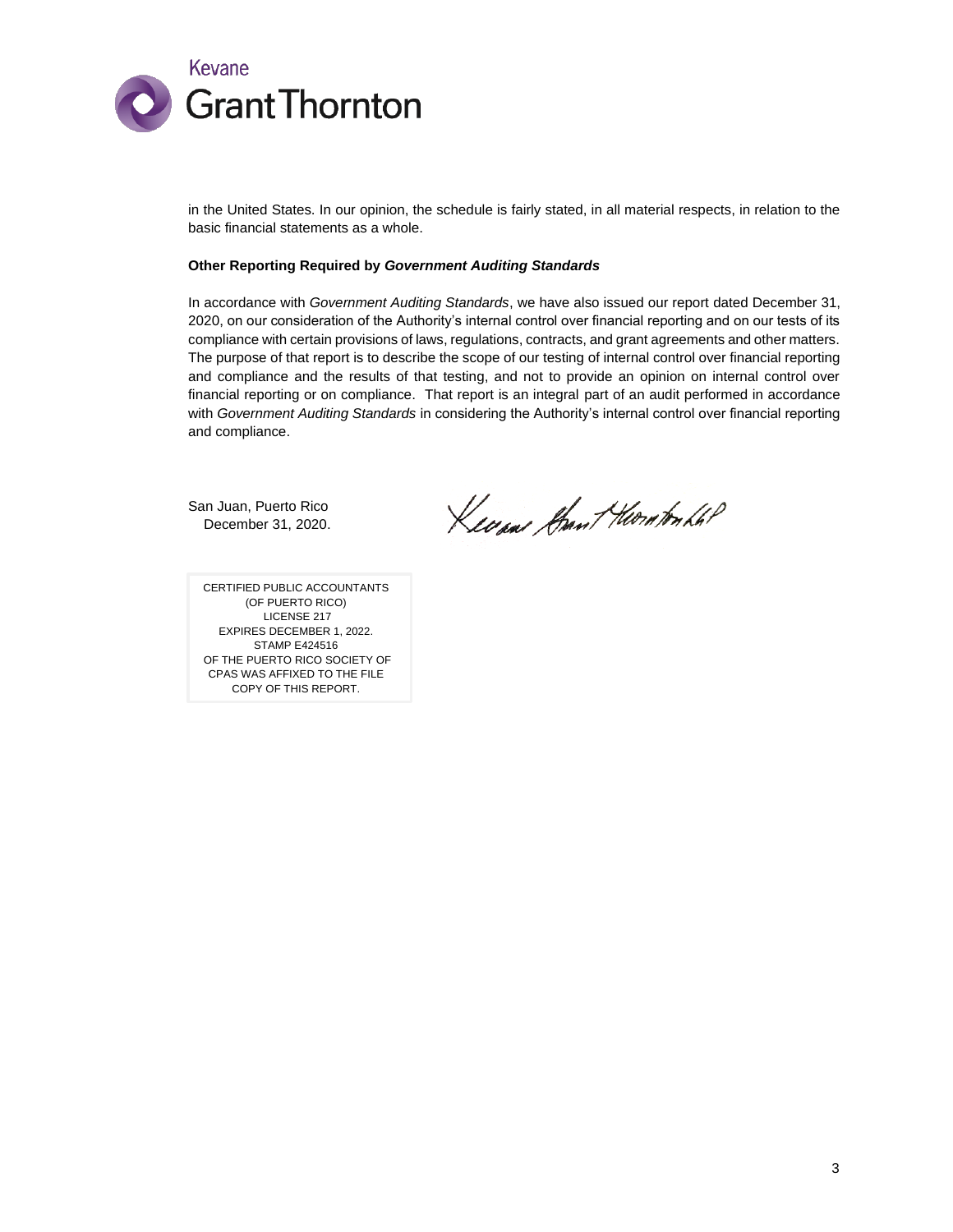### **Unaudited Management's Discussion and Analysis Year Ended June 30, 2018 and 2017**

As management of Puerto Rico Aqueduct and Sewer Authority ("the Authority" or "PRASA"), we offer readers of the Authority's annual financial report our discussion and analysis of the Authority's financial performance during the fiscal years ended on June 30, 2018 and 2017. Please read it in conjunction with the Authority's financial statements, which follow this section. Numbers included are rounded to facilitate the readers' analysis.

### **June 30, 2018 and 2017 Financial Highlights**

- On September 6, 2017, Puerto Rico was affected by Category 5 Hurricane Irma, one of the strongest storms ever recorded in the Atlantic, with winds of up to 185 miles an hour. On September 20, 2017, Hurricane María, an extremely destructive category 4 hurricane, made landfall in Puerto Rico, bringing sustained winds of 155 miles per hour and significant rainfall over a 30-hour period. Hurricanes Irma and María *(the "Hurricanes')* caused together devastating damage to the island. Both Hurricanes badly damaged the electric power infrastructure, which in turn affected the continuity of water and sewer services to numerous customers throughout the island. The Hurricanes also damaged most of the Authority's infrastructure island wide. The operational and financial impact consisted of (i) lower customer consumption during fiscal year 2018 (despite 90% of the Authority's service being restored by November 2017); (ii) higher rate of uncollectible bills in all rate categories (residential, commercial, industrial and government); (iii) lower revenues from other services and fees (i.e., disconnection/reconnection fees); and (iv) higher expense costs to normalize operations and to address response and recovery needs (i.e., diesel costs for generators operation, security, chemicals*,* overtime*,*  generators rental and water distribution contracts). The Authority's infrastructure damage estimate is \$769 million, including a projection for potential additional unidentified damages of ancillary facilities, but excluding the unknown impact on buried assets. This estimate, however, only considers repairing and replacing the Authority's Systems (the "Systems") to exactly (or similar to) their condition prior to the hurricanes, thereby excluding the implementation of any resiliency projects to mitigate or reduce future risks related to hurricanes or other natural disasters or enabling the Systems assets to comply with current regulatory standards. The Authority estimates that revenue reduction and incremental expenses incurred and committed as a result of the storms amounted to \$293 million and \$220 million, respectively.
- The Authority's net position in fiscal year 2018 decreased by \$308.4 million or 49.1% when compared to fiscal year 2017 net position of \$628.4 million, mostly as a result of the Hurricane's impact on the Authority's financial condition. The decrease in net position is due to an increase in operating expenses by \$256.3 million (including depreciation and amortization) and an increase in net non-operating expenses by \$1 million, net of an increase in operating revenues by \$90.9 million mainly as a result of business interruption insurance proceeds and an increase in capital contributions by \$100.5 million, mostly from the Federal Emergency Management Agency ("FEMA") to recover a portion of incremental expenses related to the Hurricanes.
- Operating revenues increased by \$53 million to \$1,085 million, or 5.1%. During fiscal year 2018, the Authority recognized insurance proceeds for business interruption of \$144 million, net of adjuster's broker fee, from the Hurricane Maria revenue loss claim. When comparing the water and sewer service revenue for fiscal year 2018 versus prior year, revenues decreased by \$91 million, even after an implemented rate adjustment, mainly as result of the services interruption caused by the Hurricanes.
- Operating expenses, including depreciation and amortization, increased by \$256.3 million to \$1,250.1 million, or 25.8%. On fiscal year 2018, after the Hurricanes impact, the Authority through an engineer's firm performed an assets and properties assessment, which included site visits to the principal facilities and properties to identify and estimate damages to the Authority system. Based on such analysis the Authority registered an asset impairment of \$194.2 million (which is presented net of insurance proceeds of \$135 million, net of adjuster's broker fee) following Governmental Accounting Standards Board (GASB) Statement No. 42 (Accounting and Financial Reporting for Impairment of Capital Assets and for Insurance Recoveries). GASB 42 defines asset impairment as a significant, unexpected decline in the service utility of a capital asset. The impairment was calculated by using the Restoration Cost Approach which derives the amount of impairment from the estimated cost to restore the utility of the capital asset to its original condition.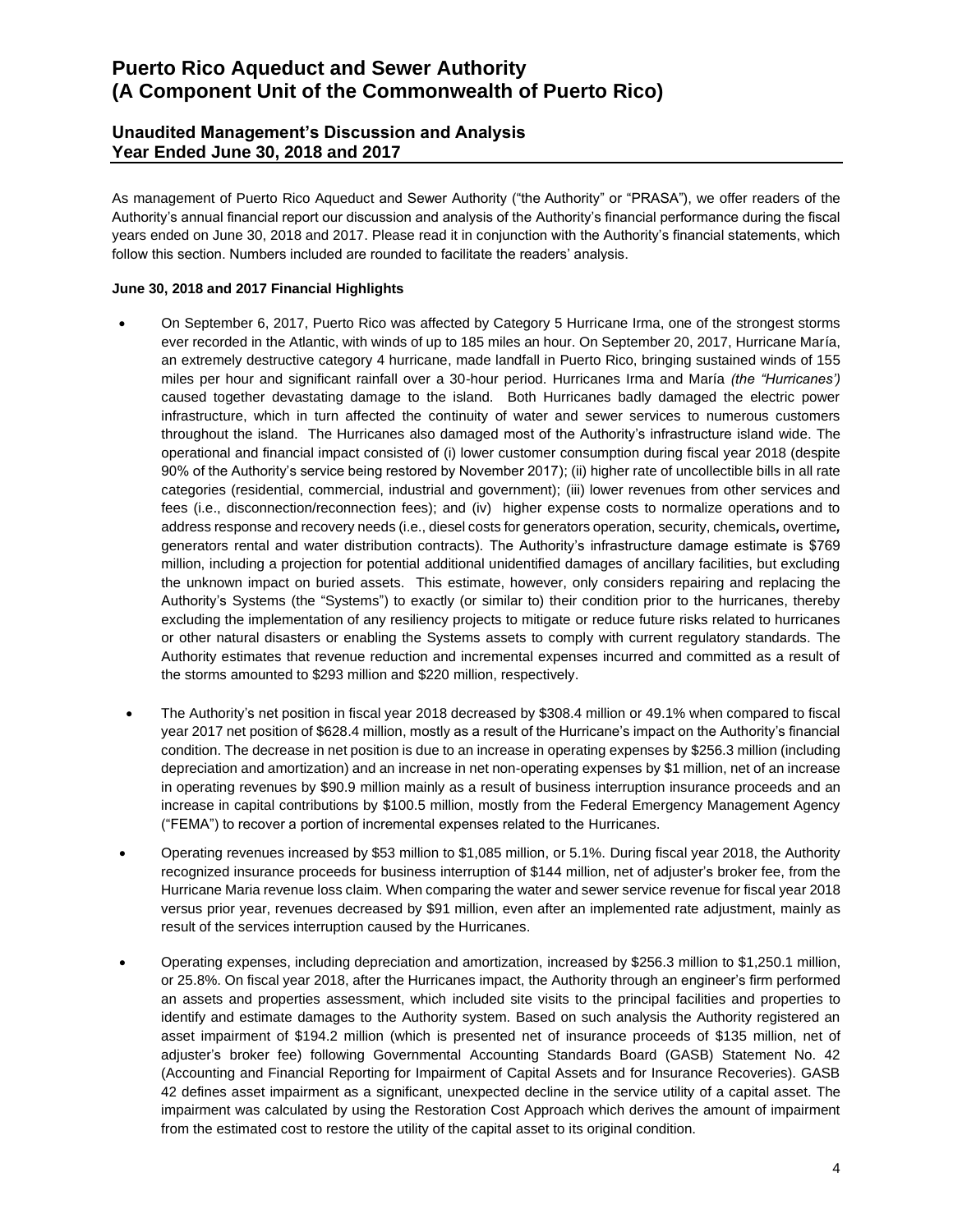### **Unaudited Management's Discussion and Analysis Year Ended June 30, 2018 and 2017**

- The Authority incurred additional expenses as part of the effort to re-establish the water and wastewater service on the island resulting in an increase of \$88 million in operating expenses, including an increase of \$26.4 million in repairs and maintenance expense, payroll and payroll related expenses by \$7.1 million. Also, other operating expenses including security services, electric generators rentals units, diesel for generators and water transport increased by \$85.5 million. At the same time, the Hurricanes impact resulted in savings on various operating expenses, such as electricity by \$22.1 million, materials and replacement by \$6.1 million; professional and consulting services by \$3 million; and chemicals by \$2.8 million.
- Non-operating expenses increased by \$1 million, or 0.4% to a net expense of \$247.8 million, including mostly the interest expense for the period.
- Capital contributions increased by \$100.5 million to \$104.5 million, primarily as a result of an increase of \$97.5 million in funds obligated by FEMA to reimburse the Authority a portion of the costs incurred in the system recovery process after the Hurricanes impact.
- Total assets and deferred outflow of resources decreased by \$138.1 million to \$7,868.5 million or 1.7% when compared to \$8,006.6 million in fiscal year 2017. The reduction is related to a decrease in capital assets of \$552 million, caused mainly by depreciation and amortization of \$272.5 million, the recognition of the assets impairment prior to insurance proceeds of \$329 million, asset additions of \$52.2 million, and a decrease in deferred outflows of resources of \$41.2 million, offset by an increase in current assets of \$450.6 million, which includes an increase by \$186 million in receivable from insurance companies and an increase in cash and cash equivalent of \$147.9 million; and increase in noncurrent restricted cash of \$4.5 million.
- Total liabilities and deferred inflow of resources increased by \$170.3 million to \$7,548.5 million or 2.3%, which reflect an increase in account payables of \$70.6 million, an increase in accrued liabilities of \$70.3 million, an increase in compensated absences, post-employment and other benefits of \$46.5 million, an increase in accrued interest of \$52.2 million, and an increase in unearned revenue of \$9.6 million; net of a decrease in pension liability of \$168.7 million, and a decrease in long term debt of \$57.2 million.

### **June 30, 2017 and 2016 Financial Highlights**

- On fiscal year 2017, the Authority implemented GASB Statements No. 68 "Accounting and Financial Reporting for Pensions" and No. 75 "Accounting and Financial Reporting for Postemployment Benefits Other Than Pensions" which caused the Authority to recognize a prior period adjustment of \$1,221.5 million, being this the most significant fluctuation of the Authority's net position of \$1,426.1 million or 69%. Also, decrease in net position is due to the net effect of increase in operating revenues by \$53.3 million, operating expenses by \$6 million (including depreciation and amortization), decrease in net non-operating expenses by \$0.8 million, and decrease in capital contributions by \$14.2 million.
- Operating revenues increased by \$53.3 million to \$1,032 million, or 5.2%. During fiscal year 2016, the Authority suffered the impact of a severe drought that affected Puerto Rico and the billings were reduced by the water rationing program the Authority was forced to implement. The average water service consumption increased by 4%, however, the number of clients served decreased during fiscal year 2017.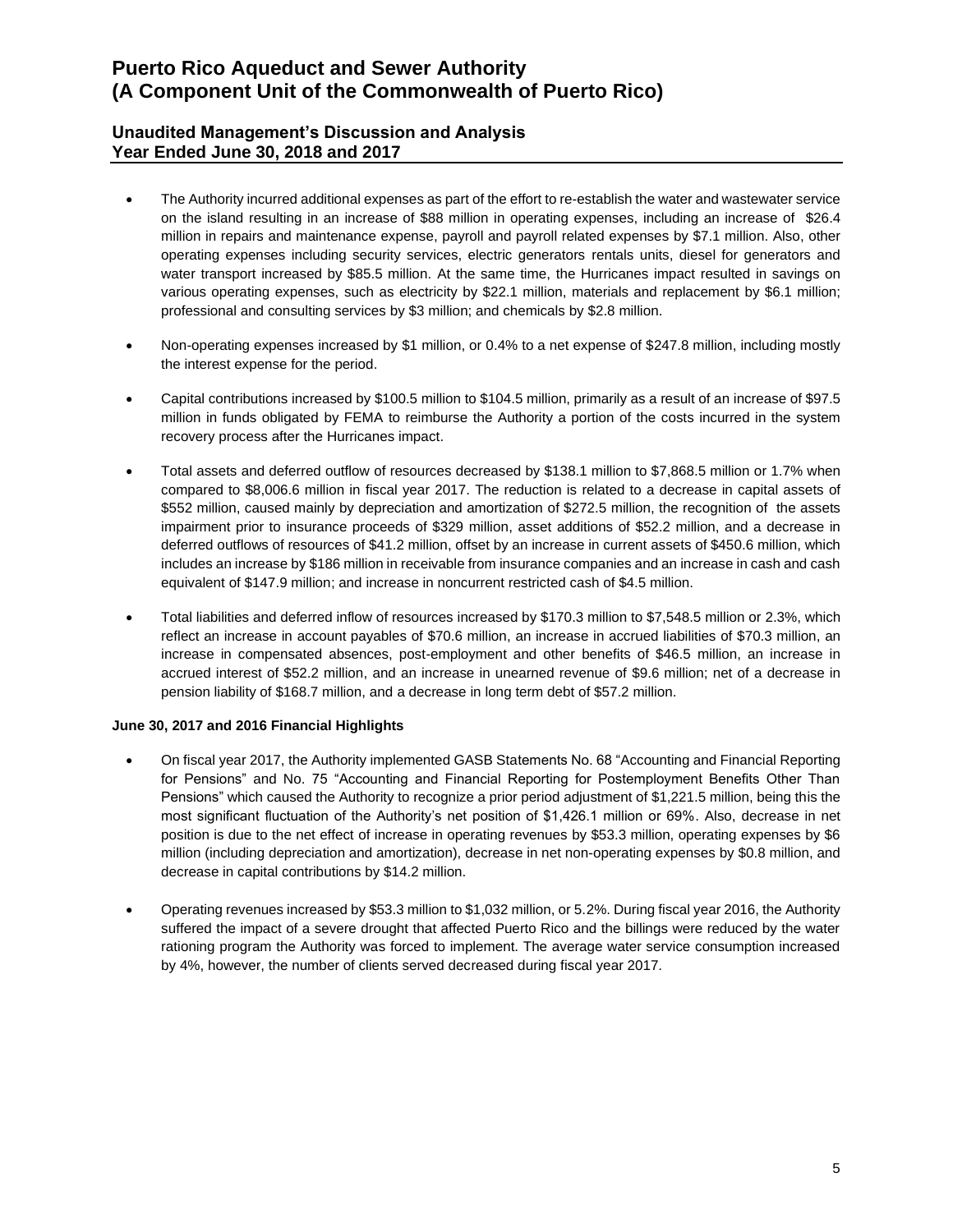### **Unaudited Management's Discussion and Analysis Year Ended June 30, 2018 and 2017**

- Operating expenses, including depreciation and amortization, increased by \$6 million to \$993.7 million, or 1%, primarily as a result of an increase in payroll and payroll related expenses of \$83.3 million mainly to the implementation of GASBs 68 and 75, an increase in depreciation expense of \$6.5 million, an increase in chemicals of \$4.3 million, and an increase in professional and consulting services of \$2.6 million, offset by a decrease in cost of assets disposition of \$70 million, a decrease in electricity expense of \$15.1 million, a decrease in other operating expense of \$4.1 million, and a decrease in repairs and maintenance expense of \$1.7 million, respectively.
- Non-operating expenses decreased by \$0.8 million, or 0.3% to a net expense of \$246.8 million. In fiscal year 2016, the Authority recognized an impairment loss on deposits held with governmental bank of \$9.8 million. During fiscal year 2017, the Authority experienced an increase in interest expense net of amortization of bond premium and discount, and deferred refunding losses of \$6.1 million, a decrease in interest income of \$1 million, and a decrease in other income of \$1.8 million.
- Capital contributions decreased by \$14.2 million, or 78% to \$4 million, primarily as a result of a decrease of \$6.6 million in the USDA Rural Development contributions, a decrease of \$3.3 million in contributions and grants received from the Water Pollution Control Revolving Fund and the Puerto Rico Safe Drinking Water Treatment Revolving Fund, and a decrease of \$4.5 million in developers' contributions.
- Total assets and deferred outflow of resources increased by \$134.2 million to \$8,006.6 million or 1.7% when compared to fiscal year 2016 as previously reported of \$7,872.4 million, as result of the cumulative effect of the adoption of GASB 68 and GASB 75, reflecting an increase of \$345.1 million in deferred outflow of resources, an increase in restricted cash of \$75.2 million, a decrease in capital assets net of depreciation and amortization of \$262.2 million, and a decrease in currents assets of \$20 million.
- Total liabilities increased by \$1,560.4 million to \$7,378.2 million or 26.8%, which reflect an increase in pension liability of \$1,525.7 million related to the implementation of GASB 68 and an increase of \$33.9 million in compensated absences and postemployment benefits as a result of the early adoption of GASB 75. Accrued interest increased by \$50.9 million, accounts payable decreased by \$75.9 million, long term debt decreased by \$51.8 million, accrued liabilities decreased by \$15.2 million.

### **Overview of the Financial Statements**

This annual report includes the unaudited management's discussion and analysis report, the report of independent certified public accountants, the basic financial statements and the required supplementary information of the Authority. The basic financial statements include notes that explain in more detail the information contained in the basic financial statements.

### **Required Financial Statements**

The financial statements report the financial position and operations of the Puerto Rico Aqueduct and Sewer Authority as of and for the years ended June 30, 2018 and 2017, which include Balance Sheets, Statements of Revenues, Expenses and Changes in Net Position, Statements of Cash Flows and the notes to financial statements.

### **Financial Analysis of the Authority**

The balance sheets and the statements of revenues, expenses, and changes in net position, report the net position of the Authority and the changes therein. The Authority's net position – the difference between assets and liabilities – can be used to measure its financial health or financial position. Increases or decreases in the Authority's net position are one indicator of whether its financial health is improving or deteriorating. However, other nonfinancial factors need to be considered such as changes in economic conditions and new or changed government regulations or accounting regulations.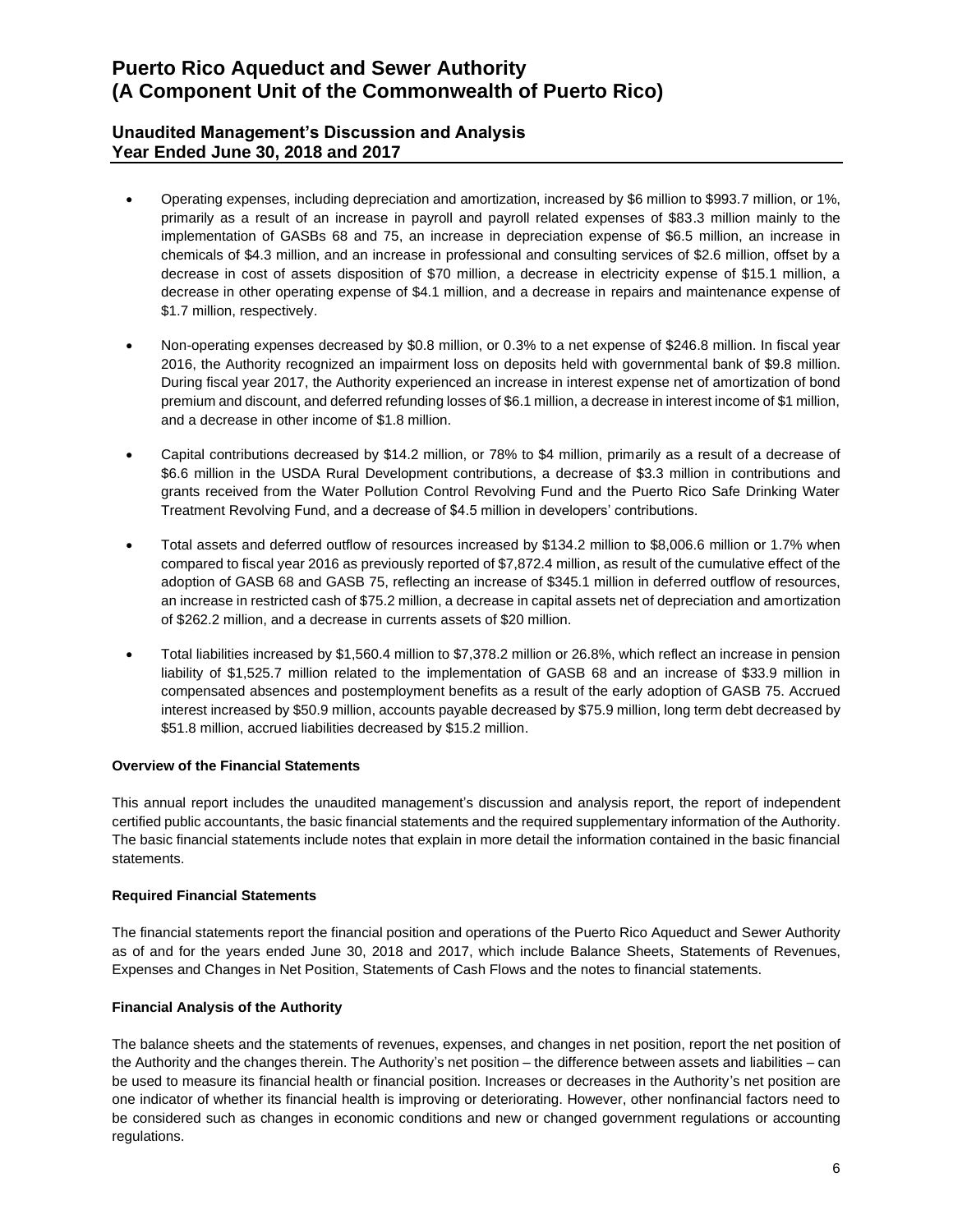### **Unaudited Management's Discussion and Analysis Year Ended June 30, 2018 and 2017**

### **Analysis of Financial Results**

The following table provides a summary of the Authority's net position as of June 30, 2018 and 2017 (in thousands):

|                                                     | <b>June 30,</b> |             |      |             |        |            |
|-----------------------------------------------------|-----------------|-------------|------|-------------|--------|------------|
|                                                     | 2018            |             | 2017 |             | Change |            |
|                                                     |                 |             |      |             |        |            |
| Current and restricted assets                       | \$              | 1,094,454   | \$   | 639,324     | \$     | 455,130    |
| Capital assets, net                                 |                 | 6,446,540   |      | 6,998,570   |        | (552,030)  |
| Deferred outflows of resources                      |                 | 327,511     |      | 368,710     |        | (41, 199)  |
| Total assets and deferred outflows of resources     |                 | 7,868,505   |      | 8,006,604   |        | (138,099)  |
| Long-term debt outstanding                          |                 | 4,987,101   |      | 5,044,321   |        | (57, 220)  |
| Other liabilities                                   |                 | 2,377,680   |      | 2,295,968   |        | 81,712     |
| Deferred inflows of resources                       |                 | 183,739     |      | 37,956      |        | 145,783    |
| Total liabilities and deferred inflows of resources |                 | 7,548,520   |      | 7,378,245   |        | 170,275    |
| Net position:                                       |                 |             |      |             |        |            |
| Investment in capital assets, net                   |                 | 1,702,037   |      | 2,195,602   |        | (493, 565) |
| Restricted                                          |                 | 122,818     |      | 79,606      |        | 43,212     |
| Unrestricted deficit                                |                 | (1,504,870) |      | (1,646,845) |        | 141,975    |
| Total net position                                  | \$              | 319,985     | \$   | 628,363     | \$     | (308, 378) |

#### **Net Position**

### *June 30, 2018 and 2017*

The Authority's net position for fiscal year ended June 30, 2018 was approximately \$320 million. This is a decrease of \$308.4 million, or 49.1%, from the net position as of June 30, 2017 of \$ 628.4 million.

Total assets and deferred outflows decreased by \$138.1 million, or 1.7%, during the fiscal year ended June 30, 2018, primordially due to the recognition of \$329.2 million on impairment loss on capital assets in connection with the impact of hurricanes Irma and Maria. Insurance proceeds amounting to \$135 million, net of adjuster's broker fee, were recovered from this impairment.

Current and restricted assets increased by \$455.1 million, principally due to an increase of \$147.9 million in cash and cash equivalents due to the receipt of \$93 million from insurance companies proceeds, an increase of \$39.9 million in current restricted cash and cash equivalents, an increase of \$186 million in accounts receivable from insurance companies, an increase of \$39.9 million in accounts receivable net, and an increase of \$26.3 million in accounts receivable from federal agencies.

For the fiscal year 2018, restricted cash, unrestricted cash, cash equivalents and other deposits increased by \$192.4 million compared with fiscal year ended June 30, 2017. The increase is primary due to the \$93 million received from insurance proceeds for business interruption and \$70.6 million received from FEMA, an increase of \$51.6 million in government accounts collections, and \$38.4 million deposited into the operational reserve fund account, which is held by the Authority's trustee agent. In addition, during fiscal year 2018, the Authority deposited \$77.4 million in the capital improvement fund account to finance the capital improvement program.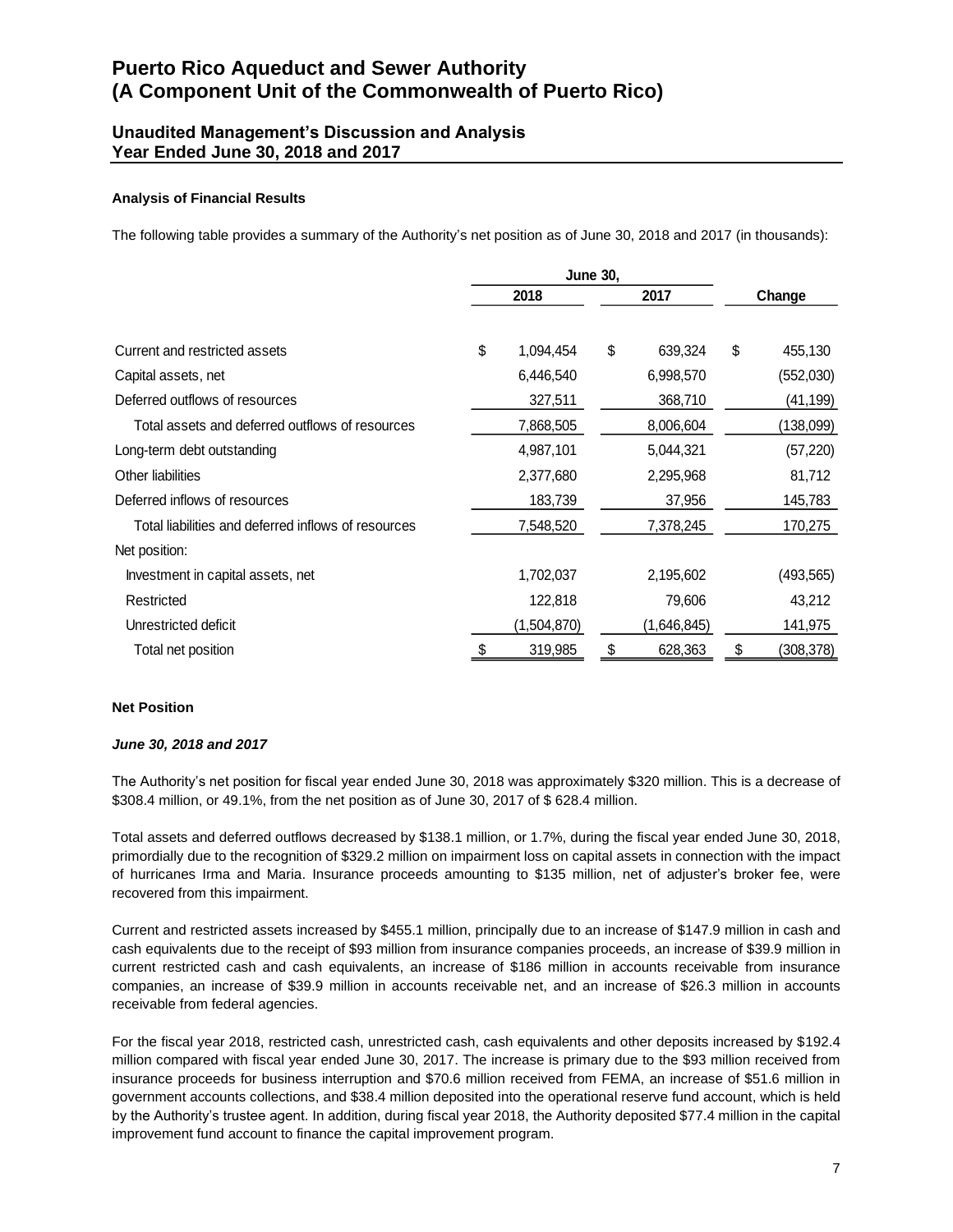### **Unaudited Management's Discussion and Analysis Year Ended June 30, 2018 and 2017**

Capital assets decreased by \$552 million, or 8% to \$6,446.5 million, primary related to depreciation and amortization of \$272.5 million and \$3.8 million in retirements, additions for the period of \$52.2 million and the recognition of an impairment loss of \$329.2 million in capital assets being depreciated, as result of the damages caused by the impact of the Hurricanes. For the fiscal year 2018, the Authority recognized a receivable from insurance companies of \$186 million.

Deferred outflow of resources decreased by \$41.2 million, mainly as a result of the actuarial valuation on the GASB 68 by \$36.2 million, a decrease of \$4.6 million for the amortization of losses resulting from debt refunding, and a decrease in deferred outflows of resources from GASB 75 by \$0.4 million.

Total liabilities and deferred inflows of resources increased by \$170.3 million to \$7,548.5 million, or 2.3% when compared with fiscal year 2017 total liabilities and deferred inflows of resources of \$7,378.2 million. Total current liabilities increased by \$260 million, driven by an increase of \$70.6 million in accounts payables as a result of the Hurricanes impact in operational costs and in the Authority's liquidity during that period, an increase of \$70.3 million in accrued liabilities, an increase of \$52.2 million in accrued interest, increase in current portion of pension liability of \$39.7 million and an increase of \$9.6 million in unearned revenue and increase in the current portion of long-term debt of \$10.7 million.

Total non-current liabilities and deferred inflows of resources decreased by \$89 million, which is mainly driven by a decrease in non-current pension liability of \$208.3 million, partially offset by an increase in deferred inflows of resources form GASB 68 of \$146.2 million as results of the actuarial valuation performed by the Employee Retirement System, an increase in postemployment and other benefits liability of \$46.5 million, due to the recognition of early termination benefits liability for \$48.2 million for employees qualifying for the Pre-Retirement Program created by Act No. 211 of 2015 (repealed on August 23, 2017 by Act No. 106). In addition, the noncurrent portion on long term debt decreased by \$69 million, principally due to the principal payment of \$54.2 million on outstanding bonds.

### **Net Position**

#### *June 30, 2017 and 2016*

The Authority's net position for fiscal year ended June 30, 2017 was approximately \$628.4 million. This is a decrease of \$1,426.1 million from the net position as of June 30, 2016 of \$2,054.5 million, as previously reported. The main reason for the significant decrease in the net position was the cumulative effect of a change in accounting for pension and other postemployment benefits cost recorded in the beginning net position due to the adoption of GASB 68 "Accounting and Financial Reporting for Pensions" and the early implementation of GASB 75 "Accounting and Financial Reporting for Postemployment Benefits Other Than Pensions (OPEB)", resulting in a net position decrease of \$1,187.6 million and \$33.9 million, respectively. The adoption of GASB 68 became effective in fiscal year 2015 but had not been implemented because financial information of pensions was not available.

Total assets and deferred outflows increased by \$134.2 million during the fiscal year ended June 30, 2017, also mainly as a result of the implementation of GASB 68 and GASB 75, which increased deferred outflows of resources.

Current and other assets increased by \$55.2 million, driven by an increase of \$75.2 million in restricted cash and cash equivalents, an increase of \$2.4 million in accounts receivable, a decrease of \$20.4 million in cash and cash equivalents, and a decrease of \$2.4 million in accounts receivable from federal agencies.

Restricted cash, unrestricted cash, cash equivalents and other deposits as of June 30, 2017, increased by \$54.9 million when compared with fiscal year ended June 30, 2016. The increase is primary due to the monthly deposits made by the Authority into an operational fund reserve account held by the Authority's trustee agent. Pursuant to the MAT, amended by the Sixth Supplemental Agreement of Trust, on July 2016 the Authority started depositing the monthly requirement into an operating reserve fund account in order to establish an operating reserve of three months of current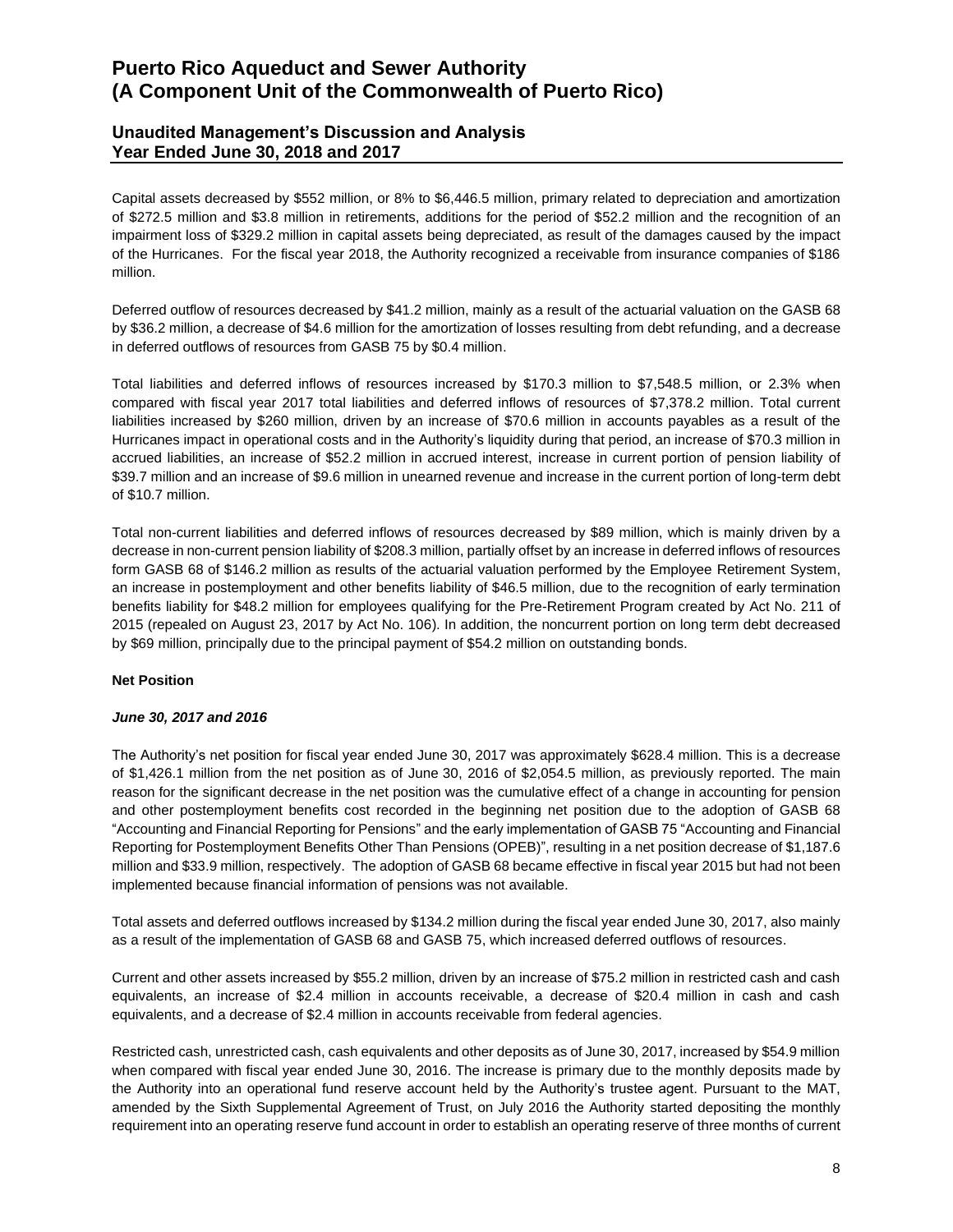### **Unaudited Management's Discussion and Analysis Year Ended June 30, 2018 and 2017**

expenses at the end of a sixty-month (60) period, which represented an increase of \$36 million in restricted cash for fiscal year 2017. In addition, the Authority deposited \$20 million in a construction fund account to finance its capital improvement program.

Capital assets decreased by \$262.2 million, or 4% to \$6,998.6 million due to net current year additions of \$145.7 million offset by current year depreciation and amortization of \$285.2 million and cost of assets disposition of \$15.2 million. For the fiscal year 2017, the Authority did not recognize any impairment of capital assets.

Deferred outflow of resources increased by \$341.3 million as a result of the implementation of GASB 68 by \$338.9 million and GASB 75 by \$6.8 million, net from a decrease of \$4.4 million for the amortization of losses resulting from debt refunding.

Total liabilities increased by \$1,560.4 million to \$7,378.2 million, or 26.8% when compared with fiscal year 2016 total liabilities of \$5,817.9 million, as previously presented. Total current liabilities decreased by \$39.7 million, driven by a decrease of \$51.7 million in the current portion of long-term debt (which reflects a reclassification of \$97.4 million to noncurrent liabilities to conform with 2018 financial statement presentation) , decrease of \$75.9 million in accounts payable as part of the initiative to reduce CIP contractors' obligations due, and a decrease of \$12.4 million in accrued liabilities; net of an increase of \$53 million in pension liability, and an increase of \$50.9 million in the accrued interest.

Total non-current liabilities increased by \$1,562.1 million, mainly due to the implementation of GASB 68, increasing pension liability by \$1,525.7 million and GASB 75, increasing postemployment benefits liability by \$ 37.5 million.

### **Capital Assets**

Capital assets as of June 30, 2018 and 2017 were as follows (in thousands):

|                                           |      | <b>June 30,</b> |   |             |    |            |  |
|-------------------------------------------|------|-----------------|---|-------------|----|------------|--|
|                                           | 2018 |                 |   | 2017        |    | Change     |  |
| Capital assets being depreciated          | \$   | 10,662,414      | S | 10,935,871  | \$ | (273, 457) |  |
| Accumulated depreciation and amortization |      | (4,614,248)     |   | (4,345,624) |    | (268, 624) |  |
|                                           |      | 6,048,166       |   | 6,590,247   |    | (542,081)  |  |
| Land and other nondepreciable assets      |      | 74,956          |   | 74.913      |    | 43         |  |
| Construction in progress                  |      | 323,418         |   | 333,410     |    | (9,992)    |  |
| Capital assets, net                       |      | 6,446,540       |   | 6,998,570   | S  | (552,030)  |  |

During fiscal year 2018, as a result of the impact of hurricanes Irma and Maria in its assets, the Authority, in compliance with GASB No. 42 "Accounting and Financial Reporting for Impairment of Capital Assets for Insurance Recoveries", performed a capital assets and facilities assessment, and recognized an impairment loss on capital assets of \$329.2 million. The decrease of \$552 million in capital assets includes a reduction of \$273.6 million due to such impairment partially off-set by the additions of the year, an increase by \$272.5 million in depreciation and amortization, and a reduction of \$10 million in work in progress. Additions during fiscal year 2018 amounted to \$52.2 million and are broken down as follows:

- \$10.4 million in the Authority's capital improvement program
- \$41.7 million in renewal and replacement projects.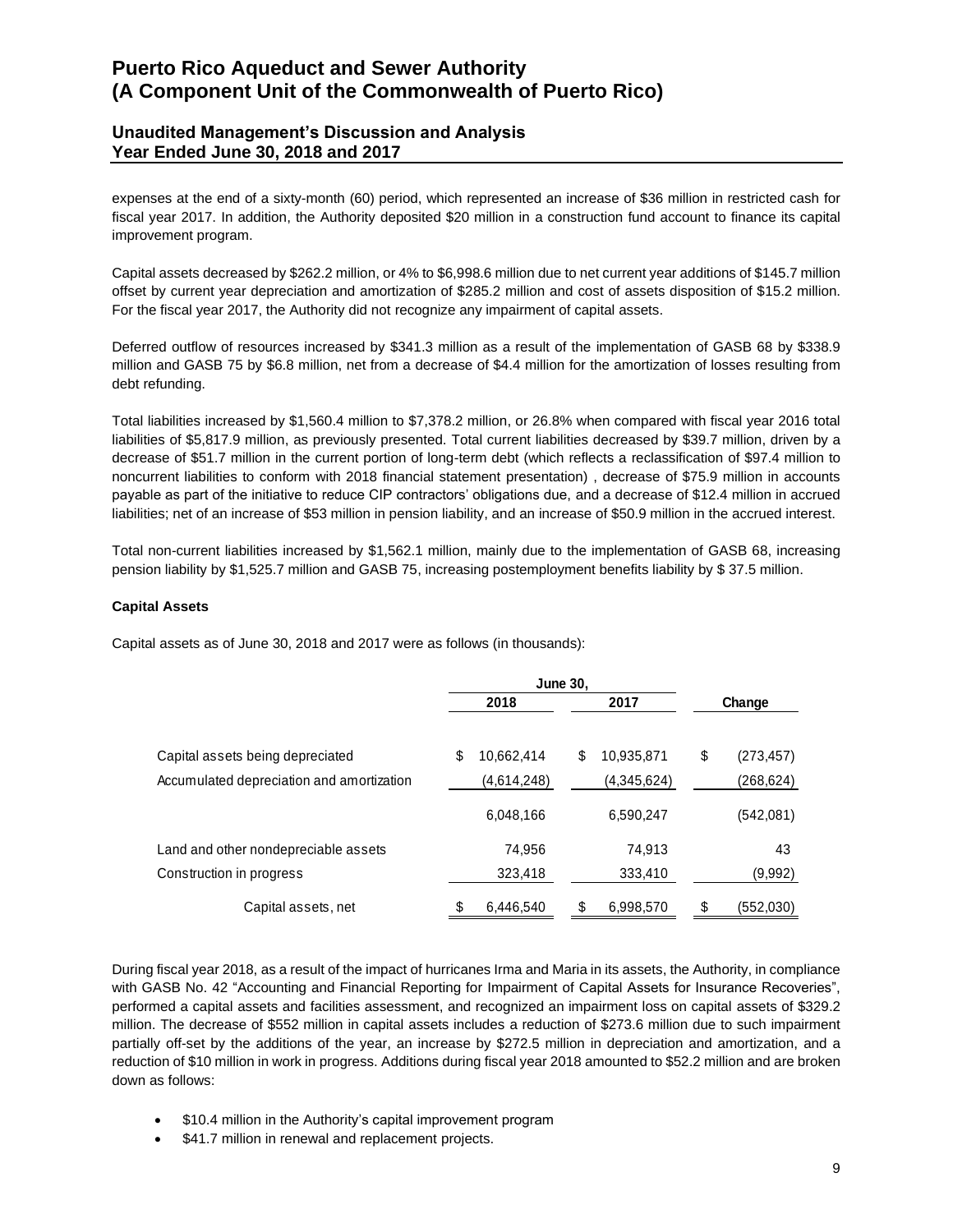### **Unaudited Management's Discussion and Analysis Year Ended June 30, 2018 and 2017**

The Authority has \$323.4 million in construction in progress as of June 30, 2018. As of June 30, 2017, capital improvements program was halted and some projects were prioritized in order to comply with regulatory agencies and other projects were rescheduled for the following years.

Capital assets as of June 30, 2017 and 2016 were as follows (in thousands):

|                                           | <b>June 30,</b> |             |    |                        |     |            |
|-------------------------------------------|-----------------|-------------|----|------------------------|-----|------------|
|                                           | 2017            |             |    | 2016                   |     | Change     |
|                                           |                 |             |    | As previously reported |     |            |
| Capital assets being depreciated          | \$              | 10,935,871  | \$ | 10.848.712             | \$  | 87,159     |
| Accumulated depreciation and amortization |                 | (4,345,624) |    | (4,072,111)            |     | (273,513)  |
|                                           |                 | 6,590,247   |    | 6,776,601              |     | (186, 354) |
| Land and other nondepreciable assets      |                 | 74.913      |    | 74.831                 |     | 82         |
| Construction in progress                  |                 | 333,410     |    | 409,354                |     | (75,944)   |
| Capital assets, net                       |                 | 6,998,570   |    | 7,260,786              | \$. | (262,216)  |

### *June 30, 2017 and 2016*

The net decrease of \$262.2 million in capital assets being depreciated includes (i) net additions of \$87.2 million, including additions of transfers from work in progress, (ii) reduction of \$273.5 million in depreciation and amortization and (iii) \$75.9 million in reduction of work in progress mostly as a result of transfers to fixed assets net from \$47 million in capital investment during fiscal year 2018 by \$47 million broken down as follows:

- \$18.9 million in the Authority's capital improvement program.
- \$28.1 million in renewal and replacement projects.

The Authority had \$333.4 million in construction in progress as of June 30, 2017. As of June 30, 2017, capital improvements program was halted and some projects were prioritized in order to comply with regulatory agencies and other projects were rescheduled for the following years.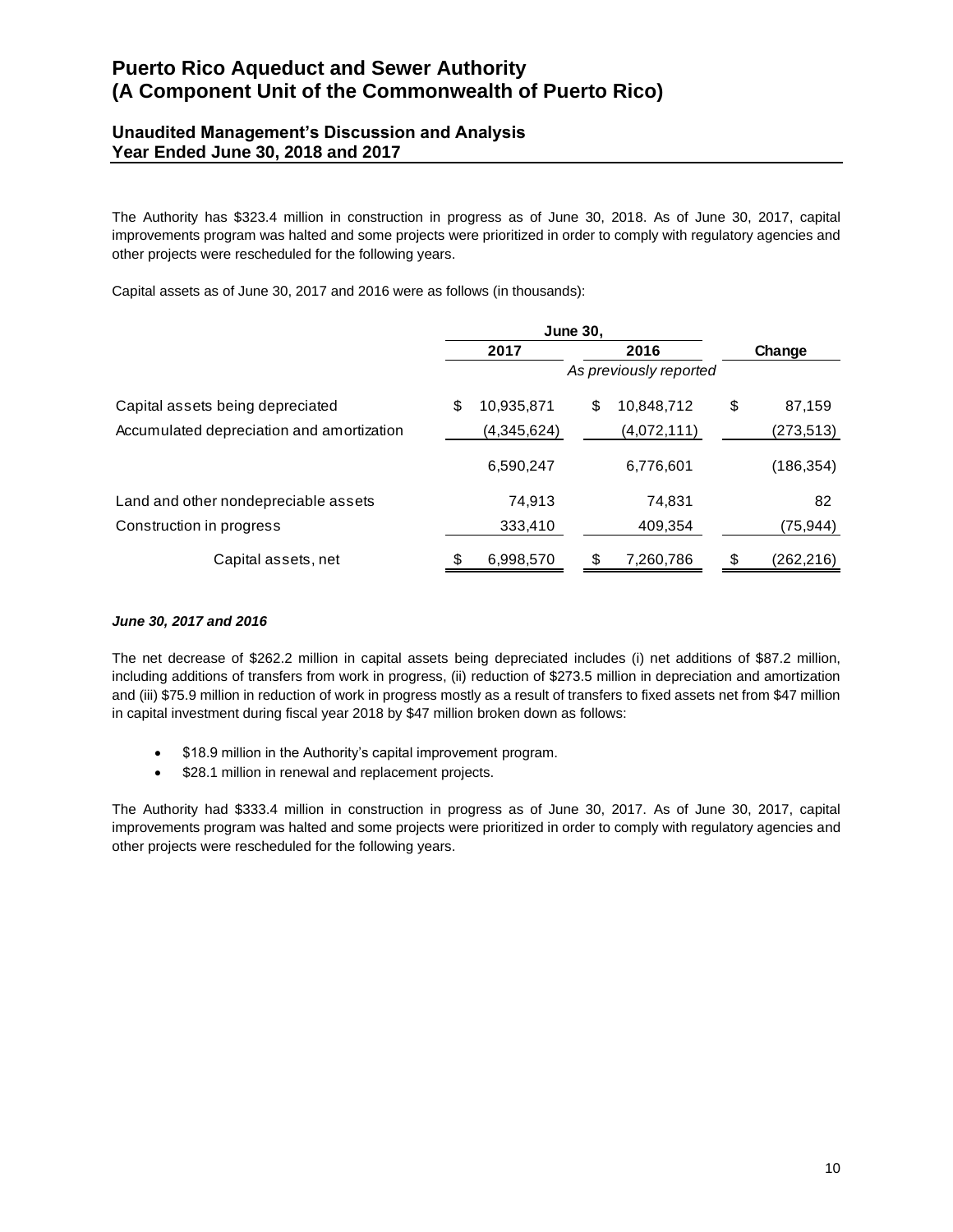### **Unaudited Management's Discussion and Analysis Year Ended June 30, 2018 and 2017**

### **Debt Administration**

Long-term debt for the years ended June 30, 2018 and 2017 was as follows (in thousands):

|                                     | <b>June 30,</b> |    |           |                 |
|-------------------------------------|-----------------|----|-----------|-----------------|
|                                     | 2018            |    | 2017      | Change          |
| Bonds payable:                      |                 |    |           |                 |
| 2011 Series A PFC Commonwealth      |                 |    |           |                 |
| <b>Appropriation Bonds</b>          | \$<br>90,099    | \$ | 90,099    | \$              |
| 2011 Series B PFC Commonwealth      |                 |    |           |                 |
| <b>Appropriation Bonds</b>          | 102,183         |    | 102,183   |                 |
| 2011 Series B PFC Commonwealth      |                 |    |           |                 |
| Appropriation Bonds (Superaqueduct) | 162,700         |    | 162,700   |                 |
| 2012 Series A PFC Commonwealth      |                 |    |           |                 |
| <b>Appropriation Bonds</b>          | 56,247          |    | 56,247    |                 |
| Revenue Bonds:                      |                 |    |           |                 |
| 2008 Series A Serial Bonds          | 9,550           |    | 25,240    | (15,690)        |
| 2008 Series A Convertible Capital   |                 |    |           |                 |
| <b>Appreciation Bonds</b>           | 155,975         |    | 155,975   |                 |
| 2008 Series A Term Bonds            | 1,095,125       |    | 1,095,125 |                 |
| 2008 Series B Serial Bonds          | 22,445          |    | 22,445    |                 |
| 2008 Series A and B Revenue         |                 |    |           |                 |
| <b>Refunding Term Bonds</b>         | 284,755         |    | 284,755   |                 |
| 2012 Series A Serial Bonds          | 351,400         |    | 386,380   | (34,980)        |
| 2012 Series A Term Bonds            | 1,381,995       |    | 1,381,995 |                 |
| 2012 Series B Serial Bonds          | 123,430         |    | 123,430   |                 |
| 2012 Series B Term Bonds            | 107,115         |    | 107,115   |                 |
| Rural Development Serial Bonds      | 389,096         |    | 392,646   | (3, 550)        |
| Plus premium on bonds refunding     | 24,596          |    | 25,196    | (600)           |
| Less: bond discounts                | (15, 435)       |    | (15, 647) | 212             |
| <b>Total bonds</b>                  | \$<br>4,341,276 | \$ | 4,395,884 | \$<br>(54, 608) |

*(Continued)*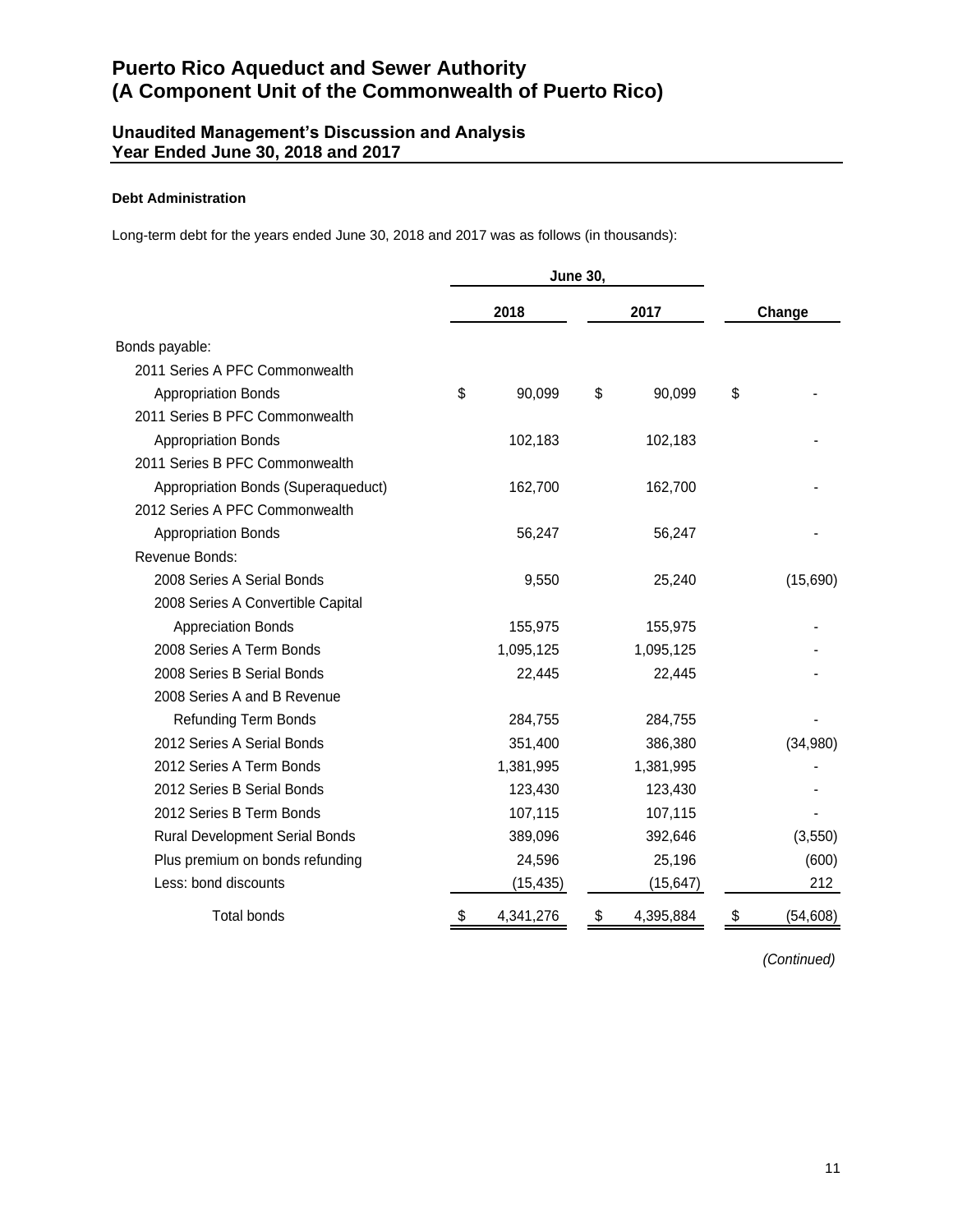### **Unaudited Management's Discussion and Analysis Year Ended June 30, 2018 and 2017**

|                               |                                                | <b>June 30,</b> |           |    |                |    |            |
|-------------------------------|------------------------------------------------|-----------------|-----------|----|----------------|----|------------|
|                               |                                                |                 | 2018      |    | 2017<br>Change |    |            |
| Bonds payable                 |                                                | \$              | 4,341,276 | \$ | 4,395,884      | \$ | (54, 608)  |
| Notes payable:                |                                                |                 |           |    |                |    |            |
|                               | Water Pollution Control and Drinking Water     |                 |           |    |                |    |            |
|                               | <b>Treatment Revolving Funds Loans</b>         |                 | 580,275   |    | 581,276        |    | (1,001)    |
| Notes with commercial banks   |                                                |                 |           |    | 1,610          |    | (1,610)    |
| Notes with GDB                |                                                |                 | 65,550    |    | 65,550         |    |            |
|                               | Total notes payable                            |                 | 645,825   |    | 648,436        |    | (2,611)    |
|                               | Long-term debt outstanding                     |                 | 4,987,101 |    | 5,044,320      |    | (57, 219)  |
| Other long term liabilities:  |                                                |                 |           |    |                |    |            |
| Pension liabilty              |                                                |                 | 1,407,286 |    | 1,575,926      |    | (168, 640) |
|                               | Accrued compensated absences                   |                 | 40,560    |    | 43,300         |    | (2,740)    |
| Net OPEB and other obligation |                                                |                 | 75,524    |    | 74,549         |    | 975        |
| Early retirement obligation   |                                                |                 | 48,243    |    |                |    | 48,243     |
| <b>Customer deposits</b>      |                                                |                 | 89,601    |    | 88,371         |    | 1,230      |
|                               | <b>Total other liabilities</b>                 |                 | 1,661,214 |    | 1,782,146      |    | (120, 932) |
|                               | Total - long-term obligations                  |                 | 6,648,315 |    | 6,826,466      |    | (178, 151) |
| Current portion               |                                                |                 | 190,255   |    | 132,802        |    | 57,453     |
|                               | Long-term obligations, less<br>current portion | \$              | 6,458,060 | \$ | 6,693,664      | \$ | (235, 604) |

The Authority's long-term debt decreased by \$57.2 million, or 1% from \$5,044.3 million as of June 30, 2017, to \$4,987.1 million as of June 30, 2018.

### Bonds Payable

Bonds outstanding as of June 30, 2018 decreased by \$54.6 million, mainly as a result of the payments of principal on 2012 Series B of \$35 million and on 2008 Series A Revenue Bonds of \$15.7 million and the payment of \$3.5 million in principal on Rural Development ("RD") Bonds during fiscal year 2018, under the terms of a forbearance agreement, extended in several occasions until July 2019. During fiscal year 2018, the Authority did not issue additional bond debt.

On July 26, 2019, the Authority and RD consummated a definitive agreement restructuring the Authority's debt obligations under RD Bonds totaling \$403 million, including accrued interest as of that date.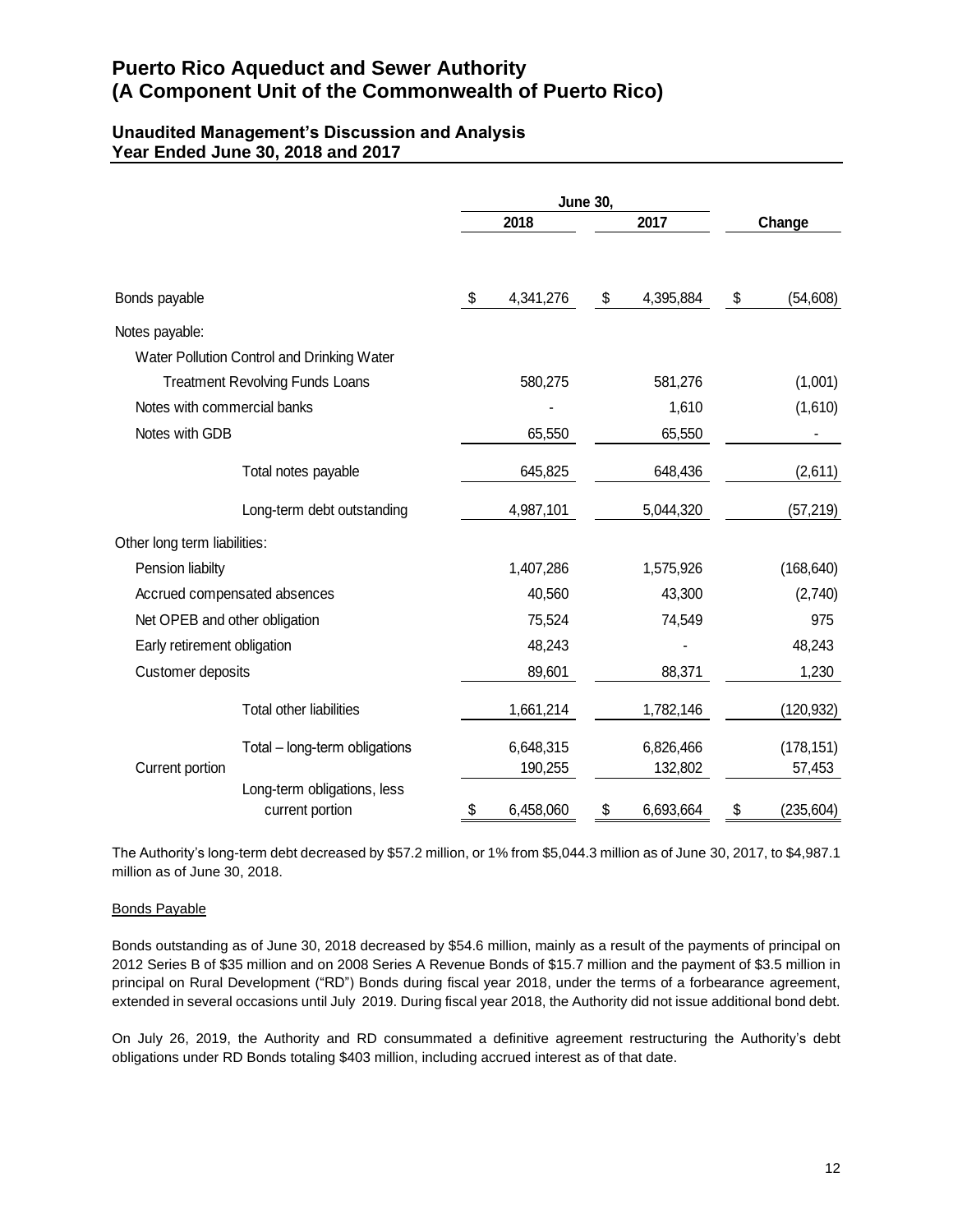### **Unaudited Management's Discussion and Analysis Year Ended June 30, 2018 and 2017**

The agreement was approved by the Financial Oversight and Management Board for Puerto Rico (the "Oversight Board") pursuant to Section 207 of PROMESA and consolidates and restructures all RD Bonds into two loans with a 40-year maturity and 2% interest rate, with a \$10 million annual debt service requirement from years 1 to 10 and \$17 million annual debt service thereafter. The restructured RD loan was designated as Other System Indebtedness in parity with other senior debt under PRASA's Master Agreement of Trust ("MAT").

### Notes Payable

As authorized by the Board's Resolution No. 2844, adopted on April 23, 2014, on November 3, 2014, the Authority entered into a credit agreement with Popular Auto, LLC, a limited liability company organized and existing under the laws of the Commonwealth, pursuant to the term of which such institution agreed to make borrowings available to the Authority in the aggregate principal amount of \$7.5 million (the "Fleet Term Loan") to be repaid by November 2, 2017. The Fleet Term Loan was designated by the Authority as Senior Subordinated Indebtedness, Other System Indebtedness and a Refundable Principal Installment pursuant to the terms of the MAT. As of June 30, 2018, the Fleet Term Loan was paid in full.

The Authority finances the cost of design and construction of certain capital improvements projects with notes from the Puerto Rico Water Pollution Control Revolving Fund and the Puerto Rico Safe Drinking Water Treatment Revolving Loan Fund programs that bore interest at 2%. As of June 30, 2018, the Authority's loans outstanding under these programs amounted to approximately \$581.3 million, which were considered Commonwealth Guaranteed Indebtedness under the MAT.

On June 30, 2016, the Authority executed a Forbearance Agreement with the Department of Health ("DOH"), the Environmental Quality Board ("EQB") and the Puerto Rico Department of Natural and Environmental Resources as its successor ('PRDNER") and the Puerto Rico Infrastructure Financing Authority ("PRIFA") related to the State Revolving Fund ("SRF") programs. Under the SRF Forbearance Agreement, as further amended in several occasions, the payments due through July 1, 2019, inclusive, under the SRF Loans were deferred and the parties thereto agreed to forbear from exercising, or consenting to the exercise of, any enforcement of rights or remedies available to each under the SRF Loans subject to certain conditions and partial payments.

On July 26, 2019, the Authority and the Puerto Rico Fiscal Agency and Financial Advisory Authority ("AAFAF", by its Spanish acronym) consummated definitive agreements restructuring the Authority's debt obligations under the SRF loans including the outstanding \$570 million loans plus \$26 million of funds for ongoing projects. The agreement was approved by the Oversight Board pursuant to Section 207 of PROMESA and consolidated all the restructured debt into two SRF loans with a 30-year maturity term at 0% interest rate and \$10 million annual principal-only payment from years 1 to 10 and 1% interest rate and \$27 million annual debt service thereafter.

The restructured SRF loans were designated as Other System Indebtedness in parity with other senior debt under the Authority's Master Agreement of Trust.

On February 29, 2012, the Authority entered into a line of credit agreement with the Government Development Bank of Puerto Rico ("GDB"). This agreement provided an available maximum amount of \$150 million for the purpose of assisting with the Authority's cash flow needs during the transition period after amending and restating the MAT as a result of the issuance of 2012 Revenue Bonds Series A and B. On June 27, 2014, the Authority and GDB executed an Amended and Restated Loan Agreement (the "Loan Agreement") reducing the line of credit to the outstanding balance as of that date of \$72.3 million and converting the interim loan to a term loan due and payable on March 31, 2019. The Loan Agreement has an amortization period of fifteen (15) years, which shall be payable in nineteen (19) quarterly payments, commencing on June 30, 2014, plus a final balloon payment (of such amount as may be the balance then outstanding) on the maturity date.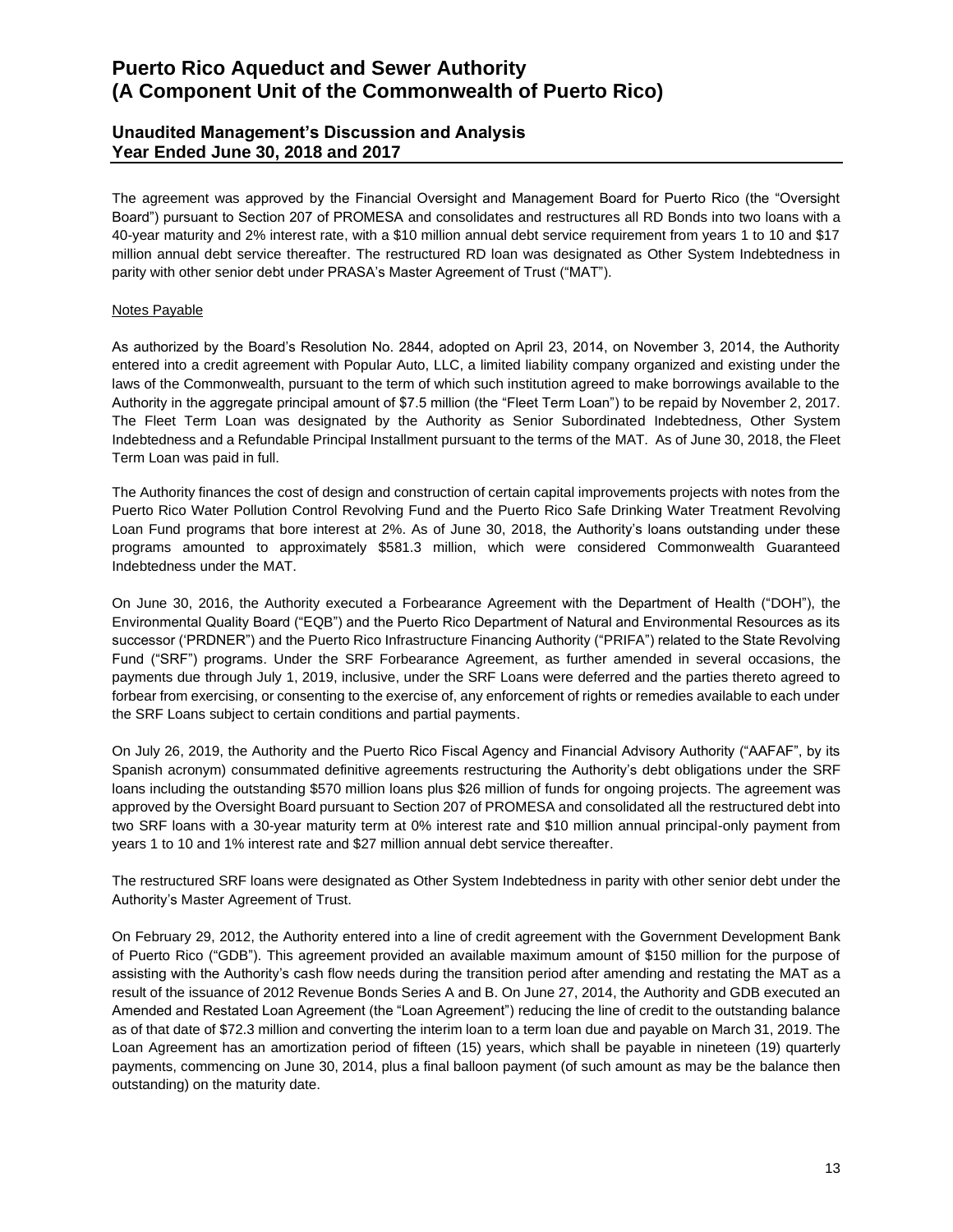### **Unaudited Management's Discussion and Analysis Year Ended June 30, 2018 and 2017**

The Loan Agreement was subsequently transferred to the GDB Debt Recovery Authority, a statutory public trust and governmental instrumentality created pursuant to Act 109-2017, as amended, ("GDB-DRA") upon consummation of the GDB Qualifying Modification (the "Qualifying Modification") under Title VI of PROMESA on November 29, 2018. At the time of the transfer to the GDB-DRA, the outstanding principal amount under the Loan Agreement was \$57.5 million, plus accrued, and unpaid interest. On November 10, 2020, the Authority, AAFAF, GDB-DRA, and the servicer and collateral monitor for GDB-DRA reached an agreement in principle, contingent on Oversight Board approval, to resolve and settle in full all Authority's obligations under the Loan Agreement for a one-time Authority payment in the amount of \$20.5 million (the "Settlement Agreement"). On November 20, 2020, the Oversight Board approved the settlement, and that same day the Authority made the \$20.5 million payment in full. Pursuant to the terms of the Settlement Agreement, the Loan Agreement was terminated and the Authority has no further obligation under it.

Pension liability as of June 30, 2018 decreased by \$168.6, or 11% to \$1,407.3 million compare to \$1,575.9 million in June 30, 2017, the change is the results of the most recent actuarial valuation report on GASB 68 performed by the Employee Retirement System ("ERS").

Detailed information regarding long-term debt activity is included in Notes 11 through 13 to the financial statements.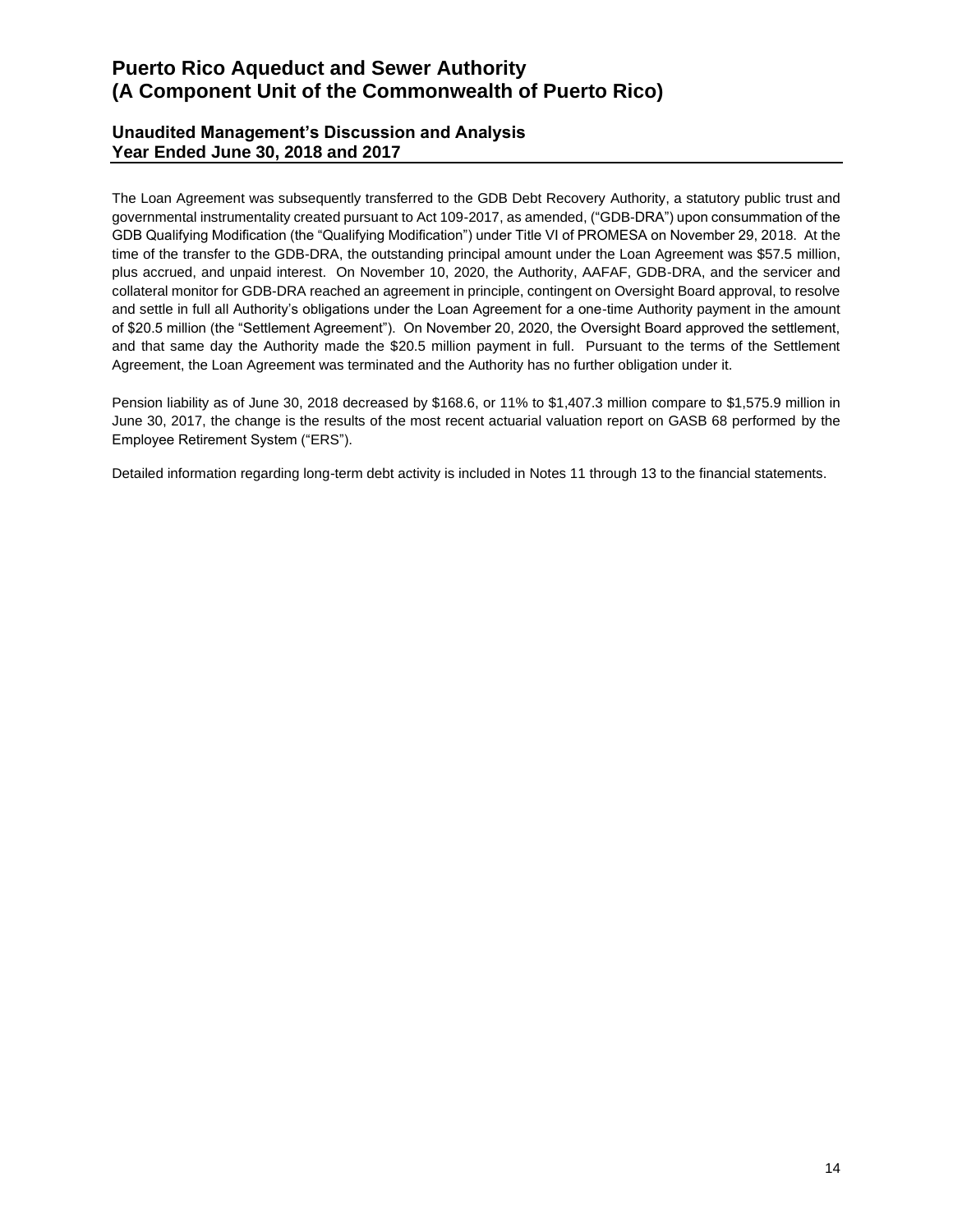### **Unaudited Management's Discussion and Analysis Year Ended June 30, 2018 and 2017**

### **Summary of Revenues, Expenses, and Changes in Net Position**

The following table provides a summary of the Authority's changes in net position for the years ended June 30, 2018 and June 30, 2017 (in thousands):

|                                                |      | <b>June 30,</b> |    |            |                  |
|------------------------------------------------|------|-----------------|----|------------|------------------|
|                                                | 2018 |                 |    | 2017       | Change           |
| Operating revenue:                             |      |                 |    |            |                  |
| Revenues from water and sewer services, net    | \$   | 941,007         | \$ | 1,032,003  | \$<br>(90, 996)  |
| Insurance proceeds for business interruption   |      | 143,998         |    |            | 143,998          |
| Total operating revenues                       |      | 1,085,005       |    | 1,032,003  | 53,002           |
| Operating expenses:                            |      |                 |    |            |                  |
| Payroll and payroll related                    |      | 360,000         |    | 352,889    | 7,111            |
| Electricity                                    |      | 104,510         |    | 126,650    | (22, 140)        |
| Repairs and maintenance of capital assets      |      | 60,810          |    | 34,433     | 26,377           |
| Chemicals                                      |      | 29,188          |    | 32,023     | (2,835)          |
| Professional and consulting services           |      | 28,703          |    | 31,715     | (3,012)          |
| Materials and replacements                     |      | 12,497          |    | 18,565     | (6,068)          |
| <b>Insurance</b>                               |      | 10,672          |    | 7,890      | 2,782            |
| Service contract - Superaqueduct               |      | 4,118           |    | 3,852      | 266              |
| Other operating expenses                       |      | 170,853         |    | 85,334     | 85,519           |
| Operating expenses (excluding                  |      |                 |    |            |                  |
| depreciation and amortization)                 |      | 781,351         |    | 693,351    | 88,000           |
| Depreciation and amortization                  |      | 272,513         |    | 285,228    | (12, 715)        |
| Impairment loss on capital assets              |      | 194,197         |    |            | 194,197          |
| Cost of assets disposed                        |      | 2,019           |    | 15,218     | (13, 199)        |
| Total operating expenses                       |      | 1,250,080       |    | 993,797    | 256,283          |
| Operating (loss) income                        |      | (165,075)       |    | 38,206     | (112, 285)       |
| Nonoperating expenses, net                     |      | (247, 807)      |    | (246, 802) | (1,005)          |
| Loss before capital contributions              |      | (412, 882)      |    | (208, 596) | (113, 290)       |
| Capital contributions                          |      | 104,504         |    | 4,016      | 100,488          |
| Change in net position                         |      | (308, 378)      |    | (204, 580) | (103, 798)       |
| Net position at beginning of year, as restated |      | 628,363         |    | 832,943    | (204, 580)       |
| Net position at end of year                    | \$   | 319,985         | \$ | 628,363    | \$<br>(308, 378) |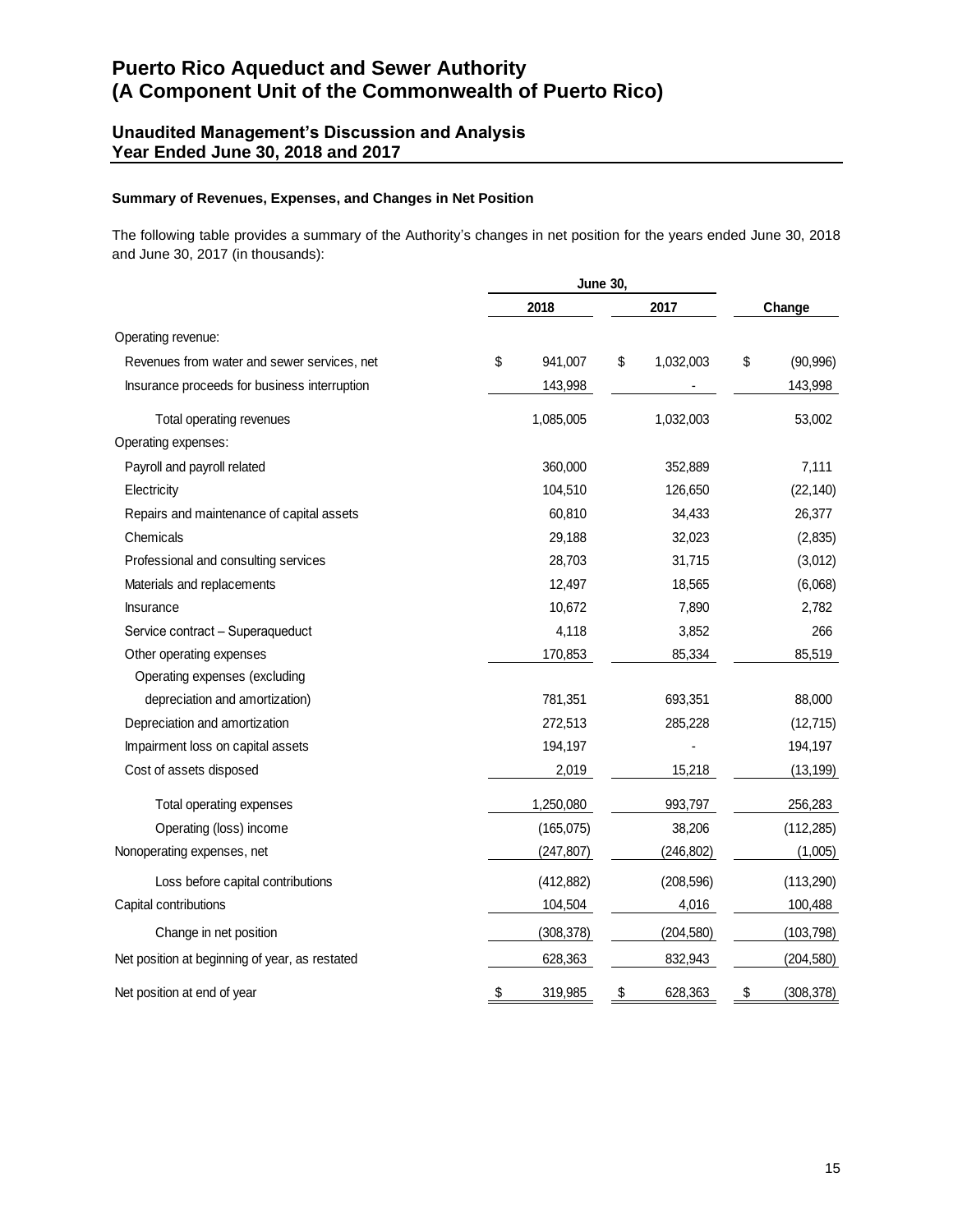### **Unaudited Management's Discussion and Analysis Year Ended June 30, 2018 and 2017**

Net position decreased by \$308.4 million or 49.1%, from \$628.4 million in 2017 to \$320 million in fiscal year 2018.

Major fluctuations that resulted in a decrease in net position of \$308.4 million when compared to 2017 operational results are broken down as follows (in thousands):

| Increase in operating revenues         | \$<br>53.002     |
|----------------------------------------|------------------|
| Increase in operating expenses         | (256, 283)       |
| Increase in nonoperating expenses, net | (1,005)          |
| Increase in capital contributions      | 100,488          |
| Decrease in net position               | (204, 580)       |
| Net change                             | \$<br>(308, 378) |

Operating revenues increased by \$53 million or 5.1%. During fiscal year 2018, the Authority recognized insurance proceeds for business interruption of \$144 million, net of adjuster's broker fee, from the Hurricane Maria revenue loss claim. When comparing the water and sewer service revenue for fiscal year 2018 versus prior year, revenues decreased by \$91 million, even after an implemented rate adjustment, mainly as result of the services interruption caused by the Hurricanes.

Operating expenses increased by \$256.3 million or 25.8% primarily due to the net effect of the following:

- Increase of \$194.2 million in impairment loss on capital assets.
- Increase of \$85.5 million in other operating expense.
- Increase of \$26.4 million in repairs and maintenance of capital assets expenses.
- Increase of \$7.1 million in payroll and payroll-related expenses
- Decrease of \$22.1 million in electricity expense.
- Decrease of \$13.2 million in cost of assets disposition.
- Decrease of \$12.7 million in depreciation and amortization expense.
- Decrease of \$6.1 million in materials and replacements.
- Decrease of \$3 million in professional and consulting expenses.
- Decrease of \$2.8 million in chemicals expense.

Non-operating expenses increased by \$1 million or 0.4% when compared to fiscal year 2017. The increase is the result of a reduction in other income of \$2.6 million, and a decrease of interest expense, the amortization of bond premium and discount, and deferred refunding losses of \$0.9 million, netted by an increase in interest income of \$0.6 million.

Capital contributions increased by \$100.5 million primarily as a result of an increase of \$97.5 million in funds obligated by FEMA to reimburse the Authority a portion of the costs incurred in the system recovery process after the Hurricanes impact.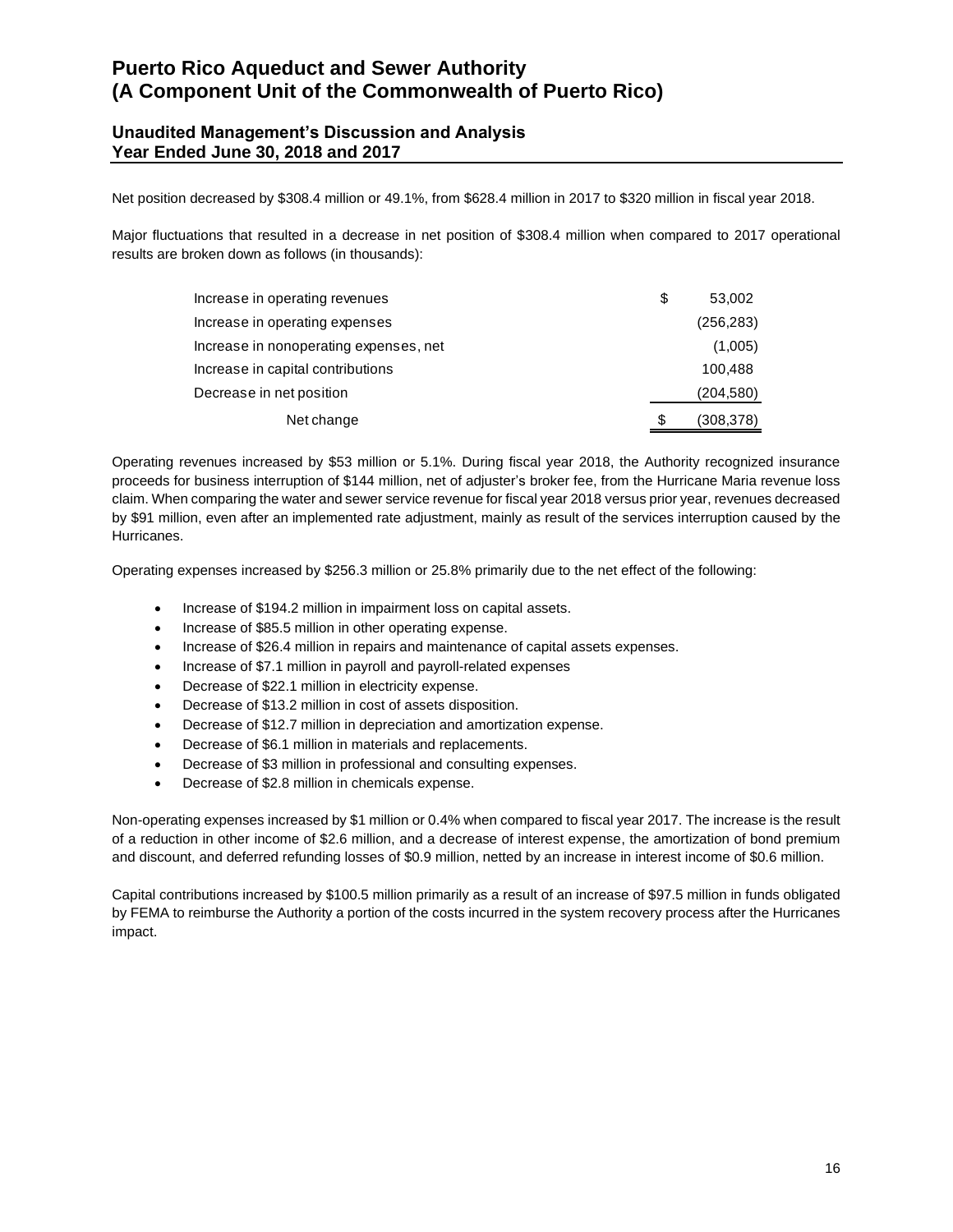### **Unaudited Management's Discussion and Analysis Year Ended June 30, 2018 and 2017**

### **Puerto Rico Oversight, Management, and Economic Stability Act**

On June 30, 2016, the President of the United States enacted the Puerto Rico Oversight, Management, and Economic Stability Act ("PROMESA"), which grants the Commonwealth and its component units access to an orderly mechanism to restructure their debts in exchange for significant federal oversight over the Commonwealth's finances. In broad terms, PROMESA seeks to provide Puerto Rico with fiscal and economic discipline through the creation of an oversight board, relief from creditor lawsuits through the enactment of a temporary stay on litigation, and alternative methods to adjust unsustainable debt. To ensure fiscal and economic discipline, PROMESA created a federally appointed fiscal oversight board that has plenary authority over Puerto Rico's finances. The board's primary function is to provide fiscal oversight through the development and approval of fiscal plans and budgets, and to enforce compliance with those plans and budgets through broad-based powers such as reducing non-debt expenditures and instituting certain hiring freezes. The board also has oversight over legislative processes because PROMESA requires the board to review new laws and deny their enforcement if they are inconsistent with the approved fiscal plans and budgets.

On September 30, 2016, the Authority was designated by the Oversight Board pursuant to section 101 of PROMESA as a covered territorial instrumentality, meaning it is subject to the requirements of the Act. Therefore, the Authority is required to present a Fiscal Plan as well to submit to the Oversight Board such budgets and monthly or quarterly reports as are determined to be necessary. Also, the Authority is subject to the approval of the Oversight Board prior to entering any new financing or debt restructuring process.

### **Next Year's Budget and Credits Ratings**

On June 15, 2020, the Authority submitted its budget version for fiscal year 2021 to the Oversight Board as requested by PROMESA. On June 30, 2020 the Oversight Board certified its version of the fiscal year 2021 budget for the Authority which is available at [https://oversightboard.pr.gov.](https://oversightboard.pr.gov/) The certified budget for fiscal year 2021 includes \$349 million for the Authority's Capital Improvement Program.

The Authority's Senior Revenue Bonds credit ratings, as of the date of the issuance of this financial statement are "Ca" by Moody's Investor Services and "CCC" by Fitch Ratings. In August 2018, Standard and Poor's withdrew its credit ratings for the Authority's bonds.

### **Contacting the Authority's Financial Management**

This financial report is designed to provide the Authority's customers, creditors, and other interested persons with a general overview of its finances and to demonstrate the Authority's accountability for the funds it receives. If you have questions about this report, or need additional financial information, contact the Director of Finance at 604 Barbosa Avenue, Suite 406, San Juan, Puerto Rico 00917 or (787) 620-3791.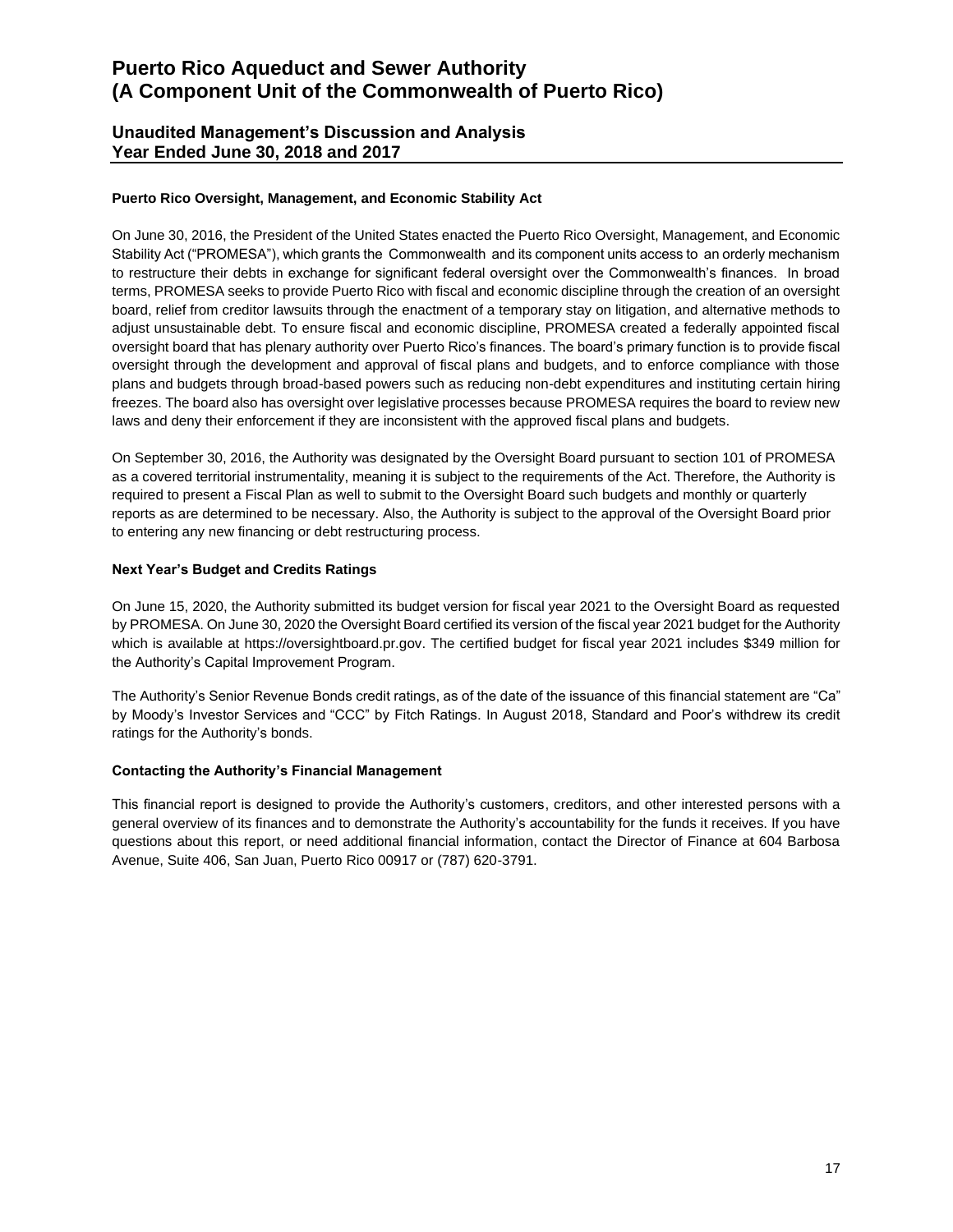### **Balance Sheets June 30, 2018 and 2017**

*(In thousands)*

| <b>Assets</b>                                     |                 |    |             |
|---------------------------------------------------|-----------------|----|-------------|
|                                                   | 2018            |    | 2017        |
| <b>Current assets:</b>                            |                 |    |             |
| Cash and cash equivalents                         | \$<br>233,626   | \$ | 85,718      |
| Accounts receivable, net                          | 239,734         |    | 199,875     |
| Receivables from insurance companies              | 186,000         |    |             |
| Receivables from federal agencies                 | 26,563          |    | 279         |
| Materials and supplies inventory, net             | 29,421          |    | 27,842      |
| Prepayments and other current assets              | 13,695          |    | 4,652       |
| Restricted cash for debt service                  | 216,451         |    | 176,472     |
| Total current assets                              | 945,490         |    | 494,838     |
| <b>Restricted assets--</b>                        |                 |    |             |
| Restricted cash and cash equivalents (noncurrent) | 148,964         |    | 144,486     |
| <b>Capital assets:</b>                            |                 |    |             |
| Capital assets being depreciated                  | 10,662,414      |    | 10,935,871  |
| Accumulated depreciation and amortization         | (4,614,248)     |    | (4,345,624) |
|                                                   | 6,048,166       |    | 6,590,247   |
| Land and other nondepreciable assets              | 74,956          |    | 74,913      |
| Construction in progress                          | 323,418         |    | 333,410     |
| Total capital assets, net                         | 6,446,540       |    | 6,998,570   |
| Deferred outflows of resources:                   |                 |    |             |
| Deferred loss resulting from debt refunding       | 18,349          |    | 23,027      |
| Deferred outflows of resources of GASB 68         | 302,705         |    | 338,868     |
| Deferred outflows of resources of GASB 75         | 6,457           |    | 6,815       |
| Total deferred outflows of resources              | 327,511         |    | 368,710     |
| Total assets and deferred outflows of resources   | \$<br>7,868,505 | \$ | 8,006,604   |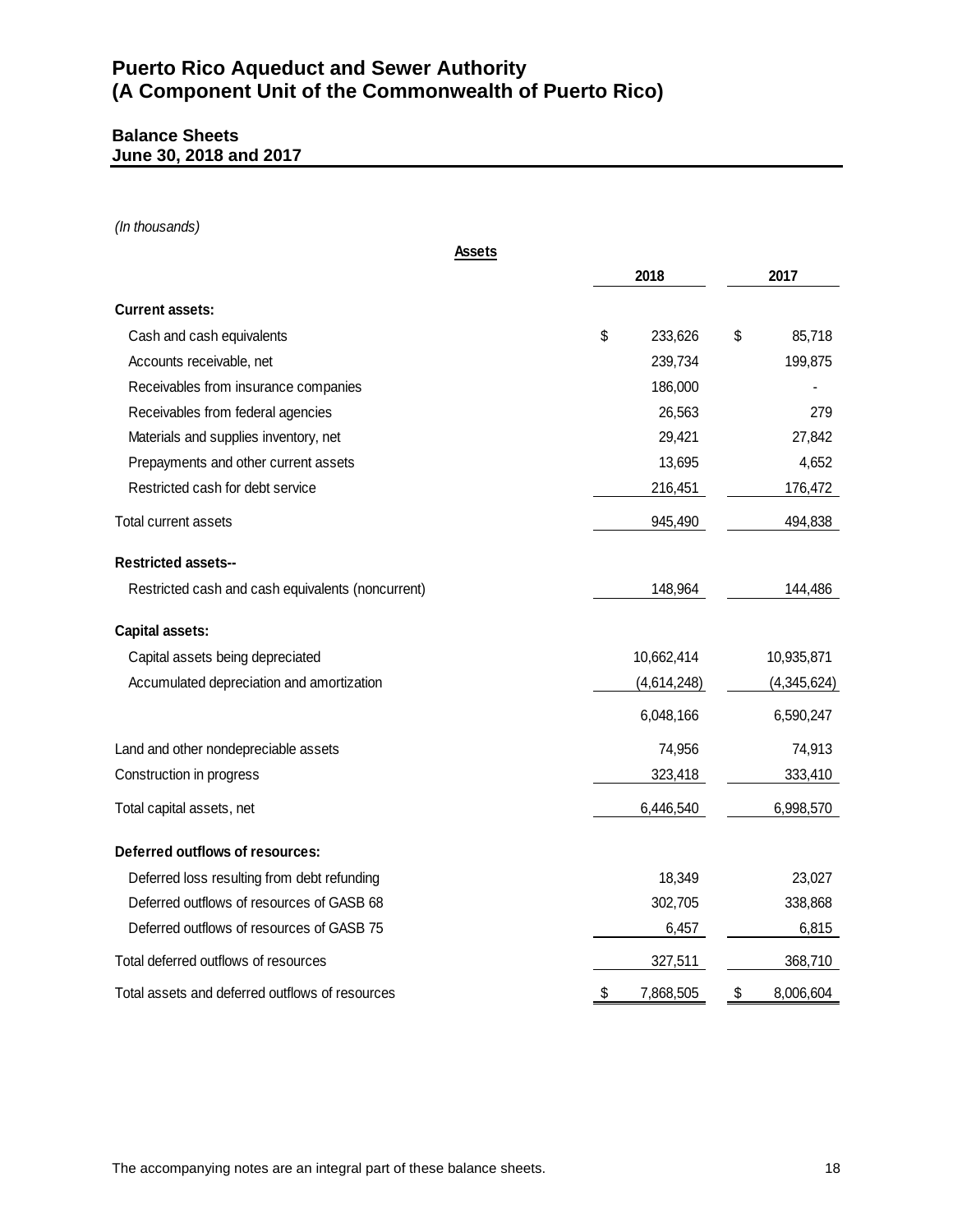### **Balance Sheets June 30, 2018 and 2017**

*(In thousands)*

| <b>Liabilities and Net Position</b>                                    |      |             |                 |
|------------------------------------------------------------------------|------|-------------|-----------------|
|                                                                        | 2018 |             | 2017            |
| <b>Current liabilities:</b>                                            |      |             |                 |
| Bonds payable                                                          | \$   | 58,000      | \$<br>54,608    |
| Notes payable                                                          |      | 10,000      | 2,611           |
| Pension liability                                                      |      | 92,674      | 52,970          |
| Accounts payable                                                       |      | 250,867     | 180,287         |
| <b>Accrued liabilities</b>                                             |      | 197,528     | 127,258         |
| Accrued interest                                                       |      | 238,380     | 186,151         |
| Unearned revenue                                                       |      | 29,691      | 20,123          |
| Customers' deposits                                                    |      | 7,771       | 7,820           |
| Compensated absences, postemployment and other benefits                |      | 21,810      | 14,793          |
| <b>Total current liabilities</b>                                       |      | 906,721     | 646,621         |
| <b>Noncurrent liabilities:</b>                                         |      |             |                 |
| Bonds payable                                                          |      | 4,283,276   | 4,341,276       |
| Notes payable                                                          |      | 635,825     | 645,825         |
| Pension liability                                                      |      | 1,314,612   | 1,522,956       |
| Customers' deposits                                                    |      | 81,830      | 80,551          |
| Compensated absences, postemployment and other benefits                |      | 142,517     | 103,056         |
| <b>Total noncurrent liabilities</b>                                    |      | 6,458,060   | 6,693,664       |
| Deferred inflows of resources:                                         |      |             |                 |
| Deferred inflows of resources GASB 68                                  |      | 176,354     | 30,162          |
| Deferred inflows of resources GASB 75                                  |      | 7,385       | 7,794           |
| Total deferred inflows of resources                                    |      | 183,739     | 37,956          |
| Total liabilities and deferred inflows of resources                    |      | 7,548,520   | 7,378,241       |
| Net position:                                                          |      |             |                 |
| Net investment in capital assets                                       |      | 1,702,037   | 2,195,602       |
| Restricted for environmental compliance, capital activity<br>and other |      | 122,818     | 79,606          |
| Unrestricted deficit                                                   |      | (1,504,870) | (1,646,845)     |
| Total net position                                                     |      | 319,985     | 628,363         |
| Total liabilities and net position                                     | \$   | 7,868,505   | \$<br>8,006,604 |

The accompanying notes are an integral part of these balance sheets. 19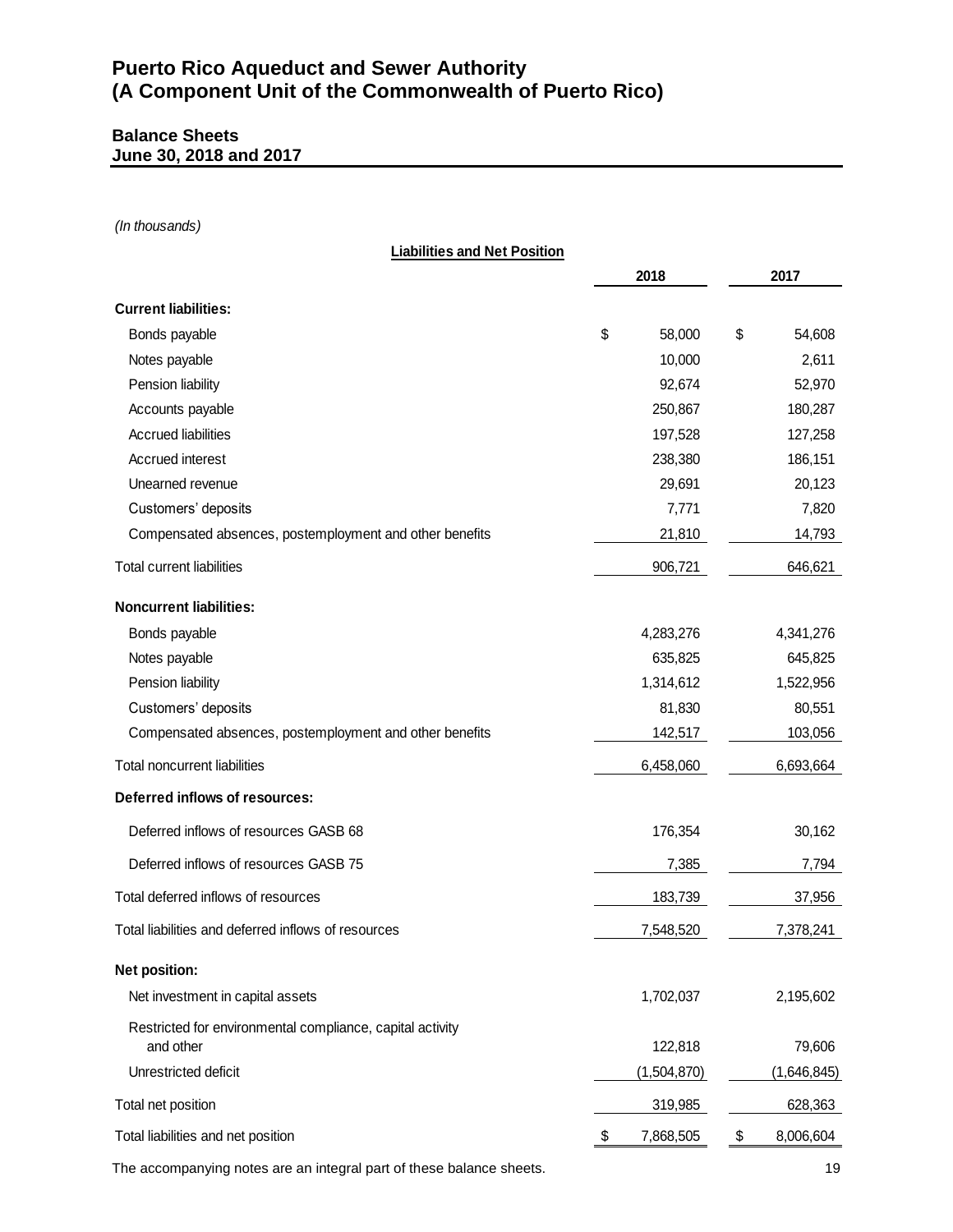### **Statements of Revenues, Expenses and Changes in Net Position Years Ended June 30, 2018 and 2017**

*(In thousands)*

|                                                              | 2018          |               |
|--------------------------------------------------------------|---------------|---------------|
| <b>Operating revenues:</b>                                   |               |               |
| Water                                                        | \$<br>652,532 | \$<br>705,448 |
| Sewer                                                        | 353,217       | 359,923       |
| Insurance proceeds for business interruption                 | 143,998       |               |
| Bad debt expense                                             | (64, 742)     | (33, 368)     |
| Total net operating revenues                                 | 1,085,005     | 1,032,003     |
| <b>Operating expenses:</b>                                   |               |               |
| Payroll and payroll related                                  | 360,000       | 352,889       |
| Electricity                                                  | 104,510       | 126,650       |
| Repairs and maintenance of capital assets                    | 60,810        | 34,433        |
| Professional and consulting services                         | 28,703        | 31,715        |
| Chemicals                                                    | 29,188        | 32,023        |
| Materials and replacements                                   | 12,497        | 18,565        |
| Insurance                                                    | 10,672        | 7,890         |
| Service contract - Superaqueduct                             | 4,118         | 3,852         |
| Other operating expenses                                     | 170,853       | 85,334        |
| Operating expenses (excluding depreciation and amortization) | 781,351       | 693,351       |
| Depreciation and amortization                                | 272,513       | 285,228       |
| Impairment loss on capital assets                            | 194,197       |               |
| Cost of assets disposed                                      | 2,019         | 15,218        |
| Total operating expenses                                     | 1,250,080     | 993,797       |
| Operating (loss) income                                      | (165, 075)    | 38,206        |
| Nonoperating revenues (expenses):                            |               |               |
| Interest expense, net of amortization of debt issuance cost, |               |               |
| bond premium and discount, and deferred refunding loss       | (252, 875)    | (253, 792)    |
| Interest income                                              | 2,958.00      | 2,329         |
| Other income, net                                            | 2,110         | 4,661         |
| Total non-operating expenses, net                            | (247, 807)    | (246, 802)    |
| Loss before capital contributions                            | (412, 882)    | (208, 596)    |
| <b>Capital contributions:</b>                                |               |               |
| Federal grants and other contributions                       | 104,504       | 3,894         |
| Other Commonwealth contributions                             |               | 122           |
| Total capital contributions                                  | 104,504       | 4,016         |
| Change in net position                                       | (308, 378)    | (204, 580)    |
| Net position at beginning of year                            | 628,363       | 832,943       |
| Net position at end of year                                  | \$<br>319,985 | \$<br>628,363 |

The accompanying notes are an integral part of these statements. 20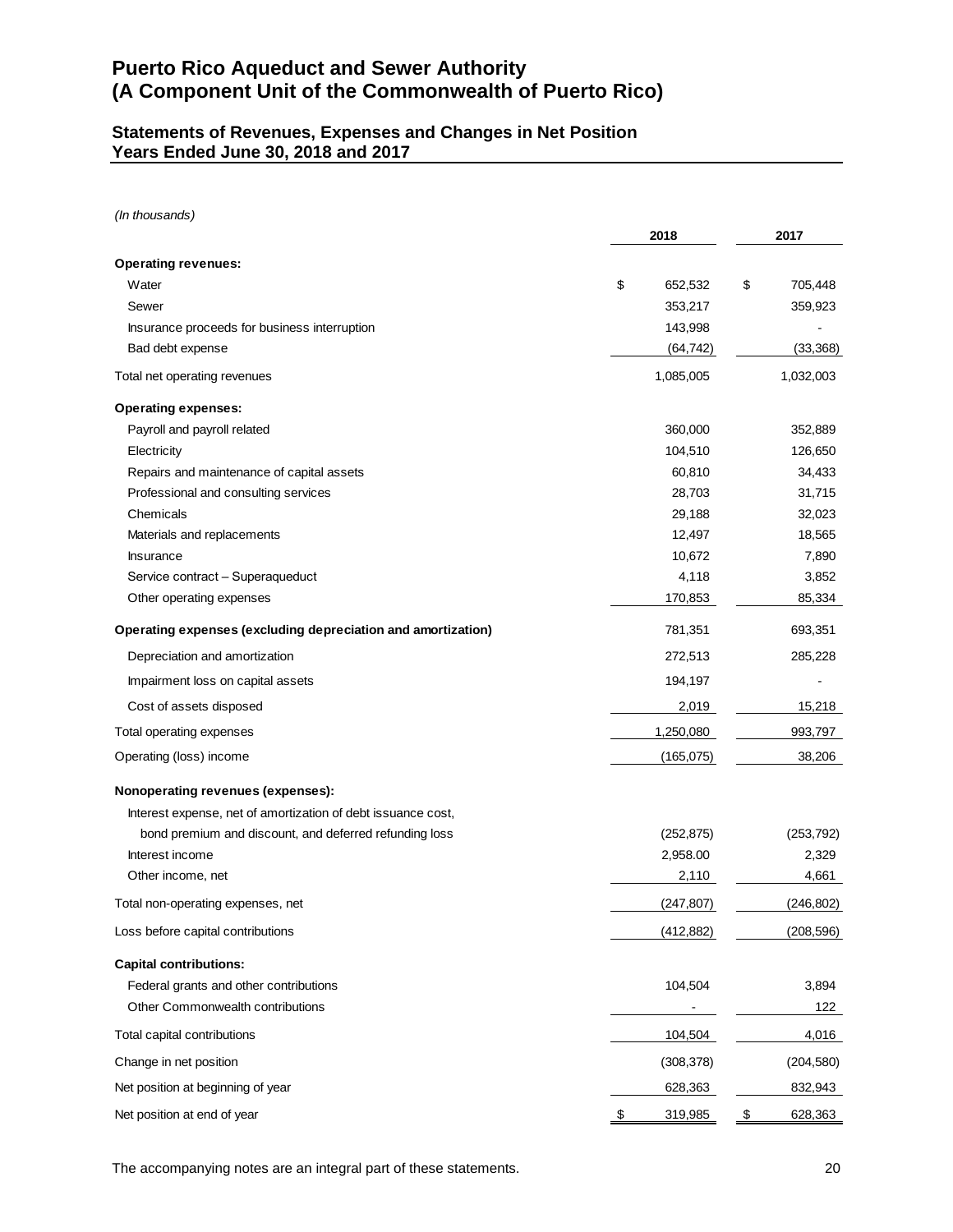### **Statements of Cash Flows Years Ended June 30, 2018 and 2017**

*(In thousands)*

|                                                                                     | 2018          | 2017 |            |  |
|-------------------------------------------------------------------------------------|---------------|------|------------|--|
| Cash flows from operating activities:                                               |               |      |            |  |
| Cash received from customers                                                        | \$<br>913,980 | \$   | 1,028,662  |  |
| Cash received from insurance companies                                              | 93,000        |      |            |  |
| Cash paid to suppliers                                                              | (402, 219)    |      | (426, 967) |  |
| Cash paid to employees                                                              | (212, 594)    |      | (280, 826) |  |
| Net cash provided by operating activities                                           | 392,167       |      | 320,869    |  |
| Cash flows from noncapital financing activities--                                   |               |      |            |  |
| Net cash from other income                                                          | 2,110         |      | 4,661      |  |
| Cash flows from capital and related financing activities:                           |               |      |            |  |
| Additions to utility plant and other capital assets                                 | (54, 142)     |      | (29, 571)  |  |
| Proceeds from capital contributions                                                 | 102,469       |      | 6,873      |  |
| Proceeds from issuance of notes payable                                             |               |      | 1,517      |  |
| Payments of bonds and notes                                                         | (56, 832)     |      | (52,966)   |  |
| Interest paid on bonds, notes and lines of credit                                   | (196, 365)    |      | (198, 834) |  |
| Net cash used in capital and related financing activities                           | (204,870)     |      | (272,981)  |  |
| Cash flows from investing activities --                                             |               |      |            |  |
| Interest received on investments                                                    | 2,958         |      | 2,329      |  |
| Net change in cash and cash equivalents                                             | 192,365       |      | 54,878     |  |
| Cash and cash equivalents, beginning of year                                        | 406,676       |      | 351,798    |  |
| Cash and cash equivalents, end of year                                              | \$<br>599,041 | \$   | 406,676    |  |
| For purposes of the statements of cash flows, cash and<br>cash equivalents include: |               |      |            |  |
| Unrestricted                                                                        | \$<br>233,626 | \$   | 85,718     |  |
| Restricted                                                                          | 365,415       |      | 320,958    |  |
|                                                                                     | \$<br>599,041 | \$   | 406,676    |  |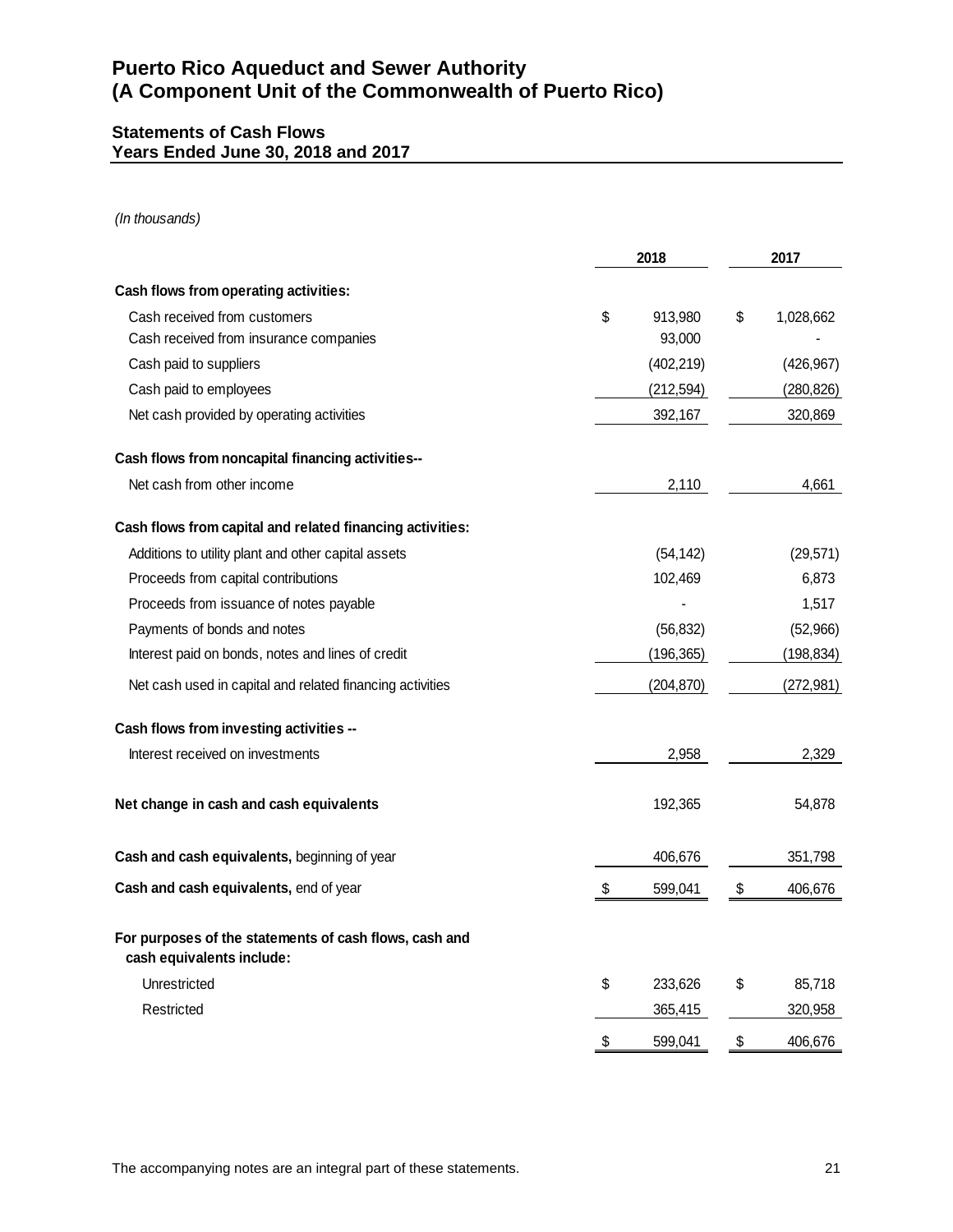### **Statements of Cash Flows Years Ended June 30, 2018 and 2017**

*(In thousands)*

|                                                                   | 2018             | 2017 |           |  |
|-------------------------------------------------------------------|------------------|------|-----------|--|
| Reconciliation of operating (loss) income to net cash provided by |                  |      |           |  |
| operating activities:                                             |                  |      |           |  |
| Operating (loss) income                                           | \$<br>(165, 075) | \$   | 38,206    |  |
| Adjustments to reconcile operating (loss) income to net cash      |                  |      |           |  |
| provided by operating activities:                                 |                  |      |           |  |
| Depreciation and amortization                                     | 272,513          |      | 285,228   |  |
| Impairment loss on capital assets                                 | 329,199          |      |           |  |
| Cost of assets disposed                                           | 2,019            |      | 15,219    |  |
| Bad debt expense                                                  | 64,742           |      | 33,368    |  |
| Change in assets and liabilities:                                 |                  |      |           |  |
| Accounts receivable                                               | (102, 566)       |      | (38, 612) |  |
| Receivables from insurance companies                              | (186,000)        |      |           |  |
| Receivables from federal agencies                                 | (26, 284)        |      | 2,406     |  |
| Materials and supplies inventory                                  | (1,578)          |      | (42)      |  |
| Prepayments and other current assets                              | (9,043)          |      | (306)     |  |
| Accounts payable                                                  | 73,021           |      | (84, 571) |  |
| Unearned revenue                                                  | 9,568            |      | (76)      |  |
| Accrued compensated absences, postemployment and other benefits   | 46,433           |      | 917       |  |
| <b>Accrued liabilities</b>                                        | (22, 400)        |      | (2,615)   |  |
| Customers' deposits                                               | 1,229            |      | 1,979     |  |
| Pension liability                                                 | 106,389          |      | 69,768    |  |
| Total adjustments                                                 | 557,242          |      | 282,663   |  |
| Net cash provided by operating activities                         | \$<br>392,167    | \$   | 320,869   |  |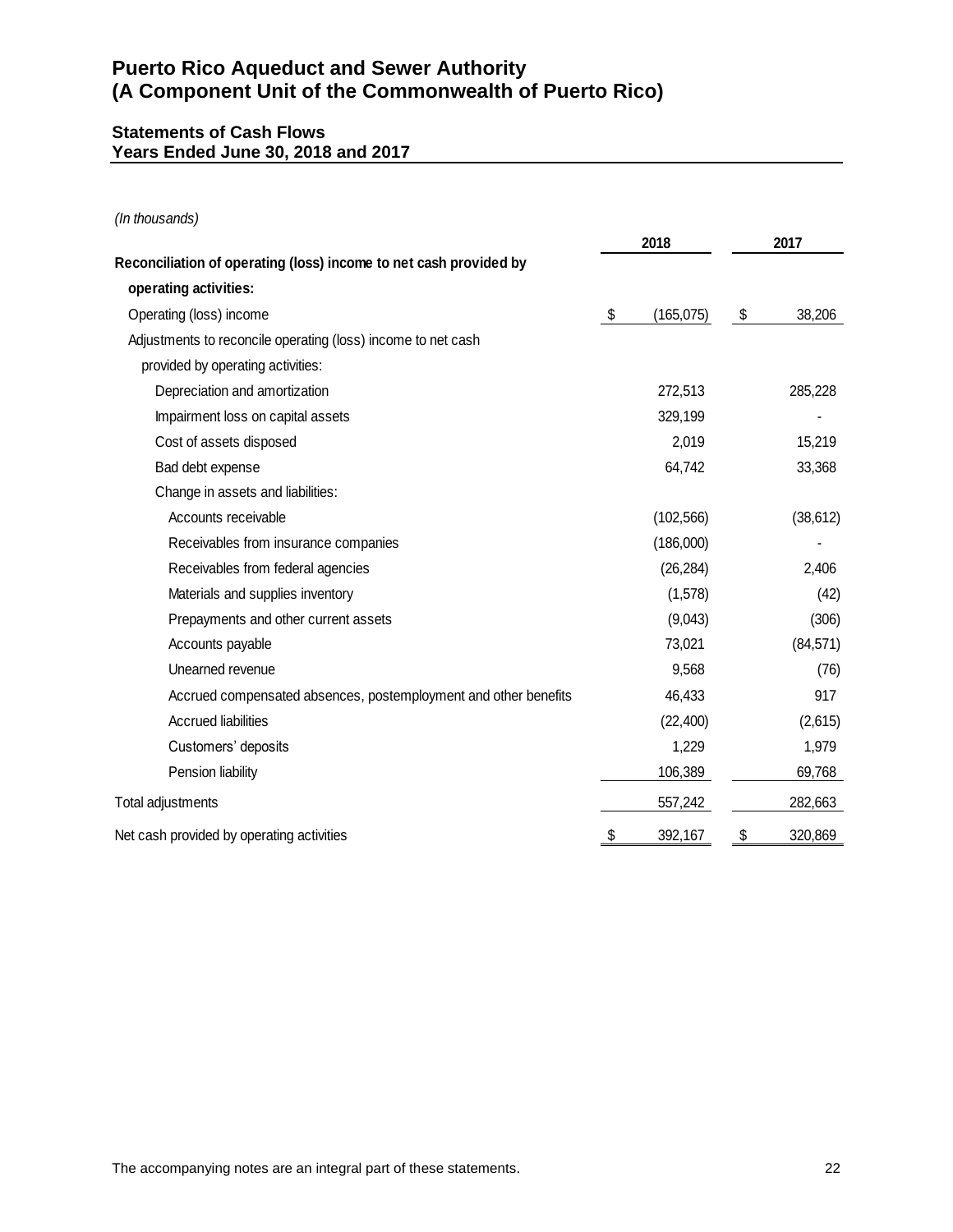### **Notes to Financial Statements June 30, 2018 and 2017**

### **(1) Reporting Entity and Summary of Significant Accounting Policies**

The Puerto Rico Aqueduct and Sewer Authority ("PRASA" or "the Authority") is a component unit of the Commonwealth of Puerto Rico ("the Commonwealth"). The Authority was created in 1945 under Act No. 40 ("the Act"), as amended, and reenacted, for the purpose of owning, operating, and developing all of the public aqueduct and sewer systems in Puerto Rico (the "System"). The Authority provides water and wastewater services to the Commonwealth, businesses, and residents of Puerto Rico. As a public corporation and an instrumentality of the Commonwealth, the Authority is exempt from the payment of income, property and municipal taxes. Under the terms of the Act, the Authority has broad powers, including, among others, to borrow money and issue revenue bonds for any of its corporate purposes. The Authority receives, in addition to the funds derived from operating its water and wastewater systems, grants from various agencies of the federal government of the United States of America and donations in kind or in cash from developers and various governmental agencies and instrumentalities of the Commonwealth.

#### **Basis of Presentation – Blended Component Unit**

The financial statements of the Authority as of June 30, 2018 and 2017 include the financial position and operations of PRASA Holdings, which is a limited liability company incorporated under the laws of the State of Delaware on March 6, 2014. PRASA Holdings, LLC was created to engage in lawful activities, for which limited liability companies may be organized under the Delaware Limited Company Act, subject to the limitations contained in PRASA's enabling act.

As part of the Authority's plan to collect additional revenues to supplement the Authority's Revenues, pursuant to Act No. 228, enacted on November 1, 2011, the Authority created PRASA Holdings, LLC, pursuant to Resolution No. 2826, a public new corporate entity, as a holding company for future investments. PRASA Holdings, LLC is authorized to do business in Puerto Rico. It is the parent company of Zumfiber, LLC, a limited liability company organized for investment purposes, which is also registered in the State of Delaware and is to engage in the development and operation of open access fiber optic infrastructure mainly through the water and wastewater system pipes in the San Juan Metropolitan area neighborhoods of Old San Juan, Condado and Isla Verde.

During fiscal years ended June 30, 2018 and 2017 PRASA Holdings, LLC did not have operational activities. However, it has total assets and net position of \$0.5 and \$0.6 million as of June 30, 2018 and 2017, respectively.

#### **Summary of Significant Accounting Policies**

The accounting and reporting policies of the Authority conform to the accounting rules prescribed by the Governmental Accounting Standards Board ("GASB"). The Authority follows Governmental Account Standards Board ("GASB") pronouncements under the hierarchy established by GASB Statement No. 76, *The Hierarchy of Generally Accepted Accounting Principles for State and Local Governments,* in the preparation of its financial statements. The Authority functions as an enterprise fund and maintains its accounting records on the accrual basis of accounting in conformity with U.S. generally accepted accounting principles. The following describes the most significant accounting policies followed by the Authority.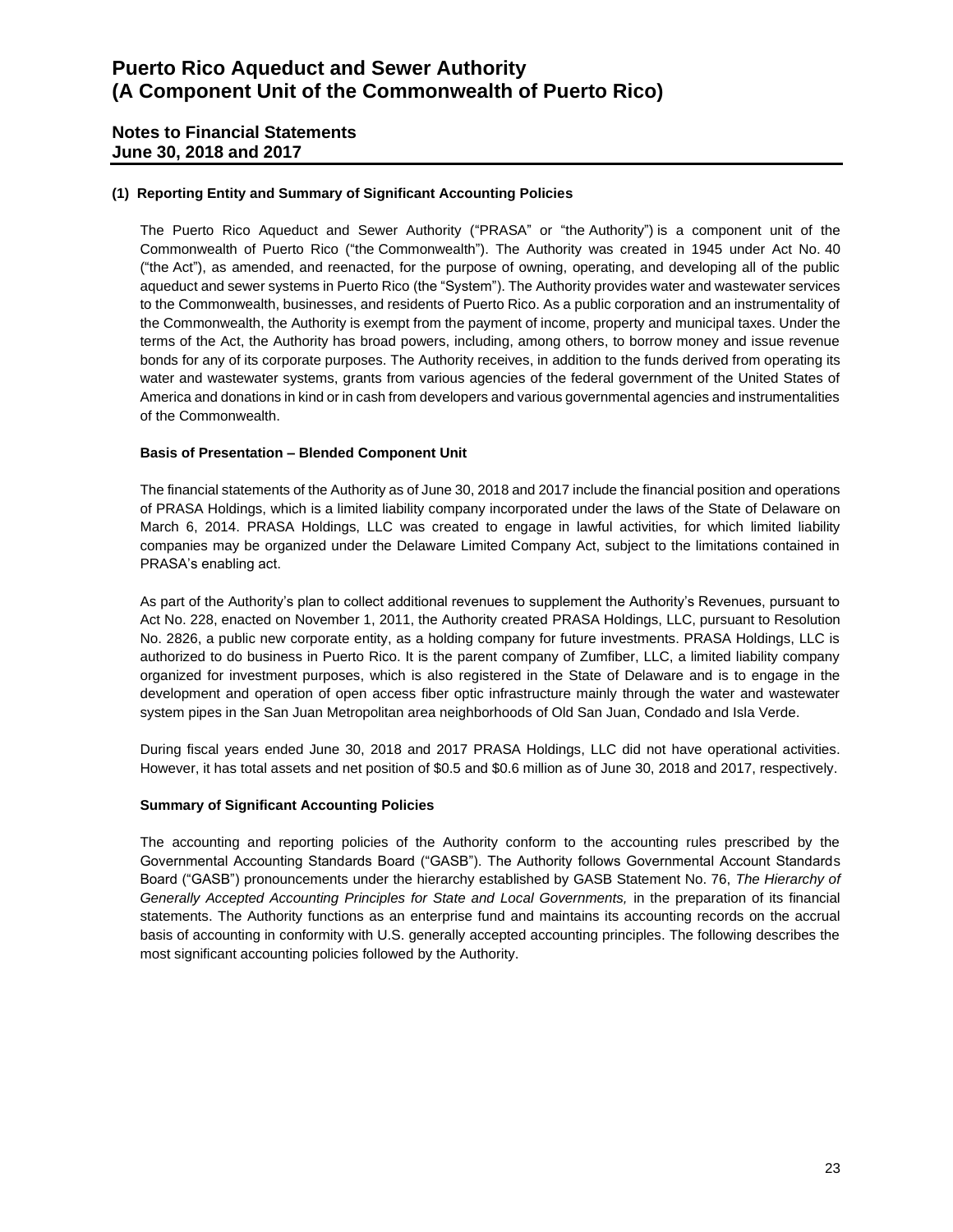### **Notes to Financial Statements June 30, 2018 and 2017**

#### **Measurement Focus and Basis of Accounting**

The Authority's operations are accounted for on a flow of economic resources measurement focus, using the accrual basis of accounting. Under this method, all assets and liabilities associated with operations are included on the balance sheet, and revenues are recorded when earned and expenses are recorded at the time liabilities are incurred.

Revenues are recorded when utility services are provided to customers. All customers are billed on a monthly basis. Revenues are presented net of estimated allowances for uncollectible accounts. The Authority recognizes revenue on unbilled utility services based on estimated consumption.

The Authority distinguishes operating revenues and expenses from non-operating items. Operating revenues and expenses generally result from providing services in connection with the Authority's principal ongoing operations. The principal operating revenues of the Authority are charges to customers for water and sewer related sales and services. Operating expenses of the Authority include the cost of sales and services, administrative expenses, and depreciation on capital assets. All revenues and expenses not meeting this definition are reported as non-operating revenues and expenses.

#### **Cash and Cash Equivalents**

Cash equivalents include all highly liquid instruments with maturities of three months or less at the time of acquisition. If such instruments are included in restricted assets, they are considered cash equivalents for purposes of the statement of cash flows.

The Authority maintained some construction fund accounts related to past bond issuances invested. As of June 30, 2018 and 2017, the account balances amounted to approximately \$0.9 million. The accounts were held under the Puerto Rico Government Investment Trust Fund ("the Trust Fund"), a collective investment trust created by the Secretary of the Treasury of Puerto Rico as settler and the Government Development Bank for Puerto Rico ("GDB") as trustee. The Trust Fund seeks to maintain a constant net asset value per unit of \$1 through investment in highgrade short-term money market instruments with a dollar-weighted average portfolio maturity of less than 90 days, including, but not limited to, obligations of the U.S. Government, the Puerto Rico Government, their respective agencies and instrumentalities, repurchase agreements with respect to obligations of the U.S. Government, certificates of deposit, time deposits, bank notes and banker's acceptances issued by the U.S. or Puerto Rico regulated banks, commercial paper and corporate obligations. The Authority can invest, reinvest or redeem units acquired at any time without charge or penalty.

The Trust Fund values its investments on the basis of amortized cost. Although the Trust Fund's policies are designed to help maintain a stable net asset value per unit of \$1.0, all money market instruments can change in value when interest rates or issuers' creditworthiness change, or if an issuer or guarantor of a security fails to pay interest or principal when due.

As discussed in more detail in the subsequent event section below, in November 2018, GDB ceased operations, and as part of the Qualifying Modification in the Authority's deposits held at GDB were extinguished and the available balances were applied against the outstanding balance under the loan agreement.

Funds set aside for construction, debt service payments or other specific purposes are classified as restricted assets since their use is limited for these purposes by the applicable agreements.

When both restricted and unrestricted resources are available for a specific use, it is the Authority's policy to use restricted resources first, then unrestricted resources as they are needed.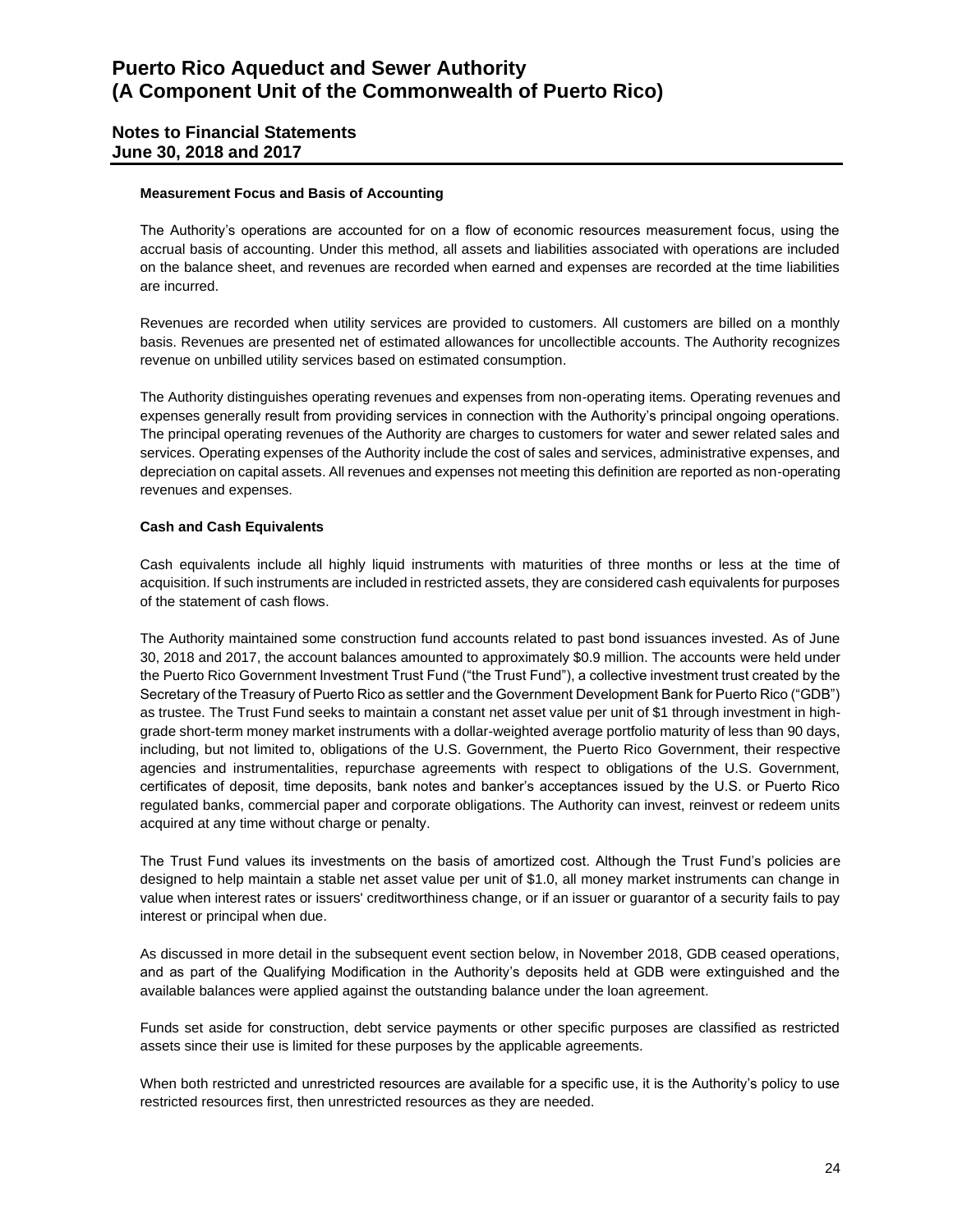### **Notes to Financial Statements June 30, 2018 and 2017**

#### **Receivables**

Receivables are stated net of estimated allowances for uncollectible accounts, which are determined based upon past collection experience and current economic conditions, among other factors.

#### **Materials and Supplies Inventory**

Materials and supplies inventory are stated at average cost, not to exceed market. Inventory is presented net of a reserve for obsolescence for approximately \$1.5 million as of June 30, 2018 and 2017.

### **Unamortized Premiums, Discounts and Deferred Refunding Losses**

Debt premiums and discounts are deferred and amortized to expense over the life of the related debt using the effective interest method.

The excess of reacquisition costs over the carrying value of refunded long-term debt is deferred and amortized to expense using the effective interest method over the remaining term of the original debt, or the term of the new debt, whichever is shorter.

Bonds payable are reported net of applicable bond premium or discount. The debt issuance costs are classified as non-operating expenses and the deferred loss from debt refunding as deferred outflows of resources on the accompanying balance sheets.

#### **Capital Assets**

The Authority defines capital assets as tangible and intangible assets used in the Authority's operations with a useful life longer than a year, not held for sale and with an individual cost of over \$1,000 for technology hardware and software and over \$2,000 for all other capital assets.

Utility plant and other capital assets are carried at historical cost or estimated historical cost, which includes capitalized labor, materials, administrative costs, and interest on debt financed construction. Due to the lack of access to the market and the inability to issue debt to finance the Capital Improvements Programs (CIP), the Authority's management decided to halt its construction in progress, as a result the Authority did not recognize capitalized interest for the years ended June 30, 2018 and 2017. As of the date the financial statements were available to be issued, the Authority has re-activated the capital improvement program.

Recurring maintenance and repair costs are charged to expense, whereas major repairs, improvements, and replacements are capitalized. When capital assets are disposed of, the cost and applicable accumulated depreciation are removed from the respective accounts, and the resulting gain or loss is recorded as operating expense.

Depreciation and amortization expense are calculated using the straight-line method over the following useful lives:

| <b>Description</b>                                               | <b>Useful Life</b>                          |
|------------------------------------------------------------------|---------------------------------------------|
| Wells and tanks                                                  | Fifty (50) years                            |
| Vehicles, computers and software, tools and laboratory equipment | Five (5) years                              |
| Furniture and fixtures, water meters, construction equipment     | Ten (10) years                              |
| Water and sewer plants and pump station                          | Thirty (30) years                           |
| <b>Buried infrastructure</b>                                     | Range from Fifty (50) to Seventy (70) years |
| Dams                                                             | Seventy (70) years                          |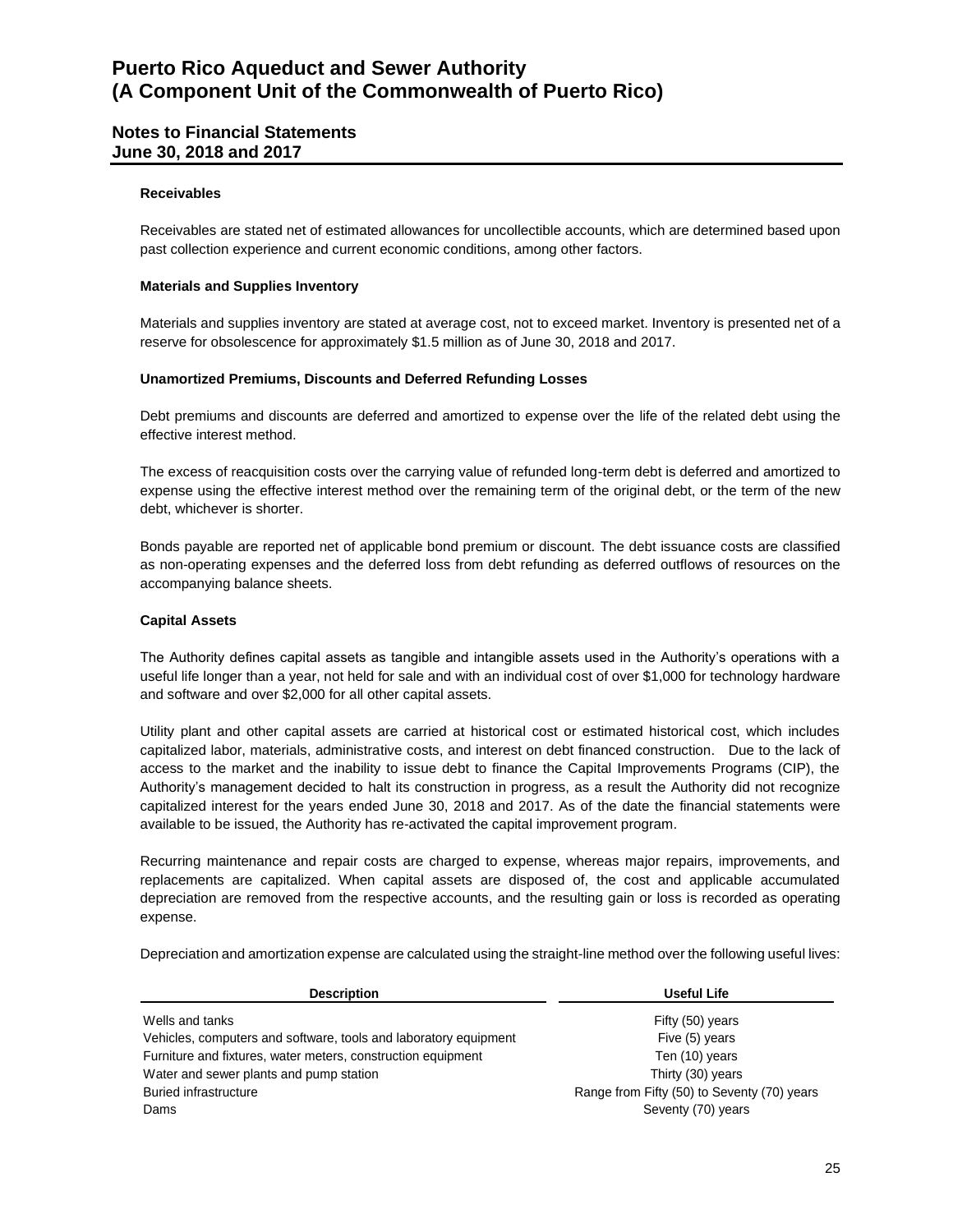### **Notes to Financial Statements June 30, 2018 and 2017**

Governments are required to evaluate prominent events or changes in circumstances affecting capital assets to determine whether impairment of a capital asset has occurred. Such events or changes in circumstances that may be indicative of impairment include evidence of physical damage, enactment or approval of laws or regulations or other changes in environmental factors, technological changes or evidence of obsolescence, changes in the manner or duration of use of a capital asset, and construction stoppage among others.

The Authority performed an assessment of impairment on capital assets as of June 30, 2018 under the provisions of GASB No. 42, *Accounting and Financial Reporting for Impairment of Capital Assets and for Insurance Recoveries*, which establishes that, generally, an asset is considered impaired when its services utility has declined significantly and unexpectedly. This statement also clarifies and establishes accounting requirements for insurance recoveries.

After the damages caused by hurricanes Irma and Maria, the Authority evaluated its capital assets as required by GASB 42 and an asset impairment of \$329 million was recognized for the year ended June 30, 2018. Insurance proceeds amounting to \$135 million, net of adjuster's broker fee, were recovered from this impairment.

### **Unearned Revenue**

Unearned revenue arises from water and sewer services paid in advance by government, residential, commercial or industrial.

### **Deferred Outflows and Inflows of Resources**

In addition to assets, the balance sheets report a separate section for deferred outflows of resources. This separate financial statement element, *deferred outflows of resources,* represents an increase in net position (a consumption of assets) applicable to a future period(s) and so will *not* be recognized as an outflow of resources (expense) until then. Similarly, the Authority reports deferred inflows of resources in the balance sheets in a separate section following liabilities. This separate financial statement element, *deferred inflows of resources,* represents a reduction of net position and resources (an acquisition of assets) applicable to a future period(s) and so will *not* be recognized as an inflow of resources (revenue) until that time. Deferred outflows and inflows of resources mainly affect the unrestricted (deficit) net position.

The Authority has the following deferred outflow/inflow of resources:

### Deferred outflows

- Unamortized deferred loss from debt refunding. See Note 12.
- Difference between expected and actual experience, changes in assumptions and employer's contribution to the pension plan subsequent to the measurement date of the net pension liability. See Note 14.
- Difference between actual and expected experience related to other postemployment benefits obligation. See Note 15.

#### Deferred inflows

- Difference between actual and expected experience and changes in assumptions of the net pension liability. See Note 14.
- Difference between projected and actual investment earnings on pension plan investments. See Note 14.
- Changes in assumptions about future economic and demographic factors related to other postemployment benefits obligation. See Note 15.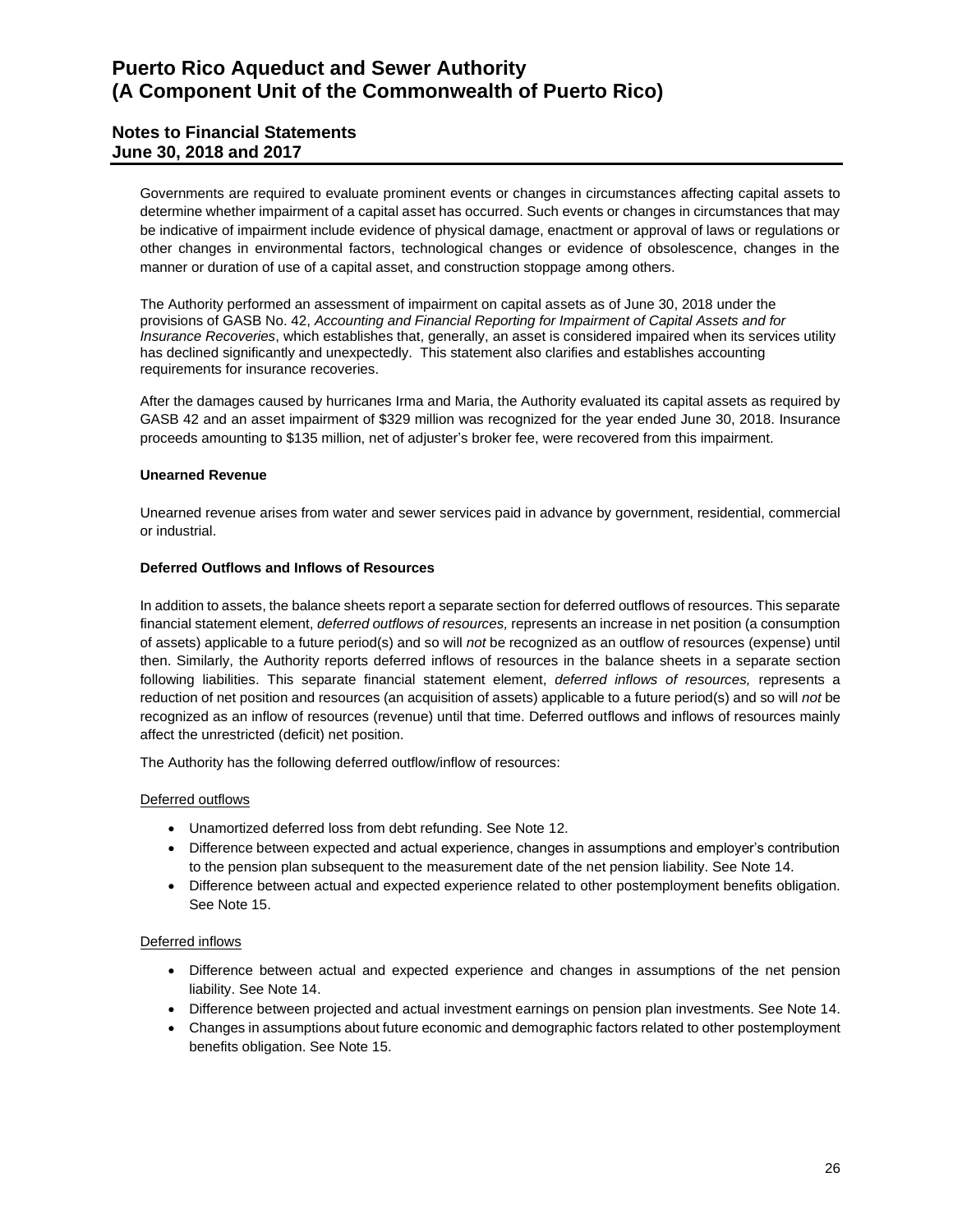### **Notes to Financial Statements June 30, 2018 and 2017**

#### **Accounting for Compensated Absences**

Employees earn vacation and sick leave based on a prescribed formula. The amount of vacation and sick leave earned and not used by the Authority's employees is accrued as a liability, including payroll related costs, as the benefits are earned by the employees and if the employees' rights to receive compensation are attributable to services already rendered and it is probable that the Authority will compensate the employees for the benefits through paid time off or some other means, such as cash payments at termination or retirement.

The cost of compensated absences expected to be paid in the next twelve (12) months is classified as a current liability while amounts expected to be paid after twelve (12) months are classified as noncurrent liabilities.

### **Termination Benefits**

The Authority accounts for termination benefits in accordance with GASB Statement No. 47, Accounting for Termination Benefits. Pursuant to the provisions of GASB Statement No. 47, in financial statements prepared on the accrual basis of accounting, employers should recognize a liability and expense for voluntary termination benefits (for example, early retirement incentives) when the offer is accepted and the amount can be estimated. A liability and expense for involuntary termination benefits (for example, severance benefits) should be recognized in the financial statements when (i) a plan of termination has been approved by those with the authority to commit the government to the plan, (ii) the plan has been communicated to the employees, and (iii) the amount can be estimated.

#### **Postemployment Health Benefits**

The Authority provides certain healthcare benefits for retired employees. Substantially all the Authority's employees may become eligible for these benefits if they meet the required years of service working for the Authority.

The Authority has the obligation to contribute a maximum of \$125 per month per retired employee for medical plan coverage. On fiscal year 2017, the Authority adopted GASB statement No. 75 "Accounting and Financial Reporting for Postemployment Benefits Other Than Pensions" to account for its postretirement healthcare benefits, resulting in the recognition of a cumulative effect due to the change in accounting principle of \$30.1 million. See Note 15.

The total cost of healthcare benefits paid to retired employees amounted to approximately \$3 million and \$2.9 million for fiscal years 2018 and 2017, respectively.

#### **Pension Benefits**

The Authority's employees participate in the Employees Retirement System of the Government of Puerto Rico ("ERS"), a cost-sharing, multiple-employer defined benefit pension plan. Effective on fiscal year ended June 30, 2017, the Authority adopted GASB Statement No. 68, "*Accounting and Financial Reporting for Pensions- an amendment of GASB Statement No. 27" (GASB 68), as* detailed in Note 14.

GASB No. 68, *Accounting and Financial Reporting for Pensions—an amendment of GASB Statement No. 27*, was issued in June 2012. This Statement establishes standards for measuring and recognizing liabilities, deferred outflows of resources, and deferred inflows of resources, and expense. For defined benefit pensions, this Statement identifies the methods and assumptions that should be used to project benefit payments, discount projected benefit payments to their actuarial present value, and attribute that present value to periods of employee service. In addition, GASB 68 details the recognition and disclosure requirements for employers with liabilities (payables) to a defined benefit pension plan and for employers whose employees are provided with defined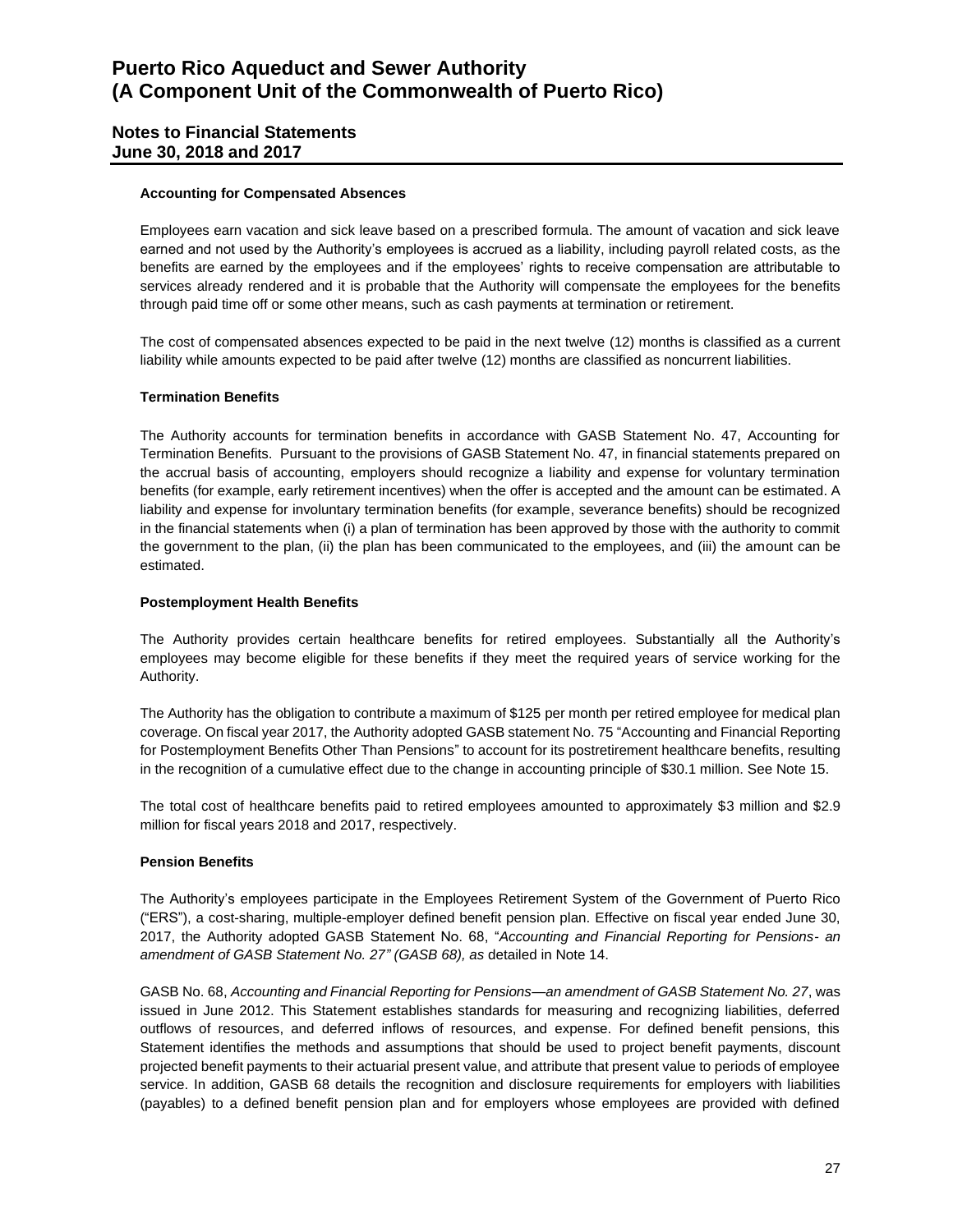### **Notes to Financial Statements June 30, 2018 and 2017**

contribution pensions. It also requires the liability of employers and non-employer contributing entities to employees for defined benefit pensions (net pension liability) to be measured as the portion of the present value of projected benefit payments to be provided through the pension plan to current active and inactive employees that is attributed to those employees' past periods of service (total pension liability), less the amount of the pension plan's fiduciary net position. Effective July 1, 2017, a pay as you go pension mechanism was implemented, therefore, the GASB No. 73, "Accounting and Financial reporting for Pensions and Related Assets that are not within the scope of GASB Statement 68, and amendments to certain provisions of GASB Statements 67 and 68", will become effective for the reporting period ended June 30, 2019.

### **Net Position**

The Net Position is the difference between an entity's assets plus deferred outflows of resources and its liabilities plus deferred inflows of resources.

Net position is reported in three categories:

- ► *Net Investment in Capital Assets* Includes capital assets, net of accumulated depreciation and amortization and reduced by outstanding balances for bonds, notes, and other debt that are attributed to the acquisition, construction, or improvement of those assets. Debt pertaining to significant unspent debt proceeds is not included in the calculation of net investment in capital assets.
- ► *Restricted Net Position* Reflect constraints on the use of net assets that are either externally imposed by creditors, grantors, contributors, and the like, or imposed by law through constitutional provisions or enabling legislation. As of June 30, 2018 and 2017 the Authority had no assets restricted by enabling legislation.
- ► *Unrestricted Net Position* Consist of net assets, which do not meet the definition of the two preceding categories. Unrestricted net position could be designated to indicate that management considers certain amounts to be available for general operations. Unrestricted net position often has constraints on resources that are imposed by management that can be removed or modified.

### **Use of Estimates**

Management of the Authority has made several estimates and assumptions relating to the reported amounts of assets and liabilities and disclosure of contingent assets and liabilities at the date of the basic financial statements and the reported amounts of revenue and expenses during the period. Actual results could differ from those estimates.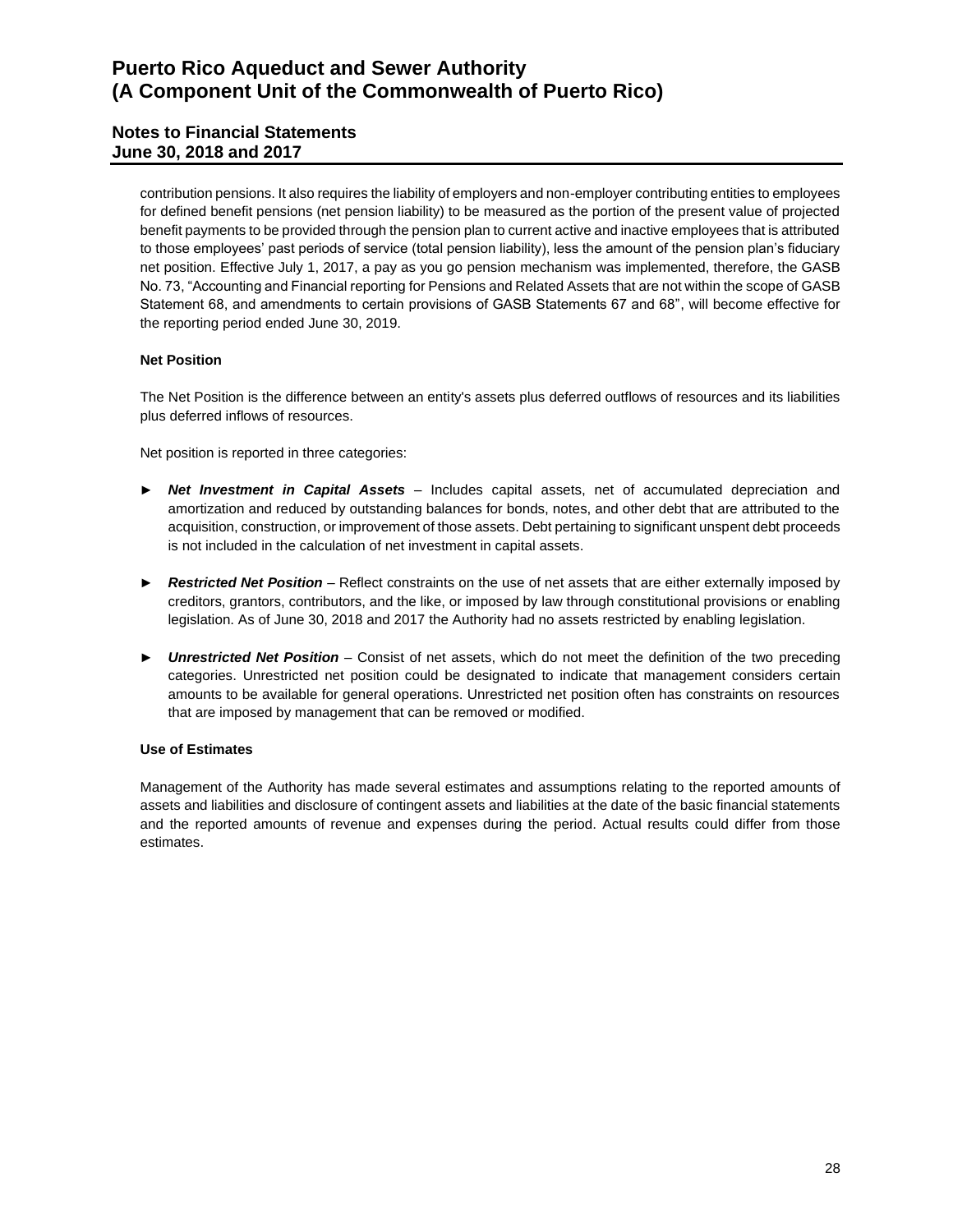### **Notes to Financial Statements June 30, 2018 and 2017**

#### **Effects of New Pronouncements**

The following GASB statements were adopted in fiscal year 2018:

GASB Statement No. 73 ("GASB 73") establishes requirements for defined benefit pension plans and defined contribution plans that are not within the scope of GASB 68. GASB 73 extends the approach to accounting and financial reporting established in GASB 68 to all pensions to reflect that for accounting and financial reporting purposes, any assets accumulated for pensions that are provided through pension plans that are not administered through trusts that meet the criteria specified in GASB 68, should not be considered pension plan assets. It also requires that information similar to that required by GASB 68 be included in the notes to financial statements and required supplementary information by all similarly situated employers and non-employer contributing entities. This statement will be effective during fiscal year 2019 due to the implementation of the pay-as-you-go system by the ERS with the enactment of Act 106 of 2017.

GASB Statement No. 81, requires that a government that receives resources pursuant to an irrevocable split interest agreement recognize assets, liabilities, and deferred inflows of resources at the inception of the agreement. GASB Statement No. 81 also provides expanded guidance for circumstances in which the government holds the assets. The adoption of this statement had no impact on the Authority's financial statements.

GASB Statement No. 85 addresses practice issues that were identified during implementation and application of certain GASB Statements. The Statement covers a variety of topics including issues related to blending component units, goodwill, fair value measurement and application, and postemployment benefits (pensions and other postemployment benefit). The adoption of this statement had no impact on the Authority's financial statements.

GASB Statement No. 86 establishes standards of accounting and financial reporting requirements, for in substance defeasance of debt transactions in which cash and other monetary assets acquired with only existing resources that is, resources other than the proceeds of refunding debt—are placed in an irrevocable trust for the sole purpose of future repayment of outstanding debt. The adoption of this statement had no impact on the Authority's financial statements

#### *Future Adoption of Accounting Standards*

**GASB Statement No. Name Adoption required in fiscal year** 82 Pension Issues – an Amendment of GASB Statements No. 67, No. 68 and No. 73 2019 84 **Fiduciary Activities 2020 Figure 2020** 87 Leases 2021 88 Certain Disclosures Related to Debt, Including Direct Borrowings and Direct Placements 2019 89 Accounting for Interest Cost Incurred Before the End of a Construction Period 2021

GASB has issued the following accounting standards that the Authority has not yet adopted: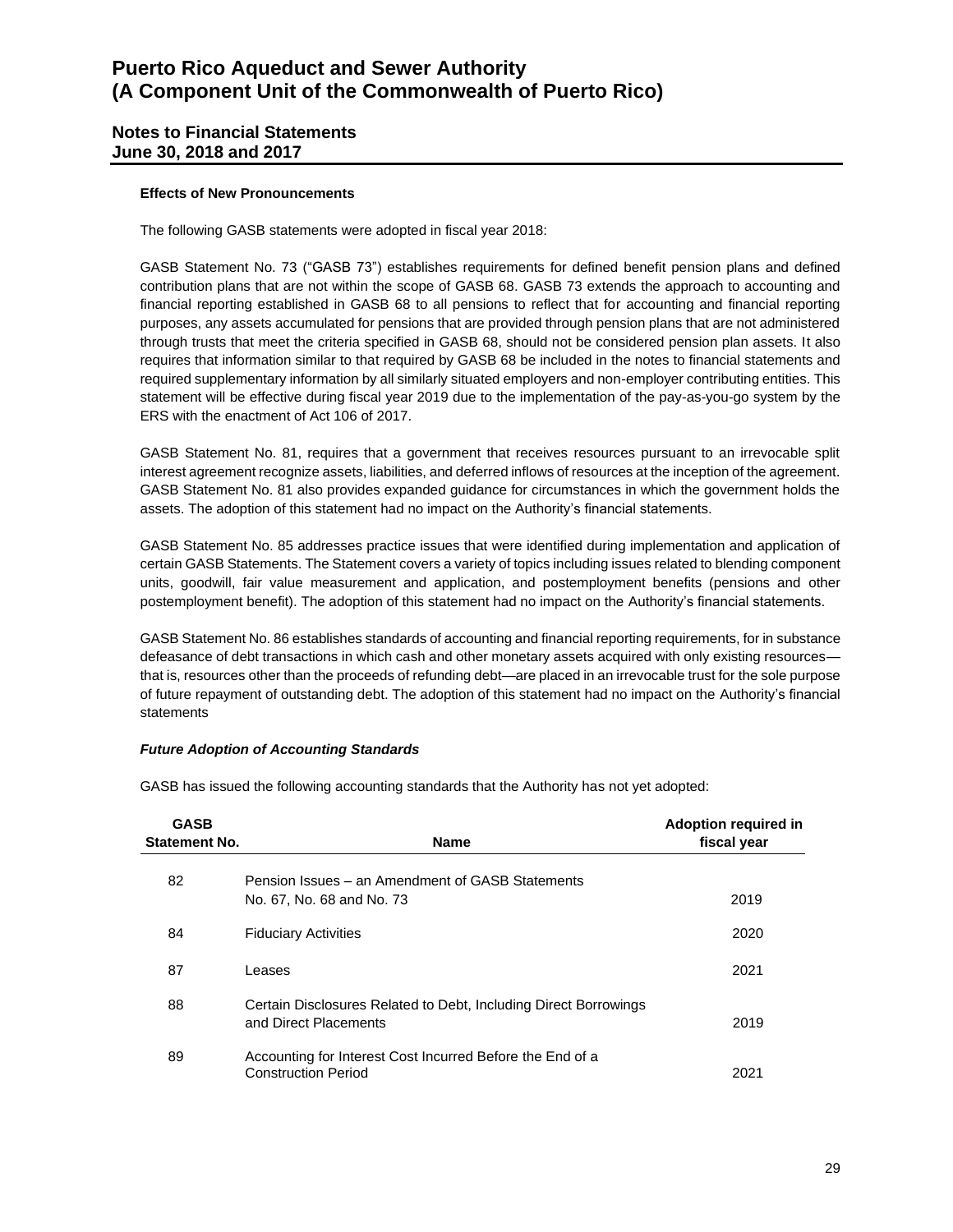### **Notes to Financial Statements June 30, 2018 and 2017**

| <b>GASB</b><br><b>Statement No.</b> | <b>Name</b>                                                                                                                                            | Adoption required in<br>fiscal year |
|-------------------------------------|--------------------------------------------------------------------------------------------------------------------------------------------------------|-------------------------------------|
| 90                                  | Majority Equity Interests – an amendment of GASB Statements<br>No. 14 and No. 61                                                                       | 2020                                |
| 91                                  | <b>Conduit Debt Obligations</b>                                                                                                                        | 2021                                |
| 92                                  | Omnibus 2020                                                                                                                                           | 2021                                |
| 93                                  | Replacement in Interbank Offered Rates                                                                                                                 | 2021                                |
| 94                                  | Public-Private and Public-Public Partnerships and Availability<br>Payment Arrangements                                                                 | 2023                                |
| 96                                  | Subscription-Based Information Technology Arrangements                                                                                                 | 2023                                |
| 97                                  | Certain Component Unit Criteria, and Accounting and Financial<br>Reporting for Internal Revenue Code Section 457 Deferred<br><b>Compensation Plans</b> | 2022                                |

The Authority is evaluating the impact that these statements may have on its future financial statements.

### **Commonwealth Appropriations**

The Authority receives appropriations from the Commonwealth, which are classified as operating revenue, nonoperating revenue or capital contributions as specified in Joint Resolutions approved by the Puerto Rico Legislature. Commonwealth appropriations to pay for operating expenses are classified as operating revenues. Commonwealth appropriations to pay for debt service are classified as non-operating revenues and appropriations for capital projects are classified as capital contributions. During fiscal years 2018 and 2017, the Authority did not receive commonwealth appropriations.

### **Capital Contributions**

The Authority receives contributions from Developers, the Commonwealth Governmental Agencies, and Federal Lenders, such as USDA and EPA, and are classified as capital contributions to be invested in infrastructure projects. In addition, the Authority, also receives contribution from the Federal Emergency Management Agency ("FEMA") for recovery and resiliency, when a natural disaster occurs and its declared state of emergency by the President of the United States of America.

#### **Reclassifications**

Certain amounts in the 2017 financial statements have been reclassified to conform with 2018 financial statements presentation. See Note 11.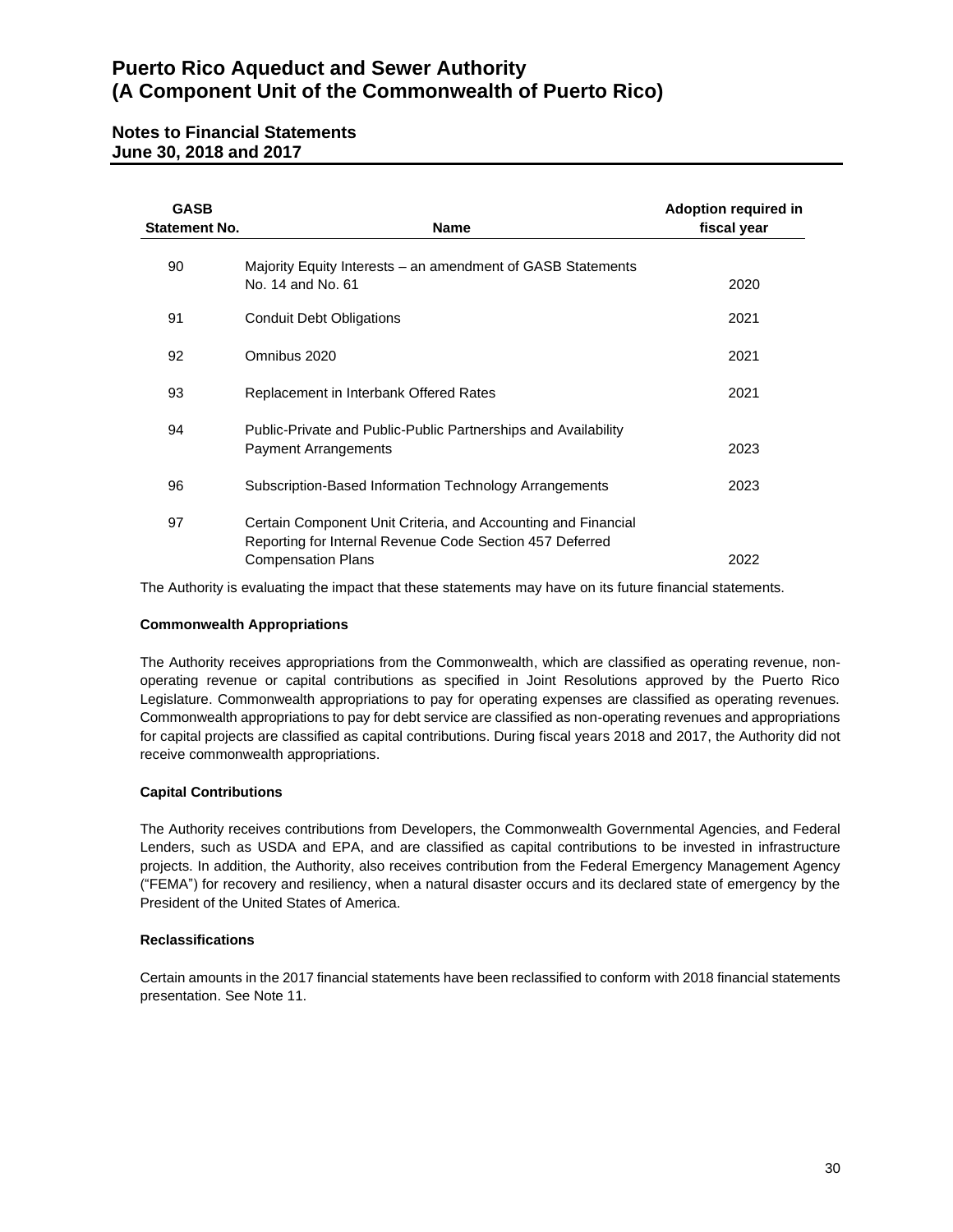### **Notes to Financial Statements June 30, 2018 and 2017**

### **(2) Deposits**

As of June 30, 2018, and 2017, the carrying amount of deposits with financial institutions of the Authority consisted of the following (in thousands):

|                                                             | June 30,           |                    |                               |                        |                    |                    |                               |                        |  |  |
|-------------------------------------------------------------|--------------------|--------------------|-------------------------------|------------------------|--------------------|--------------------|-------------------------------|------------------------|--|--|
|                                                             | 2018               |                    |                               |                        | 2017               |                    |                               |                        |  |  |
|                                                             | Carrying<br>amount | Impairment<br>loss | <b>Net Carrying</b><br>amount | <b>Bank</b><br>balance | Carrying<br>amount | Impairment<br>loss | <b>Net Carrying</b><br>amount | <b>Bank</b><br>balance |  |  |
| Unrestricted deposits in commercial<br>banks in Puerto Rico | \$233,626          | S                  | 233.626                       | \$235.003              | \$<br>85,718       | -                  | 85.718<br>ъ                   | 84,948                 |  |  |
| Restricted deposits in commercial<br>banks in Puerto Rico   | 360.766            |                    | 360.766                       | 360,766                | 316,322            | $\qquad \qquad$    | 316.322                       | 316,322                |  |  |
| Restricted deposits in GDB                                  | 14,444             | (9,795)            | 4,649                         | 14.444                 | 14,431             | (9,795)            | 4,636                         | 14,431                 |  |  |
| Total                                                       | 608,836<br>S       | (9,795)            | 599,041                       | \$610,213              | \$416,471          | (9,795)            | 406,676                       | S<br>415,701           |  |  |

Cash and cash equivalents consist of demand deposits, interest-bearing accounts, and certificates of deposit, as described in Note 1.

#### **(3) Custodial Credit Risks Related to Deposits and Impairment Loss on Deposits with Governmental Bank**

Pursuant to the laws of the Commonwealth, the Authority's cash is required to be held only in banks designated as depository institutions of public funds by the Commonwealth's Secretary of the Treasury. The Commonwealth requires that public funds deposited in commercial banks in Puerto Rico must be fully collateralized for the amount deposited in excess of federal depository insurance. All securities pledged as collateral are held by the Secretary of the Treasury of the Commonwealth.

Custodial credit risk is the risk that, in the event of a bank failure, the Authority's deposits might not be recovered. Deposits maintained at GDB are exempt from the collateral requirements established by the Commonwealth and thus represent a custodial credit risk. As result of GDB's cease of operations, the Authority recognized an impairment over deposits held at GDB. GDB was a component unit of the Commonwealth.

The Authority was exposed to the following custodial credit risk arising from the balance of deposits maintained in governmental banks as follows (in thousands):

|                                                                                                                                                                    |      | <b>June 30,</b> |  |         |  |  |  |  |
|--------------------------------------------------------------------------------------------------------------------------------------------------------------------|------|-----------------|--|---------|--|--|--|--|
|                                                                                                                                                                    | 2018 |                 |  | 2017    |  |  |  |  |
| Uninsured and uncollateralized:                                                                                                                                    |      |                 |  |         |  |  |  |  |
| <b>GDB</b>                                                                                                                                                         | \$   | 14.444          |  | 14,431  |  |  |  |  |
| Less: Impairment loss <sup>1</sup>                                                                                                                                 |      | (9,795)         |  | (9,795) |  |  |  |  |
| Total                                                                                                                                                              |      | 4.649           |  | 4,636   |  |  |  |  |
| $\mathbf{r}$ , $\mathbf{r}$ , $\mathbf{r}$ , $\mathbf{r}$ , $\mathbf{r}$ , $\mathbf{r}$ , $\mathbf{r}$ , $\mathbf{r}$ , $\mathbf{r}$ , $\mathbf{r}$ , $\mathbf{r}$ |      |                 |  |         |  |  |  |  |

Note: 1. The impairment loss was recognized in fiscal year 2016.

On April 8, 2016, GDB was declared to be in state of emergency with the signature of executive order EO-2016- 010 ("the Executive Order"), in accordance with the emergency powers provided for in Act No. 21, which was signed into law on April 6, 2016. The Executive Order implemented a regulatory framework governing GDB's operations and liquidity, including establishing a new procedure with respect to governmental withdrawals, payments, and transfer request in respect to funds held on deposit at GDB. The procedures implemented by the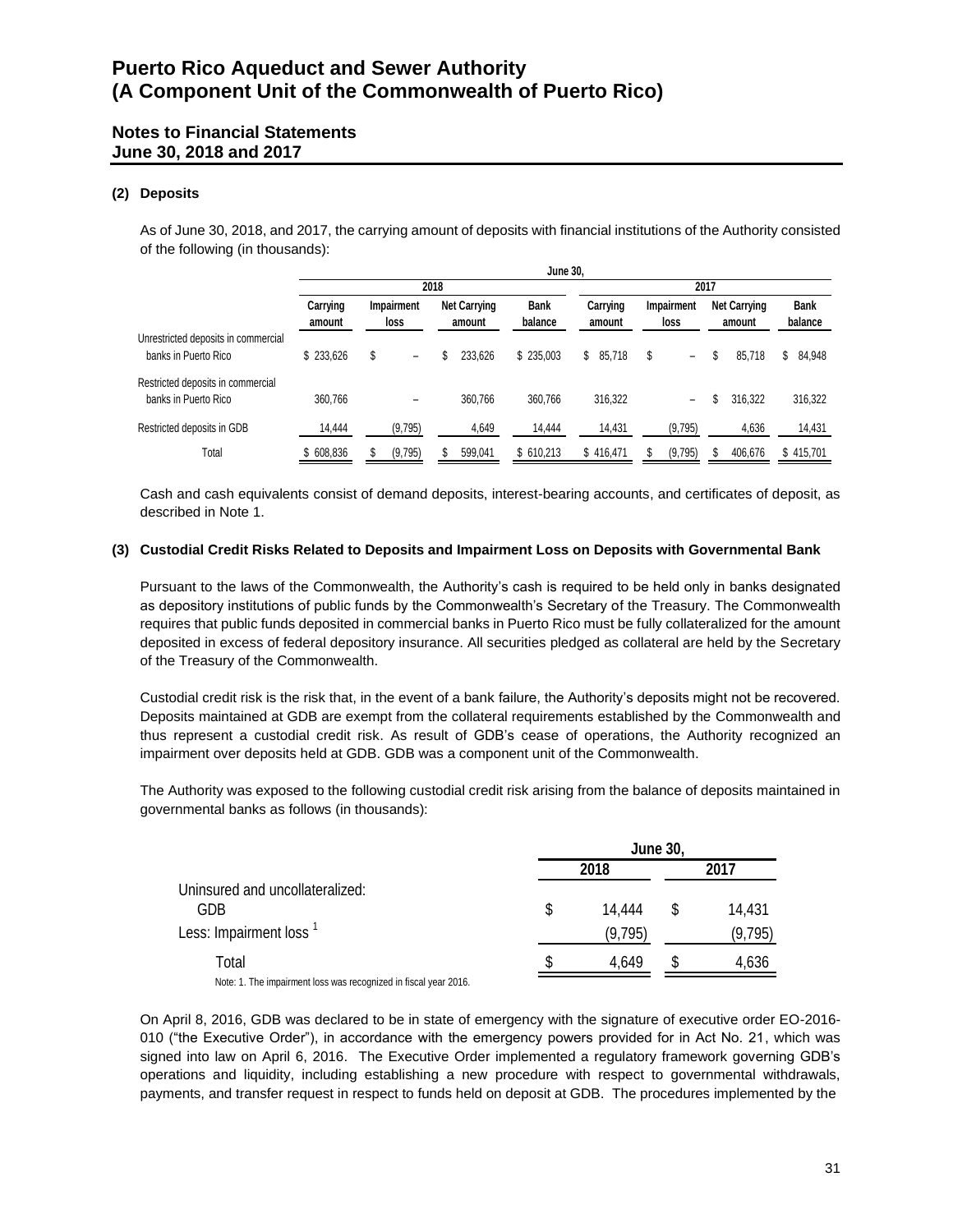### **Notes to Financial Statements June 30, 2018 and 2017**

Executive Order resulted in restrictions on the ability of the Authority to withdraw the funds held on deposit at GDB, which had an adverse impact on the Authority's financial condition, liquidity and results of operations**.**

In addition, on October 18, 2016, the Secretary of the Treasury issued Circular Letter 13W-08-17 ("CC 13W-08- 17") advising all agencies and public corporations of the Commonwealth about GDB liquidity issues and that management of GDB believed there was a substantial doubt about GDB ability to continue as a going concern. It also required that all agencies and public corporations with deposits at GDB perform an impairment analysis on the recoverability of the deposits at GDB as it was deemed probable that GDB would not be able to honor them.

As a result, the Authority recognized an impairment loss on deposits held with GDB of \$9.8 million during the year ended June 30, 2016. No impairment loss on deposits held with governmental banks was recognized during the years ended June 30, 2018 and 2017. The balance of the deposits which was not impaired of \$4.6 million as of June 30, 2016, consist of federal grants received under the USDA Rural Development Program to finance construction projects required by the federal program. The Qualifying Modification provided that all federal deposit claims were not impaired by the restructuring.

Pursuant to the terms of the Qualifying Modification, the Commonwealth is in the process of restoring all funds from federal programs held at GDB including \$6.3 million related to USDA Rural Development Program. The Authority received such funds from the Commonwealth during fiscal year 2020. In November 2020, USDA Rural Development, requested the Authority to remit \$5.3 million of such funds, since there are no further outstanding invoices related to projects for which the funds were assigned to. The remaining funds deposited at GDB by \$8 million were reduced from the balance owed by the Authority to GDB under a term loan, as further discussed in Note 13.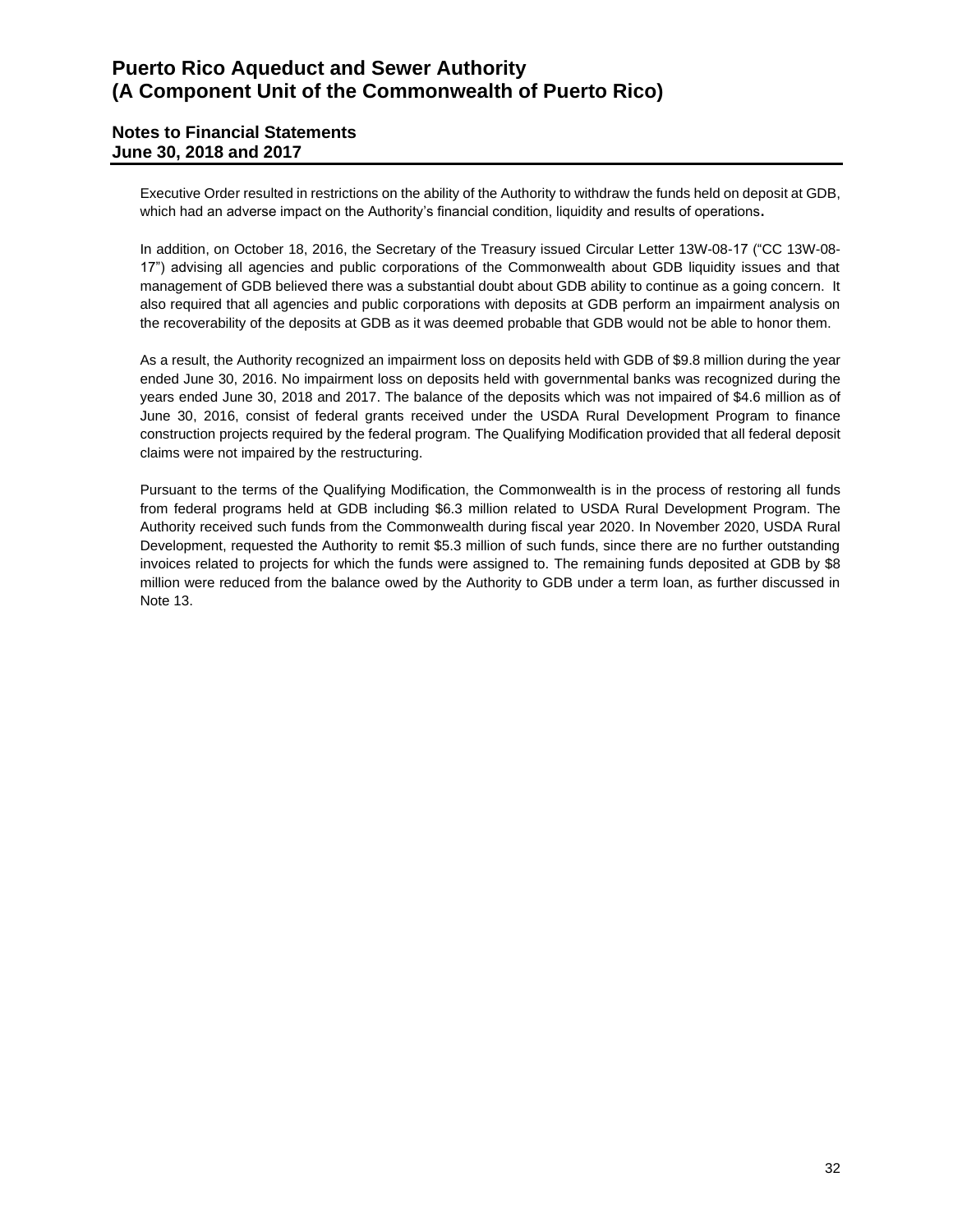### **Notes to Financial Statements June 30, 2018 and 2017**

#### **(4) Accounts Receivable**

Accounts receivable are primarily for water and sewer services provided to residential, industrial, commercial and government customers, and as of June 30, 2018 and 2017 consisted of the following (in thousands):

|                                            | <b>June 30,</b> |            |      |           |  |
|--------------------------------------------|-----------------|------------|------|-----------|--|
|                                            |                 | 2018       | 2017 |           |  |
| Water and sewer services:                  |                 |            |      |           |  |
| Residential, industrial, and commercial    | \$              | 768,423    | \$   | 675,221   |  |
| Government agencies and municipalities     |                 | 134,871    |      | 125,531   |  |
|                                            |                 | 903,294    |      | 800,752   |  |
| Other receivables:                         |                 |            |      |           |  |
| Government agencies and municipalities (1) |                 | 7,146      |      | 7,146     |  |
| <b>Private entities</b>                    |                 | 32,420     |      | 32,396    |  |
|                                            |                 | 39,566     |      | 39,542    |  |
|                                            |                 | 942,860    |      | 840,294   |  |
| Less allowance for uncollectible accounts  |                 | (703, 126) |      | (640,419) |  |
| Total                                      |                 | 239,734    | \$   | 199,875   |  |

<sup>(1)</sup> Other receivables from government agencies and other municipalities as of June 30, 2018 and 2017 includes \$3.7 million of receivables of commonwealth appropriations, which consisted of prepaid interest by the Authority on the PFC 2011 Series B Bonds to be reimbursed by the Commonwealth. This receivables from Commonwealth are fully reserved.

### **(5) Other Receivables**

### **Receivables from Insurance Companies**

Following GASB No. 42 Accounting and Financial Reporting for Impairment of Capital Assets and for Insurance companies, the Authority recognized a receivable from insurance companies of \$186 million as of June 30, 2018. Such balance reflects the amount to be received from the insurance companies under the property insurance policy coverage for the business interruption and asset damages caused by hurricane Maria. As of the date of the issuance of this financial statement, receivables from insurance companies were fully collected.

#### **Receivables from Federal Agencies**

Receivables from federal agencies of approximately \$26.5 million and \$0.3 million as of June 30, 2018 and 2017, respectively, consisted primarily of amounts to be received from the Federal Emergency Management Agency ("FEMA") of the U.S. Department of Homeland Security ("USDHS") as reimbursement for expenses incurred by the Authority for disaster recovery activities. During the fiscal year ended June 30, 2018, Receivable from Federal Agencies increased by \$26.2 million due to the declaration of state of emergency made by the President of the United State of America, for the territory of Puerto Rico after the extreme damages caused by hurricanes Irma and Maria in Puerto Rico.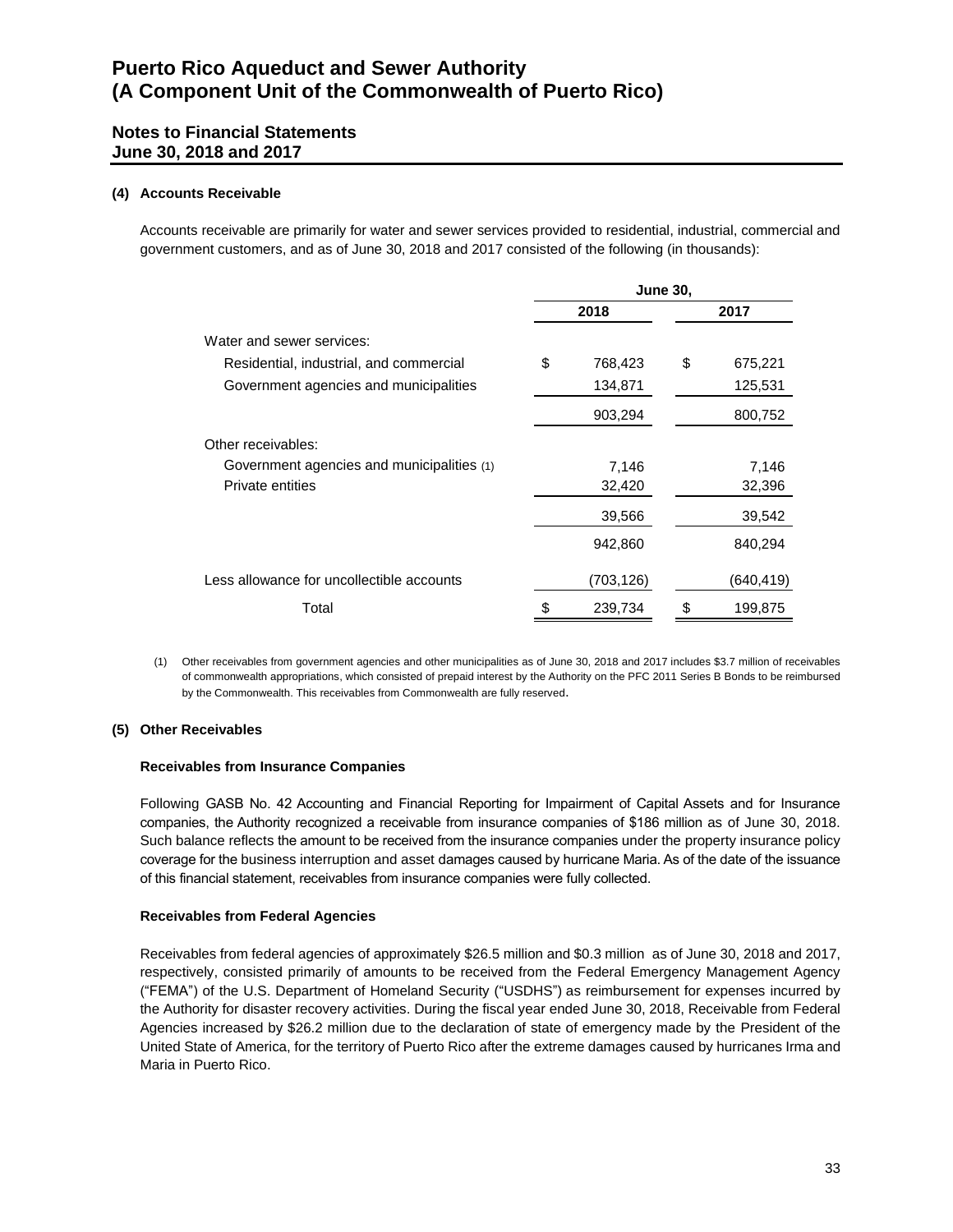### **Notes to Financial Statements June 30, 2018 and 2017**

#### **(6) Materials and Supplies Inventory**

Material and supplies inventory was approximately \$29.4 million and \$27.8 million as of June 30, 2018 and 2017, respectively and consisted of materials and supplies needed for the operation and maintenance of the water and sewer system and for the replacement of water meters.

#### **(7) Capital Assets**

Utility plant and other capital assets as of June 30, 2018 were as follows (in thousands):

|                                             | <b>Beginning</b> |                                      |                |                  |    | Ending      |
|---------------------------------------------|------------------|--------------------------------------|----------------|------------------|----|-------------|
|                                             | <b>Balance</b>   | <b>Decreases</b><br><b>Increases</b> |                | <b>Balance</b>   |    |             |
| Capital assets not being depreciated:       |                  |                                      |                |                  |    |             |
| Land                                        | \$<br>64,358     | \$                                   | $\overline{7}$ | \$               | \$ | 64,365      |
| Easement                                    | 10,555           |                                      | 36             |                  |    | 10,591      |
| Construction in progress                    | 333,410          |                                      | 52,135         | (62, 127)        |    | 323,418     |
| Total capital assets                        |                  |                                      |                |                  |    |             |
| not being depreciated                       | 408,323          |                                      | 52,178         | (62, 127)        |    | 398,374     |
| Capital assets being depreciated:           |                  |                                      |                |                  |    |             |
| Infrastructure (water and                   |                  |                                      |                |                  |    |             |
| sewer facilities)                           | 9,659,757        |                                      | 69,762         | (211,073)        |    | 9,518,446   |
| Wells, tanks and meters                     | 772,765          |                                      | 12,791         | (117, 414)       |    | 668,142     |
| Buildings and improvements                  | 111,069          |                                      | 10,114         | (38, 275)        |    | 82,908      |
| Equipment, furniture,                       |                  |                                      |                |                  |    |             |
| fixtures and vehicles                       | 392,280          |                                      | 19,040         | (18, 402)        |    | 392,918     |
| Total capital assets being                  |                  |                                      |                |                  |    |             |
| depreciated                                 | 10,935,871       |                                      | 111,707        | (385, 164)       |    | 10,662,414  |
| Less: accumulated depreciation              |                  |                                      |                |                  |    |             |
| and amortization:                           |                  |                                      |                |                  |    |             |
| Infrastructure (water and                   |                  |                                      |                |                  |    |             |
| sewer facilities)                           | (3,708,270)      |                                      | (225, 017)     | 3,889            |    | (3,929,398) |
| Wells, tanks and meters                     | (272, 598)       |                                      | (26, 376)      |                  |    | (298, 974)  |
| Buildings and improvements                  | (42, 641)        |                                      | (1,652)        |                  |    | (44, 293)   |
| Equipment, furniture, fixtures and vehicles | (322, 115)       |                                      | (19, 468)      |                  |    | (341, 583)  |
| Total accumulated depreciation              |                  |                                      |                |                  |    |             |
| and amortization                            | (4,345,624)      |                                      | (272, 513)     | 3,889            |    | (4,614,248) |
| Total capital assets being                  |                  |                                      |                |                  |    |             |
| depreciated, net                            | 6,590,247        |                                      | (160, 806)     | (381, 275)       |    | 6,048,166   |
| Total capital assets, net                   | \$<br>6,998,570  | \$                                   | (108, 628)     | \$<br>(443, 402) | \$ | 6,446,540   |

On September 6, 2017, Puerto Rico was affected by Category 5 Hurricane Irma and on September 20, 2017, Hurricane María, an extremely destructive category 4 hurricane, made landfall in Puerto Rico. Hurricanes Irma and María (the "Hurricanes') caused together devastating damage to the island. Both Hurricanes badly damaged the electric power infrastructure, which in turn affected the continuity of water and sewer services to numerous customers throughout the island. The Hurricanes also damaged most of the Authority's infrastructure island wide. The Authority's infrastructure damage estimate is \$769 million, including a projection for potential additional unidentified damages of ancillary facilities, but excluding the unknown impact on buried assets. This estimate, however, only considers repairing and replacing the Systems to exactly (or similar to) their condition prior to the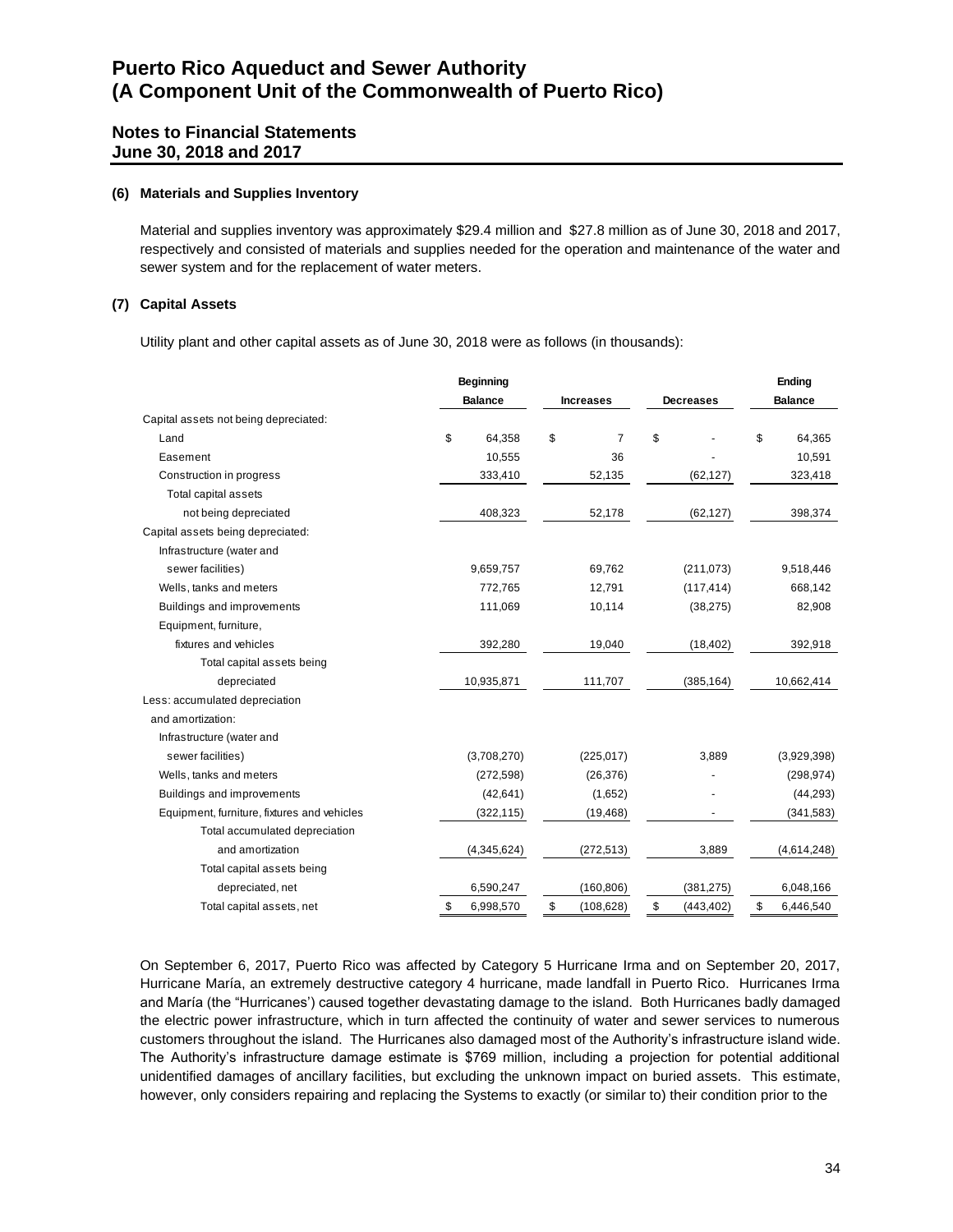## **Notes to Financial Statements June 30, 2018 and 2017**

hurricanes, thereby excluding the implementation of any resiliency projects to mitigate or reduce future risks related to hurricanes or other natural disasters or enabling the Systems assets to comply with current regulatory standards. As a result of the damages caused by Hurricanes, the Authority recorded an impairment loss on capital assets of \$194 million, net of insurance proceeds of \$135 million (net of adjuster's broker fee) for the year ended June 30, 2018.

Utility plant and other capital assets as of June 30, 2017 were as follows (in thousands):

|                                       | <b>Beginning</b> |                  |                  | Ending          |
|---------------------------------------|------------------|------------------|------------------|-----------------|
|                                       | <b>Balance</b>   | <b>Increases</b> | <b>Decreases</b> | <b>Balance</b>  |
| Capital assets not being depreciated: |                  |                  |                  |                 |
| Land                                  | \$<br>64,277     | \$<br>84         | \$<br>(3)        | \$<br>64,358    |
| Easement                              | 10,554           | 1                |                  | 10,555          |
| Construction in progress              | 409,354          | 37,332           | (113, 276)       | 333,410         |
| Total capital assets                  |                  |                  |                  |                 |
| not being depreciated                 | 484,185          | 37,417           | (113, 279)       | 408,323         |
| Capital assets being depreciated:     |                  |                  |                  |                 |
| Infrastructure (water and             |                  |                  |                  |                 |
| sewer facilities)                     | 9,574,660        | 153,592          | (68, 495)        | 9,659,757       |
| Wells, tanks and meters               | 773,226          | 11,964           | (12, 425)        | 772,765         |
| Buildings and improvements            | 108,066          | 13,204           | (10, 201)        | 111,069         |
| Equipment, furniture,                 |                  |                  |                  |                 |
| fixtures and vehicles                 | 392,760          | 40,355           | (40, 835)        | 392,280         |
| Total capital assets being            |                  |                  |                  |                 |
| depreciated                           | 10,848,712       | 219,115          | (131, 956)       | 10,935,871      |
| Less: accumulated depreciation        |                  |                  |                  |                 |
| and amortization:                     |                  |                  |                  |                 |
| Infrastructure (water and             |                  |                  |                  |                 |
| sewer facilities)                     | (3,491,871)      | (227, 885)       | 11,486           | (3,708,270)     |
| Wells, tanks and meters               | (243, 828)       | (28, 774)        | 4                | (272, 598)      |
| Buildings and improvements            | (40, 250)        | (2, 397)         | 6                | (42, 641)       |
| Equipment, furniture,                 |                  |                  |                  |                 |
| fixtures and vehicles                 | (296, 162)       | (26, 172)        | 219              | (322, 115)      |
| Total accumulated depreciation        |                  |                  |                  |                 |
| and amortization                      | (4,072,111)      | (285, 228)       | 11,715           | (4,345,624)     |
| Total capital assets being            |                  |                  |                  |                 |
| depreciated, net                      | 6,776,601        | (66, 113)        | (120, 241)       | 6,590,247       |
| Total capital assets, net             | 7,260,786<br>\$  | \$<br>(28, 696)  | \$<br>(233, 520) | \$<br>6,998,570 |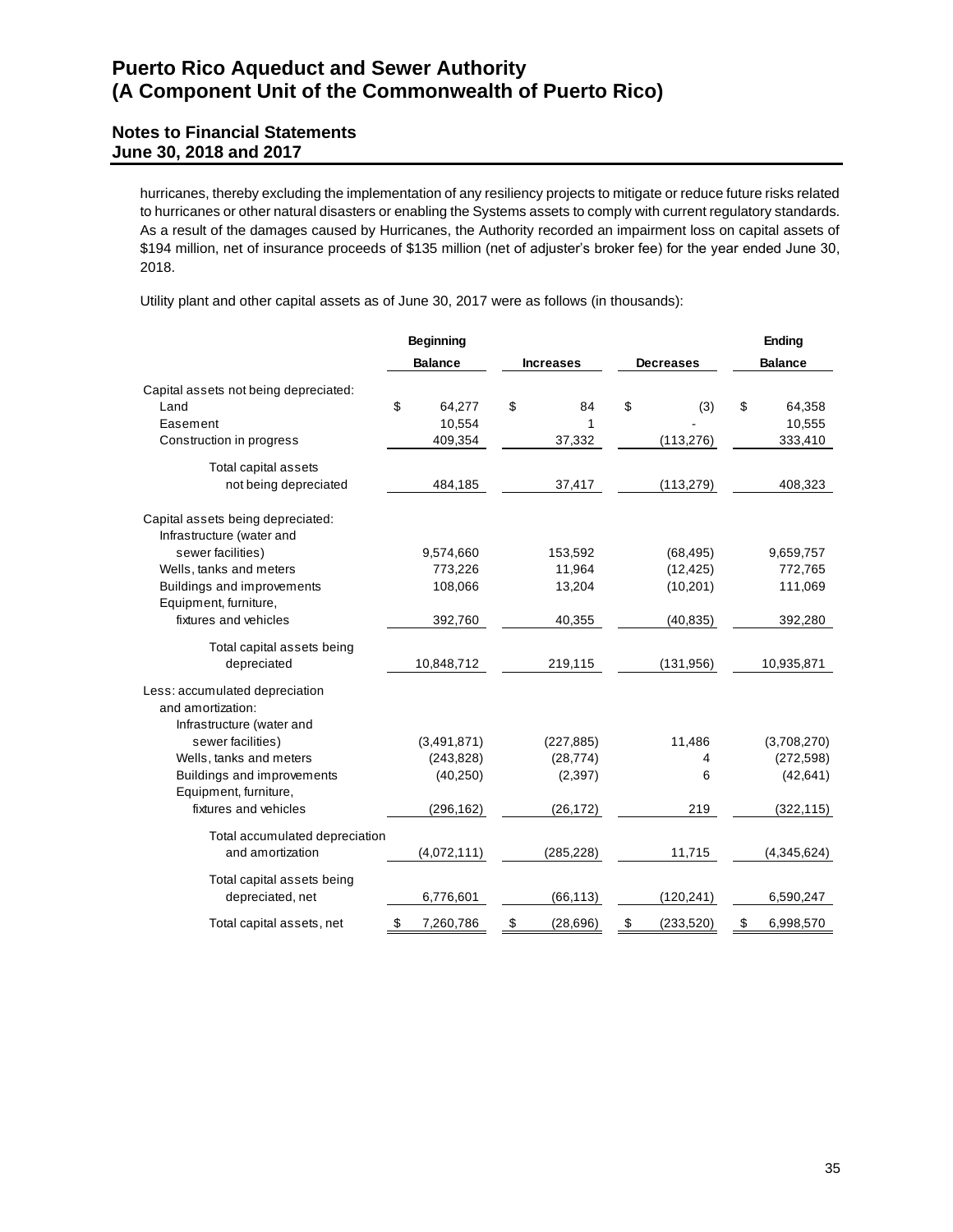### **Notes to Financial Statements June 30, 2018 and 2017**

#### **(8) Restricted Assets**

Restricted assets consist of the following:

*Construction Funds –* Amounts in construction funds represent unspent bond proceeds, which will be used to pay the cost of construction of infrastructure projects. It also includes funds designed by the Authority for specific projects such as water sustainability and others projects. Construction funds are deposited in accounts held by the Trustee.

*Capital Activity Funds –*Capital activity funds represent amounts deposited as required by the annual budget into the Capital Improvement Fund held by the Trustee as well as funds deposited to comply with agreements requiring construction of infrastructure projects, including, fines and penalties assessed by EPA that will be used for construction of infrastructure projects to provide water and sewer services and to comply with environmental regulations.

*Debt Service Funds –* Including amounts deposited for the payment of principal and interest on bonds and notes. They also include deposits required by the Master Agreement of Trust ("MAT") to be maintained in the Debt Service Reserve accounts.

*Disaster Recovery Funds –* Include funds received from FEMA or other federal agency or insurance proceeds to be invested in infrastructure projects for the system recovery after disaster emergencies, such as hurricanes, tropical storms, earthquakes, and others.

*Operating Reserve Fund –* Including deposits to comply with the Operating Reserve Fund requirement required by the MAT.

The Authority reclassified to current restricted cash and cash equivalent \$216.5 million and \$176.5 million as of June 30, 2018 and 2017, respectively, used for debt service payments obligations.

Restricted assets by category as of June 30, 2018 and 2017 consisted of the following (in thousands):

|                                    |       | <b>June 30,</b> |         |         |         |  |  |  |  |
|------------------------------------|-------|-----------------|---------|---------|---------|--|--|--|--|
|                                    |       |                 | 2018    |         | 2017    |  |  |  |  |
| Construction funds                 |       | \$              | 53,569  | \$      | 55,769  |  |  |  |  |
| Capital activity funds             |       |                 | 81,418  |         | 42,125  |  |  |  |  |
| Debt service funds                 |       | 240,223         |         | 232,859 |         |  |  |  |  |
|                                    |       |                 | 375,210 |         | 330,753 |  |  |  |  |
| Less: Impairment loss <sup>1</sup> |       |                 | (9,795) |         | (9,795) |  |  |  |  |
|                                    | Total | \$              | 365,415 | \$      | 320,958 |  |  |  |  |

Note:

1 The impairment loss was recognized during f iscal y ear 2016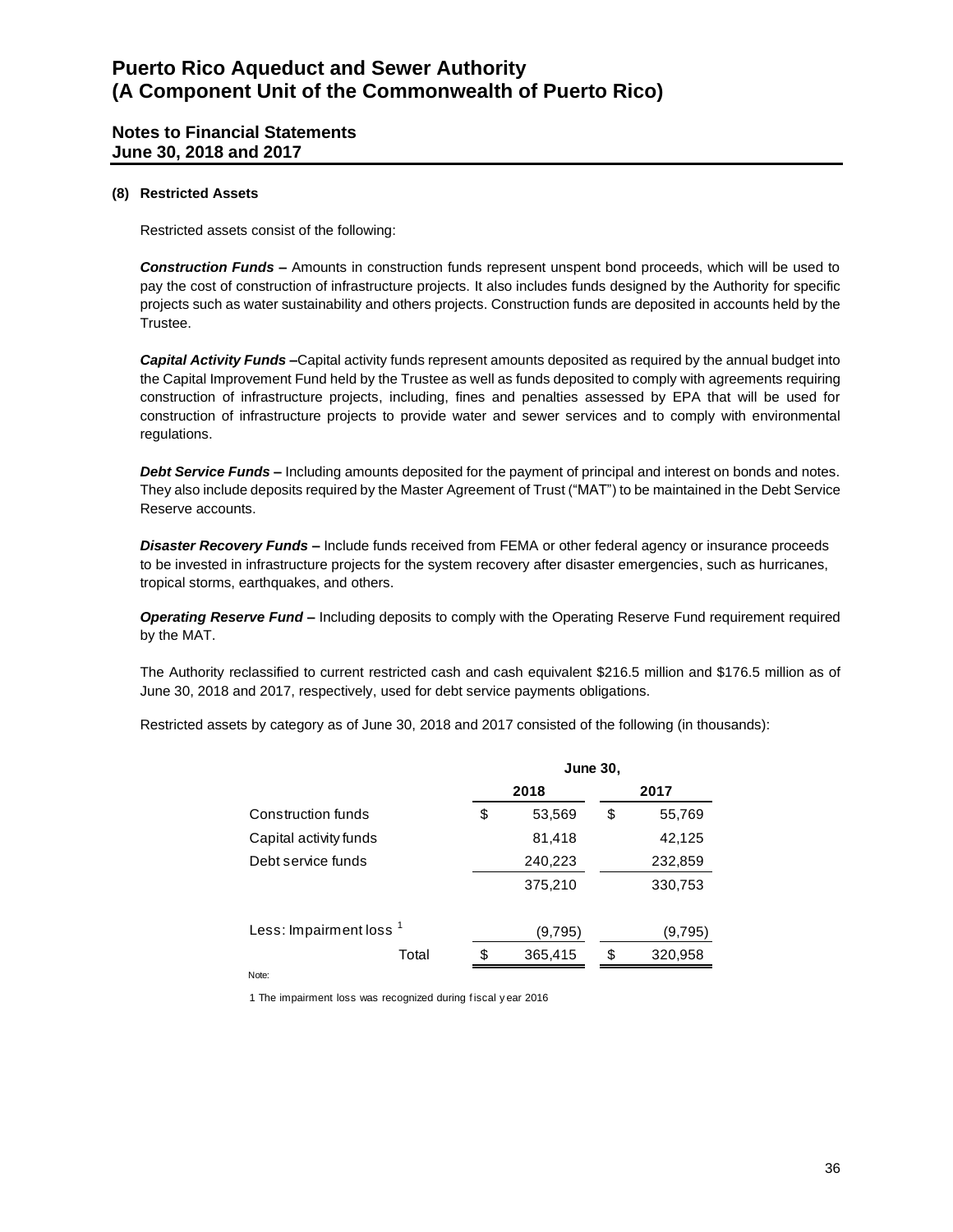### **Notes to Financial Statements June 30, 2018 and 2017**

#### **(9) Accrued Liabilities**

Accrued liabilities as of June 30, 2018 and 2017 consisted of the following (in thousands):

| <b>June 30,</b> |      |         |  |  |
|-----------------|------|---------|--|--|
| 2018            | 2017 |         |  |  |
| \$<br>109.392   | S    | 40,413  |  |  |
| 72,478          |      | 70,815  |  |  |
| 15.658          |      | 16,030  |  |  |
| \$<br>197,528   | S    | 127,258 |  |  |
|                 |      |         |  |  |

#### **(10) Voluntary Termination Benefits Payable**

On December 8, 2015, the Commonwealth enacted Act No. 211 to establish a program to eligible employees, as defined, of the Commonwealth of Puerto Rico voluntarily retire of their employment in an incentivized program until they comply with the requirements to retire.

Act 211 early retirement benefits to eligible employees, as defined, consist of a compensation equivalent to 60% of each employee salary, the liquidation of vacations and sick leave accrued balances, considering the top limit established by Act. No 66 of 2014. In addition, employees will maintain health plan coverage and employer contribution for a maximum term of two years.

On August 23, 2017, the Commonwealth enacted Act No. 106 that repealed Act. No. 211, however, articles 7.1 (a), (b), (c) and (d) of Act No. 106 guarantee all the rights and obligations created under Act No. 211.

At June 30, 2018, unpaid long term benefits granted in Act No. 211 were discounted at interest rate of 2.40%.

The impact of the Act No.211 for the Authority as of June 30, 2018 is approximately \$48.2 million.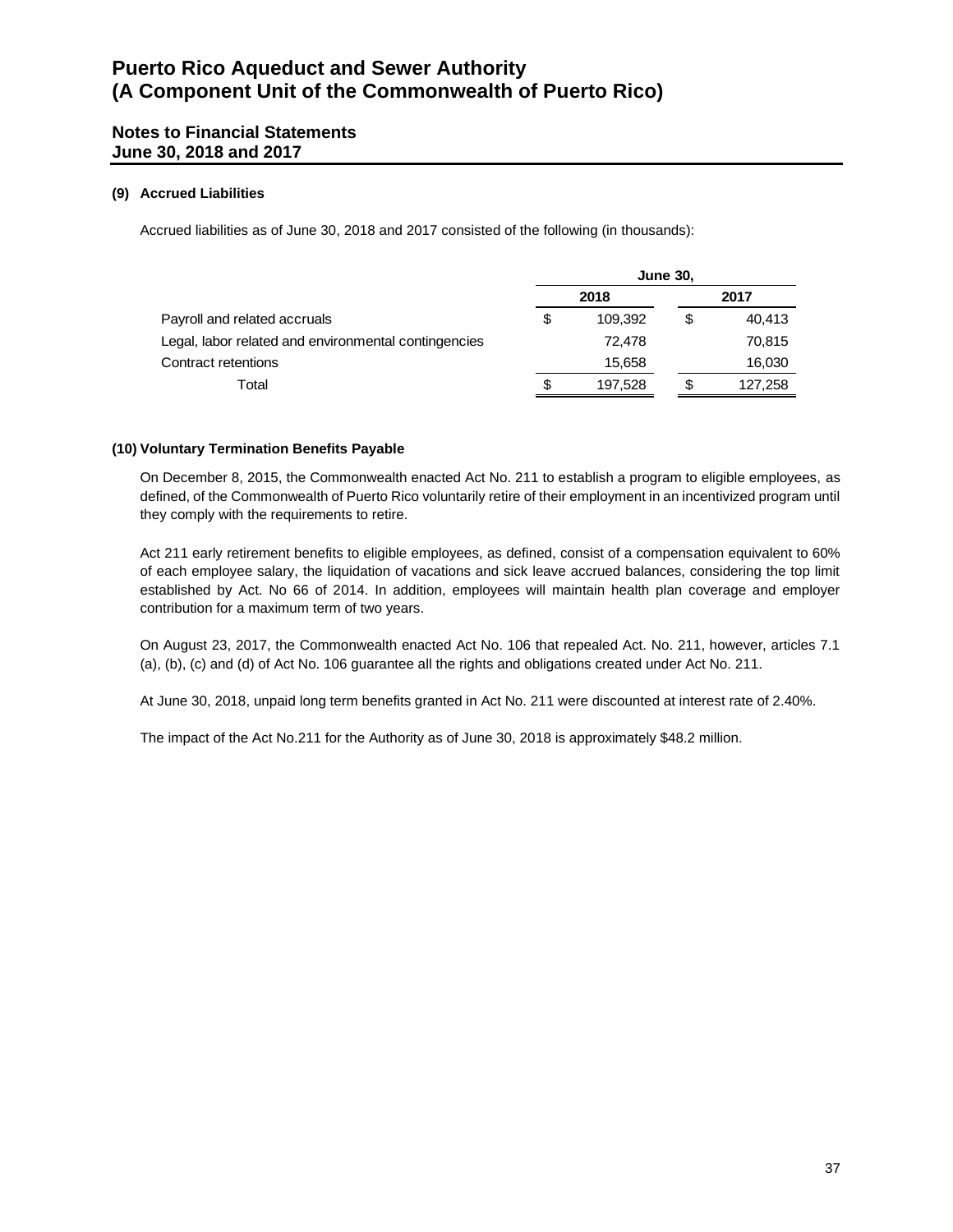## **Notes to Financial Statements June 30, 2018 and 2017**

## **(11) Long-Term Debt**

Long-term debt activity for the year ended June 30, 2018 was as follows (in thousands):

|                                     | <b>Beginning</b><br><b>Balance</b> | Additions/<br>Amortization |    | <b>Reductions</b> |    | Ending<br><b>Balance</b> |    | Due Within<br>One Year |    | Due<br><b>Thereafter</b> |  |
|-------------------------------------|------------------------------------|----------------------------|----|-------------------|----|--------------------------|----|------------------------|----|--------------------------|--|
| Bonds payable:                      |                                    |                            |    |                   |    |                          |    |                        |    |                          |  |
| 2011 Series A PFC Commonwealth      |                                    |                            |    |                   |    |                          |    |                        |    |                          |  |
| <b>Appropriation Bonds</b>          | \$<br>90,099                       | \$                         | \$ |                   | \$ | 90,099                   | \$ |                        | \$ | 90,099                   |  |
| 2011 Series B PFC Commonwealth      |                                    |                            |    |                   |    |                          |    |                        |    |                          |  |
| <b>Appropriation Bonds</b>          | 102,183                            |                            |    |                   |    | 102,183                  |    |                        |    | 102,183                  |  |
| 2011 Series B PFC Commonwealth      |                                    |                            |    |                   |    |                          |    |                        |    |                          |  |
| Appropriation Bonds (Superaqueduct) | 162,700                            |                            |    |                   |    | 162,700                  |    |                        |    | 162,700                  |  |
| 2012 Series A PFC Commonwealth      |                                    |                            |    |                   |    |                          |    |                        |    |                          |  |
| <b>Appropriation Bonds</b>          | 56,247                             |                            |    |                   |    | 56,247                   |    |                        |    | 56,247                   |  |
| 2008 Series A Revenue Bonds         | 1,276,340                          |                            |    | (15,690)          |    | 1,260,650                |    | 16,650                 |    | 1,244,000                |  |
| 2008 Series B Revenue Bonds         | 22,445                             |                            |    |                   |    | 22,445                   |    |                        |    | 22,445                   |  |
| 2008 Series A Revenue               |                                    |                            |    |                   |    |                          |    |                        |    |                          |  |
| <b>Refunding Bonds</b>              | 159,055                            |                            |    |                   |    | 159,055                  |    |                        |    | 159,055                  |  |
| 2008 Series B Revenue               |                                    |                            |    |                   |    |                          |    |                        |    |                          |  |
| Refunding Bonds                     | 125,700                            |                            |    |                   |    | 125,700                  |    |                        |    | 125,700                  |  |
| 2012 Series A Revenue Bonds         | 1,768,375                          |                            |    | (34,980)          |    | 1,733,395                |    |                        |    | 1,733,395                |  |
| 2012 Series B Revenue Bonds         | 230,545                            |                            |    |                   |    | 230,545                  |    | 36,705                 |    | 193,840                  |  |
| Rural Development Serial Bonds      | 392,646                            |                            |    | (3,550)           |    | 389,096                  |    | 4,236                  |    | 384,860                  |  |
| Sub total bonds                     | 4,386,335                          | $\blacksquare$             |    | (54, 220)         |    | 4,332,115                |    | 57,591                 |    | 4,274,524                |  |
| Add: bond premium                   | 25,196                             |                            |    | (600)             |    | 24,596                   |    | 633                    |    | 23,963                   |  |
| Less: bond discount                 | (15, 647)                          | $\blacksquare$             |    | 212               |    | (15, 435)                |    | (224)                  |    | (15, 211)                |  |
| <b>Total bonds</b>                  | 4,395,884                          | $\overline{a}$             |    | (54, 608)         |    | 4,341,276                |    | 58,000                 |    | 4,283,276                |  |
| Notes payable:                      |                                    |                            |    |                   |    |                          |    |                        |    |                          |  |
| Water Pollution Control and Safe    |                                    |                            |    |                   |    |                          |    |                        |    |                          |  |
| <b>Drinking Water Treatment</b>     |                                    |                            |    |                   |    |                          |    |                        |    |                          |  |
| Revolving Funds Loans               | 581,276                            |                            |    | (1,001)           |    | 580,275                  |    | 10,000                 |    | 570,275                  |  |
| Notes with commercial banks         | 1,610                              |                            |    | (1,610)           |    |                          |    |                        |    |                          |  |
| Notes with GDB                      | 65,550                             |                            |    |                   |    | 65,550                   |    |                        |    | 65,550                   |  |
| <b>Total notes</b>                  | 648,436                            |                            |    | (2,611)           |    | 645,825                  |    | 10,000                 |    | 635,825                  |  |
| Other long term liabilities:        |                                    |                            |    |                   |    |                          |    |                        |    |                          |  |
| Net pension liabilty                | 1,575,926                          |                            |    | (168, 640)        |    | 1,407,286                |    | 92,674                 |    | 1,314,612                |  |
| Accrued compensated absences        | 43,300                             | 9,643                      |    | (12, 383)         |    | 40,560                   |    | 10,069                 |    | 30,491                   |  |
| Net OPEB and other obligation       | 74,548                             | 52,168                     |    | (2,949)           |    | 123,767                  |    | 11,741                 |    | 112,026                  |  |
| Customers' deposits                 | 88,372                             | 7,912                      |    | (6,683)           |    | 89,601                   |    | 7,771                  |    | 81,830                   |  |
| Total other liabilities             | 1,782,146                          | 69,723                     |    | (190, 655)        |    | 1,661,214                |    | 122,255                |    | 1,538,959                |  |
| Total - long-term<br>obligations    | \$<br>6,826,466                    | \$<br>69,723               | \$ | (247, 874)        |    | 6,648,315                | \$ | 190,255                |    | 6,458,060                |  |
|                                     |                                    |                            |    |                   |    |                          |    |                        |    |                          |  |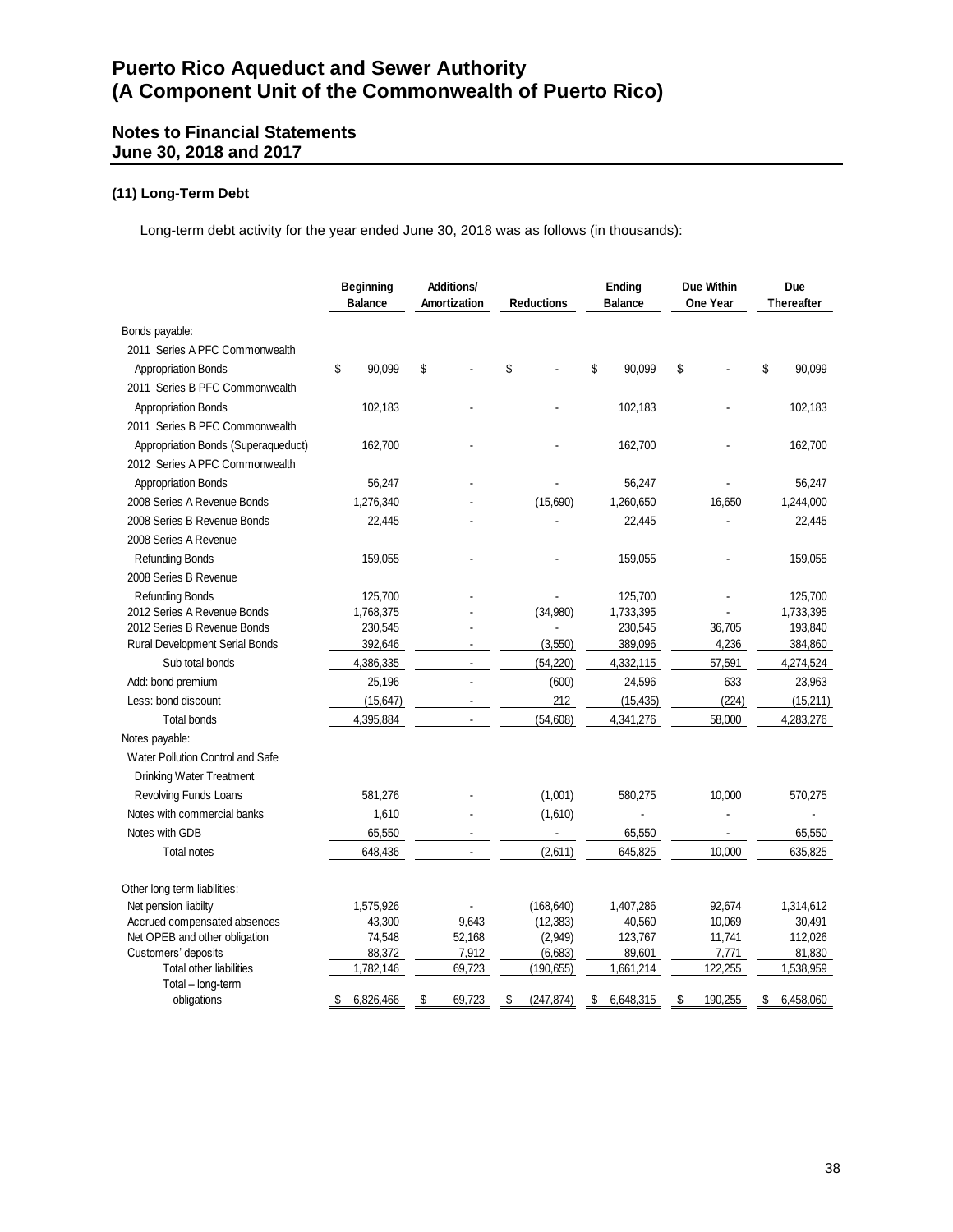## **Notes to Financial Statements June 30, 2018 and 2017**

|                                                                       | <b>Beginning</b><br><b>Balance</b> | Additions/<br>Amortization |    | <b>Reductions</b> | Ending<br><b>Balance</b> |    | Due Within<br>One Year (1) | Due<br><b>Thereafter</b> |
|-----------------------------------------------------------------------|------------------------------------|----------------------------|----|-------------------|--------------------------|----|----------------------------|--------------------------|
| Bonds payable:                                                        |                                    |                            |    |                   |                          |    |                            |                          |
| 2011 Series A PFC Commonwealth                                        |                                    |                            |    |                   |                          |    |                            |                          |
| Appropriation Bonds                                                   | \$<br>90,099                       | \$                         | \$ |                   | \$<br>90,099             | \$ |                            | \$<br>90,099             |
| 2011 Series B PFC Commonwealth                                        |                                    |                            |    |                   |                          |    |                            |                          |
| <b>Appropriation Bonds</b>                                            | 102,183                            |                            |    |                   | 102,183                  |    |                            | 102,183                  |
| 2011 Series B PFC Commonwealth                                        |                                    |                            |    |                   |                          |    |                            |                          |
| Appropriation Bonds (Superaqueduct)<br>2012 Series A PFC Commonwealth | 162,700                            |                            |    |                   | 162,700                  |    |                            | 162,700                  |
| <b>Appropriation Bonds</b>                                            | 56,247                             |                            |    |                   | 56,247                   |    |                            | 56,247                   |
| 2008 Series A Revenue Bonds                                           | 1,291,280                          |                            |    | (14,940)          | 1,276,340                |    | 15,690                     | 1,260,650                |
| 2008 Series B Revenue Bonds                                           | 22.445                             |                            |    |                   | 22.445                   |    |                            | 22.445                   |
| 2008 Series A Revenue                                                 |                                    |                            |    |                   |                          |    |                            |                          |
| <b>Refunding Bonds</b>                                                | 159,055                            |                            |    |                   | 159,055                  |    |                            | 159,055                  |
| 2008 Series B Revenue                                                 |                                    |                            |    |                   |                          |    |                            |                          |
| <b>Refunding Bonds</b>                                                | 125,700                            |                            |    |                   | 125,700                  |    |                            | 125,700                  |
| 2012 Series A Revenue Bonds                                           | 1,768,375                          |                            |    |                   | 1,768,375                |    | 34,980                     | 1,733,395                |
| 2012 Series B Revenue Bonds                                           | 264,210                            |                            |    | (33,665)          | 230,545                  |    |                            | 230,545                  |
| <b>Rural Development Serial Bonds</b>                                 | 394,211                            |                            |    | (1, 565)          | 392,646                  |    | 3,550                      | 389,096                  |
| Sub total bonds                                                       | 4,436,505                          |                            |    | (50, 170)         | 4,386,335                |    | 54,220                     | 4,332,115                |
| Add: bond premium                                                     | 25.765                             |                            |    | (569)             | 25,196                   |    | 600                        | 24,596                   |
| Less: bond discount                                                   | (15, 847)                          |                            |    | 200               | (15, 647)                |    | (212)                      | (15, 435)                |
| <b>Total bonds</b>                                                    | 4,446,423                          |                            |    | (50, 539)         | 4,395,884                |    | 54,608                     | 4,341,276                |
| Notes payable:                                                        |                                    |                            |    |                   |                          |    |                            |                          |
| Water Pollution Control and Safe                                      |                                    |                            |    |                   |                          |    |                            |                          |
| <b>Drinking Water Treatment</b>                                       |                                    |                            |    |                   |                          |    |                            |                          |
| <b>Revolving Funds Loans</b>                                          | 580,012                            | 1,518                      |    | (254)             | 581,276                  |    | 1,001                      | 580,275                  |
| Notes with commercial banks                                           | 4,153                              |                            |    | (2, 543)          | 1,610                    |    | 1.610                      |                          |
| Notes with GDB                                                        | 65,550                             | Ĭ.                         |    |                   | 65,550                   |    | $\blacksquare$             | 65,550                   |
| <b>Total notes</b>                                                    | 649,715                            | 1,518                      |    | (2,797)           | 648,436                  |    | 2,611                      | 645,825                  |
| Net pension liabilty                                                  | 1,496,377                          | 112,537                    |    | (32,988)          | 1,575,926                |    | 52,970                     | 1,522,956                |
| Net OPEB obligation                                                   | 40,535                             | 36,887                     |    | (2,874)           | 74,548                   |    | 3,996                      | 70,552                   |
| Accrued compensated absences                                          | 43,434                             | 9,430                      |    | (9, 564)          | 43,300                   |    | 10,797                     | 32,503                   |
| Customers' deposits                                                   | 86,393                             | 10,297                     |    | (8,318)           | 88,372                   |    | 7,820                      | 80,552                   |
| <b>Total other liabilities</b>                                        | 1,666,739                          | 169,151                    |    | (53, 744)         | 1,782,146                |    | 75,583                     | 1,706,563                |
| Total - long-term                                                     |                                    |                            |    |                   |                          |    |                            |                          |
| obligations                                                           | \$<br>6,762,877                    | \$<br>170,669              | S  | (107,080)         | \$<br>6,826,466          | S  | 132,802                    | \$<br>6,693,664          |

Long-term debt activity for the year ended June 30, 2017 was as follows (in thousands):

(1) \$97.4 million, presented on prior year financial statements as current portion, were reclassified to noncurrent to conform with 2018 financial statements presentation.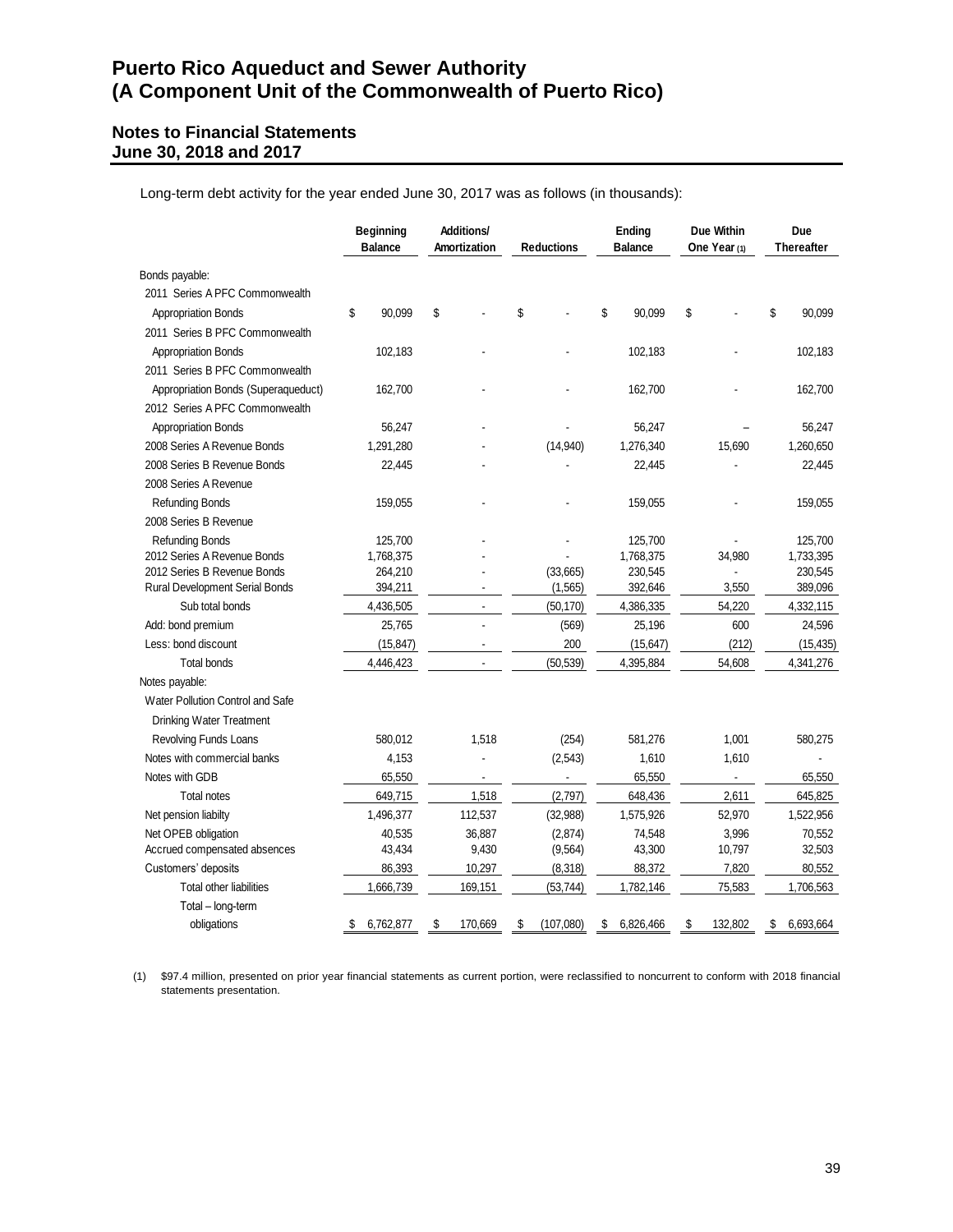## **Notes to Financial Statements June 30, 2018 and 2017**

## **(12) Bonds Payable**

Bonds payable as of June 30, 2018 and 2017, consisted of the following (in thousands):

| 2018<br>2017<br>PFC Commonwealth Appropriation Bonds:<br>Series 2011:<br>Series A, 6.50%, due in semiannual interest<br>payments through August 1, 2028 and annual<br>\$<br>\$<br>principal installments from August 1, 2027 to 2028<br>90,099<br>90,099 |
|----------------------------------------------------------------------------------------------------------------------------------------------------------------------------------------------------------------------------------------------------------|
|                                                                                                                                                                                                                                                          |
|                                                                                                                                                                                                                                                          |
|                                                                                                                                                                                                                                                          |
|                                                                                                                                                                                                                                                          |
|                                                                                                                                                                                                                                                          |
|                                                                                                                                                                                                                                                          |
| Series B, 5.50% - 6.00% due in semiannual<br>interest payments through August 1, 2031 and annual                                                                                                                                                         |
| principal installments from August 1, 2024 to 2031<br>102,183<br>102,183                                                                                                                                                                                 |
| Series B - Superaqueduct, 5.50% - 6.00% due in semiannual                                                                                                                                                                                                |
| interest payments through August 1, 2031 and annual                                                                                                                                                                                                      |
| principal installments from August 1, 2024 to 2031<br>162,700<br>162,700                                                                                                                                                                                 |
| Series 2012:                                                                                                                                                                                                                                             |
| Series A, 3.10% - 5.35%, due in monthly                                                                                                                                                                                                                  |
| interest payments through August 1, 2031 and annual                                                                                                                                                                                                      |
| principal installments from August 1, 2015 to 2031<br>56,247<br>56,247                                                                                                                                                                                   |
| Revenue Refunding Bonds:                                                                                                                                                                                                                                 |
| Series 2008:                                                                                                                                                                                                                                             |
| Series A and B, Term Bonds, 5.80% - 6.10%, due in                                                                                                                                                                                                        |
| montly interest payments through July 1, 2034 and                                                                                                                                                                                                        |
| annual principal payments from July 1, 2021 to 2034<br>284,755<br>284,755                                                                                                                                                                                |
| Revenue bonds:                                                                                                                                                                                                                                           |
| Series 2008:<br>Series A, Serial Bonds, 5.00%, due in semiannual interest                                                                                                                                                                                |
| payments through July 1, 2025 and annual principal                                                                                                                                                                                                       |
| payments from July 1, 2012 to July 1, 2025<br>25,240<br>9,550                                                                                                                                                                                            |
| Series A, Convertible Capital Appreciation Bonds,                                                                                                                                                                                                        |
| 6.125%, due in semiannual interest payments from                                                                                                                                                                                                         |
| January 1, 2012 through July 1, 2024 and annual                                                                                                                                                                                                          |
| principal payments from July 1, 2017 to 2024<br>155,975<br>155,975                                                                                                                                                                                       |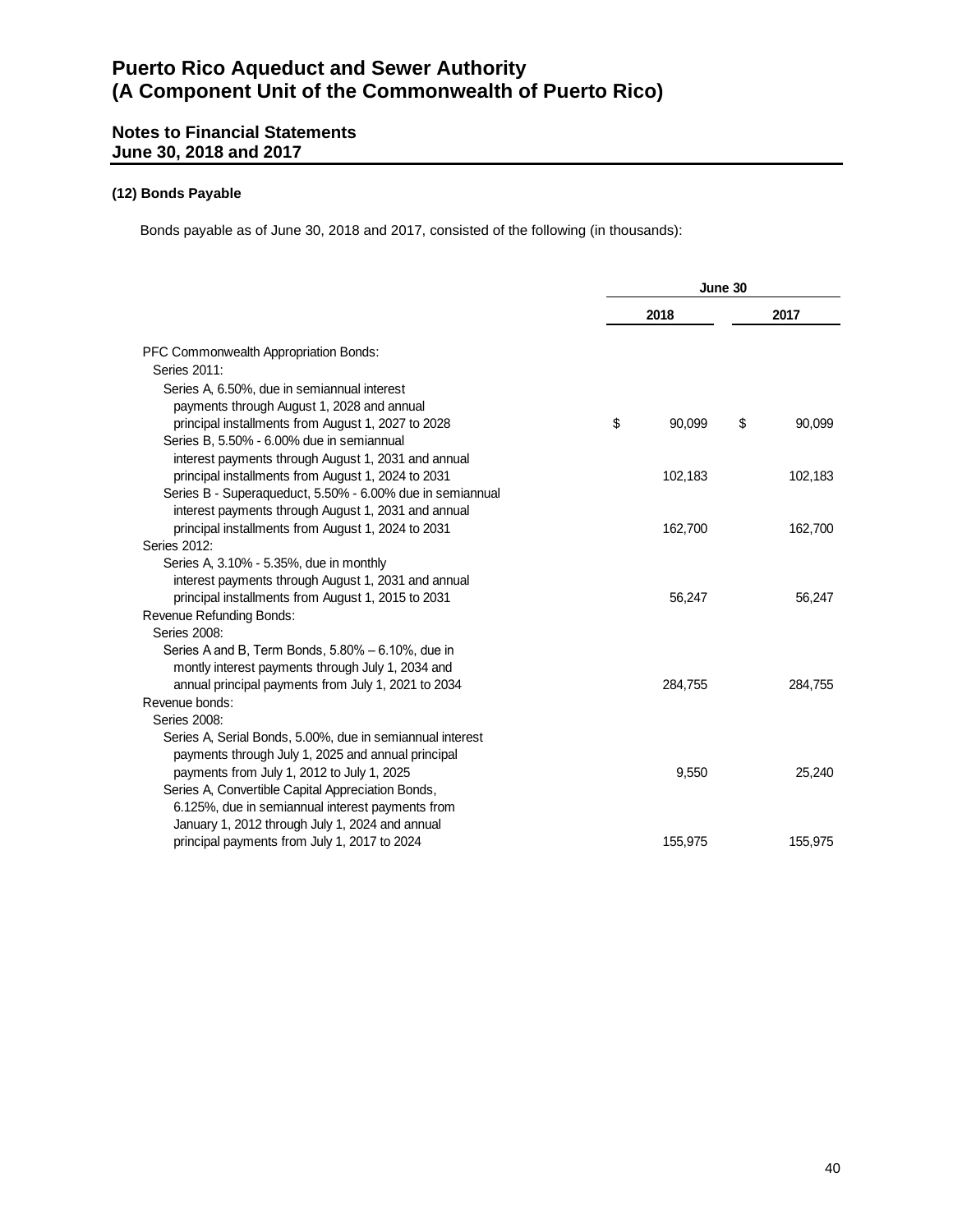## **Notes to Financial Statements June 30, 2018 and 2017**

|                                                             |           | June 30        |
|-------------------------------------------------------------|-----------|----------------|
|                                                             | 2018      | 2017           |
| Series A, Term Bonds, 5.00% - 6.00%, due in semiannual      |           |                |
| interest payments through July 1, 2027 and annual           |           |                |
| principal payments from July 1, 2026 to 2047                | 1,095,125 | 1,095,125      |
| Series B, Serial Bonds, 6.15% due in monthly interest       |           |                |
| interest payments through July 1, 2038 and one principal    |           |                |
| payment on July 1, 2038                                     | 22,445    | 22,445         |
| Series 2012:                                                |           |                |
| Series A, Serial Bonds, 4.00% - 5.55%, due in semiannual    |           |                |
| interest payments through July 1, 2030 and annual principal |           |                |
| payments from July 1, 2015 to July 1, 2030                  | 351,400   | 386,380        |
| Series A, Term Bonds, 5.00% - 6.00%, due in semiannual      |           |                |
| interest payments through July 1, 2047 and annual principal |           |                |
| payments from July 1, 2033 to July 1, 2047                  | 1,381,995 | 1,381,995      |
| Series B, Serial Bonds, 3.35% - 5.00%, due in semiannual    |           |                |
| interest payments through July 1, 2023 and annual principal |           |                |
| payments from July 1, 2014 to July 1, 2023                  | 123,430   | 123,430        |
| Series B, Term Bonds, 5.35%, due in semiannual interest     |           |                |
| payments through July 1, 2027 and one principal payment     |           |                |
| on July 1, 2027                                             | 107,115   | 107.115        |
| Rural development serial bonds:                             |           |                |
| Serial Bonds, 2.00% - 5.00%, due semiannually               |           |                |
| through July 1, 2055                                        | 389,096   | 392,646        |
| Subtotal                                                    | 4,332,115 | 4,386,335      |
| Bond premium                                                | 24,596    | 25,196         |
| Bond discount                                               | (15, 435) | (15, 647)      |
| Total                                                       | 4,341,276 | S<br>4,395,884 |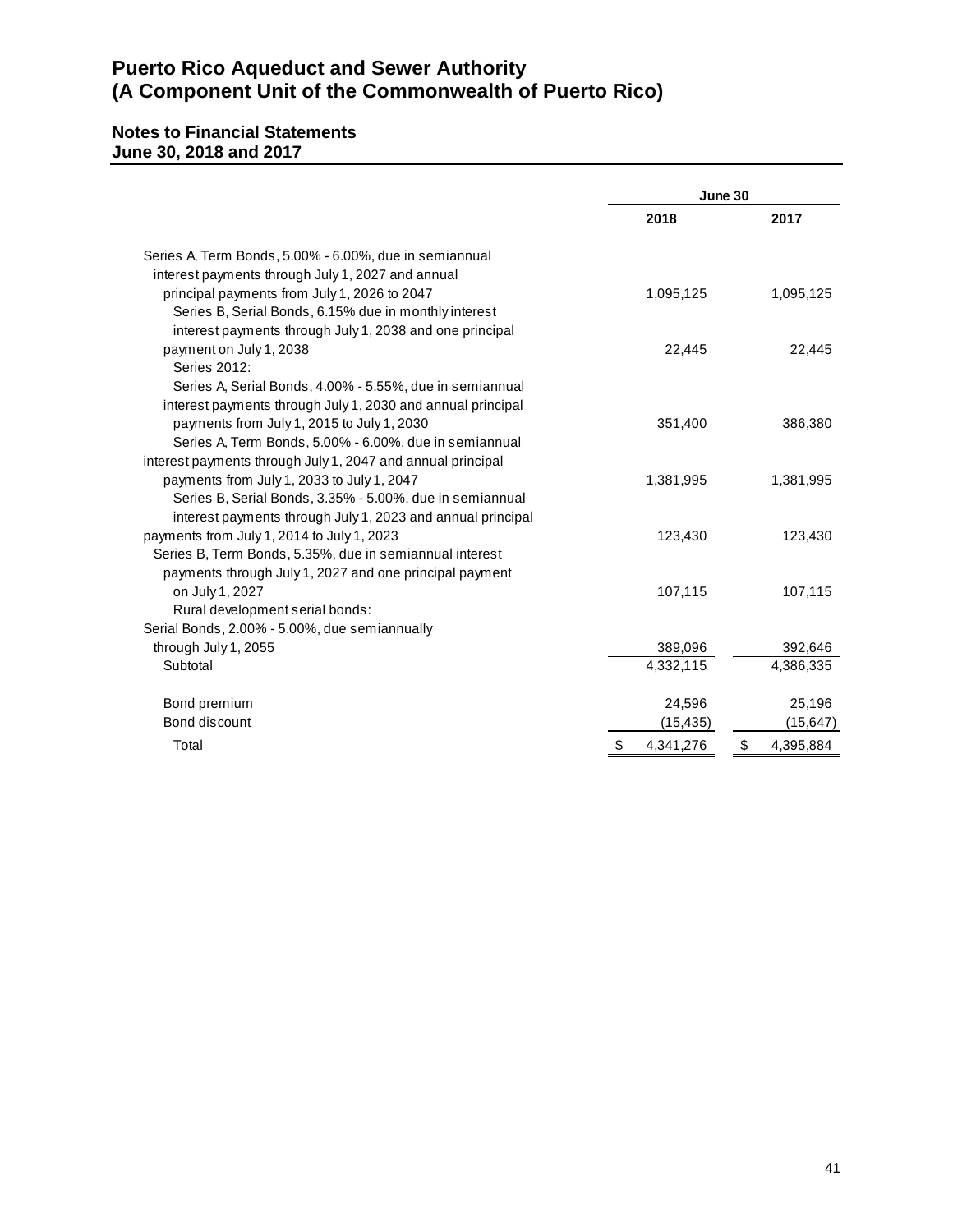### **Notes to Financial Statements June 30, 2018 and 2017**

#### **Act 164 PFC Bonds**

The PFC Bonds are limited obligations of Public Financing Corporation ("PFC") payable solely from the proceeds of principal and interest on certain promissory notes. On December 17, 2001, Act No. 164 ("Act 164") of the Commonwealth authorized to issue to PFC by certain departments, agencies, instrumentalities, and public corporations (the "Authorized Debtors") of the Commonwealth, including the Authority, Notes (the "Notes") which are payable solely from budgetary appropriations approved annually by the Legislature of Puerto Rico pursuant to certain legislations. The proceeds were used to restructure outstanding obligations with GDB.

Act 164 stipulates the Commonwealth's Office of Management and Budget ("OMB") should include the amounts required to pay debt service on the Notes in the proposed annual budget of the Commonwealth submitted by the Governor to the Legislature of Puerto Rico (the "Legislature"). However, the Legislature is not legally required to appropriate funds for such payments.

The Legislature did not appropriate any funds for payments on the Notes for fiscal year 2018 nor for fiscal year 2017, which resulted in the non-payment of the Notes and a concomitant failure to pay principal and interest due on the PFC Bonds. As previously stated, the Debt Service on the PFC Bonds is payable solely from payments received on the Notes, and the PFC Bonds are limited obligations of PFC and not of any Commonwealth entity, including the Authority.

On July 31, 2007, December 20, 2007 and June 26, 2008, the Puerto Rico Sales Tax Financing Corporation (known as COFINA), issued its Sales Tax Revenue Bonds Series 2007A and 2007B, Series 2007C and Series 2008A, respectively, to refinance certain of the Act 164 PFC Bonds outstanding and the corresponding notes issued by PFC by certain of the Commonwealth's agencies and component units including the Authority. The Series 2007A and B proceeds were deposited in escrow with The Bank of New York Mellon as master escrow agent. As a result, approximately \$180.2 million of the Authority's share of the Act 164 PFC Bonds were considered defeased. The proceeds of the Series 2007C Bonds were used, in part, to purchase and cancel approximately \$61.4 million of the Authority's share of the Act 164 PFC Bonds. The proceeds of the Series 2008A Bonds were used to purchase and cancel approximately \$127.4 million of the Authority's share of the Act 164 PFC Bonds. After the COFINA debt refunding, the Authority's share of the Act 164 PFC Bond balance was reduced to approximately \$369 million.

On August 18, 2011, December 8, 2011 and June 28, 2012, PFC issued 2011 Series A, 2011 Series B and 2012 Series A Refunding Bonds for the amount of \$242.4 million, \$437.6 million and \$410.6 million, respectively, for the purpose of refunding its outstanding bonds. The net proceeds from the refunding bonds, after payment of the cost of issuance and bond premium, were used to advance refund PFC's previously issued bonds in order to obtain lower interest rates. The Authority's share of these previous bond issuances was removed from the balance sheet.

The Authority's share of 2011 Series A, 2011 Series B and 2012 Series A PFC Refunding Bonds is included in the Authority's balance sheet as of June 30, 2018 and 2017.

On December 13, 2011, COFINA, issued its Sales Tax Revenue Bonds Series 2011C, to refinance certain of the Act 164 PFC bonds outstanding and the corresponding notes issued by PFC by certain of the Commonwealth's agencies and component units, including the Authority. As a result of this issuance, approximately \$121.5 million of the Authority's share of the Act 164 PFC Bonds were considered defeased.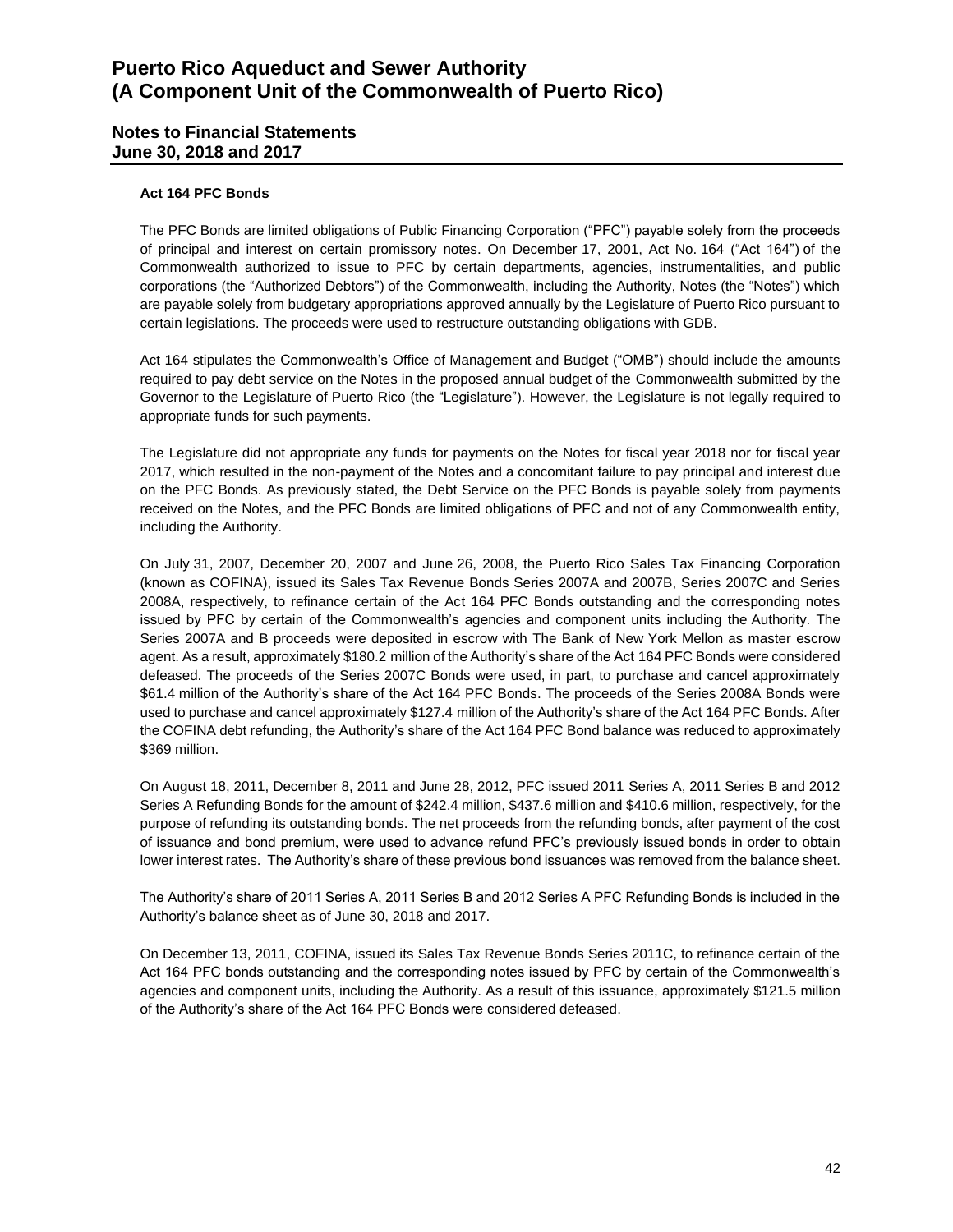## **Notes to Financial Statements June 30, 2018 and 2017**

As of June 30, 2011, the Authority's share of the Act 164 PFC Bonds was approximately \$341.6 million. As of June 30, 2012, following the issuance of the 2011 Series A and B, 2012 Series A PFC Refunding Bonds and COFINA 2011 Series C Refunding Bonds there was no outstanding balance of Act 164 PFC Bond

### **2011 Series A and B and 2012 Series A PFC Refunding Bonds**

On August 18, 2011, December 8, 2011 and June 28, 2012, PFC issued 2011 Series A, 2011 Series B and 2012 Series A Refunding Bonds for the amount of \$242.4 million, \$437.6 million, and \$410.6 million, respectively. The net proceeds from such refunding bonds, after payment of the cost of issuance and bond premium, were used to advance refund the Authority's share of the 2004 Series A PFC Bonds \$326.8 million. The Authority's share on these previous bond issuances was removed from the balance sheet.

As of June 30, 2018, and 2017, the Authority's share for the 2011 Series A, 2011 Series B, 2011 Series B Superaqueduct and 2012 Series A Refunding Bonds is approximately \$90.1 million, \$102.2 million, \$162.7 million and \$56.2 million, respectively.

Due to the non-appropriations of funds for the payments of the Notes in the Commonwealth's annual budget for fiscal year 2018, none of the payments on the Notes, or any corresponding payments on the PFC Bonds, that have come due and payable in fiscal year 2018 have been paid. As publicly disclosed by GDB and PFC following the approval of the Commonwealth's annual budget for fiscal year 2018, the non-appropriation of the necessary funds to make the payments on PFC Bonds reflects the reality of the Commonwealth's current liquidity situation and fiscal challenges, in combination with the balance of the Commonwealth's obligations to its creditors and the equally important obligations to the citizens of Puerto Rico to ensure the provisions of essential services.

#### *2008 Series A and B Revenue Bonds*

On March 18, 2008, the Authority issued approximately \$1,338.6 million of 2008 Series A and B Revenue Bonds (the 2008 Revenue Bonds).

The 2008 Series A and B Revenue Bonds net proceeds were used to repay certain outstanding bond anticipation notes, accrued interest and principal amount of lines of credit and to finance a portion of the Authority's Capital Improvement Program (the "CIP").

The 2008 Series A Revenue Bonds consist of: (1) \$93.2 million of serial bonds bearing interest at 5% per annum with maturity dates ranging from July 1, 2012 to July 1, 2025, (2) \$127.9 million of capital appreciation term bonds bearing interest at 6 1/8% per annum and with maturity date of July 1, 2024, and (3) \$1,095.1 million of term bonds bearing interest at rates ranging from 5% to 6% per annum with maturity dates ranging from July 1, 2028 to July 1, 2047. As of June 30, 2018 and 2017, the outstanding balance for the 2008 Revenue Bonds Series A was \$1,260.7 million and \$1,276.3 million, respectively, which included approximately \$28 million of accreted value.

The 2008 Series B Revenue Bonds consist of \$22.4 million term bond bearing interest at 6.15% per annum with maturity date of July 1, 2038.

The 2008 Series A and B Revenue Bonds are considered senior debt. As of June 30, 2018 and 2017, the outstanding balance for the 2008 Revenue Bonds Series B was \$22.4 million.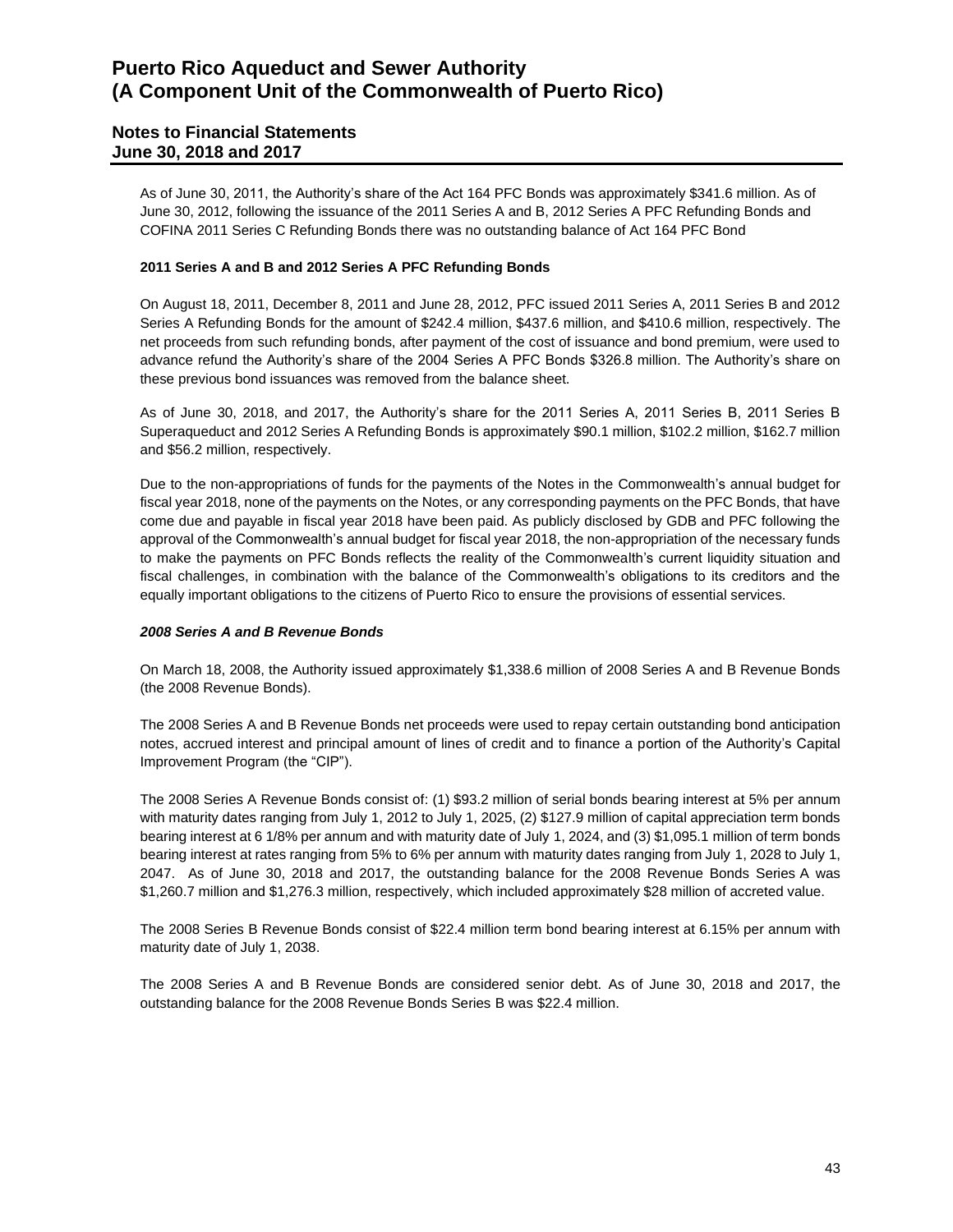### **Notes to Financial Statements June 30, 2018 and 2017**

#### **2008 Series A and B Revenue Refunding Bonds**

On March 18, 2008, the Authority issued approximately \$284.8 million of Series A and B Revenue Refunding Bonds, (the 2008 Revenue Refunding Bonds), guaranteed by the Commonwealth to refund the Authority's outstanding Revenue Refunding Bonds, 1995 Series (guaranteed by the Commonwealth) in the amount of approximately \$262.8 million. The 2008 Revenue Refunding Bonds bear interest at rates ranging from 5.80% to 6.10% per annum with maturity dates ranging from July 1, 2021 to July 1, 2034. The 2008 Series A and B Revenue Refunding Bonds net proceeds of approximately \$279.5 million (after payment of approximately \$5.3 million in underwriters' discount, insurance, and other issuance costs) and other funds made available from sinking funds and investment accounts from the refunded bonds, were deposited in an irrevocable trust with an escrow agent to pay all future principal and interest payments of the 1995 Series Bonds to their respective dates of redemption or maturity. As a result, the 1995 Series Bonds are considered to be defeased and the liability for those bonds has been removed from the Authority's balance sheet.

The defeasance of the 1995 Series Bonds increased the Authority's total debt service payments over the next 25 years by approximately \$292.8 million and resulted in an economic loss (difference between the present values of the old and new debt service payments) of approximately \$12.7 million. The advance refunding resulted in a difference between the reacquisition price and the net carrying amount of the old debt of approximately \$35.9 million. This difference, reported in the accompanying financial statements as a deferred outflow of resources, is being charged to operations through the year 2019 using the effective interest method.

The 2008 Revenue Refunding Bonds are guaranteed by the Commonwealth and the Authority's net revenue, as defined in the corresponding trust indenture, is pledged toward the payment of debt service on these bonds. The 2008 Revenue Refunding Bonds are subordinated to all senior and senior subordinated debt. As of June 30, 2018, and 2017, the outstanding balance for the 2008 Series A and B refunding Bonds was \$284.8 million.

#### **2012 Series A and B Revenue Bonds**

On February 29, 2012, the Authority issued approximately \$2,095.7 million of Series A and B Revenue Bonds (the 2012 Revenue Bonds).

The 2012 Series A Revenue Bonds of approximately \$1,800.4 was issued to: (1) repay certain lines of credit provided by GDB to the Authority as interim financing for a portion of its capital improvement program, (2) finance a portion of the Capital Improvement Program, (3) make a deposit to a Budgetary Reserve Fund, (4) pay capitalized interest on the 2012 Series A Revenue Bonds through July 1, 2013, and (4) pay the costs of issuance and underwriters discounts.

The 2012 Series A Revenue Bonds consist of: (1) \$418.4 million of serial bonds bearing interest at rates ranging from 4.0% to 5.55% per annum with maturity dates ranging from July 1, 2015 to July 1, 2030, and (2) \$1,382 million of term bonds bearing interest at rates ranging from 5% to 6% per annum with maturity dates ranging from July 1, 2033 to July 1, 2047.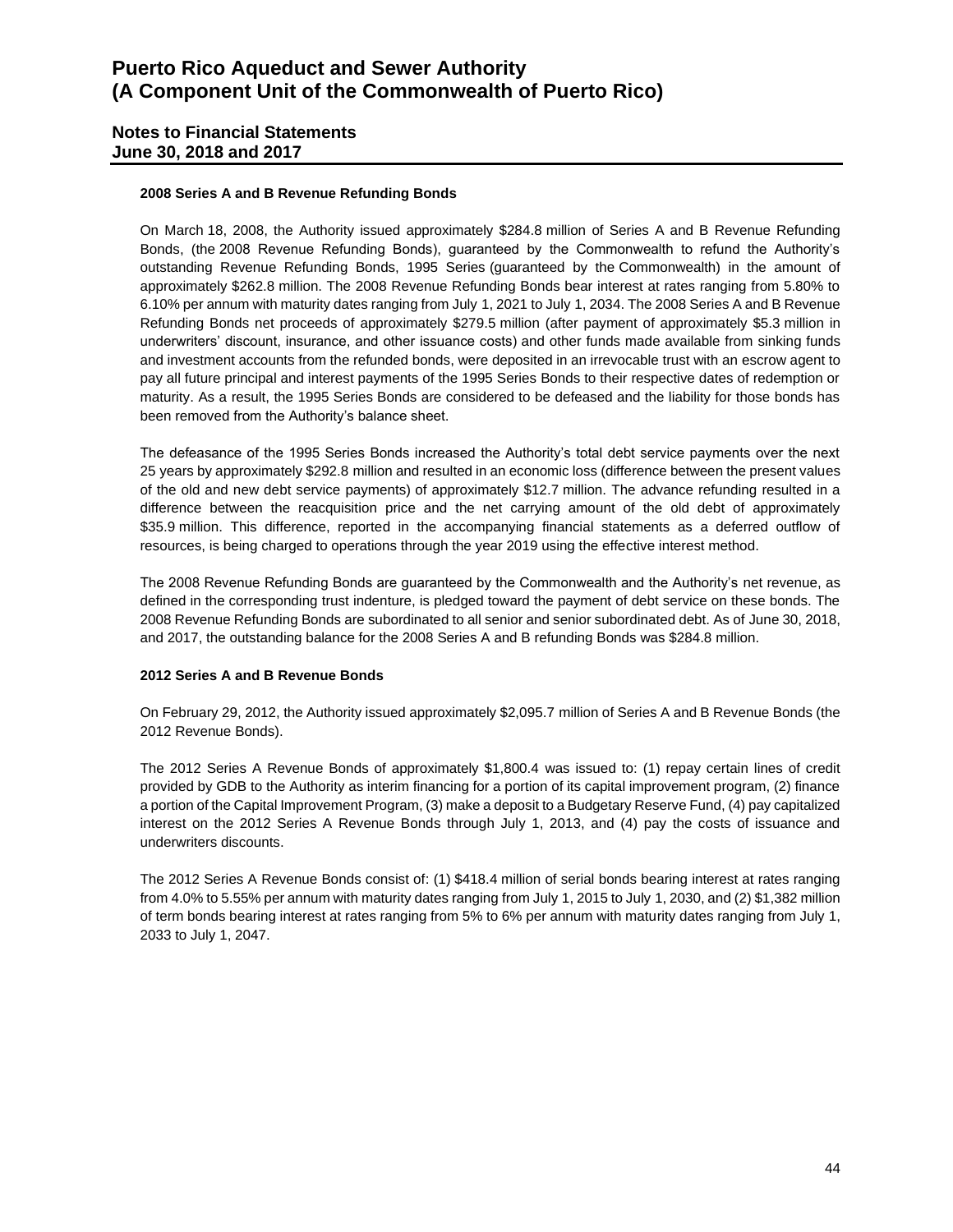## **Notes to Financial Statements June 30, 2018 and 2017**

The 2012 Series B Revenue Bonds of approximately \$295.2 million was issued to: (1) provide funds to repay a bond anticipation note issued by the Authority in the aggregate principal amount of \$241 million, the proceeds were used to repay certain of the Authority's outstanding indebtedness, (2) provide funds to repay certain lines of credit provided by GDB to the Authority to finance operating expenses and as interim financing for a portion of its capital improvement program, (3) pay capitalized interest on Series B Bonds through July 1, 2013, and (4) pay the cost of issuance and underwriters discounts.

The 2012 Revenue Bonds Series B consist of (1) \$188.1 million of serial bonds bearing interest at rates ranging from 3.35% to 5.00% per annum with maturity dates ranging from July 1, 2014 to July 1, 2023, and (2) \$107.1 million of term bonds bearing interest at 5.35% per annum with maturity date of July 1, 2027.

In connection with the 2012 Revenue Bond issuance, on January 24, 2012, the Authority's Board of Directors authorized the execution of an amended and restated MAT, dated as of February 15, 2012, by and between the Authority and Banco Popular de Puerto Rico as Trustee. The MAT, as amended and restated changed from a net revenue pledge to a gross revenue pledge securing the repayment of the Authority's Senior, Senior Subordinated, and Subordinated debt, incurred by the Authority under the terms thereof, and changed the rate covenant requirements as explained in Note 16.

The 2012 Revenue Bonds are issued as Senior Debt, pursuant to the terms of the MAT. As of June 30, 2018 and 2017, the outstanding balance for 2012 Series A and B was \$1,963.9 million and \$1,998.9 million, respectively.

### **Rural Development Serial Bonds**

The United States Department of Agriculture ("USDA") Rural Development Program assists the Authority in the financing and construction of aqueduct and sewer facilities in rural areas by purchasing revenue bonds from the Authority, the proceeds of which are used by the Authority to finance such projects. GDB provided interim financing for these projects through short-term lines of credit.

As of June 30, 2018, the USDA Rural Development Program Bonds consisted of twenty-seven (27) separate series, issued from 1983 through 2016, bearing interest ranging from 2.0% to 5.0% due in semiannual installments through 2055. The outstanding balance of the USDA Rural Development Program Serial Bonds as of June 30, 2018 and 2017 was \$389.1 million and \$392.6 million, respectively.

The USDA Rural Development Program Serial Bonds were guaranteed by the Commonwealth, pursuant Act No. 45 of the Legislative Assembly of Puerto Rico, approved on July 28, 1994, as amended ("Act No. 45"), and the Authority's net revenue is pledged toward the payment of debt service on the USDA Rural Development Program Bonds following the priorities defined in the Master Agreement of Trust. Therefore, as of June 30, 2018 and 2017, the USDA Rural Development Program Bonds were subordinate to all senior and senior subordinated debt as well as to Operating Expenses, the Operating Reserve Fund and the Capital Improvement Fund.

The USDA Rural Development Program and PRASA agreed to several forbearance agreements, starting on July 1, 2016 and, as amended, until July 31, 2019. As part of the forbearance agreements requirements, the Authority made payments for a total of \$27.8 million.

On July 26, 2019, the Authority and the Puerto Rico Fiscal Agency and Financial Advisory Authority ("AAFAF", by its Spanish acronym) consummated a definitive agreement restructuring PRASA's debt obligations under the USDA Rural Development, Rural Utilities Service program totaling \$403 million, including accrued interest as of that date.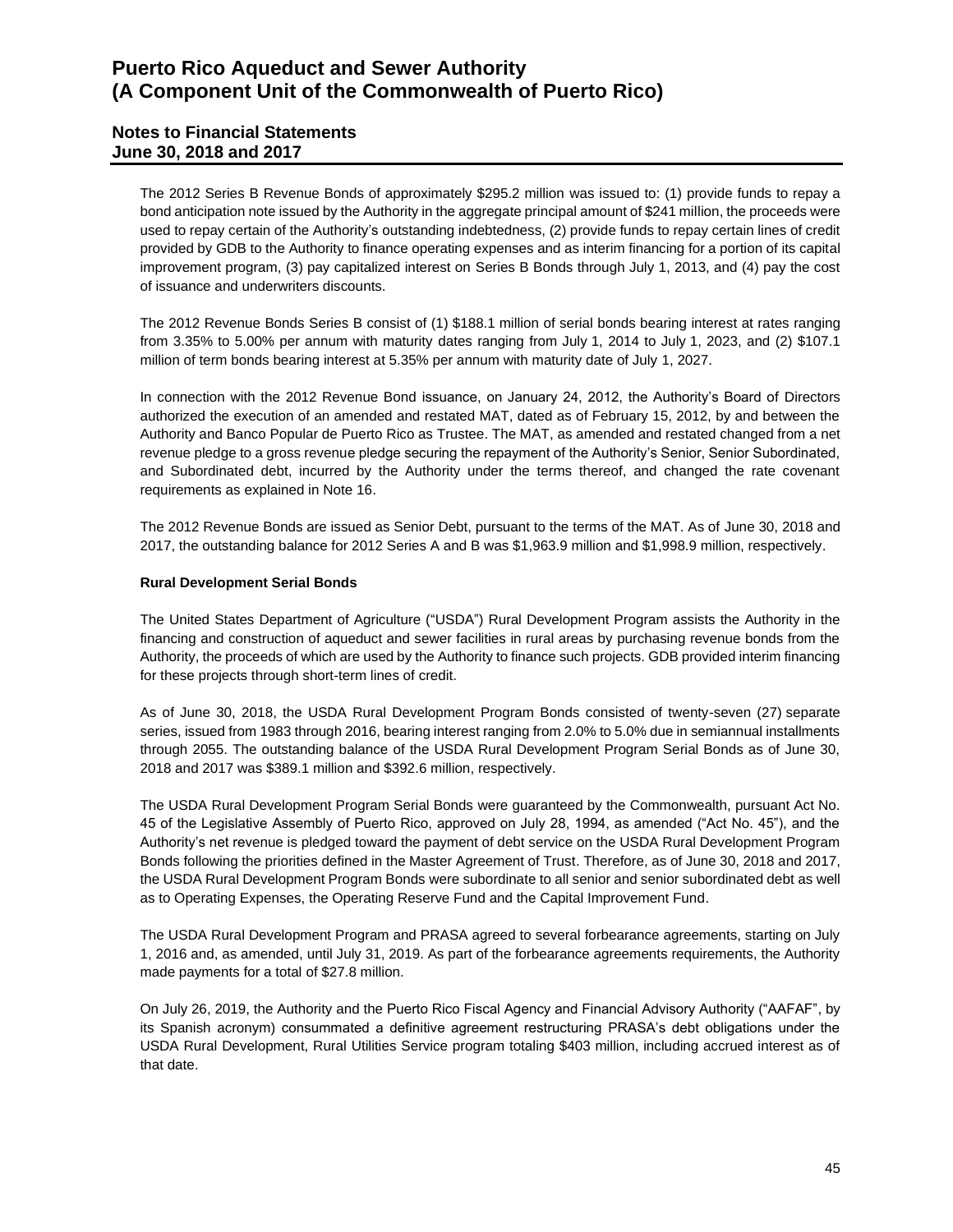## **Notes to Financial Statements June 30, 2018 and 2017**

The agreement consolidated all the restructured USDA debt into one loan with a 40-year maturity and 2% interest rate, with a \$10 million annual debt service requirement from years 1 to 10 and \$17 million annual debt service thereafter. The restructured USDA debt was designated as Other System Indebtedness in parity with other senior debt under PRASA's MAT, not guaranteed by the Commonwealth.

#### **Debt Service Payments**

Future principal and interest payments on all bonds payable outstanding as of June 30, 2018 are as follows (in thousands):

| <b>Fiscal Year</b>         |                    | <b>Principal</b> | <b>Interest</b> | <b>Total</b> |           |
|----------------------------|--------------------|------------------|-----------------|--------------|-----------|
| 2019                       |                    | \$<br>57,591     | \$<br>207,545   | \$           | 265,136   |
| 2020                       |                    | 65,889           | 221,088         |              | 286,977   |
| 2021                       |                    | 67,915           | 216,986         |              | 284,901   |
| 2022                       |                    | 80,095           | 213,164         |              | 293,258   |
| 2023                       |                    | 86,278           | 208,824         |              | 295,102   |
| 2024-2028                  |                    | 603,498          | 965,976         |              | 1,569,474 |
| 2029-2033                  |                    | 912,749          | 835,881         |              | 1,748,631 |
| 2034-2038                  |                    | 754,874          | 528,789         |              | 1,283,663 |
| 2039-2043                  |                    | 901,877          | 313,551         |              | 1,215,428 |
| 2044-2048                  |                    | 653,594          | 103,546         |              | 757,139   |
| 2049-2053                  |                    | 71,223           | 13,514          |              | 84,737    |
| 2054-2058                  |                    | 78,670           | 6,068           |              | 84,737    |
| 2059-2063                  |                    | 11,740           | 252             |              | 11,992    |
|                            | Total              | 4,345,993        | \$<br>3,835,183 | \$           | 8,181,176 |
| Plus: unamortized premium  |                    | 24,596           |                 |              |           |
| Less: unamortized discount |                    | (15, 435)        |                 |              |           |
|                            | Bonds payable, net | \$<br>4,355,154  |                 |              |           |

As previously mentioned in this note, on July 26, 2019, the Authority restructured its debt obligations under the USDA Rural Development, Rural Utilities program. The future principal and interest payments on bonds payable presented above are based on the restructured new debt agreement, which for Rural Development includes \$13.9 million in accrued interest.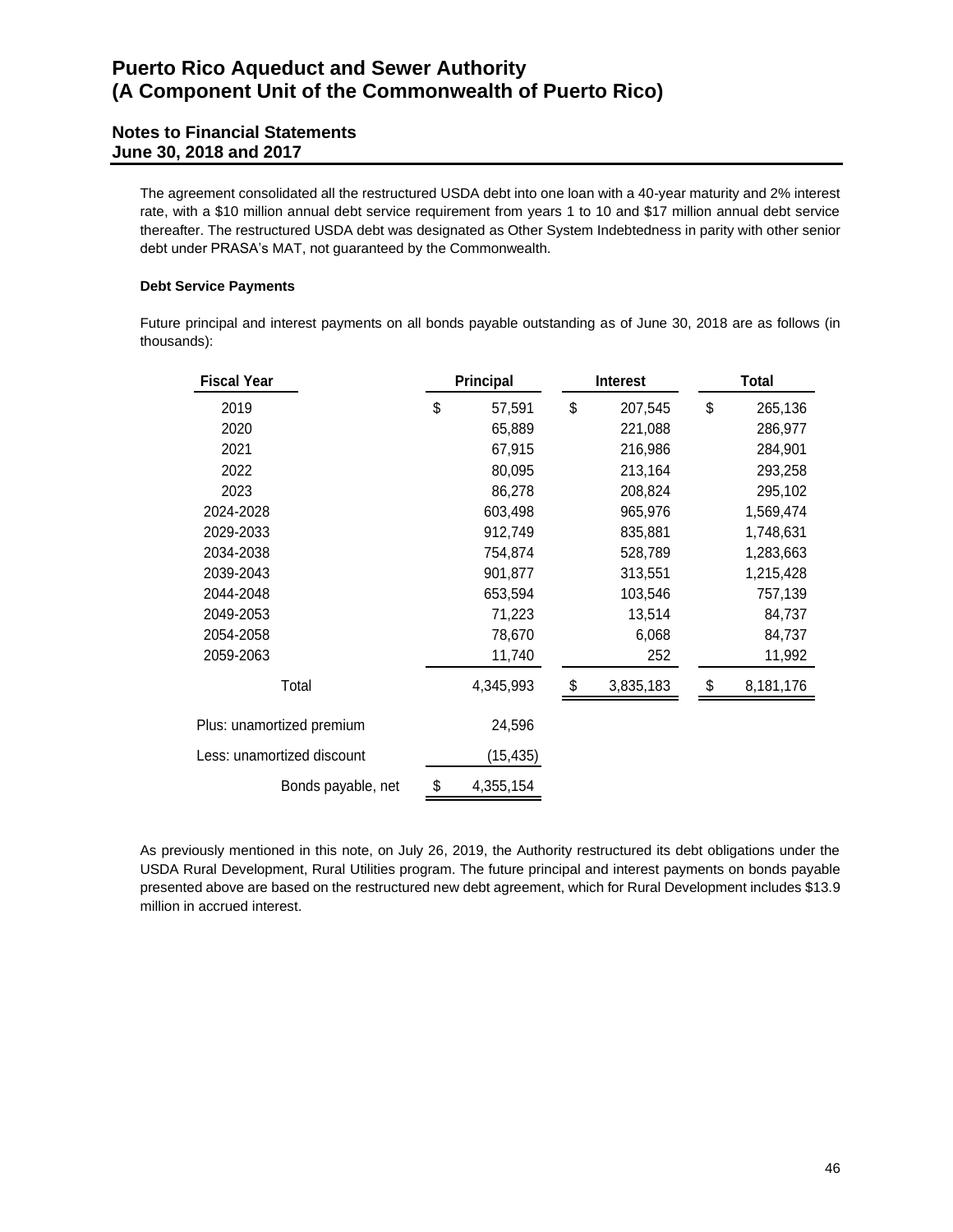### **Notes to Financial Statements June 30, 2018 and 2017**

#### **(13) Notes Payable**

Notes payable as of June 30, 2018 and 2017, consisted of the following (in thousands):

|                                                                                                           |   | 2018    |    | 2017    |
|-----------------------------------------------------------------------------------------------------------|---|---------|----|---------|
| Puerto Rico Water Pollution Control Revolving Fund<br>Puerto Rico Safe Drinking Water Treatment Revolving | S | 391,553 | \$ | 392,553 |
| Loan Fund                                                                                                 |   | 188,722 |    | 188,722 |
| Notes with commercial banks                                                                               |   |         |    | 1.611   |
| Note with GDB                                                                                             |   | 65.550  |    | 65,550  |
|                                                                                                           | S | 645.825 | S  | 648.436 |

#### **Puerto Rico Water Pollution Control Revolving Fund and Safe Drinking Water Treatment Revolving Loans**

The Authority also receives federal funds for its CIP through various loans (the "SRF Loans") granted by the Clean Water State Revolving Fund Programs ("CW-SRF") and the Drinking Water State Revolving Fund Programs ("DW-SRF") and together with the CW-SRF, the "SRFs"), created under the federal Clean Water Act of 1972 and Safe Drinking Water Act of 1974, as amended, administered by the Commonwealth's Environmental Quality Board ("EQB") and the Puerto Rico Department of Health ("PRDOH"), respectively. The SRF Loans were secured by a Commonwealth guaranty under Act No. 45 of the Legislative Assembly of Puerto Rico, approved on July 28, 1994, as amended.

In this respect, EQB and PRDOH, on behalf of the Commonwealth, are authorized to enter into operating agreements and capitalization grant agreements with the U.S. Environmental Protection Agency ("EPA"). The Puerto Rico Infrastructure Financing Authority ("PRIFA"), a public corporation and instrumentality of the Commonwealth, as operating agent for the SRFs, is authorized to assist the PRDOH and the EQB in the administration, financial and accounting activities of the SRFs.

On December 18, 2018, a Deed of Trust was entered into, by and among PRIFA, EQB, and Banco Popular de Puerto Rico, as trustee (the "CWSRF Deed of Trust"); and on the same date a Deed of Trust was entered into, by and among PRIFA, DOH, and Banco Popular de Puerto Rico, as trustee (the "DWSRF Deed of Trust").

The Authority has entered into revolving loan agreements with PRIFA to finance certain capital improvements to the system. As of June 30, 2018 and 2017, the Authority had an outstanding balance of approximately \$580.3 million and \$581.3 million, respectively, under these loan agreements.

The SRF Loan agreements are evidenced by promissory notes, which bear interest at a 2% annual rate payable semiannually. Construction loans are required to be paid in full within 20 years of the project completion date. The Authority has pledged its net revenues on a basis subordinate in all respects to the Authority's outstanding bonds. If the Authority's pledged net revenues are not sufficient for the payment of principal and interest, the payments due under the SRF Loans are guaranteed by the Commonwealth under Act No. 45.

On June 30, 2016, the Authority executed a Forbearance Agreement (the "SRF Forbearance Agreement") with the Puerto Rico Department of Health ("DOH"), administrator of the Drinking Water State Revolving Fund Programs, the Commonwealth's Environmental Quality Board ("EQB"), administrator of the Clean Water State Revolving Fund Programs ("CW-SRF"), and the Puerto Rico Infrastructure Financing Authority ("PRIFA"), a public corporation and instrumentality of the Commonwealth, as operating agent for the SRFs, authorized to assist the DOH and the EQB in the administration, financial and accounting activities of the SRFs. Under the SRF Forbearance Agreement, as further amended in several occasions, the payments due until July 1, 2019, inclusive, under the SRF Loans were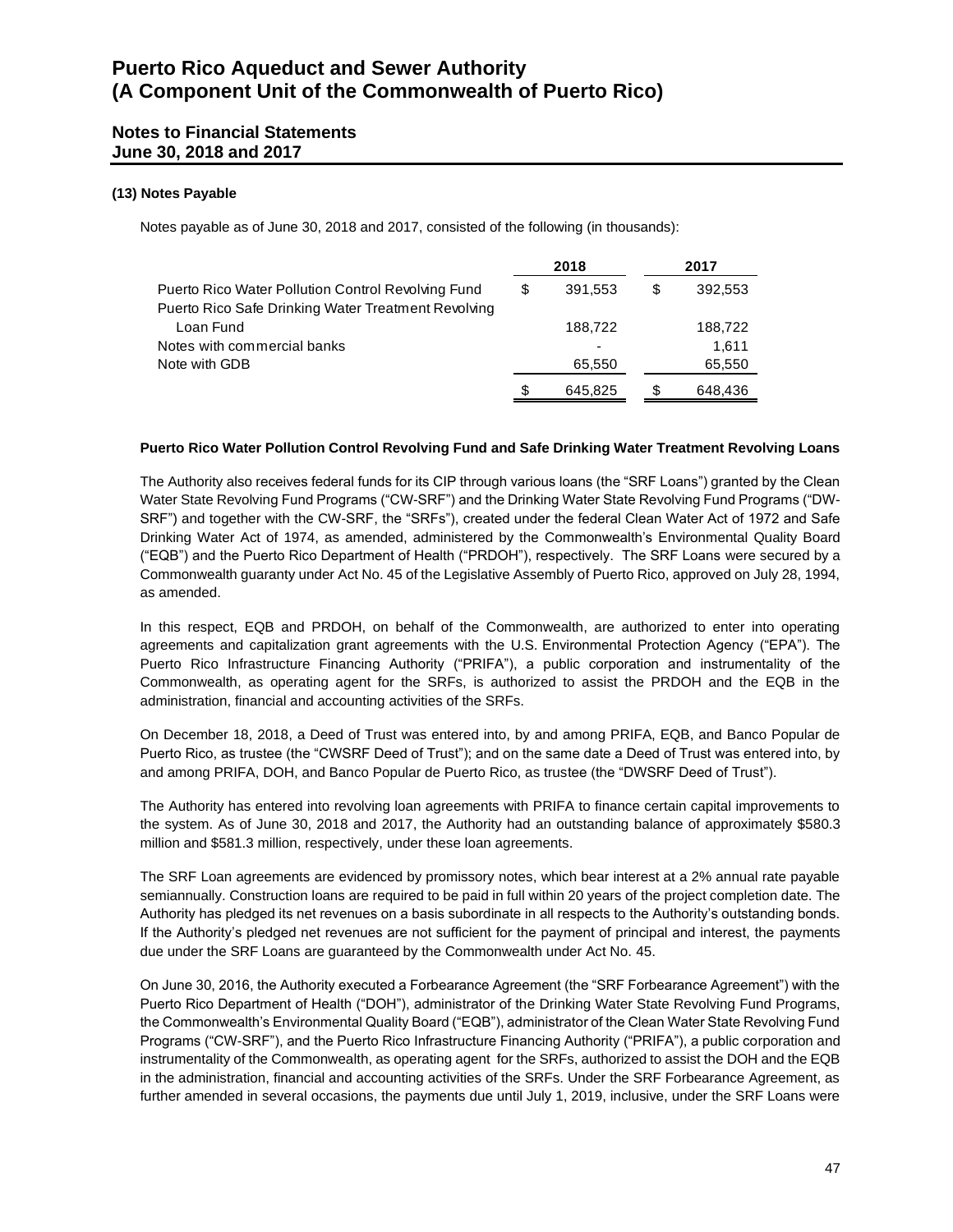## **Notes to Financial Statements June 30, 2018 and 2017**

deferred and the parties thereto agreed to forbear from exercising, or consenting to the exercise of, any enforcement of rights or remedies available to each under the SRF Loans subject to certain conditions and partial payments.

On July 26, 2019, PRASA and AAFAF consummated definitive agreements restructuring the Authority's debt obligations under the SRFs in the amount of \$570 million plus \$26 million of funds for ongoing projects. The Agreements were approved by the Financial Oversight and Management Board for Puerto Rico (the "Oversight Board") pursuant to Section 207 of PROMESA and consolidated all the restructured debt into two SRF loans with a 30-year maturity term at 0% interest rate and \$10 million annual principal-only payment from years 1 to 10 and 1% interest rate and \$27 million annual debt service thereafter.

The restructured SRF loan was designated as Other System Indebtedness in parity with other senior debt under PRASA's Master Agreement of Trust.

#### **Fleet Term Loan**

As authorized by the Board's Resolution No. 2844, adopted on April 23, 2014, on November 3, 2014, the Authority entered into a credit agreement with Popular Auto, LLC, a limited liability company organized and existing under the laws of the Commonwealth, pursuant to the term of which such institution agreed to make borrowings available to the Authority in the aggregate principal amount of \$7.5 million (the "Fleet Term Loan") to be repaid by November 2, 2017. The Fleet Term Loan was designated by the Authority as Senior Subordinate Indebtedness, Other System Indebtedness and a Refundable Principal Installment pursuant to the terms of the Master Trust Agreement. The outstanding balance of the Fleet Term Loan was \$1.6 million as of June 30, 2017 and was paid in full during fiscal year 2018.

#### **Note with GDB**

On February 29, 2012, the Authority entered into a line of credit agreement with GDB. This agreement provided an available maximum amount of \$150 million for the purpose of assisting with the Authority's cash flow needs during the transition period after amending and restating the MAT as a result of the issuance of 2012 Revenue Bonds Series A and B. On June 27, 2014, the Authority and GDB executed an Amended and Restated Loan Agreement (the "Loan Agreement") reducing the line of credit to the outstanding balance as of that date of \$72.3 million and converting the interim loan to a term loan due and payable on March 31, 2019. The Loan Agreement has an amortization period of fifteen (15) years, which shall be payable in nineteen (19) quarterly payments, commencing on June 30, 2014, plus a final balloon payment (of such amount as may be the balance then outstanding) on the maturity date.

The Loan Agreement was subsequently transferred to the GDB Debt Recovery Authority, a statutory public trust and governmental instrumentality created pursuant to Act 109-2017, as amended, ("GDB-DRA") upon consummation of the GDB Qualifying Modification (the "Qualifying Modification") under Title VI of PROMESA on November 29, 2018. At the time of the transfer to the GDB-DRA, the outstanding principal amount under the Loan Agreement was \$57.5 million, plus accrued, and unpaid interest. On November 10, 2020, the Authority, AAFAF, GDB-DRA, and the servicer and collateral monitor for GDB-DRA reached an agreement in principle, contingent on Oversight Board approval, to resolve and settle in full all Authority's obligations under the Loan Agreement for a one-time Authority payment in the amount of \$20.5 million (the "Settlement Agreement"). On November 20, 2020, the Oversight Board approved the settlement, and that same day the Authority made the \$20.5 million payment in full. Pursuant to the terms of the Settlement Agreement, the Loan Agreement was terminated and the Authority has no further obligation under it.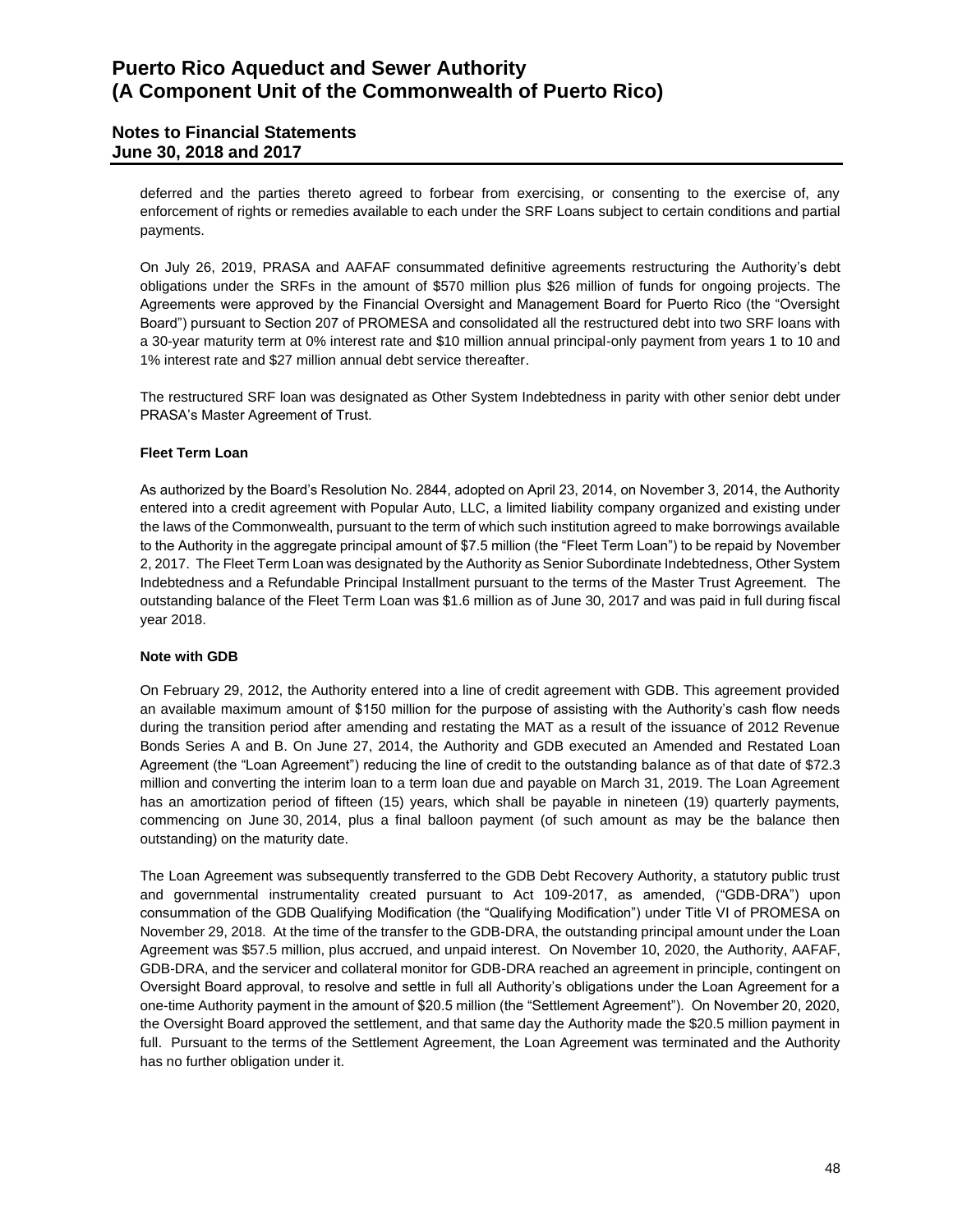### **Notes to Financial Statements June 30, 2018 and 2017**

The combined future aggregate amount of debt service for these notes as of June 30, 2018 was as follows (in thousands):

|           | <b>Principal</b> | <b>Interest</b> | <b>Total</b>  |
|-----------|------------------|-----------------|---------------|
| 2019      | \$<br>10,000     | \$              | \$<br>10,000  |
| 2020      | 76,383           | 12,109          | 88,492        |
| 2021      | 10,000           |                 | 10,000        |
| 2022      | 10,000           |                 | 10,000        |
| 2023      | 10,000           |                 | 10,000        |
| 2024-2028 | 50,000           |                 | 50,000        |
| 2029-2033 | 101,386          | 18,240          | 119,626       |
| 2034-2038 | 119,482          | 17,551          | 137,033       |
| 2039-2043 | 125,592          | 11,440          | 137,032       |
| 2044-2048 | 132,015          | 5,018           | 137,033       |
| 2049-2053 | 27,202           | 204             | 27,406        |
| Total     | \$<br>672.060    | \$<br>64.562    | \$<br>736.622 |

As previously mentioned in this note, on July 26, 2019, the Authority restructured its debt obligations under SRF loans. The combined future aggregated amount of debt service presented above is based on the restructured debt agreement, which for SRF includes \$26.2 million in new loans granted as of the restructuring date.

#### **(14) Pension Plan**

#### **General Information of Pension Plan**

The Employees Retirement System of the Commonwealth of Puerto Rico (ERS) is a multiple-employer costsharing hybrid defined benefit and defined contribution pension plan sponsored by and reported as a component unit of the Commonwealth. The ERS is a statutory trust created by Act No. 447 of May 15, 1951 as amended ("Act 447"). All regular employees of the Authority become members of the ERS as a benefit of their employment.

Members who had entered the Employees Retirement System before January 1, 2000 participated in a defined benefit program. Members who began to participate prior to April 1, 1990 ("Act 447 Participants") were entitled to the highest benefits structure, while those who began to participate on or after April 1, 1990 ("Act 1 Participants") were subject to a longer vesting period and a reduced level of benefits, as provided by Act No. 1 of February 16, 1990 ("Act 1 of 1990").

In 1999, Act 447 was amended to close the defined benefit program for new participants and, prospectively, establish a new benefit structure similar to a cash balance plan (this new benefit structure is referred to as System 2000). Members who entered the ERS on or after January 1, 2000 (System 2000 Participants) participate solely in System 2000. On April 4, 2013, the Governor of Puerto Rico, signed into law Act No. 3 of 2013, which represents a comprehensive reform of the ERS, effective on July 1, 2013.

Act 3-2013 amended the law to eliminate the lump sum distribution alternative and substitute it for a life annuity payable to the System 2000 Participant. System 2000 Participants do not benefit from any employer contributions. Instead, employer contributions made on account of System 2000 Participants are used to reduce the accumulated unfunded pension benefit obligation of the ERS. System 2000 is not a separate plan as there are no separate accounts for System 2000 Participants. Contributions received from System 2000 Participants are pooled and invested by the ERS together with the assets corresponding to the defined benefit structure of Act 447 and Act 1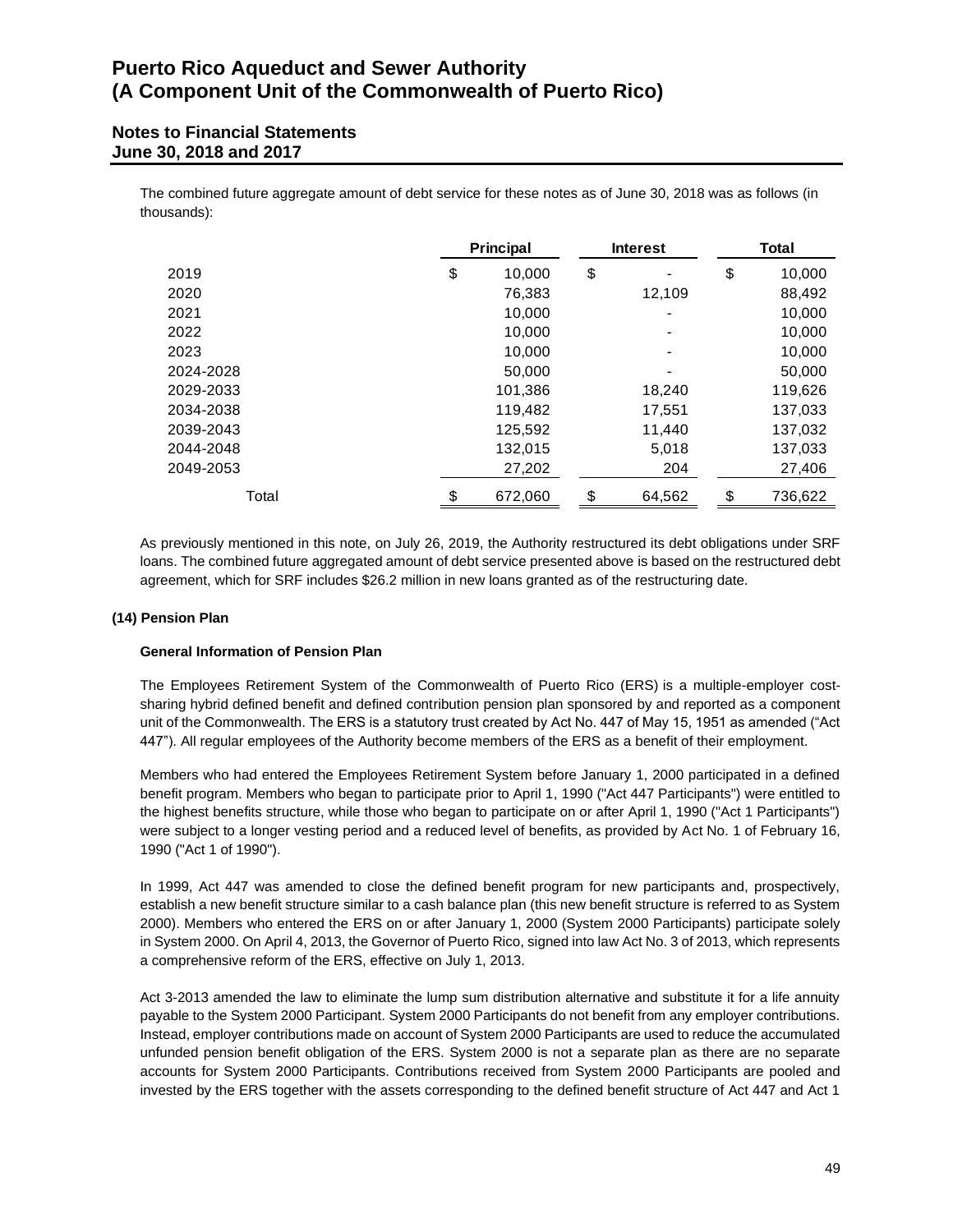### **Notes to Financial Statements June 30, 2018 and 2017**

of 1990 and the defined contribution structure of System 2000, as amended by Act 3-2013, will be paid from the same pool of assets of the ERS.

The ERS was severely underfunded, its ratio (fiduciary net position as a % of total pension liability) as of June 30, 2017 was negative 6.57% and the net pension liability was approximately \$34,218 billion.

On May 22, 2017, the Oversight Board, at the request of the Commonwealth, filed a petition of Title III under PROMESA for the ERS in the United States District Court for the District of Puerto Rico.

On June 27, 2017, the Treasury Department of the Commonwealth of Puerto Rico, issued Circular Letter no. 1300 46 17 in order to convey to central government agencies, public corporations and municipalities the new implementation procedures to adopt, effective July 1, 2017 the new "pay as you go" (PayGo) mechanism for all the Commonwealth Retirements Systems. On July 1, 2017, employer's contributions, contributions ordered by special laws and Additional Uniform Contributions were all eliminated.

On August 23, 2017, the Governor signed into law Act No. 106-2017, known as the "Act to Guarantee the Payments to our Pensioners and Establish a New Plan of Defined Contributions for Publics Employees". As of July 1, 2017, the effective date of Act 106-2017, established the "Pay as You Go" (PayGo) mechanism for the payments of pension benefits by the Commonwealth and reformed the ERS in order that their active participants would deposit their individual contributions in a new defined contributions plan, similar to a 401(K) plan. The new plan would be managed by a private entity. The Act 106-2017 covered employers should pay a monthly PayGo charge to cover their current retirees and beneficiaries, excluding employees recruited after July 1, 2017 (Act 106-2017), which are under a defined contribution plan.

Act No. 106-2017 established the employee contributions for the ERS from 8.50% up to 20% of covered payroll.

Pay Go contributions charged to the Authority during the year ended June 30, 2018 amounted to \$92.6 million.

For fiscal year ended June 30, 2017, the Authority implemented Statement No. 68 of the *Governmental Accounting Standards Board, Accounting and Financial Reporting for Pensions - an amendment of GASB Statement No. 27 (GASB 68),* which became effective for the year ended June 30, 2015. The Authority could not implement this statement earlier because financial information related to pensions was not available. This Statement replaces the requirements of Statement No. 27, *Accounting for Pensions by State and Local Governmental Employers,* as well as the requirements of Statement No. 50, *Pension Disclosures*, as they relate to pensions that are provided through pension plans administered as trusts or equivalent arrangements that meet certain criteria, as is the case of the ERS.

#### **Net Pension Liability, Pension Expenses and Deferred Outflow/Inflows of Resources Related to Pension**

The Authority's net pension liability decreased from \$1,575 million as of June 30, 2017 to \$1,407 million as of June 30, 2018. The reduction of \$168 million on the net pension liability was determined by an actuarial valuation as of June 30, 2017. The Authority's proportion of the net pension liability was 4.11269% at measurement date of June 30, 2017 (4.18031% for June 30, 2016). The Authority's proportion of the ERS collective net pension liability was based on the actual required contribution of each participating employers that reflect each employers projected long-term contribution effort. The contribution that reflects each employers' contribution effort in the proportionate share calculation are: Act No. 116 of 2010 statutory payroll-based contribution, Act No. 3 of 2013 supplemental contribution, other special law contributions, and Act 32 Additional Uniform Contribution.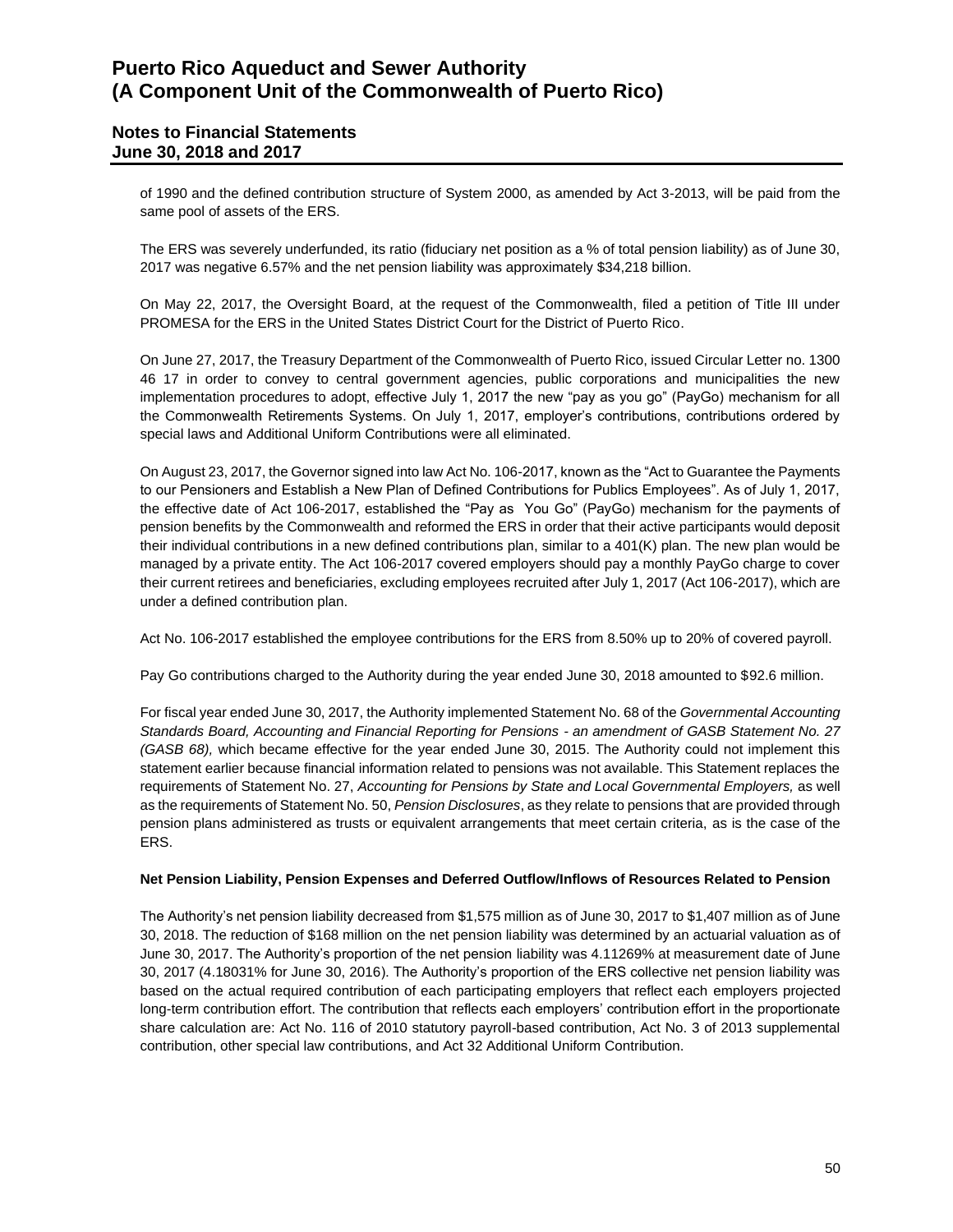## **Notes to Financial Statements June 30, 2018 and 2017**

As of June 30, 2018 and 2017, the Authority recognized pension expense of approximately \$106.4 million and \$126.6 million, respectively. As of June 30, 2018, the Authority reported deferred outflows of resources and deferred inflows of resources related to pension from the following sources (expressed in thousands):

|                                                      | <b>Beginning</b> |                  |                   |   | End     |
|------------------------------------------------------|------------------|------------------|-------------------|---|---------|
|                                                      | of year          |                  |                   |   | of year |
| Deferred outflows of resources                       | balance          | <b>Additions</b> | <b>Deductions</b> |   | balance |
| Difference between actual and expected experience    | 1.288            | \$               | 337               | S | 951     |
| Changes in assumptions                               | 240.377          |                  | 56.407            |   | 183,970 |
| Changes in proportion                                | 44.232           |                  | 19.122            |   | 25,110  |
| Employer contributions subsequent to the measurement | 52.970           | 92.674           | 52.970            |   | 92,674  |
|                                                      | 338,867          | 92.674           | 128.836           |   | 302.705 |

|                                                                                  | <b>Beginning</b> |                  |    |                   | End     |
|----------------------------------------------------------------------------------|------------------|------------------|----|-------------------|---------|
|                                                                                  | of year          |                  |    |                   | of year |
| Deferred inflows of resources                                                    | balance          | <b>Additions</b> |    | <b>Deductions</b> | balance |
| Difference between actual and expected experience                                | \$<br>21.635     | 3.271            | \$ |                   | 24,906  |
| Changes in assumptions<br>Net difference between projected and actual investment |                  | 143.228          |    |                   | 143.228 |
| earnings on pension plan investments                                             | 8.527            |                  |    | 307               | 8,220   |
|                                                                                  | 30.162           | 146.499          | J  | 307               | 176.354 |

#### **Net Pension Liability, Pension Expenses and Deferred Outflow/Inflows of Resources Related to Pension**

The \$92.6 million reported as deferred outflows of resources related to pension resulting from contributions subsequent to the measurement date is recognized as a reduction of the net pension liability in the year ended June 30, 2019. Other amounts reported as deferred outflows of resources and deferred inflows of resources related to pensions will be recognized in the pension expense as follows (in thousands):

| Year Ending June 30, | Amount       |
|----------------------|--------------|
| 2019                 | \$<br>13,634 |
| 2020                 | 15,592       |
| 2021                 | 16,094       |
| 2022                 | (6,404)      |
| 2023                 | (30, 348)    |
|                      | 8,568        |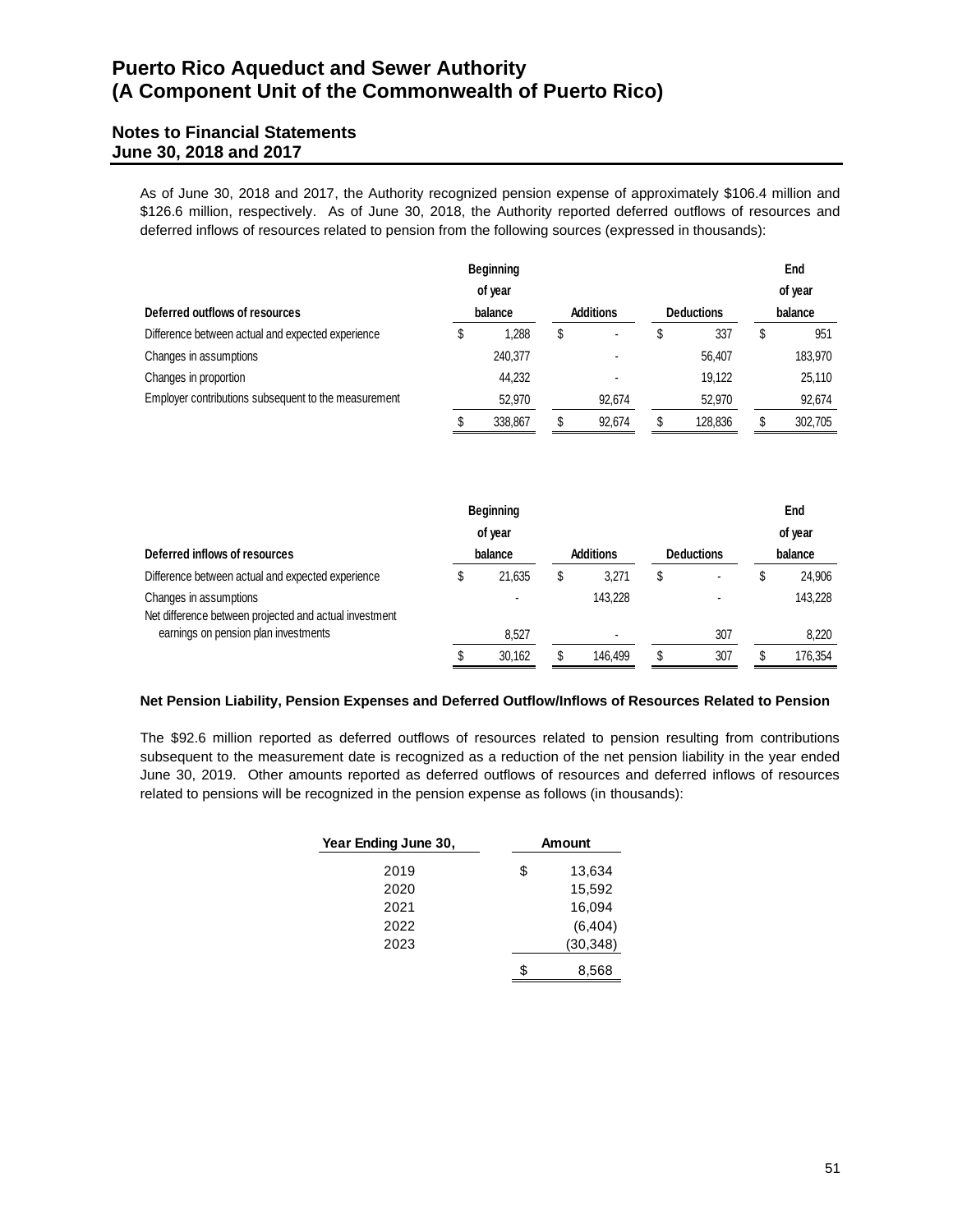### **Notes to Financial Statements June 30, 2018 and 2017**

#### **Actuarial methods and assumptions**

The total pension liability as of June 30, 2017 (measurement date) was determined by an actuarial valuation as of July 1, 2016 that was rolled forward to June 30, 2017 and assuming no gains or losses.

The following is a description of the actuarial methods and assumptions used by the ERS for the computation of the net pension liability as of June 30, 2017 (measurement date).

| Valuation date            | July 1, 2016                                                                                     |  |  |  |
|---------------------------|--------------------------------------------------------------------------------------------------|--|--|--|
| Measurement date          | June 30, 2017                                                                                    |  |  |  |
| Actuarial cost method     | Entry age normal cost                                                                            |  |  |  |
| Actuarial assumptions:    |                                                                                                  |  |  |  |
| Discount rate             | 3.58%                                                                                            |  |  |  |
| Inflation                 | Not applicable                                                                                   |  |  |  |
|                           | 3% per year. No compensation increases are<br>assumed until July 21, 2021 as a result of Act No. |  |  |  |
| Salary increase           | 66 and the current general economy.                                                              |  |  |  |
| Invetsment rate of return | 6.55%                                                                                            |  |  |  |
| Mortality                 | (see below)                                                                                      |  |  |  |

The mortality tables used by the ERS in the June 30, 2017 actuarial valuation were as follows:

- *Pre-retirement Mortality* For the Authority employees, RP-2014 Employee Mortality Rates for males and females adjusted to reflect Mortality Improvement Scale MP-2017 from the 2006 base year and projected forward using MP-2017 on generational basis. As generational tables, they reflect mortality improvements both before and after the measurement date.
- *Post-retirement Healthy Mortality* Rates which vary by gender are assumed for healthy retirees and beneficiaries based on a study of the ERS Plan's experience from 2007 to 2012 and updated expectations regarding future mortality improvement. The 2010 base rates are equal to 92% of the rates from the UP-1994 Mortality Table for Males and 95% of the rates from the UP-1994 Mortality Table for Females, both projected from 1994 to 2010 using Scale AA. The base rates are projected using Mortality Improvement Scale MP-2017 on a generational basis. As a generational basis, it reflects mortality improvements both before and after the measurement date.
- *Post-retirement Disabled Mortality* Rates which vary by gender are assumed for disable retirees based on a study of the ERS Plan's experience from 2007 to 2012 and updated expectations regarding future mortality improvement. The 2010 base rates are equal to 105% of the rates from the UP-1994 Mortality Table for Males and 115% of the rates from the UP-1994 Mortality Table for Females. The base rates are projected using Mortality Improvement Scale MP-2017 on a generational basis. As a generational table, it reflects mortality improvements both before and after the measurement date.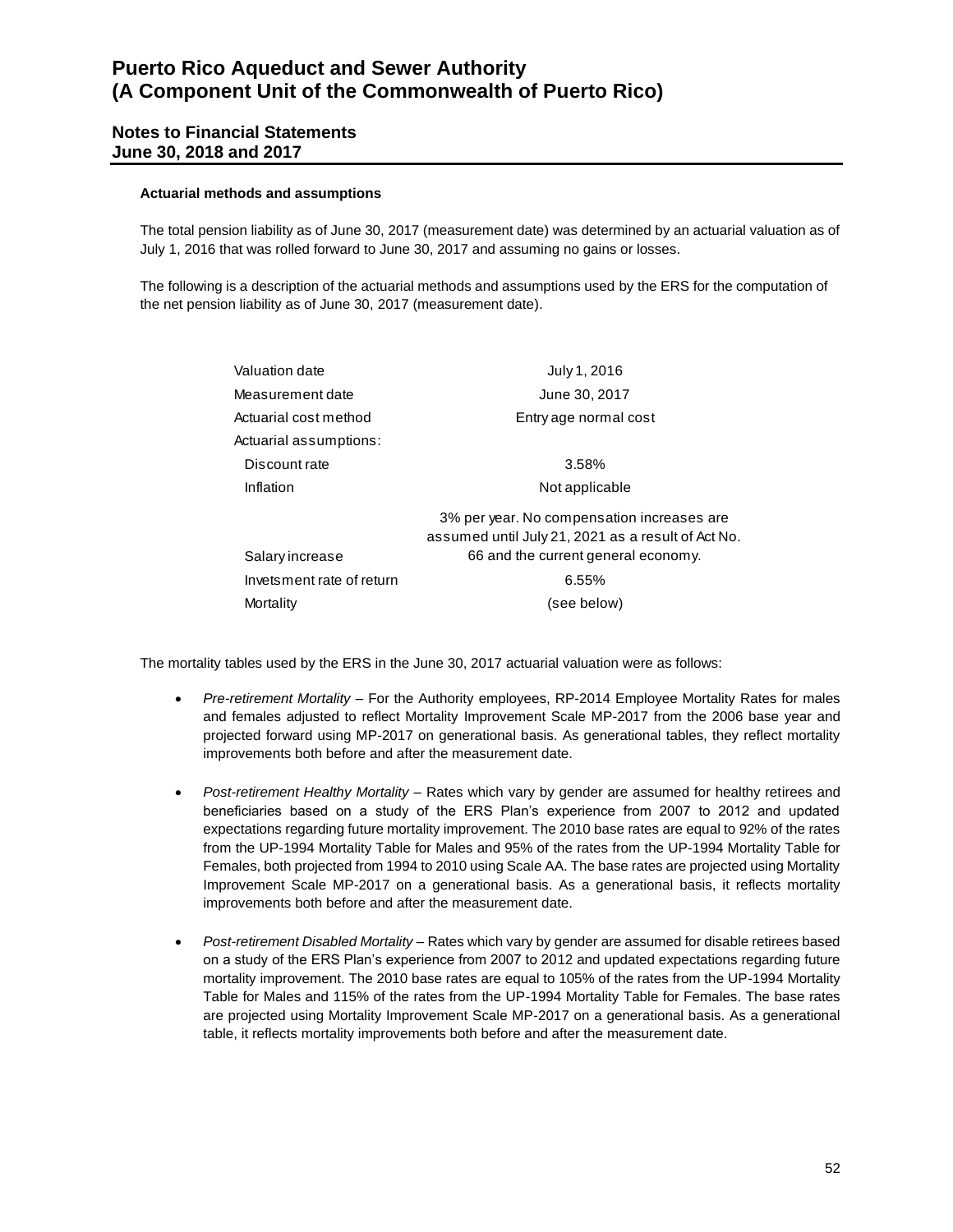## **Notes to Financial Statements June 30, 2018 and 2017**

(Most other demographic assumptions used in the June 30, 2017 valuation were based on the results of a 2009 actuarial experience study using data as of June 30, 2003, June 30, 2005 and June 30, 2007.

#### **Discount Rate**

The ERS system is in a deficit position. Therefore, the tax-free municipal bond index (Bond Buyer General Obligation 20-Bond Municipal Bond Index) was applied to all periods of projected benefits payments to determine the total pension liability. The discount rate was 3.58% as of June 30, 2017.

### **Sensitivity of the Authority's Proportionate Share of the Net Pension Liability to Changes in the Discount Rate**

The following presents the net pension liability as of June 30, 2017, calculated using the discount rate of 3.58%, as well as what the net pension liability would be if it was calculated using a discount rate that is 1 percent-point level lower (2.58%) or 1 percent-point higher (4.58%) than the current rate (in thousands):

|                       | <b>Current</b> |                           |  |                                    |                           |           |
|-----------------------|----------------|---------------------------|--|------------------------------------|---------------------------|-----------|
|                       |                | 1% Decrease<br>$(2.58\%)$ |  | <b>Discount Rate</b><br>$(3.58\%)$ | 1% Increase<br>$(4.58\%)$ |           |
| Net pension liability |                | 1,595,801                 |  | 1,407,286                          |                           | 1,255,509 |

Detailed information about the ERS's fiduciary net position is available in its Annual Financial Report which can be found on the ERS's website at www.retiro.pr.gov.

#### **(15) Other Postemployment Benefits**

#### **Plan Description**

The Authority provides retirement healthcare benefits under the Healthcare Benefit Plan to Retirees (the Plan) pursuant to collective bargain agreements. The Plan is administered by the Authority. The benefit consists of a fixed maximum monthly payment (annuity) to cover medical expenses. Based on the Plan's features and functionality, and for the purpose of the actuarial valuation, it has been identified as a single-employer defined benefit healthcare plan. Participants groups covered are employees under the Collective Labor Agreement with "Unión Independiente Auténtica" ("UIA"), employees under the Collective Labor Agreement with "Hermandad Independiente de Empleados Profesionales de la Autoridad de Acueductos y Alcantarillados" ("HIEPAAA") and employees under the Managers' Regulation, all of which are Authority's employees. All employees with more than twenty (20) years of rendered service within the Authority are eligible for the healthcare benefit upon retirement age. Act No.3 of April 4, 2013, an amendment to Act No. 447, established a new retirement age.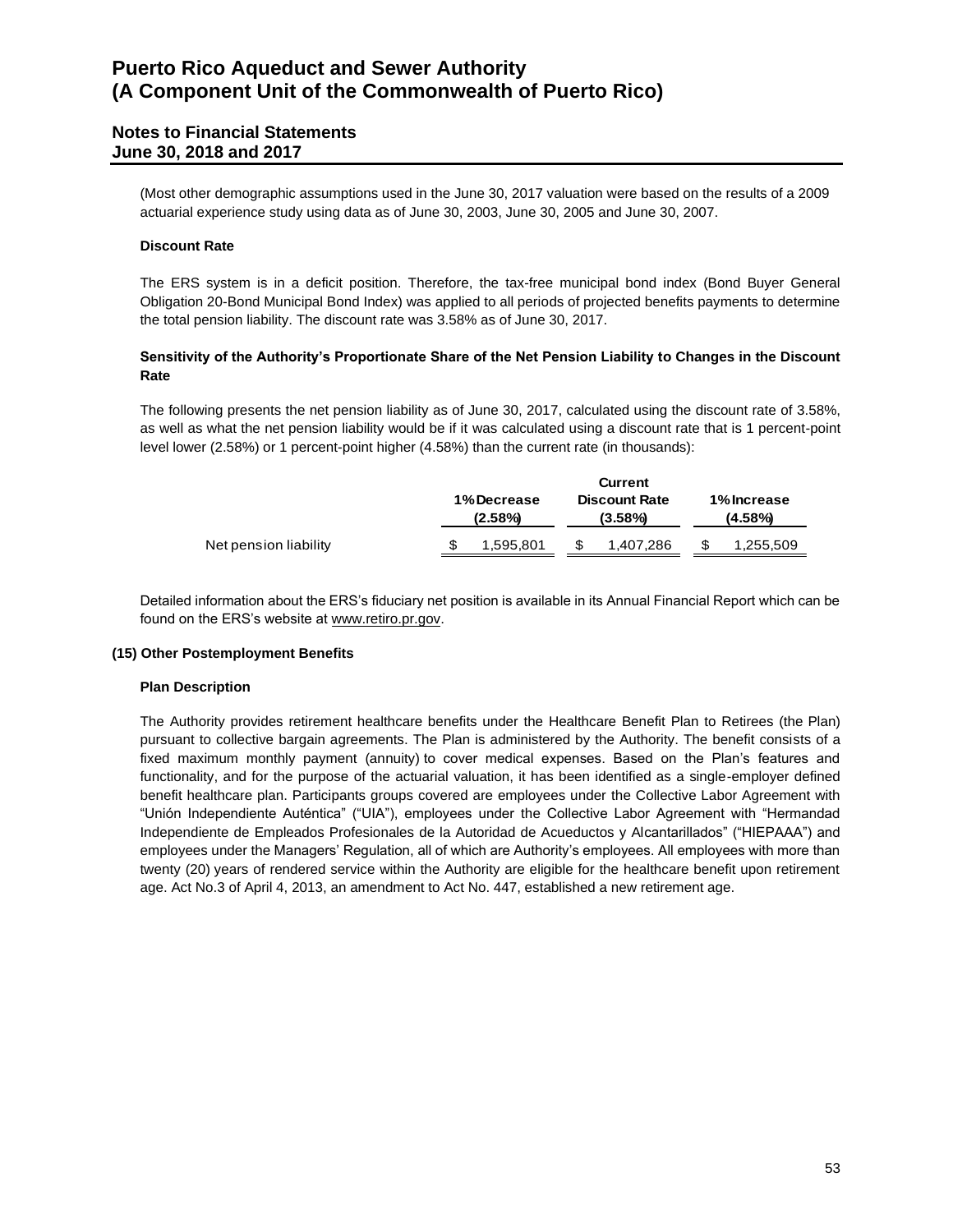### **Notes to Financial Statements June 30, 2018 and 2017**

Retirement age is as follows:

► For those employees employed by the Authority before March 30, 1990, normal retirement age will be at sixtyone (61) years old.

► For employees employed by the Authority on or after March 30, 1990 and before July 1, 2013, normal retirement age will be at sixty-five (65) years old.

► For the employees hired by the Authority after July 1, 2013, normal retirement age will be at sixty-seven (67) years old.

The obligation ends in case of death before retirement and in case of total or permanent disability before retirement. The obligation also ends in case of death after retirement.

During fiscal year ended June 30, 2017, the Authority early adopted GASB No. 75, which replaces GASB No. 45, Accounting and Financial Reporting by Employers for Postemployment Benefits Other Than Pensions, as amended, and No. 57, OPEB Measurements by Agent Employers and Agent Multiple-Employer Plans, for OPEB. Statement No. 75, Financial Reporting for Postemployment Benefit Plans Other Than Pension Plans, establishes new accounting and financial reporting requirements for OPEB plans. GASB No. 75 establishes standards for recognizing and measuring liabilities, deferred outflows of resources, deferred inflows of resources, and expense. For defined benefit OPEB, this Statement identifies the methods and assumptions that are required to be used to project benefit payments, discount projected benefit payments to their actuarial present value, and attribute that present value to periods of employee service.

At June 30, 2017, the date of the most recent actuarial valuation, membership in the OPEB Program consisted of the following:

| Retired participants and beneficiaries receiving payments | 2.141 |
|-----------------------------------------------------------|-------|
| Active participants                                       | 4.491 |
| Total                                                     | 6.632 |

#### **Funding Policy**

The contribution requirements of the Authority are established and may be amended, by the Authority's Governing Board. The benefits are paid directly by the Authority to the retirees at a rate of a maximum of \$125 per month per retiree. The Plan is financed on a pay-as-you-go basis and the amount contributed during the fiscal year ended June 30, 2018 and 2017 was approximately \$3 million and \$2.9 million, respectively. There is no contribution requirement for plan members.

#### **Annual OPEB costs and Net OPEB liability**

As permitted by GASB No. 75, the Authority's total OPEB liability as of June 30, 2017 of \$75,525 was measured at June 30, 2017 by actuarial valuation as of that date. In fiscal year 2018, an expected OPEB liability was determined as of June 30, 2018 using standard roll forward techniques. The roll forward calculation begins with the actual OPEB liability as of the prior measurement date, June 30, 2017, adds the annual normal cost and interest at the discount rate for the previous year, and subtracts benefit payments for the year.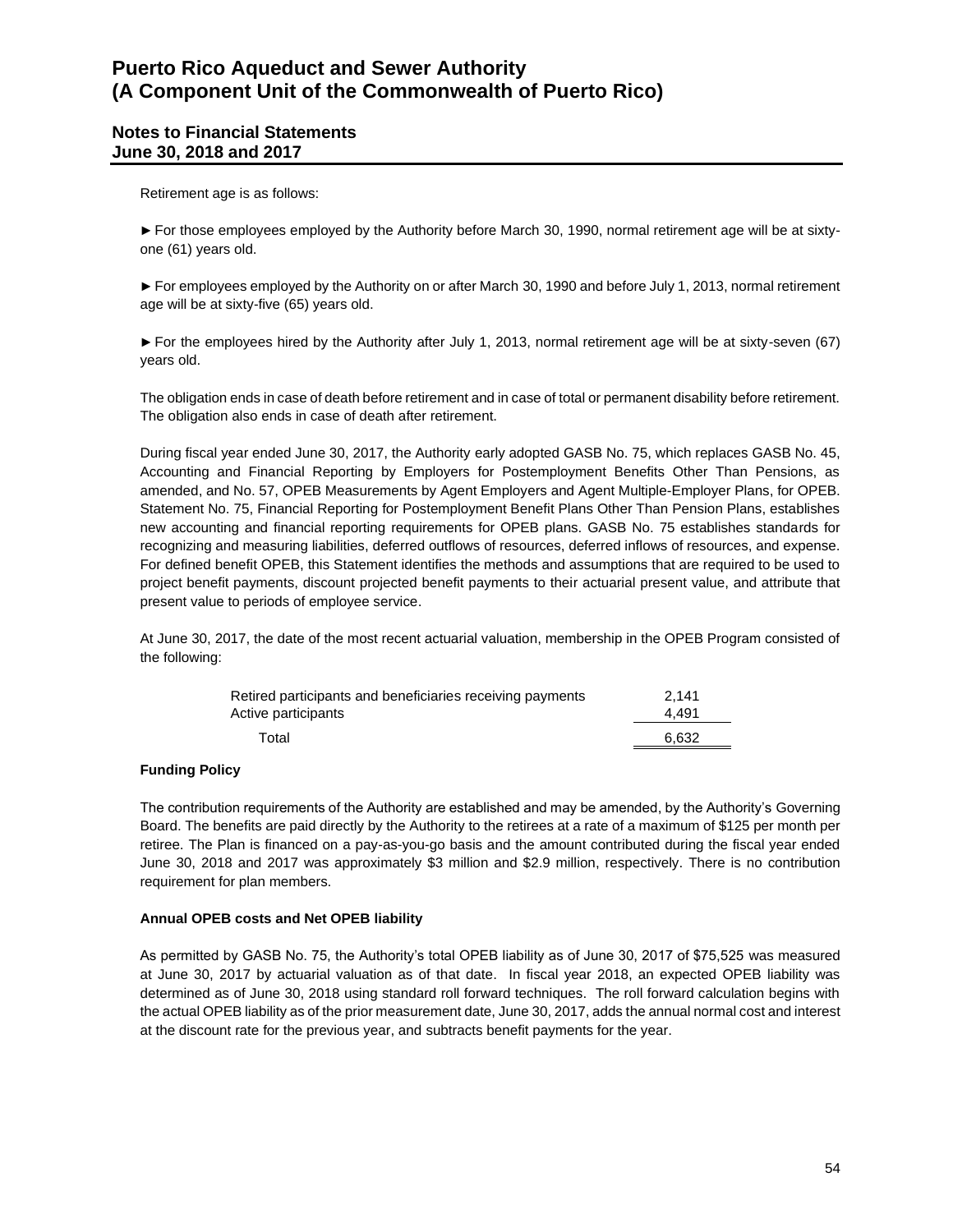## **Notes to Financial Statements June 30, 2018 and 2017**

The following table illustrates changes in the total OPEB liability for the year ended June 30, 2018 and 2017 (in thousands):

|                                                   | 2018         |   | 2017     |  |  |
|---------------------------------------------------|--------------|---|----------|--|--|
| <b>OPEB liability</b>                             |              |   |          |  |  |
| Balance at beginning of year                      | \$<br>74,548 | S | 74,476   |  |  |
| Changes for the year:                             |              |   |          |  |  |
| Service cost                                      | 1.843        |   | 1,843    |  |  |
| <b>Interest</b>                                   | 2,134        |   | 2,134    |  |  |
| Difference between expected and actual experience | ٠            |   | 7,173    |  |  |
| Changes in assumptions or other inputs            | ٠            |   | (8, 204) |  |  |
| Benefit payments                                  | (3,001)      |   | (2,874)  |  |  |
| Net changes                                       | 976          |   | 72       |  |  |
| Balance at end of year                            | 75.524       |   | 74,548   |  |  |

The following table illustrates the OPEB costs components for the years ended June 30, 2018 and 2017 (in thousands):

|                                  | 2018 |       | 2017 |       |  |
|----------------------------------|------|-------|------|-------|--|
| OPEB expense:                    |      |       |      |       |  |
| Service cost                     | \$   | 1.842 | \$   | 1,842 |  |
| Interest cost                    |      | 2,134 |      | 2,134 |  |
| Amortization change (gain)/loss: |      |       |      |       |  |
| Liability loss                   |      | 358   |      | 358   |  |
| Assumption change                |      | (409) |      | (409) |  |
| Total expense                    | \$.  | 3.925 | \$   | 3,925 |  |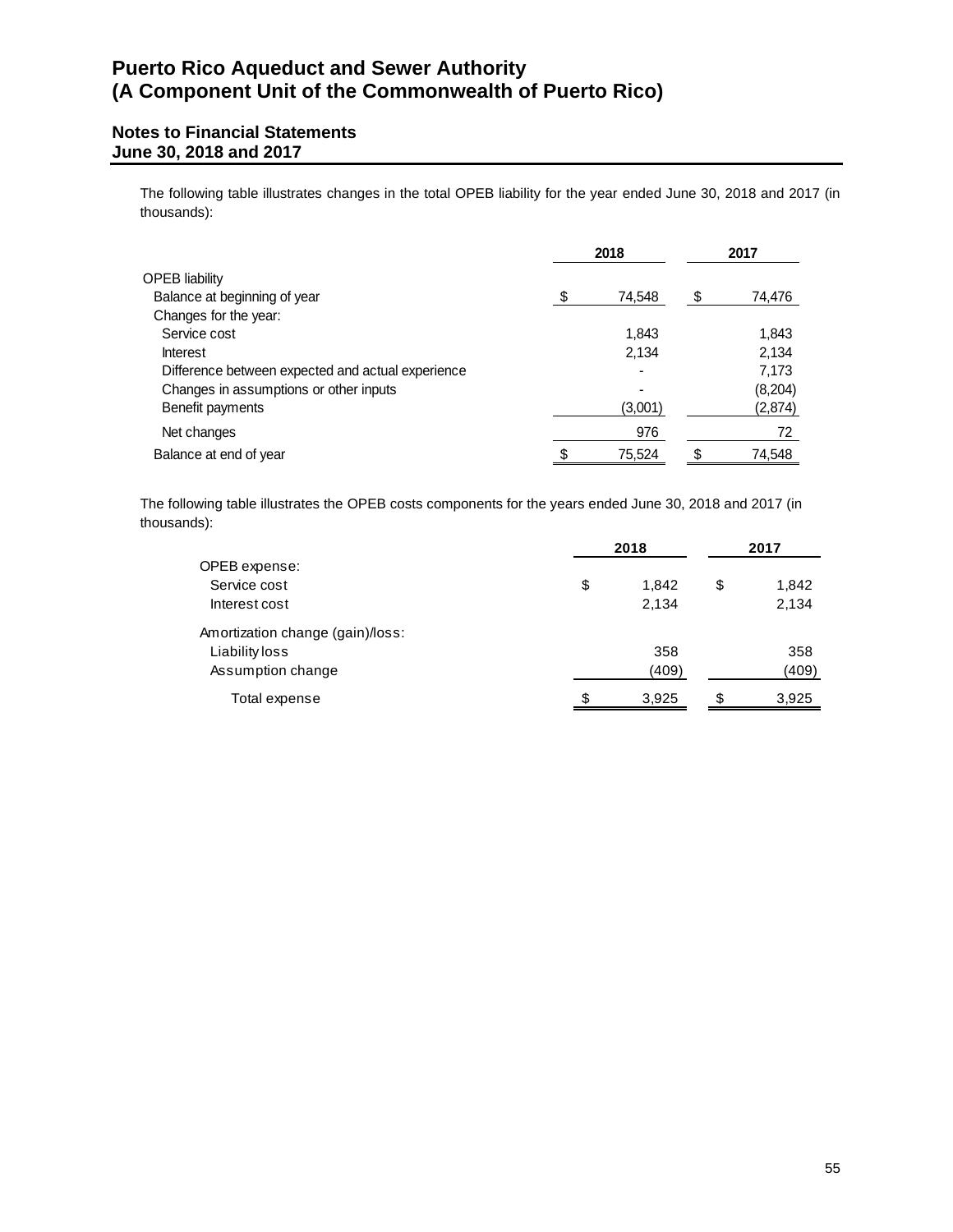## **Notes to Financial Statements June 30, 2018 and 2017**

#### **OPEB deferred outflows of resources and deferred inflows of resources**

The implementation of GASB No. 75 required to determine deferred outflows of resources and deferred inflows of resources in order to be amortized and recognized in the annual OPEB expense.

The following table illustrates the OPEB deferred outflows of resources and deferred inflows of resources under GASB 75 for the years ended June 30, 2018 and 2017 (in thousands):

|                                                                                                          | 2018 |                                             |    |                                            | 2017 |                                             |   |                                            |
|----------------------------------------------------------------------------------------------------------|------|---------------------------------------------|----|--------------------------------------------|------|---------------------------------------------|---|--------------------------------------------|
|                                                                                                          |      | <b>Deferred</b><br>outflows of<br>resources |    | <b>Deferred</b><br>inflows of<br>resources |      | <b>Deferred</b><br>outflows of<br>resources |   | <b>Deferred</b><br>inflows of<br>resources |
| Difference between actual and expected experience<br>Net difference between expected and actual earnings | \$   | 6.457                                       | \$ | ٠                                          | S    | 6,815                                       | S |                                            |
| on OPEB plan investment<br>Assumption changes                                                            |      |                                             |    | ۰<br>7,385                                 |      |                                             |   | 7,794                                      |
| Total                                                                                                    |      | 6,457                                       |    | 7,385                                      |      | 6,815                                       |   | 7,794                                      |

The following table illustrates the list of amortizations for the OPEB deferred outflows of resources and deferred inflows of resources under GASB No. 75 for the year ended June 30, 2018 (in thousands):

|                                   |                                      | <b>Period</b>  |                | <b>Balance</b>          |   |                  |    |                          |
|-----------------------------------|--------------------------------------|----------------|----------------|-------------------------|---|------------------|----|--------------------------|
| <b>Date</b><br><b>Established</b> | <b>Type of Base</b>                  | Original       | Remaining      | Original                |   | Remaining        |    | Annual<br><b>Payment</b> |
| 6/30/2016<br>6/30/2016            | Liability (gain)/loss<br>Assumptions | 20.03<br>20.03 | 19.03<br>19.03 | \$<br>7.173<br>(8, 204) | S | 6.457<br>(7,385) | \$ | 358<br>(410)             |
|                                   | Total charges                        |                |                |                         | S | (928)            | S  | (52)                     |

OPEB deferred outflows of resources and deferred inflows of resources to be register in the OPEB expenses are as follows (in thousands):

| <b>Year Ending</b>  |    |               |
|---------------------|----|---------------|
| <b>June 30,</b>     |    | <b>Amount</b> |
| 2019                | \$ | (52)          |
| 2020                |    | (52)          |
| 2021                |    | (52)          |
| 2022                |    | (52)          |
| 2023                |    | (52)          |
| 2024 and thereafter |    | (668)         |
|                     |    | '928'         |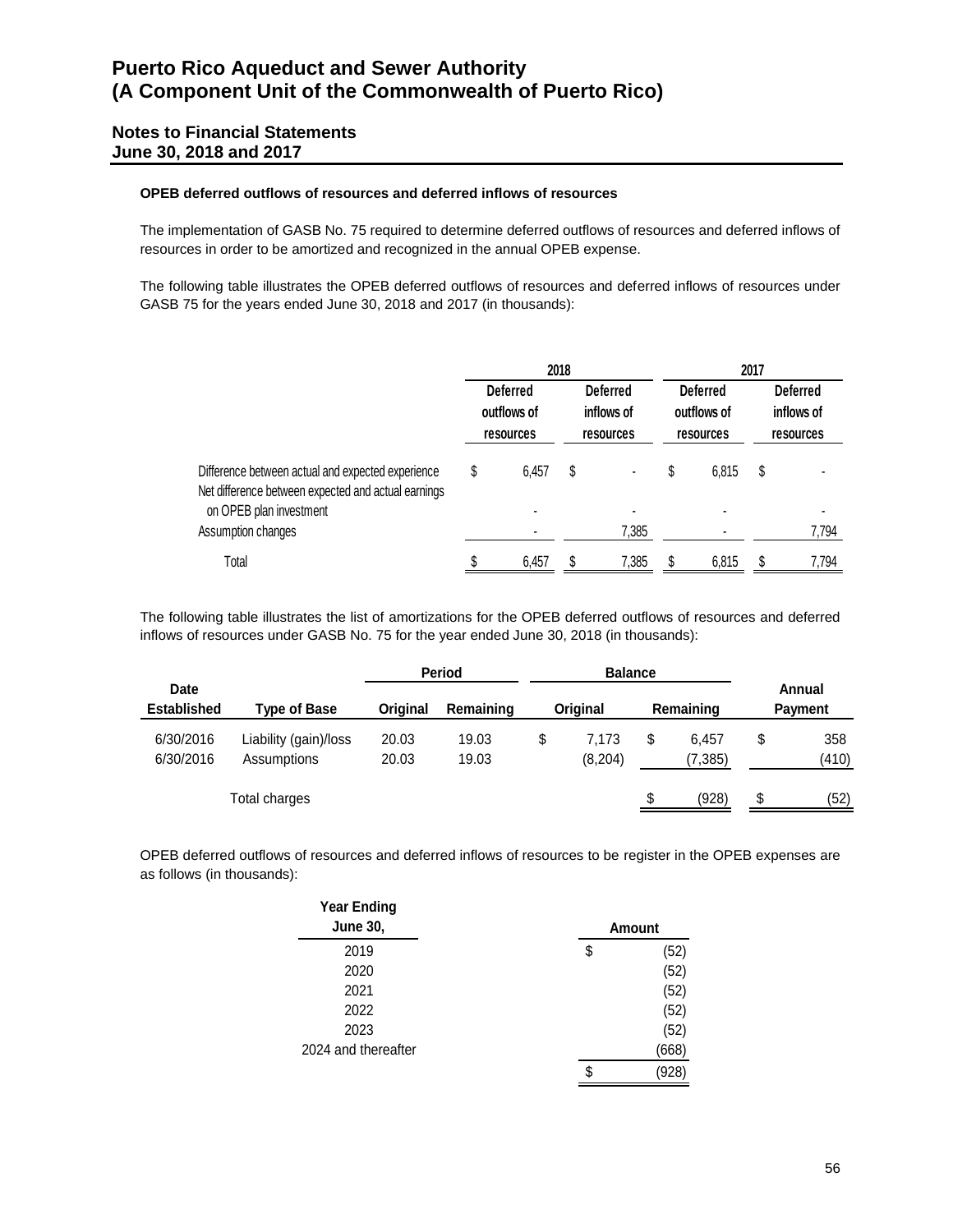### **Notes to Financial Statements June 30, 2018 and 2017**

#### **Actuarial Cost Method**

The actuarial cost method used by the Authority is the Projected Unit Credit (Attribution from date of hire to expected retirement ages).

#### **Actuarial Assumptions**

Actuarial valuations of an ongoing plan involve estimates of the value of reported amounts and assumptions about the probability of occurrence of events far into the future. Examples include assumptions about future employment, mortality, and the healthcare cost trend. Amounts determined regarding the funded status of the plan and the ARC of the employer are subject to continuous revision as actual results are compared with past expectations and new estimates are made about the future.

#### **Economic Assumptions**

#### *Discount Rate*

The discount rate considered for years ended June 30, 2018 and 2017 was 3.60%. In order to comply with GASB No.75, 20-year Municipal Bond Rate term investments were used to represent the Authority's expected long-term return on internal assets used to finance the payment of plan benefits.

#### *Medical Increase Rate*

As the retirement healthcare benefit is fixed, such that it will not increase the obligation under the plan (regardless of the claim experience) without negotiation of a new contract with the unions or an express Governing Board approval, the medical increase rate was zero percent for the years ended June 30, 2018 and 2017. If the fixed benefit level does indeed increase sometime in the future (by negotiation or plan amendment), the higher obligation will be recognized when the new contract or amendment is adopted.

### **Demographic Assumptions**

#### *Turnover*

For the years ended June 30, 2018 and 2017, the turnover table used for the valuation was the Standard Hewitt Withdrawal Table for Hourly Union Employees – five (5) years of service select period.

#### *Mortality Table*

The RP-2014 with Scale MP2014 was used for the valuation of the benefit granted by the plan.

#### *Disability Table*

The Hunter disability table was used for the valuation.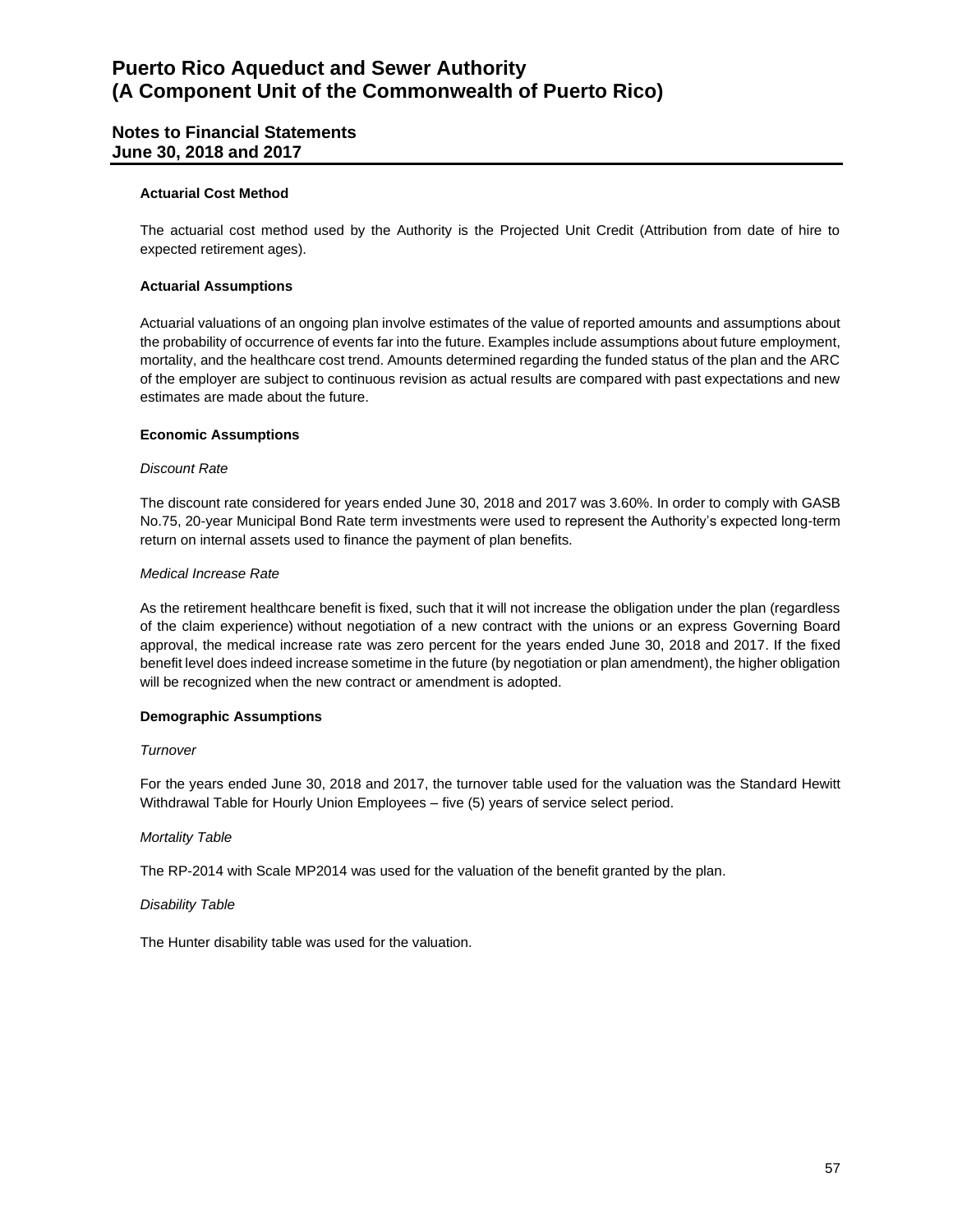### **Notes to Financial Statements June 30, 2018 and 2017**

#### **(16) Financial Covenants**

The amended and restated Master Agreement of Trust ("the MAT") governing the Authority's Revenue Bonds contains, financial covenants requiring the maintenance of certain debt service coverage ratios.

As stated in the MAT, the Authority has covenanted to establish and collect rates, fees and charges so that it meets the following four independent requirements:

- Operating Revenues (as defined per the MAT) shall be at least equal to 250% of annual debt service with respect to Senior Indebtedness for the current fiscal year;
- Operating Revenues shall be at least equal to 200% of annual debt service with respect to Senior Indebtedness and Senior Subordinate Indebtedness for the current fiscal year;
- Operating Revenues shall be at least equal to 150% of annual debt service with respect to all Bonds and Other System Indebtedness for the current fiscal year; and
- Authority Revenues (as defined per the MAT), shall be sufficient to pay current expenses, annual debt service on its indebtedness and to fund other amounts and deposits required by the MAT.

Indebtedness, as defined in the MAT, includes Commonwealth Guaranteed Indebtedness and Commonwealth Supported Obligations.

As of June 30, 2018, the Authority rate covenant on all obligations was 0.92, as a result of lower revenues and increased costs experienced by the impact in the Authority system of the 2017 hurricanes.

In accordance with the requirements of Section 7.01 of the MAT, the Authority expects to submit the rate covenant calculation to the consulting engineers as soon as the fiscal year 2018 audited financial statements are available. The Authority expects the consulting engineer will issue a report stating the rate covenant results for fiscal year 2018 were affected by the extraordinary impacts of the 2017 Hurricanes and that for fiscal year 2019, taking into account the rate adjustment implemented by the Authority in fiscal year 2019, the Authority is expected to comply with the rate covenant without any additional measure or action to be taken by the Authority's management.

#### **(17) Capital Contributions**

Capital contributions for the fiscal year ended June 30, 2018 and 2017 were as follows (in thousands):

|                                              |    | 2018    | 2017 |         |  |
|----------------------------------------------|----|---------|------|---------|--|
| Developer contributions                      | \$ | 3.394   | \$   | 4,138   |  |
| Contributions from governmental agencies and |    |         |      |         |  |
| municipalities                               |    | 2,736   |      | 664     |  |
| Other contributions from Commonwealth        |    |         |      | 122     |  |
| Other contributions                          |    | 894     |      | 1,571   |  |
|                                              |    | 7,024   |      | 6,495   |  |
| Less return of federal grants:               |    |         |      |         |  |
| <b>USDA Rural Development Program</b>        |    |         |      | (2,101) |  |
| Federal Emergency Management Agency          |    | 97,480  |      | (378)   |  |
|                                              | \$ | 104.504 | S    | 4.016   |  |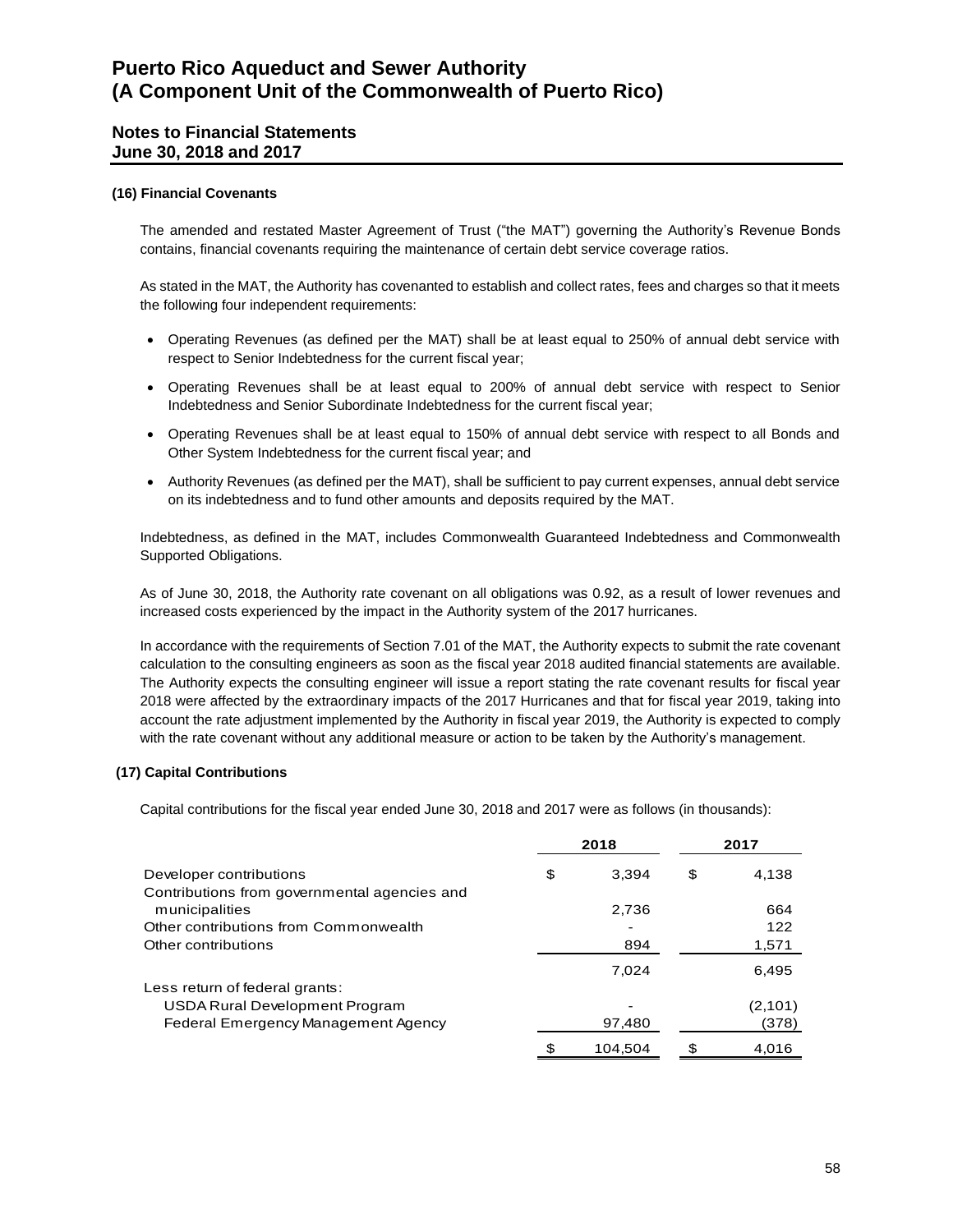## **Notes to Financial Statements June 30, 2018 and 2017**

#### **(18) Related Party Transactions**

Operating revenues for services provided to the Commonwealth and its component units amounted to approximately \$125.6 million and \$152.4 million during the years ended June 30, 2018 and 2017, respectively. The Authority's government account receivable for water and sewer services for fiscal year 2018 was \$134.9 million, and for fiscal year 2017 was \$125.5 million, of which, the Authority recognized as uncollectible reserve \$104.1 million and \$80.5 million for fiscal years 2018 and 2017, respectively. Further, operating expenses during the fiscal years ended June 30, 2018 and 2017 were approximately \$104.5 million and \$126.7 million, respectively, of charges from Puerto Rico Electric Power Authority (PREPA), a component unit of the Commonwealth.

As of June 30, 2018, and 2017, the Authority had approximately \$7.1 million of receivables, from the Commonwealth and its component units, which are fully reserved. Such receivable is reported as accounts receivable net in the accompanying balance sheets.

The Authority had approximately \$19.5 million and \$3.6 million of excess of collections over billings from the Commonwealth, recorded as unearned revenue in the accompanying balance sheet as of June 30, 2018 and 2017, respectively. During fiscal year 2018, the Authority, the Department of Treasury joined efforts to reconcile central government accounts balances due in order to collect non-disputed outstanding balances.

Over the years, GDB, as fiscal agent and bank of the Commonwealth, had extended lines of credit and term loans to the Authority in order to finance capital improvement projects and operational needs. As of June 30, 2018 and 2017, the Authority had a term loan with an outstanding principal balance of approximately \$65.6 million, under this credit facility. The Authority has not made the quarterly principal and interest payments on this term loan since December 2015. On March 23, 2018, GDB ceased its operations and wound down in an orderly manner under Title VI of PROMESA. For more information please refer to the Note 13.

### **(19) Labor Union Contracts**

The collective bargaining agreement with the UIA union was signed effective January 1, 2012 until December 31, 2015 and covered approximately 2,960 and 3,155 blue-collar and clerical employees, as of June 30, 2018 and 2017, respectively.

The collective bargaining agreement with the HIEPAAA union, which covered approximately 117 professional employees, was signed effective May 31, 2012 until June 30, 2016.

Under Act 66-2014 known as the "Fiscal Sustainability for the Government of Puerto Rico Act", both collective agreements effective terms were extended until December 31, 2017. However, on January 23, 2017, under Act 3- 2017 known as the "Law to Address the Economic, Fiscal and Budgetary Crisis to Guarantee the Operation of the Government of Puerto Rico" both collective agreements effective terms were extended until June 30, 2021 for noneconomic clauses and clauses not effected by the Act 3-2017. Economic clauses and non-economic clauses with economic impact are suspended during the Act 3-2017 applicability.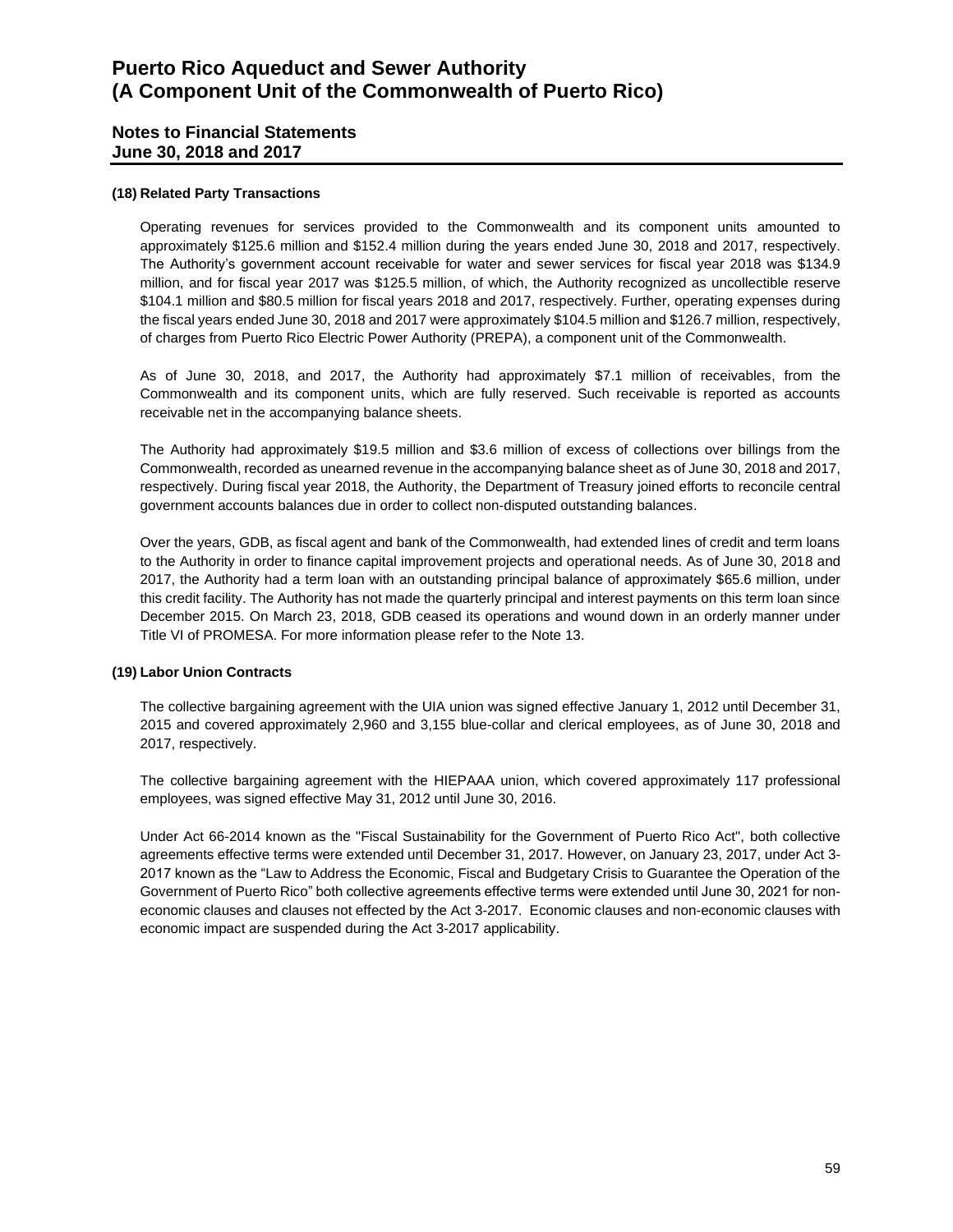## **Notes to Financial Statements June 30, 2018 and 2017**

#### **(20) Agreement for Operation and Management of the Water and Sewer System**

The Authority developed the Superaqueduct, as part of the infrastructure of the water intakes and the interconnections tanks in the distribution system, along the PR North Coast route, from Arecibo to Bayamón. The Authority had signed an agreement with CH2M Hill Puerto Rico for the operation and maintenance of the Superaqueduct for a 12-month period, the contract may be renewed on an annual basis. In October 2019, the contract was extended for additional three months until December 2019. On January 1, 2020 the contract was renewed until December 2020. The costs incurred under the contract is reported under the caption of *Service Contract – Superaqueduct,* for fiscal year 2018 and 2017 such cost was \$4.1 million and \$3.9 million, respectively*.* All other operational costs associated with the operation of the Superaqueduct system are captioned in their respective expense category and are presented in the Authority's statements of revenues, expenses, and changes in net position as part of the financial statements.

#### **(21) Commitments and Contingencies**

#### **Environmental Matters**

Facilities and operations of the Authority's water and sewer systems are subject to regulations under Federal and Commonwealth environmental laws. The Authority is subject to two (2) court approved agreements to enforce compliance with such environmental laws, one with the Department of Health of the Government of Puerto Rico ("DOH") related to violations of the Safe Drinking Water Act ("SDWA") and the other with the United States Government, acting on behalf of EPA, related to violations of the Clean Water Act ("CWA").

### *DOH Agreement*

On December 15, 2006, an Agreement (Civil Case No. KPE 2006-0858) was signed between the Authority and DOH to address SDWA compliance. The Agreement was preliminarily approved by the court on March 15, 2007, amended, and finally approved by the court on June 20, 2008. The Authority agreed to implement a work plan to remediate SDWA violations and a procedure to address future violations that may arise, establish preventive and mitigation measures, and execute a preventive maintenance program for the purpose of meeting the requirements of the SDWA. This Act requires the compliance with parameters of water quality and treatment techniques at the Authority water systems. As part of the Agreement, the Authority paid a civil penalty of \$1 million during fiscal year ended June 30, 2007 for alleged non-compliances with the SDWA. The Agreement requires that the Authority self-assess and pay stipulated penalties for failing to comply with remedial measures deadlines, failing to submit

During the calendar year ended December 2016, the Authority accrued approximately \$0.56 million for penalties for noncompliance with the remedial measures of the Agreement, corresponding to the Progress Reports 31 to 35. On July 7, 2017, \$0.56 million were deposited in an escrow account to be used for a Second SEP that involves the chemical monitoring of 130 Non-Authority systems. The Authority is in compliance with the Second SEP.

As part of the Agreement, the Authority paid stipulated penalties during fiscal years 2018 and 2017 of \$0.21 million and \$0.34 million, respectively. Stipulated penalties were paid by the Authority for failing to comply with remedial measures deadlines and parameters exceedances. The Authority deposited \$0.13 million for fiscal year 2018 and \$0.24 million for fiscal year 2017 in an escrow account for parameters exceedances. The escrow account is to be used for compliance projects with the approval of the DOH.

The long-term remedial measures are divided in three terms: The Term 1 measures that were to be completed by December 31, 2011, the Term 2 measures that were to be completed by December 31, 2016, and the Term 3 measures are to be completed by December 31, 2021. All long-term remedial measures under Term 1 have been completed. The Term 2 measures have a total of 18 projects of which 14 have been completed.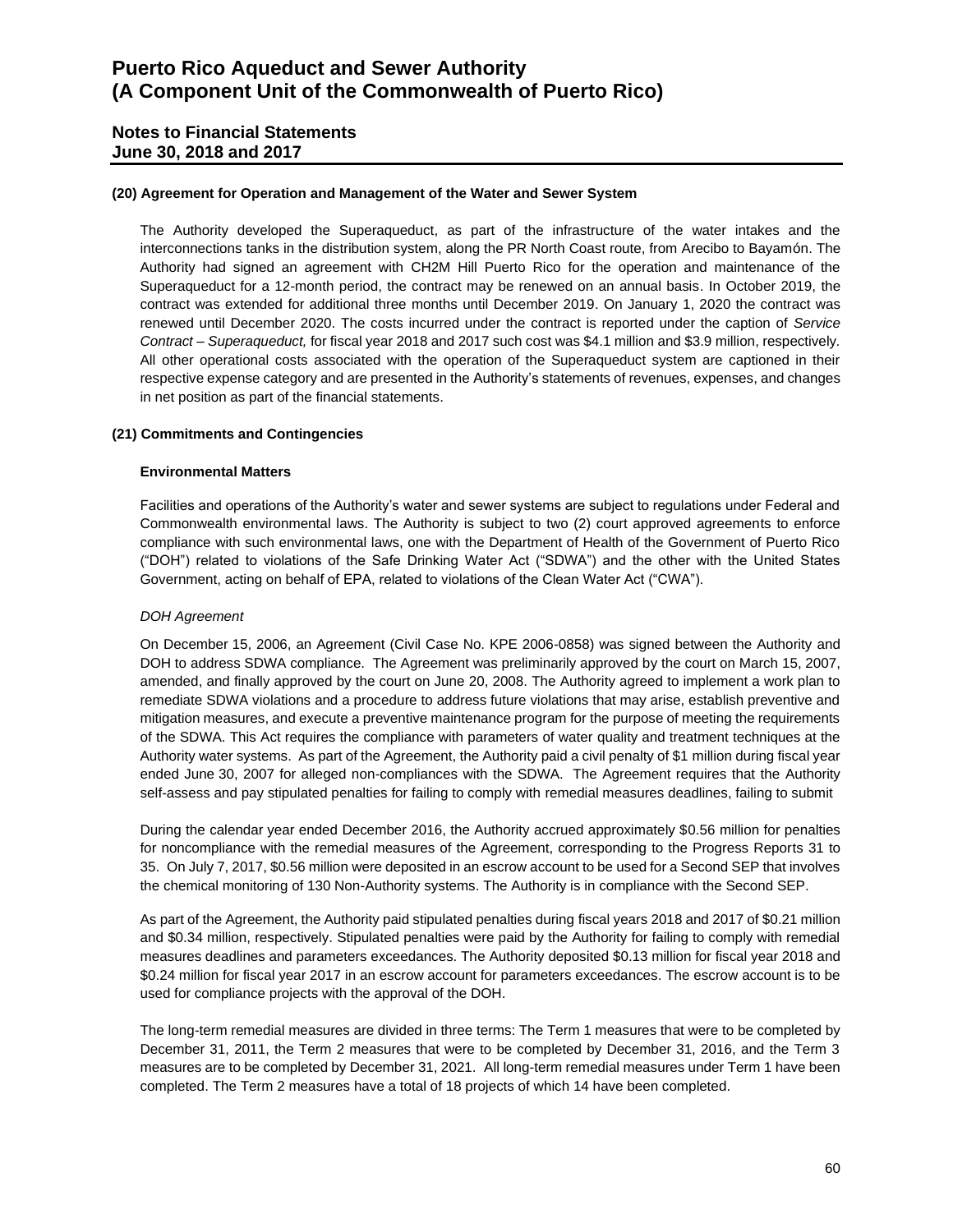## **Notes to Financial Statements June 30, 2018 and 2017**

DOH jointly requested the overseeing court to convert these remaining measures to the Term 3 category, which motion was granted by the court. The Term 3 measures have a total of 13 projects, seven of which have been completed. With respect to the remaining six remedial measures, the Authority and the DOH filed an additional joint motion requesting time extensions for four of these and the elimination of the remaining two, which motion was also granted by the court.

The time frame for the completion of the remaining Term 3 long-term measures remains December 31, 2021, but the Authority has asked to start negotiations with the DOH to amend the 2006 Drinking Water Settlement Agreement to include: (i) an update of the Authority's facilities; (ii) the elimination of certain projects and/or requirements included in the 2006 Drinking Water Settlement Agreement because such projects and/or requirements have already been completed and certified as such; (iii) the acceptance and the implementation of the prioritization system and the Base List as was accepted under the 2015 EPA Consent Decree; and (iv) the inclusion of scheduled mandatory projects under the base list in the 2015 EPA Consent Decree. However, these negotiations were not completed as of the date of these financial statements.

Before Hurricanes Irma and Maria in September 2017, the Authority had been in substantial compliance with the capital improvement project deadlines of the 2006 Drinking Water Settlement Agreement. After these Hurricanes, the Authority submitted a notification to DOH invoking the force majeure provisions of the 2006 Drinking Water Act Settlement Agreement and indicating the possibility of some delays in projects and program due dates

As of the date of the issuance of the financial statements, as mentioned above, the Authority has substantially complied with the capital improvement project deadlines under the 2006 Drinking Water Settlement Agreement. The Authority anticipates, however, that it may have difficulties meeting future deadlines unless the DOH approves the prioritization system under that Settlement Agreement.

### *EPA Consent Decree*

On September 15, 2015, the Department of Justice ("DOJ"), acting at the request of the Administrator of EPA, filed a complaint (the "Complaint") against the Authority and the Government of Puerto Rico, as a required party (pursuant to Section 309(e)), in the United States District Court for the District of Puerto Rico (the "District Court"). The Complaint sought injunctive relief and the assessment of civil penalties against the Authority for alleged violations of the Clean Water Act ("CWA"). Specifically, the Complaint alleges the Authority violated Section 301(a) of the CWA, by discharging pollutants, and/or failing to comply with the terms of the National Pollutant Discharge Elimination System ("NPDES") permits issued to the Authority facilities under Section 402 of the CWA, as well as failing to report unauthorized discharges required under such permits, and failing to meet operation and maintenance requirements for certain water treatment plants and wastewater treatment plants.

Concurrently with the filing of the Complaint, DOJ filed on September 15, 2015 a Consent Decree executed among the EPA, Authority and Government of Puerto Rico settling the matters addressed in the Complaint, under the terms agreed upon by the Authority, DOJ and EPA. The EPA Consent Decree is the result of an extensive negotiation process aimed, among other things, at resolving the claims addressed in the Complaint and the requirements of previous consent decrees related to the allegations included in the Complaint, specifically with the goal of implementing a system-wide NPDES permit compliance plan, continuing the implementation of operational and maintenance plans in all of the Authority's facilities, implementing remedial measures to address discharges and the alleged violations to the CWA occurring within the Authority's wastewater collection system of the Puerto Nuevo Wastewater Treatment Plant ("WWTP") in the Municipality of San Juan.

Negotiations leading to the execution of the EPA Consent Decree were commenced by the Authority in order to mitigate and consolidate in one consent decree the high capital improvement program ("CIP") costs mandated by existing consent decrees. Despite being in material compliance with the capital improvement project requirements of the existing consent decrees, the Authority began discussions with DOJ, on behalf of EPA, EPA and DOH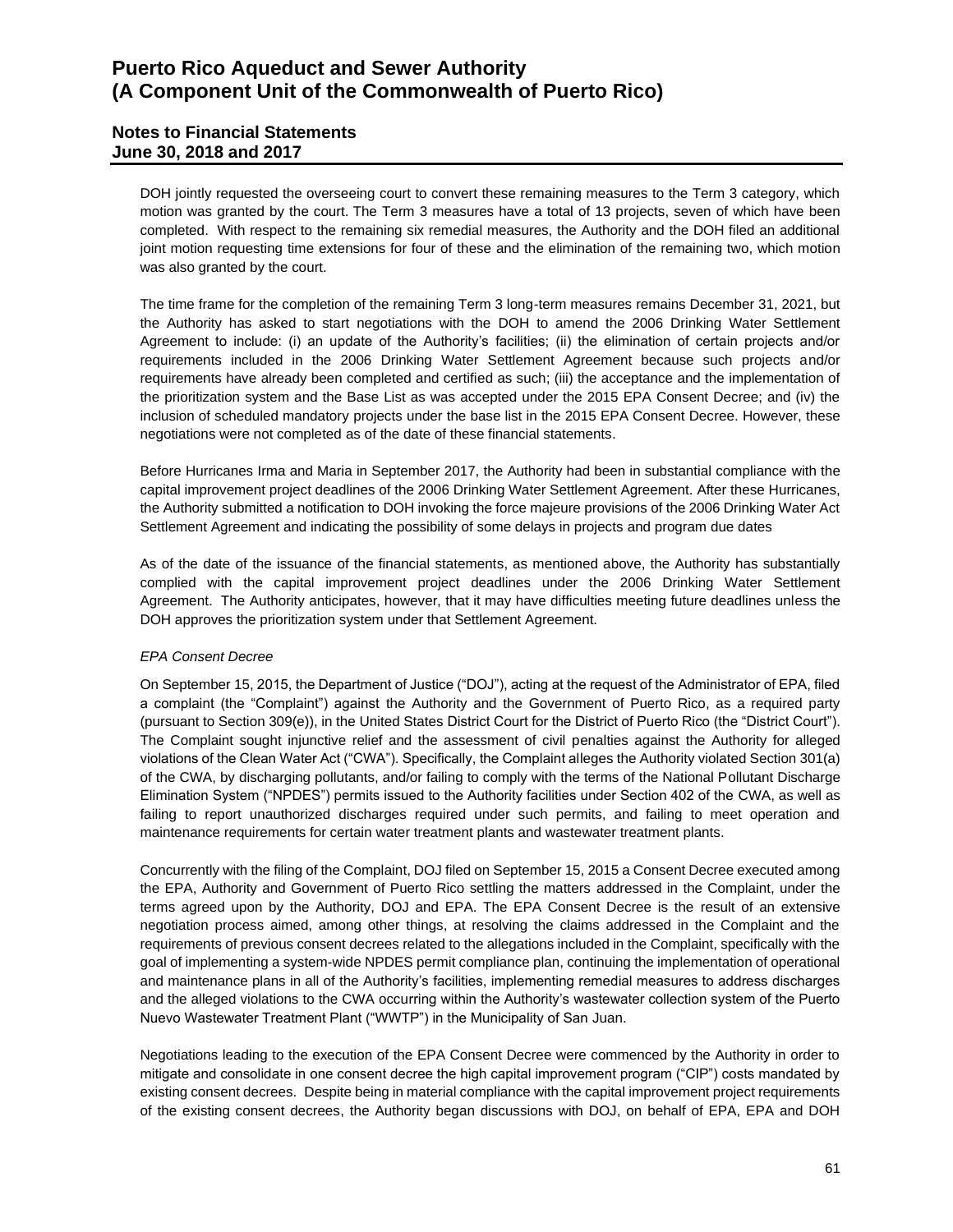## **Notes to Financial Statements June 30, 2018 and 2017**

seeking that a CIP prioritization system be recognized in order to, among other things: (i) reduce required annual project expenditures and extend compliance deadlines, (ii) incorporate other regulatory projects included in the Authority's CIP not currently covered by a consent decree, and (iii) include the operation, maintenance and capital improvement program requirements related to the wastewater collection system of the Puerto Nuevo WWTP, including alleged combined sewer overflows.

On May 23, 2016, the District Court entered judgement approving the consolidated EPA Consent Decree. The Complaint was dismissed with prejudice and civil case number 15-2283 was closed.

On December 2016, the Authority requested a time extension to EPA pursuant to Section XIII-Modification/Prioritization of Remedial Measures for certain projects of the Consent Decree, which include the remedial measures to address Washwater Discharges at Water and Wastewater Treatment Plants. In addition, in accordance with the EPA Consent Decree, the Authority invoked force majeure protection for delays and noncompliances incurred attributable to the impact of Hurricanes Irma and María in September 2017. The EPA, DOJ and Authority are currently working towards filing a motion to address the Authority's December 2016 extension and force majeure protection requests.

During the fiscal years 2018 and 2017, the Authority paid a total of \$0.1 million and \$0.74 million, respectively, in stipulated penalties under the Consent Decree. These stipulated penalties paid were associated with NPDES effluent limitations and unanticipated sanitary sewer overflows compliance events.

#### **Risk Management**

The Authority has commercial insurance to mitigate its exposure to certain losses involving real and personal property (including windstorm, flood and earthquake damages) and comprehensive general and automobile claims. Each commercial insurance policy maintained by the Authority contains specific policy limits and deductibles.

A summary of the commercial insurance maintained by the Authority was as follows for the period commencing on April 1, 2017 and ending on April 1, 2018: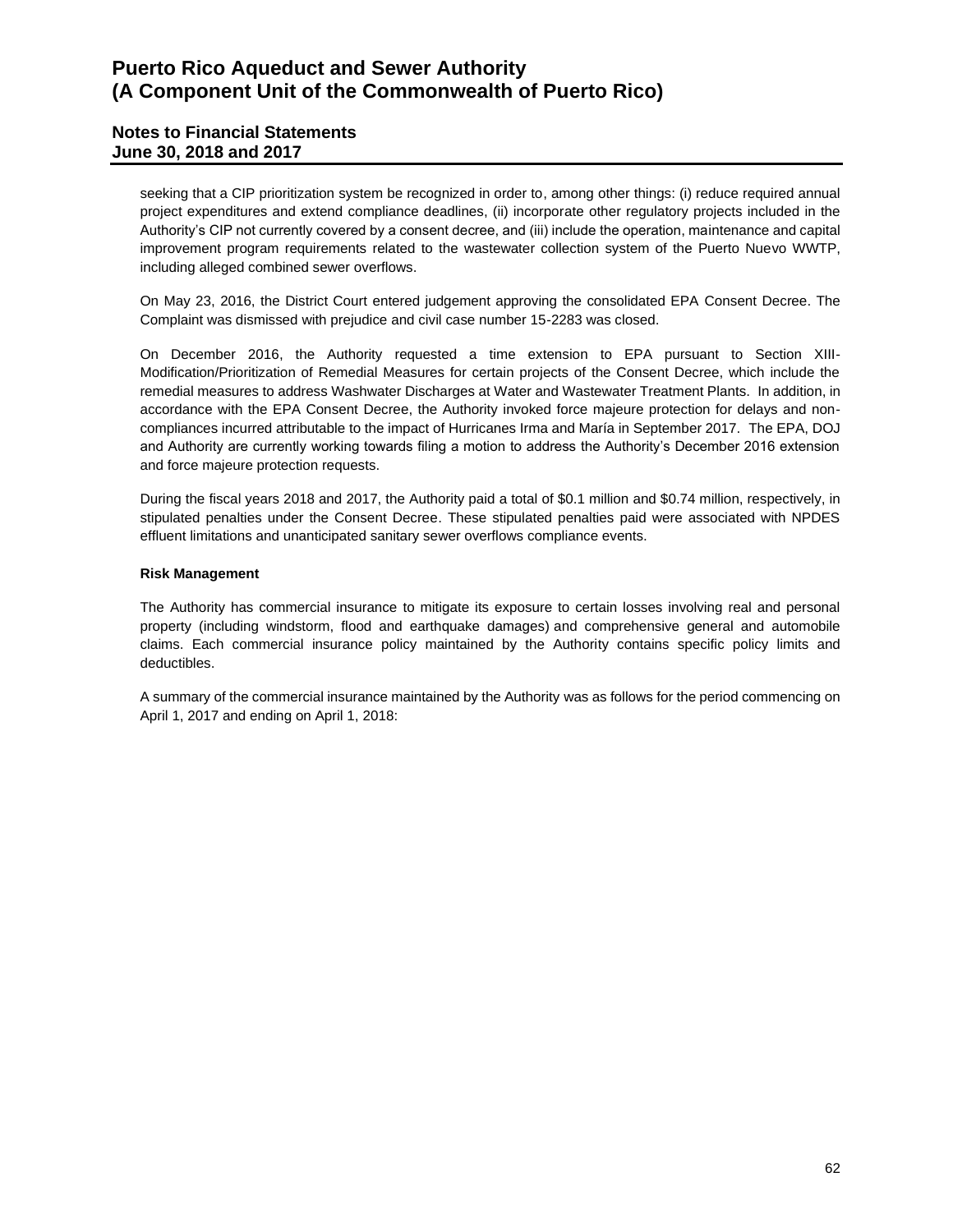## **Notes to Financial Statements June 30, 2018 and 2017**

#### *Real and Personal Property*

| Coverage                                 | Deductible                                                                                                                                                                | <b>Policy Limit</b>                                                                                                                                                        |
|------------------------------------------|---------------------------------------------------------------------------------------------------------------------------------------------------------------------------|----------------------------------------------------------------------------------------------------------------------------------------------------------------------------|
| Real and personal property:<br>Windstorm | \$25<br>million<br>combined<br>for Property<br>Damage and Business Interruption, except<br>for the perils of Boiler and Machinery<br>Breakdown, where a \$25,000 applies. | \$150 million per occurence                                                                                                                                                |
| Flood                                    | \$25<br>million<br>combined<br>for Property<br>Damage and Business Interruption, except<br>for the perils of Boiler and Machinery<br>Breakdown, where a \$25,000 applies. | \$300 million Combined Single Limit<br>for Property Damage and Business<br>Interruption, excess of applicable<br>deductibles.                                              |
| Earthquake                               | million combined<br>\$25<br>for Property<br>Damage and Business Interruption, except<br>for the perils of Boiler and Machinery<br>Breakdown, where a \$25,000 applies.    | \$300 million Combined Single Limit<br>for Property Damage and Business<br>Interruption, excess<br>of applicable<br>deductibles.                                           |
| <b>Business Interruption</b>             | \$25<br>million<br>combined<br>for Property<br>Damage and Business Interruption, except<br>for the perils of Boiler and Machinery<br>Breakdown, where a \$25,000 applies. | Included in \$150 million Property for<br>all other perils, including Winds, and<br>\$300 million Earthquake and Flood<br>Coverage, subject to a \$35 million<br>sublimit. |
| Extra Expense                            | \$25<br>million<br>combined<br>for Property<br>Damage and Business Interruption, except<br>for the perils of Boiler and Machinery<br>Breakdown, where a \$25,000 applies. | Included in \$150 million Property for<br>all other perils, including Winds, and<br>\$300 million Earthquake and Flood<br>Coverage, subject to a \$35 million<br>sublimit. |
| Newly Acquired Locations                 | \$25<br>combined<br>million<br>for Property<br>Damage and Business Interruption, except<br>for the perils of Boiler and Machinery<br>Breakdown, where a \$25,000 applies. | Included in \$150 million Property for<br>all other perils, including Winds, and<br>\$300 million Earthquake and Flood<br>Coverage, subject to a \$35 million<br>sublimit. |
| <b>Boiler and Machinery</b>              | \$25,000 each and every occurance                                                                                                                                         | Included in \$150 million property<br>coverage                                                                                                                             |

The renewal of the real and personal property insurance policy starting on April 1, 2018 includes the same policy coverages and limits, except for the increased in deductibles to \$100 million per each and every occurrence.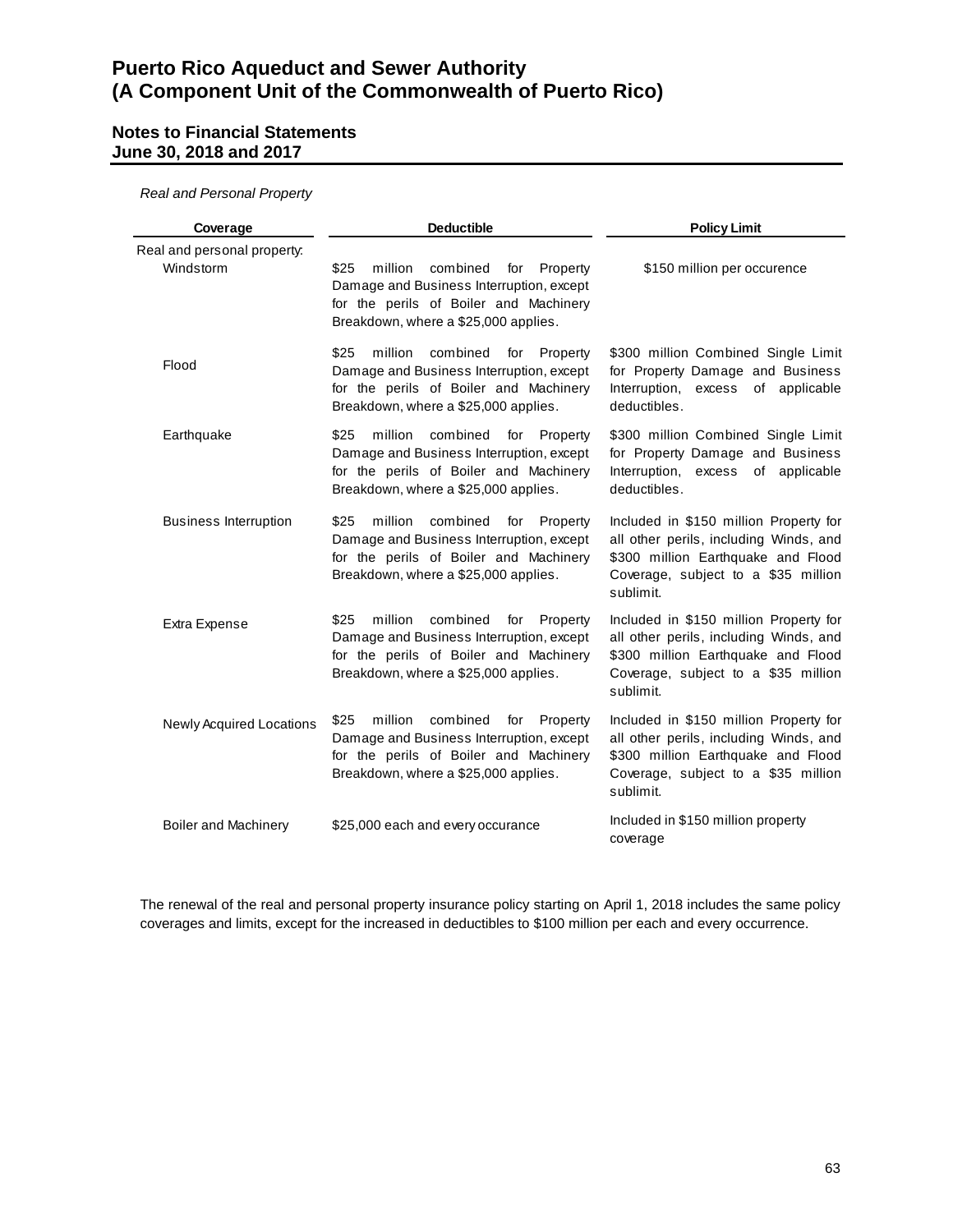## **Notes to Financial Statements June 30, 2018 and 2017**

*Liability*

| Coverage                   | <b>Deductibles</b>            | <b>Policy Limits</b>       |
|----------------------------|-------------------------------|----------------------------|
| Comprehensive general      |                               |                            |
| liabilities                | \$100 thousand per occurrence | \$1 million per occurrence |
|                            |                               | \$2 million per aggregate  |
| Umbrella liability         |                               |                            |
| First excess general       | Retention \$1 million         | In excess of \$20 million  |
| liability and automobile   |                               | up to \$20 million         |
| Second excess general      | \$0                           | From \$20 million to       |
| liability and automobile   |                               | \$40 million               |
| Pollution liability        | \$250 thousand per occurrence | \$5 million per occurrence |
|                            |                               | \$10 million per aggregate |
| Crime                      | \$10 thous and per occurrence | From \$500 thousand        |
|                            |                               | up to \$1 million          |
|                            |                               | \$2.5 million aggregate    |
| Accident and health divers | \$0                           | \$250 thous and per        |
|                            |                               | occurrence                 |
|                            |                               | \$1.7 million aggregate    |
| EPLI                       | \$100 thousand per occurrence | \$5.0 million              |
| <b>Excess FPLI</b>         | \$0                           | Additional \$5.0 million   |

#### *Owner Controlled Insurance Program*

The Authority also has an Owner Controlled Insurance Program ("OCIP"). The OCIP is an insurance program under which Commercial General Liability, Excess General Liability, Builders Risk, and Contractors Pollution Liability coverages are procured or provided on a project "wrap-up" basis for contractors and subcontractors of any tier, who have been properly enrolled, while performing operations at the Project Site.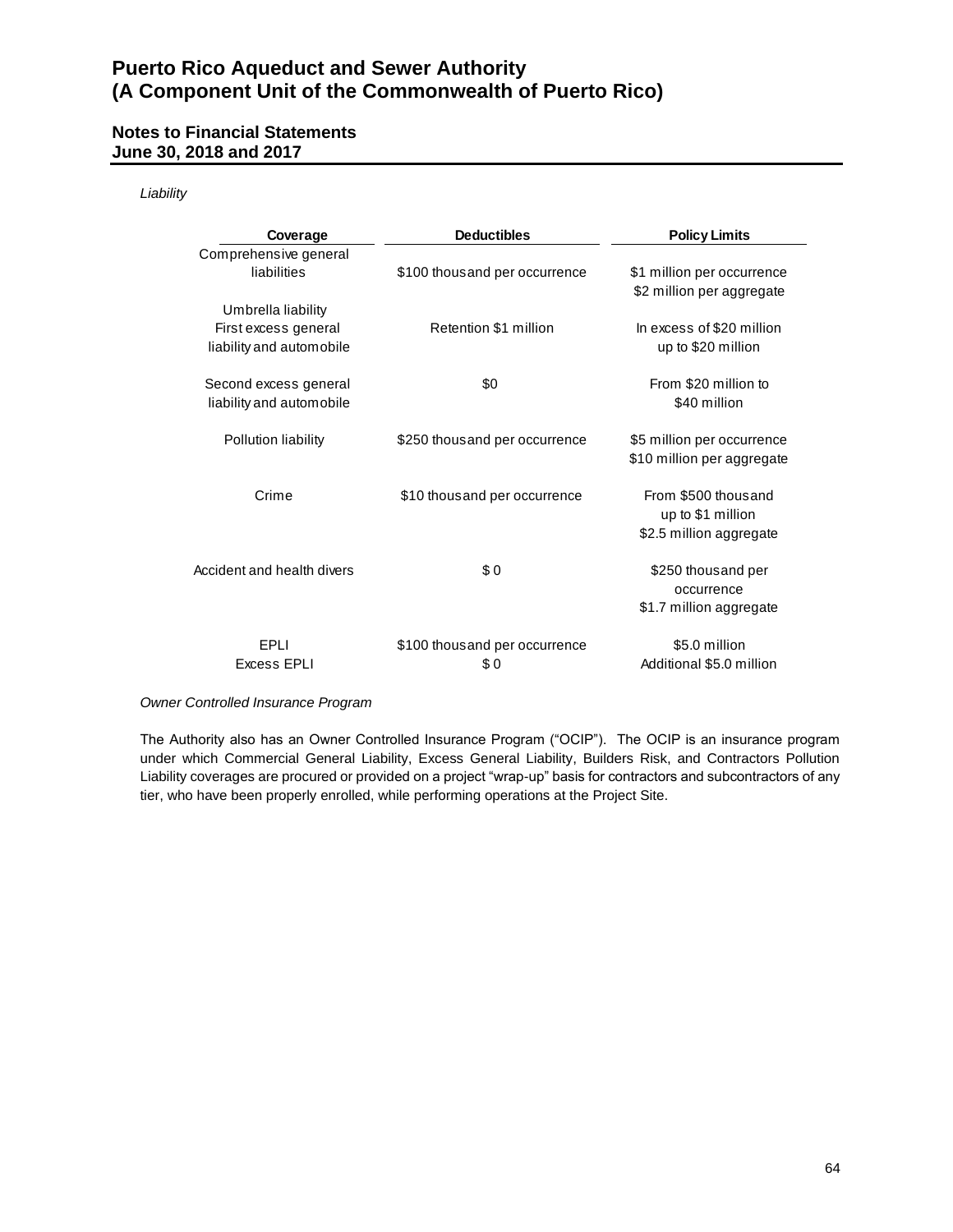### **Notes to Financial Statements June 30, 2018 and 2017**

Each insurance policy maintained by the Authority contains specific policy limits and deductibles. A summary of the OCIP insurance policies maintained by the Authority is as follows:

| Coverage                         | <b>Deductible</b>                   | <b>Policy Limit</b>                                    |  |  |  |
|----------------------------------|-------------------------------------|--------------------------------------------------------|--|--|--|
| Comprehensive general liability: |                                     |                                                        |  |  |  |
| General liability                | \$10 thousand per occurrence        | \$2 million per occurrence,<br>\$4 million aggregate   |  |  |  |
| First excess liability           | \$10 thousand per occurrence        | \$25 million per occurrence,<br>\$50 million aggregate |  |  |  |
| Second excess liability          | \$0                                 | \$25 million per occurrence,<br>\$50 million aggregate |  |  |  |
| Builder's risk                   | \$20 thous and theft                |                                                        |  |  |  |
|                                  | \$100 thousand - atmospheric events | \$100 million per occurrence                           |  |  |  |
| Contractor's pollution liability | \$25 thous and per occurrence       | \$25 million per occurrence,<br>\$25 million aggregate |  |  |  |
| Professional liability           | \$250 thousand per occurrence       | \$25 million per occurrence,<br>\$50 million aggregate |  |  |  |

Settled claims resulting from these risks have not exceeded commercial insurance coverage during the fiscal years 2018 and 2017.

#### **Operating Leases**

Certain commercial offices and warehouse facilities of the Authority are leased under operating lease agreements. During the fiscal years ended June 30, 2018 and 2017, the Authority incurred approximately \$3.7 million and \$3.8 million, respectively, in rent expense.

Future minimum non-cancelable lease payments on existing operating leases as of June 30, 2018, which have an initial term of one year or more, were as follows (in thousands):

| <b>Year Ending</b><br><b>June 30,</b> | <b>Amount</b> |  |  |
|---------------------------------------|---------------|--|--|
| 2019                                  | \$<br>2,728   |  |  |
| 2020                                  | 2,230         |  |  |
| 2021                                  | 2,002         |  |  |
| 2022                                  | 1,775         |  |  |
| 2023                                  | 1,516         |  |  |
| 2024-2028                             | 2,351         |  |  |
| 2029-2033                             | 1,601         |  |  |
|                                       | 14,203        |  |  |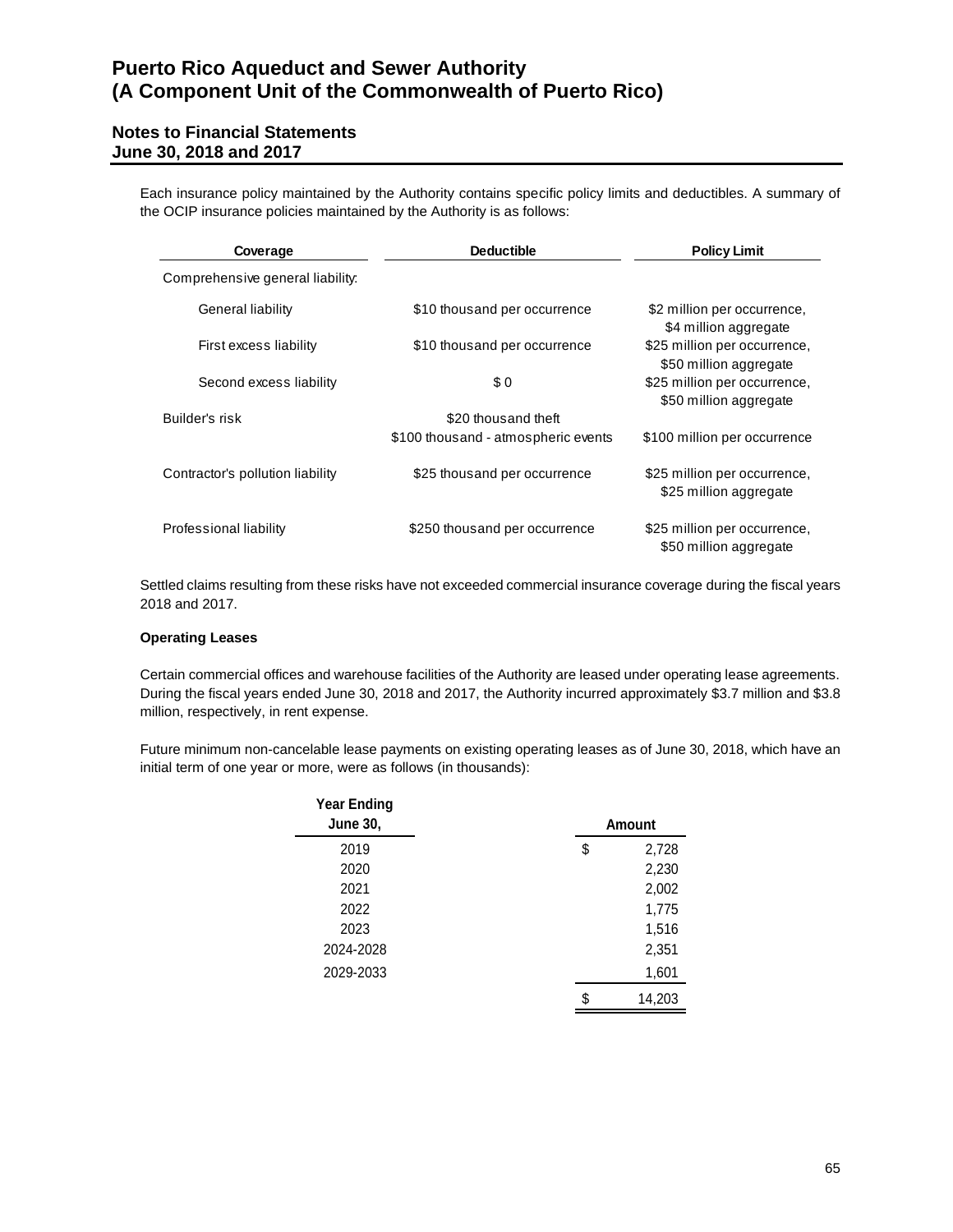### **Notes to Financial Statements June 30, 2018 and 2017**

#### **Litigation**

The Authority is a defendant in various lawsuits arising in the normal course of its business, including employment, contract, construction, and miscellaneous environmental claims. In the opinion of the Authority and its General Counsel, the ultimate disposition of such existing proceedings is either covered by insurance or will not have a material adverse effect on the financial position or operations of the Authority. However, management, based on discussion and opinions from legal counsels, has accrued a liability to cover litigation claims and contingencies that are \$72.4 million and \$70.8 million as of June 30, 2018 and 2017, respectively. See Note 9.

#### **(22) Adoption of GASB No. 68 and GASB No. 75 and Prior Period Adjustment**

GASB No. 68 "Accounting and Financial Reporting for Pensions" became effective on July 1, 2014 and, requires measurement and recognition of net pension liability, deferred outflows and inflows of resources and expense related to the Authority's share of the ERS pension liability. This statement had not been adopted since financial information related to pensions was not available until fiscal year 2017. As a result of the implementation of GASB 68, the Authority recognized a \$1,187.6 million prior period adjustment on the beginning net position as of July 1, 2016.

GASB No. 75 "Accounting and Financial Reporting for Postemployment Benefits Other Than Pensions (OPEB)" which replace GASB No. 45 "Accounting and Financial Reporting by Employers for Postemployment Benefits Other Than Pensions", is effective for fiscal years beginning after June 15, 2017, however, the Authority elected an early implementation. GASB 75 Statement addresses accounting and financial reporting for OPEB that is provided to the employees of state and local governmental employers. This Statement establishes standards for recognizing and measuring liabilities, deferred outflows of resources, deferred inflows of resources, and expense. For defined benefit OPEB, this Statement identifies the methods and assumptions that are required to be used to project benefit payments, discount projected benefit payments to their actuarial present value, and attribute that present value to periods of employee service. As a result of the implementation of GASB 75, the Authority recognized a \$33.9 million adjustment on the beginning net position as of July 1, 2016.

The impact of the Authority's beginning of year net position at beginning of year is as follows (in thousands):

|                                                                                                                   |                                         |             |                                             |         |                                     |           | <b>Net Position</b>                              |                                                                                       |       |              |               |       |               |
|-------------------------------------------------------------------------------------------------------------------|-----------------------------------------|-------------|---------------------------------------------|---------|-------------------------------------|-----------|--------------------------------------------------|---------------------------------------------------------------------------------------|-------|--------------|---------------|-------|---------------|
|                                                                                                                   | Net<br><b>Pension/OPEB</b><br>Liability |             | <b>Deferred</b><br>outflows of<br>resources |         | Deferred<br>inflows of<br>resources |           | <b>Net</b><br>investment<br>in capital<br>assets | <b>Restricted for</b><br>enviromental<br>compliance,<br>capital activity<br>and other |       | Unrestricted |               | Total |               |
| 2016 - As original reported                                                                                       | \$                                      |             | \$                                          |         | \$                                  |           | \$2,442,040                                      | \$                                                                                    | 5,364 | \$           | (392, 916)    | \$    | 2,054,488     |
| Adjustment GASB 68 -<br>Cumulative effect of a change in<br>principle for pension cost                            |                                         | (1,483,777) |                                             | 322,012 |                                     | (25, 840) |                                                  |                                                                                       |       |              | (1, 187, 605) |       | (1, 187, 605) |
| Adjustment GASB 75 -<br>Cumulative effect of a change in<br>benefits (OPEB)<br>principle for other postemployment |                                         | (33,940)    |                                             |         |                                     |           |                                                  |                                                                                       |       |              | (33,940)      |       | (33,940)      |
| 2016 - As restated                                                                                                |                                         | (1,517,717) |                                             | 322,012 |                                     | (25, 840) | \$2,442,040                                      |                                                                                       | 5,364 |              | (1,614,461)   |       | 832,943       |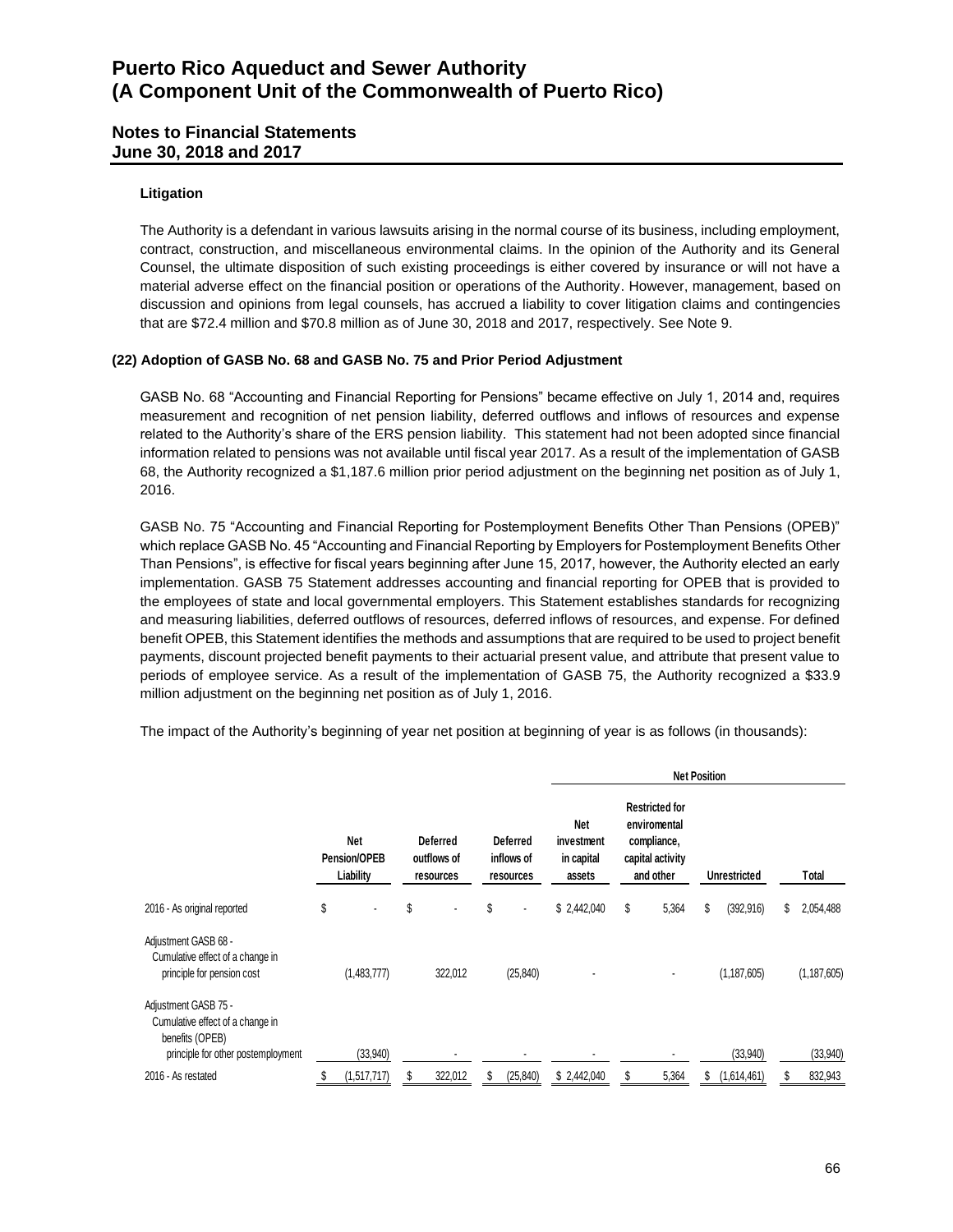### **Notes to Financial Statements June 30, 2018 and 2017**

#### **(23) Subsequent events**

Subsequent events were evaluated through December 31, 2020, the date the financial statements were available to be issued, to determine if such events should be recognized or disclosed in the fiscal year 2018 financial statements.

### **USDA and SRF Debt Modification**

On July 26, 2019, the Authority and AAFAF consummated definitive agreements (the "Agreements") restructuring the Authority's debt obligations under the Environmental Protection Agency's ("EPA") Clean Water and Drinking Water State Revolving Fund programs ("SRF") and the United States Department of Agriculture's ("USDA") Rural Development, Rural Utilities Service program ("RD/RUS" and together with the EPA, the "Federal Parties") totaling almost \$1 billion (the "Federal Debt").

The Agreements were approved by the Financial Oversight and Management Board for Puerto Rico (the "Oversight Board") pursuant to Section 207 of PROMESA. The Agreements include the termination of existing Commonwealth guarantees of the Federal Debt, thus reducing overall Government contingent liabilities by approximately \$1 billion and the consolidation of all the restructured debt into two SRF loans and one RD loan with extended maturities and/or lower interest rates as follows:

- RD loans: 40-year term at 2% interest rate, with \$10 million annual debt service from years 1 to 10 and \$17 million annual debt service thereafter
- SRF loans: 30-year term at 0% interest rate and \$10 million annual principal-only payment from years 1 to 10 and 1% interest rate and \$27 million annual debt service thereafter.

The restructured Federal Debt was designated as Other System Indebtedness in parity with other senior debt under PRASA's Master Agreement of Trust and is not guaranteed by the Commonwealth.

#### **Capital Improvement Program Reactivation**

The Government's fiscal situation has had a major impact on the Authority, precluding its access to the capital markets to obtain financing for the Authority's CIP projects. In fiscal year 2016, the Authority was forced to suspend the execution of all CIP projects and important renewal work, such as replacing inefficient meters and failed/leaking pipelines was deferred.

Starting in fiscal year 2019, the Authority re-activated all regulatory-driven CIP projects and re-started its deposits into the Capital Improvement Fund. In addition, the Authority regained access to low interest federal loans during fiscal year 2020 as a result of the restructuring of a substantial portion of the Commonwealth Guaranteed Indebtedness as Senior Indebtedness.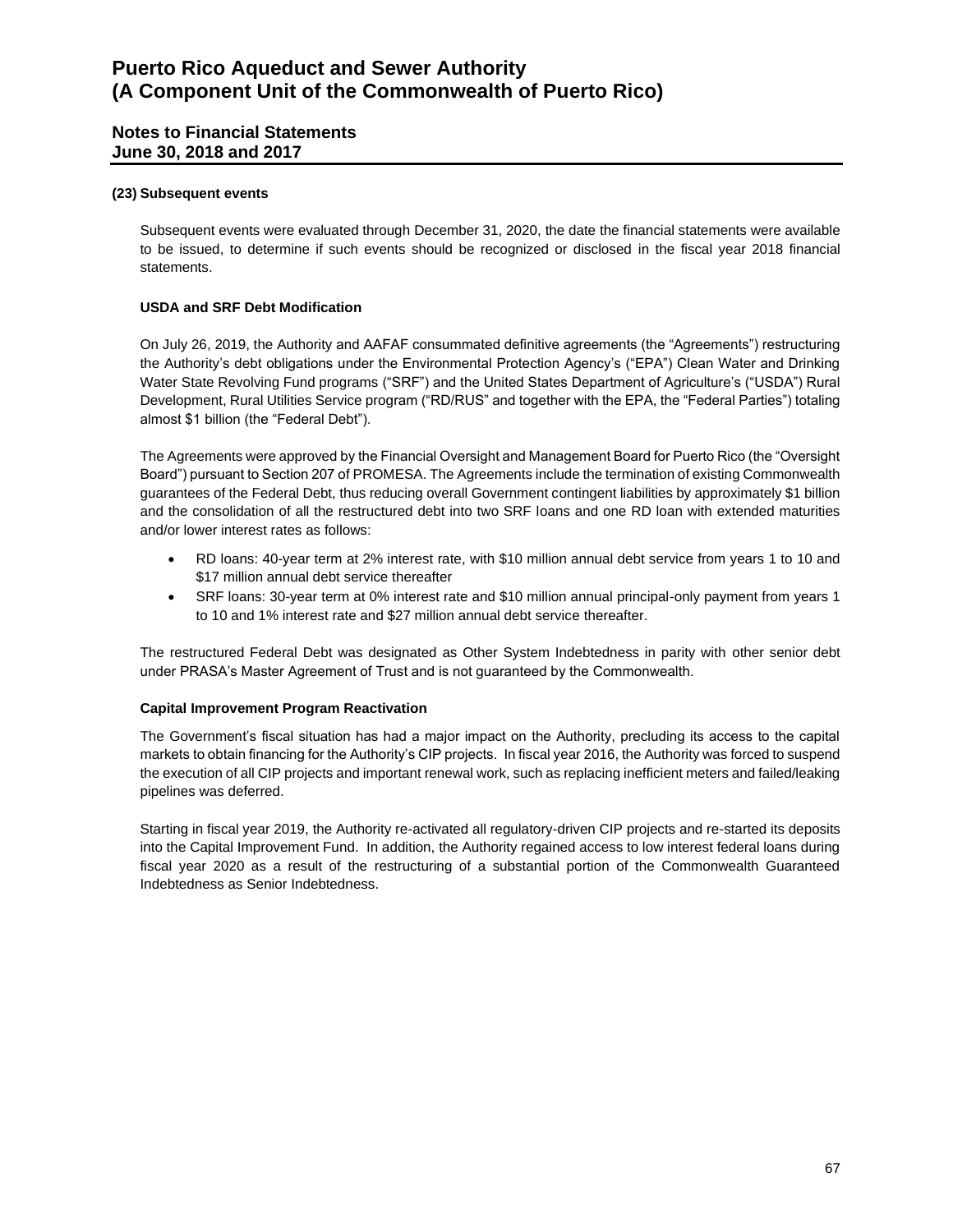### **Notes to Financial Statements June 30, 2018 and 2017**

#### **2019-2020 Seismic Activity**

On January 7, 2020, Puerto Rico was struck by a 6.4 magnitude earthquake causing significant damage to infrastructure in the southwestern portion of the island, an island-wide power outage and water shortages. In order to safeguard the health and public safety of its citizens, the Governor issued executive orders EO 2020-01 and EO 2020-02 declaring a state of emergency, activating an emergency purchasing protocol allowing emergency management agencies to acquire the necessary supplies and essential services to provide a timely and effective response and activating the National Guard to provide support during the emergency. In addition, the Oversight Board authorized through January 31, 2020 the utilization of Emergency Reserve funds from fiscal years 2019 and 2020, as needed by the Government of Puerto Rico, without the Board's prior approval of reapportionments. President Trump also approved an emergency declaration allowing direct federal assistance for emergency measures to protect lives, property and public health after the series of earthquakes.

Puerto Rico continues to experience numerous aftershocks that are not expected to stop any time soon. According to a January 29, 2020 report published by the United States Geological Survey, Puerto Rico is at risk of many potentially catastrophic earthquakes in the near term, a prediction borne out on May 2, 2020, when a 5.4 magnitude earthquake struck Puerto Rico's southwestern coast

The Authority estimates that its Systems in the affected area incurred damages of approximately \$6.7 million, much of which is expected to be covered by insurance or be eligible for federal funding to offset the cost to the Authority of repairs.

#### **COVID-19**

On March 11, 2020, the World Health Organization declared the Coronavirus disease caused by a novel coronavirus ("COVID-19") a global pandemic. As a result of the health threat and to contain the COVID-19 spread across the island, the Governor issued executive order EO 2020-020, on March 12, 2020, declaring a state of emergency in Puerto Rico to concentrate all efforts and implement necessary measures to safeguard the health, well-being and public safety of the residents of Puerto Rico. The executive order authorizes the Secretary of the Department of Transportation and the Executive Director of the Office of Management and Budget of Puerto Rico to set up a special budget, from any available funds, including the Emergency Fund, to cover all necessary costs for the containment of the virus throughout the island and sharing information with the municipalities. The Governor has issued several extensions on the March order with various modifications to Puerto Rico's social distancing measures. The public emergency remains in effect as of the date of the issuance of these financial statements. On April 9, 2020, Act 39-2020 became effective, which has prevented the Authority from disconnecting residential customer's water services due to non-payment during the public emergency and for two months after it is ended.

The COVID-19 pandemic, associated mitigation policies, and the resulting economic impact have presented certain challenges for the Authority, including but not limited to reductions in collections, increase in operational expenses, shortage of supplies and interruption to contracted services, workforce issues and delayed in implementation of CIP. The Authority management has taken operational initiatives to support its liquidity, including promoting alternative payment options to improve collections, drawing down on previously collected insurance proceeds, and temporarily suspending deposits to its Capital Improvement Fund during the second half of fiscal year 2020.

The Authority also took steps to address operational challenges, including, maintaining on-site employees at minimum required levels in order to ensure an adequate and uninterrupted service while minimizing exposure, providing personal protective equipment to all employees required to report on-site, promoting remote work for administrative and support personnel, significantly expanding the number of virtual tasks performed, and increasing virtual communication among the Authority's personnel.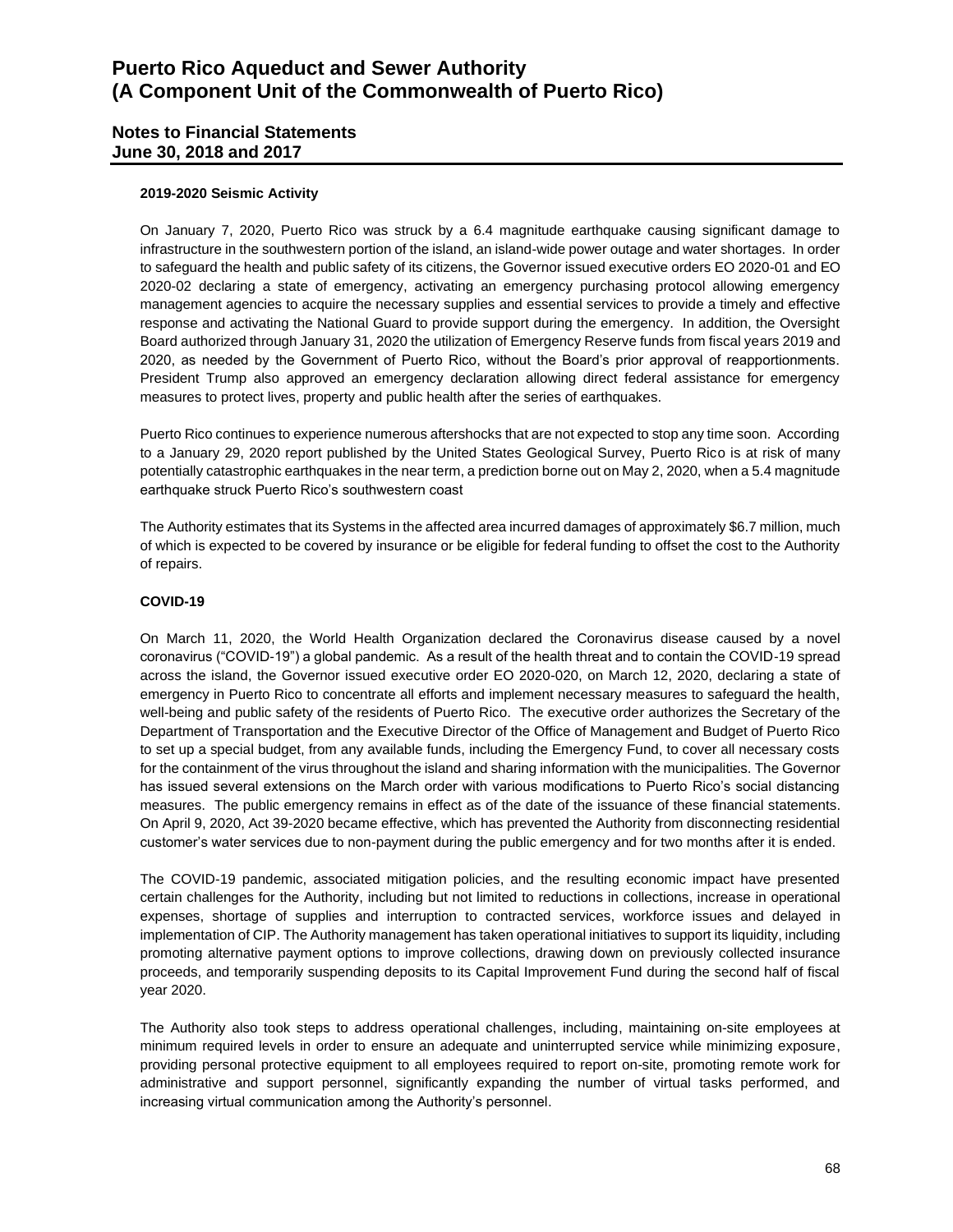### **Notes to Financial Statements June 30, 2018 and 2017**

#### **Force Majeure clause invoking**

As a result of increased seismic activity in Puerto Rico in late 2019 and early 2020, as well as the recent COVID-19 pandemic, the Authority again invoked the Consent Decree and DOH Agreement force majeure clause. Although compliance with the capital improvement and program requirements was not affected, the Authority requested and obtained from both local and federal regulatory agencies extensions to deadlines for certain documentation and reporting requirements including Discharge Monitoring Reports (DMRs) and progress reports. As a result of structural damages at several facilities resulting from the recent seismic activities, the Authority has had to implement alternate liquid sludge disposal methods for sludge produced by affected wastewater treatment facilities, including landfill disposal.

#### **2020 Drought**

In 2020, PRASA faced a new dry season where 50% of the Island went under moderate to severe drought conditions. A water rationing plan was implemented affecting around 140,000 clients served by the Carraízo system from July 2 to July 27, 2020. Additionally, around 23,000 clients served by the water treatment plants of Canóvanas, El Yunque, Jaguar and Guzmán Arriba were also under water rationing as a result of water levels at the water intakes at the rivers serving the plants. To minimize the impact of the drought and water rationing on its service, the Authority has started taking measures to manage pressures in the system, reduce water production and activate wells to protect and extend water sources availability since December 2019, based on the reservoir levels and its trends. Such actions helped the Authority to reduce the impact to the service, which combined with system interconnections allowed PRASA to avoid more drastic water rationing measures.

#### **Fiscal Plan**

On June 29, 2020, the Oversight Board approved its latest own 6-year fiscal plan for the Authority (the "PRASA Fiscal Plan") pursuant to PROMESA and the requirements imposed by the Oversight Board. The PRASA Fiscal Plan includes a series of new initiatives, including, among others, rate increases, a Public Private Partnership project for improving commercial services, increases in government account collections, reductions in physical water losses, and new federal funding. For more detail on PRASA's financial projections and measures under implementation or to be implemented as required by the Oversight Board please refer to PRASA Fiscal Plan published in the Oversight Board webpage.

#### **Rate Adjustments**

PRASA's current rate structure was adopted through the public hearing process of Act 21 and approved by the Governing Board pursuant to Resolution No. 2794 on July 3, 2013 and as amended by Resolution No. 2825 dated December 18, 2013. PRASA's rate structure, set by its Governing Board, provides for an annual rate adjustment of up to 4.5% and not more than 25% through the application of an "Annual Adjustment Coefficient".

In 2017, the Oversight Board required the Authority to implement moderate, but consistent multi-year rate adjustments to ensure its costs are fully covered by service revenues. On August 1, 2017 the Authority's Governing Board approved, within the Annual Adjustment Coefficient parameters and authorization of the rate setting process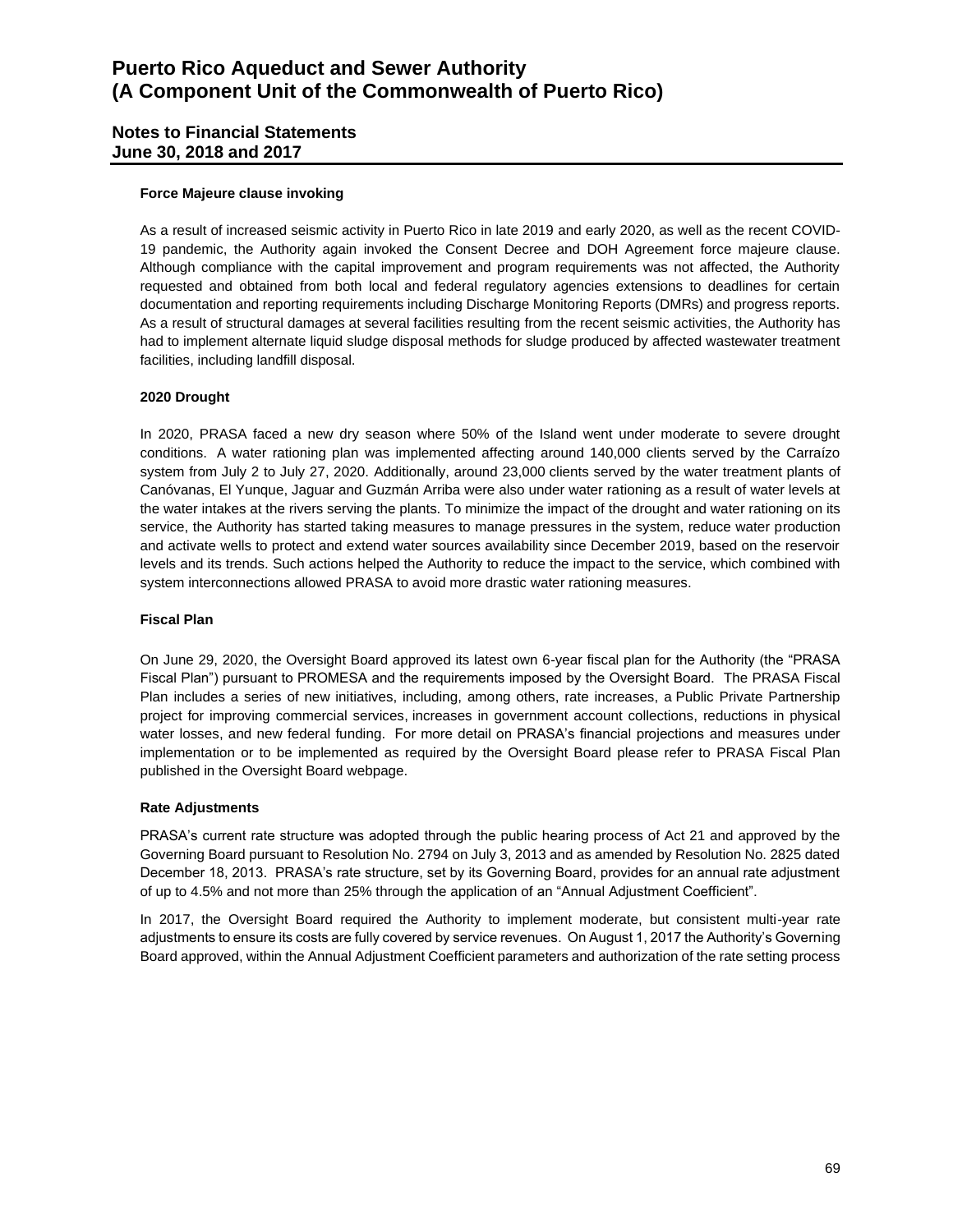### **Notes to Financial Statements June 30, 2018 and 2017**

of 2013, a moderate rate adjustment schedule for five years between fiscal year 2018 and fiscal year 2022 through Resolution 3042, as included below (date of implementation and (corresponding fiscal year):

| Type of Client | Jan 1, 2018 | July 1, 2018 | July 1, 2019 | July 1, 2020 | July 1, 2021 |
|----------------|-------------|--------------|--------------|--------------|--------------|
|                | (2018)      | (2019)       | (2020)       | (2021)       | (2022)       |
| Residential    | 2.5%        | 2.5%         | 2.5%         | 2.5%         | 2.5%         |
| Commercial     | 2.8%        | 2.8%         | 2.8%         | 2.8%         | 2.8%         |
| Industrial     | 3.5%        | 3.5%         | 3.5%         | 3.5%         | 3.5%         |
| Government     | 4.5%        | 4.5%         | 4.5%         | 4.5%         | 4.5%         |

The four scheduled rate adjustments for fiscal years 2018 through 2021 have been implemented as planned. The next scheduled rate adjustment is expected to be implemented on July 1, 2021.

#### **Voluntary Early Retirement Programs**

In recent years, the Government of Puerto Rico has implemented several early retirement programs for government workers, including employees of the Authority. Most recently an early retirement incentive was passed by the Legislature of Puerto Rico on August 3, 2020 (Act 80-2020). Under this program, that became effective in August 2020, retiring employees' pension calculation is based on 50% of the average annual salary during the last three years, and they are entitled to receive \$100 per month for their health plan cost until the age of 62 and the payment of the dollar value of their accrued sick leave and vacation leave. Positions that become vacant as a result of this retirement program will not be re-staffed unless approved by Puerto Rico's Office of Management and Budget or through transfer of other current public employees. The Authority has 1,131 eligible employees under Act 80-2020. An informal Authority survey indicated a total of 729 employees are willing to participate under the program. The Oversight Board has stated that Act 80-2020 is not consistent with the Government of Puerto Rico's fiscal plan, and its passage has not been approved by the Oversight Board.

#### **2020 Clean Water State Revolving Funds Loan**

After the July 2019 successful debt restructuring of PRASA's outstanding loans under the Puerto Rico State Revolving Fund Program (the "SRF Program"), with the agreement of and in collaboration with the Environmental Protection Agency, PRASA regained access to funds from the SRF Program. On August 18, 2020, PRASA entered into a loan agreement with the Puerto Rico Department of Natural Resources and Puerto Rico Infrastructure Financing Authority for loans totaling up to \$163 million to allow for funding of 28 wastewater capital improvement projects.

The executed loan agreement provides for a 30-year amortization after completion of the relevant projects, with a 1% interest rate. The loans were designated as Senior Indebtedness under PRASA's Master Trust Agreement.

#### **Government Development Bank (GDB) – Debt Restructuring Act**

GDB entered into a Restructuring Support Agreement, and Title VI Process under PROMESA, providing for a transaction resulting in the wind-down of GDB's operations. The GDB Title VI Plan provides for certain GDB creditors (primarily holders of GDB public bonds and deposit claims held by certain municipalities and certain municipal and non-public entities) to exchange their claims against GDB at a 45% discount for new bonds. On August 24, 2017, the Governor signed into law Act No. 109 – "GDB Debt Restructuring Act", which provides for the determination of liabilities between any government entity and GDB, by automatically applying the outstanding balance of any deposit of such entity against the outstanding balance of any loan of such entity with GDB, in a manner consistent with the Qualifying Modification - as described in Title VI of PROMESA.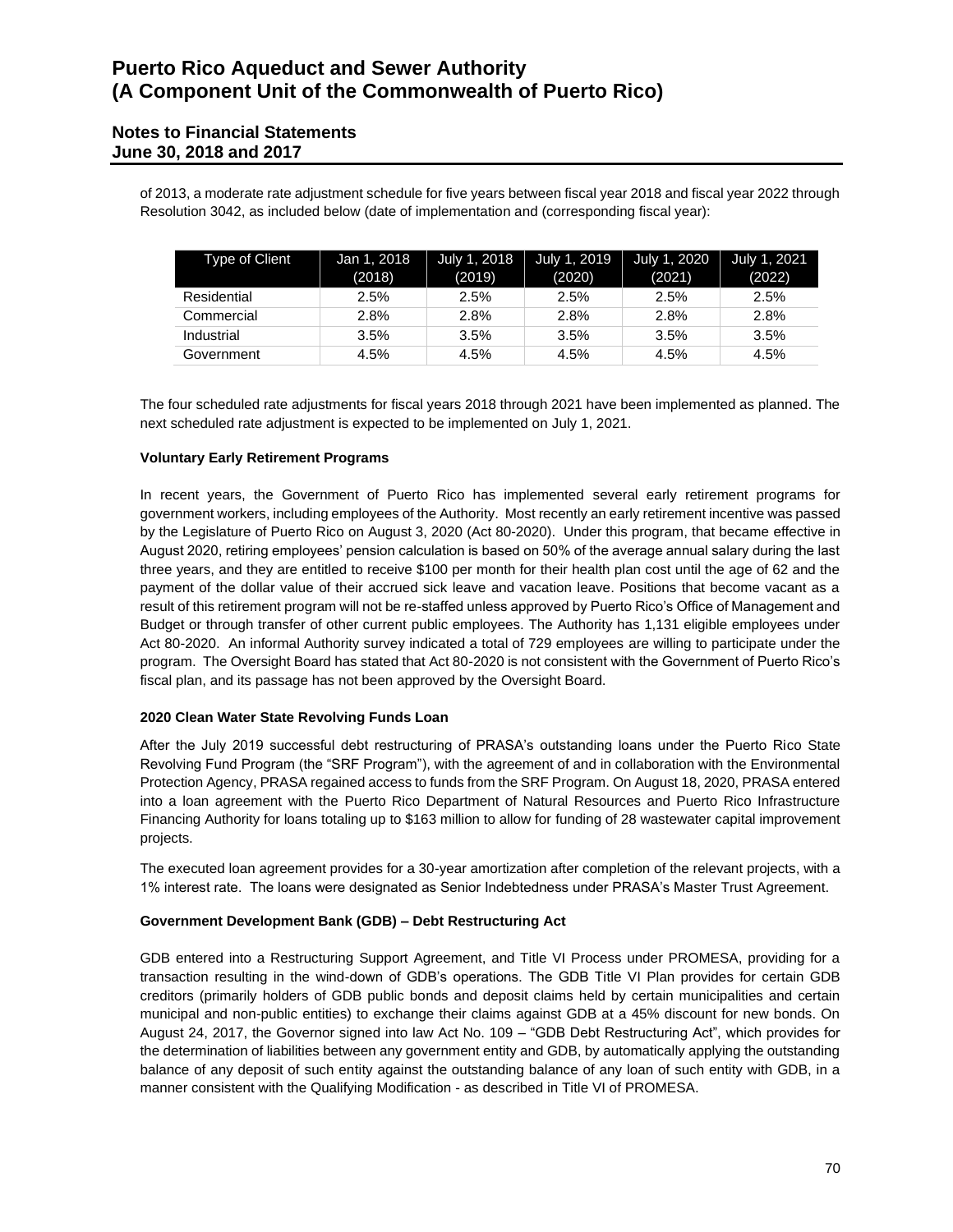### **Notes to Financial Statements June 30, 2018 and 2017**

PRASA Note with GDB (refer to Note 13 for more details) was subsequently transferred to the GDB Debt Recovery Authority, a statutory public trust and governmental instrumentality created pursuant to Act 109-2017, as amended ("GDB–DRA") upon consummation of the GDB Qualifying Modification under Title VI of PROMESA on November 29, 2018 (the "GDB-DRA Loan Agreement"). The Authority's obligation under the GDB-DRA Loan Agreement was subordinate in all respects to its outstanding Trust Agreement obligations. At the time of the transfer to GDB-DRA, the outstanding principal amount under the GDB-DRA Loan Agreement was \$57.5 million, plus accrued and unpaid interest. On November 10, 2020, the Authority, AAFAF, GDB-DRA and the collateral monitor for GDB-DRA reached an agreement in principle, contingent on Oversight Board approval, to resolve and settle in full all Authority obligations under the GDB-DRA Loan Agreement by a one-time Authority payment in the amount of \$20.5 million. On November 20, 2020, the Oversight Board approved the settlement, the Authority made that payment in full, the GDB-DRA Loan Agreement was terminated, and the Authority has no further obligation under it.

#### **Disaster Recovery Funds**

After receiving \$100 million during fiscal year 2018 of the property policy coverage, during fiscal year 2019 the Authority received the remaining balance of \$200 million. From the total insurance proceeds of \$300 million, \$145 million were assigned for asset damage or capital improvement programs and \$155 million were classified as business income loss. The insurance claim related to Hurricane Irma is still open. Also, under FEMA Accelerated Award Strategy (FAAST) applicable for all of the permanent work eligible under the FEMA declared disaster 4339DR-PR ( Hurricane María), obligation of funds is expected to occur during calendar year 2021.

#### **Debt Refunding**

On December 17, 2020, the Authority issued its 2020 Series A and Series B Revenue Refunding Bonds (the "2020 Senior Bonds") in the amount of \$1,351.3 million and \$18.8 million, respectively, for the purpose of refunding a portion of the outstanding bonds of the Authority. The proceeds of the 2020 Senior Bonds were used to (i) refinance a portion of the currently outstanding 2008 Revenue Bonds, Series A, and Series B (Senior Lien) issued under the Trust Agreement, excluding the non-callable convertible capital appreciation bonds with a current balance of \$87.2 million, (ii) refinance all of the Authority's currently outstanding Revenue Refunding Bonds, 2008 Series A and 2008 Series B, each guaranteed by the Commonwealth of Puerto Rico, and (iii) pay costs of issuance of the 2020 Senior Bonds. The par amount of the refunded bonds amounts to \$1,427.6 million.

The 2020 Senior Bonds bear coupons at rates ranging from 4% to 5% per annum with yields at the time of issuance ranging from 2.50% to 4.50% with maturity dates ranging from July 1, 2021 to July 1, 2047. The proceeds of the 2020 Senior Bonds totaling \$1,471.1 million, including \$101 million in premium, were used to (i) pay for \$10.4 million in underwriters' discount and other costs of issuance and (ii) deposit \$1,460.7 million in an irrevocable trust with an escrow agent to pay the outstanding principal and accrued interest for the refunded bonds on the applicable redemption date. As a result, the refunded bonds are considered to be defeased.

The defeasance of the refunded bonds resulted in a reduction in the Authority's total debt service payments over the next 27 years of approximately \$348.2 million and resulted in an economic gain (difference between the present values of the old and new debt service payments) of approximately \$213.3 million.

The 2020 Senior Bonds are senior debt. Each purchaser of 2020 Senior Bonds consented by its purchase and execution of an investor letter to the terms and execution by the Trustee of a Second Amended and Restated Trust Agreement. The Second Amended and Restated Trust Agreement will be executed and become effective upon the receipt of the written consent of (1) the holders of all outstanding Bonds of each lien priority under the Trust Agreement and, (2) the Federal Lenders; and provide among other changes, to convert the security on the Authority's revenue from a gross revenue pledge to a net revenue pledge.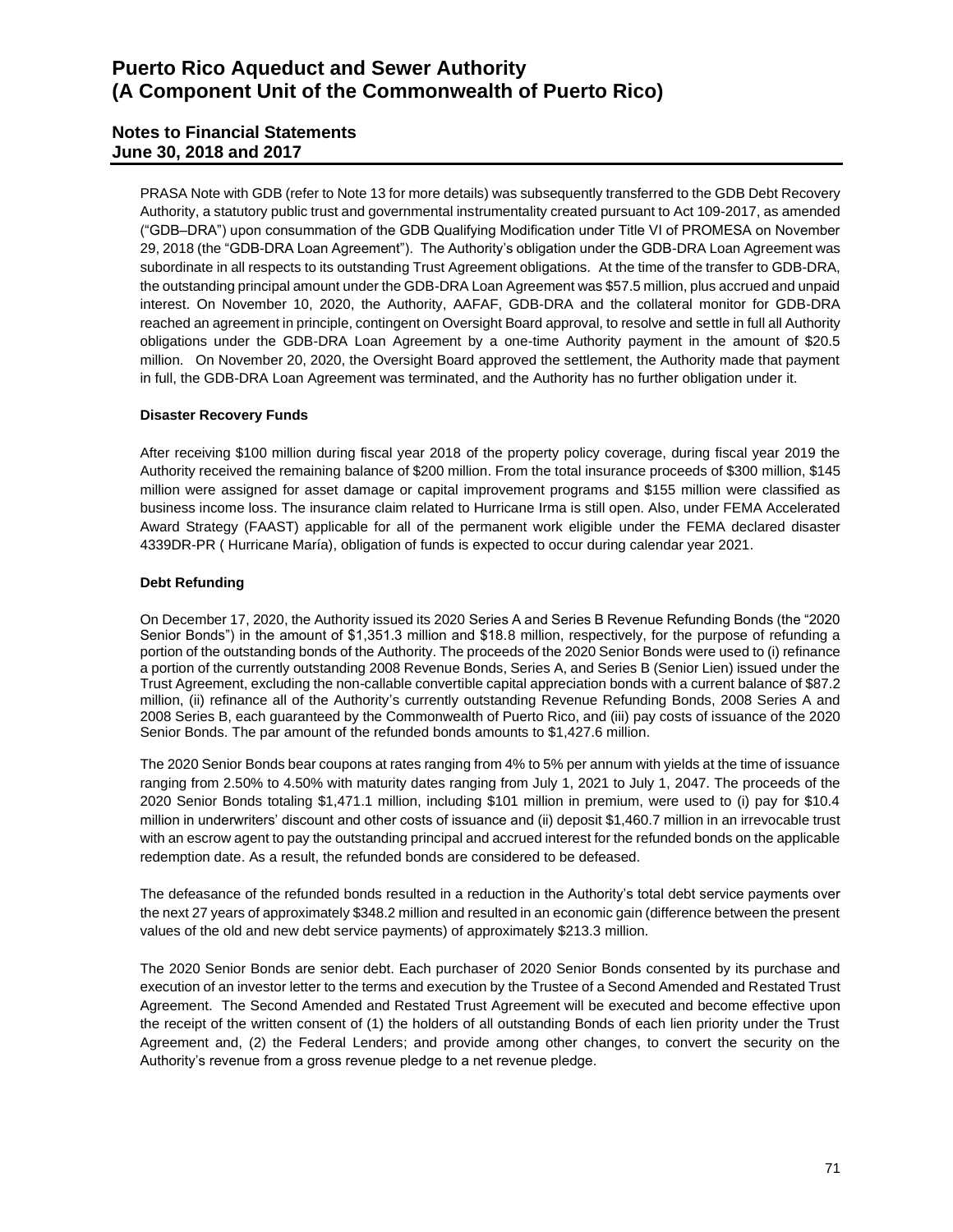Supplementary Information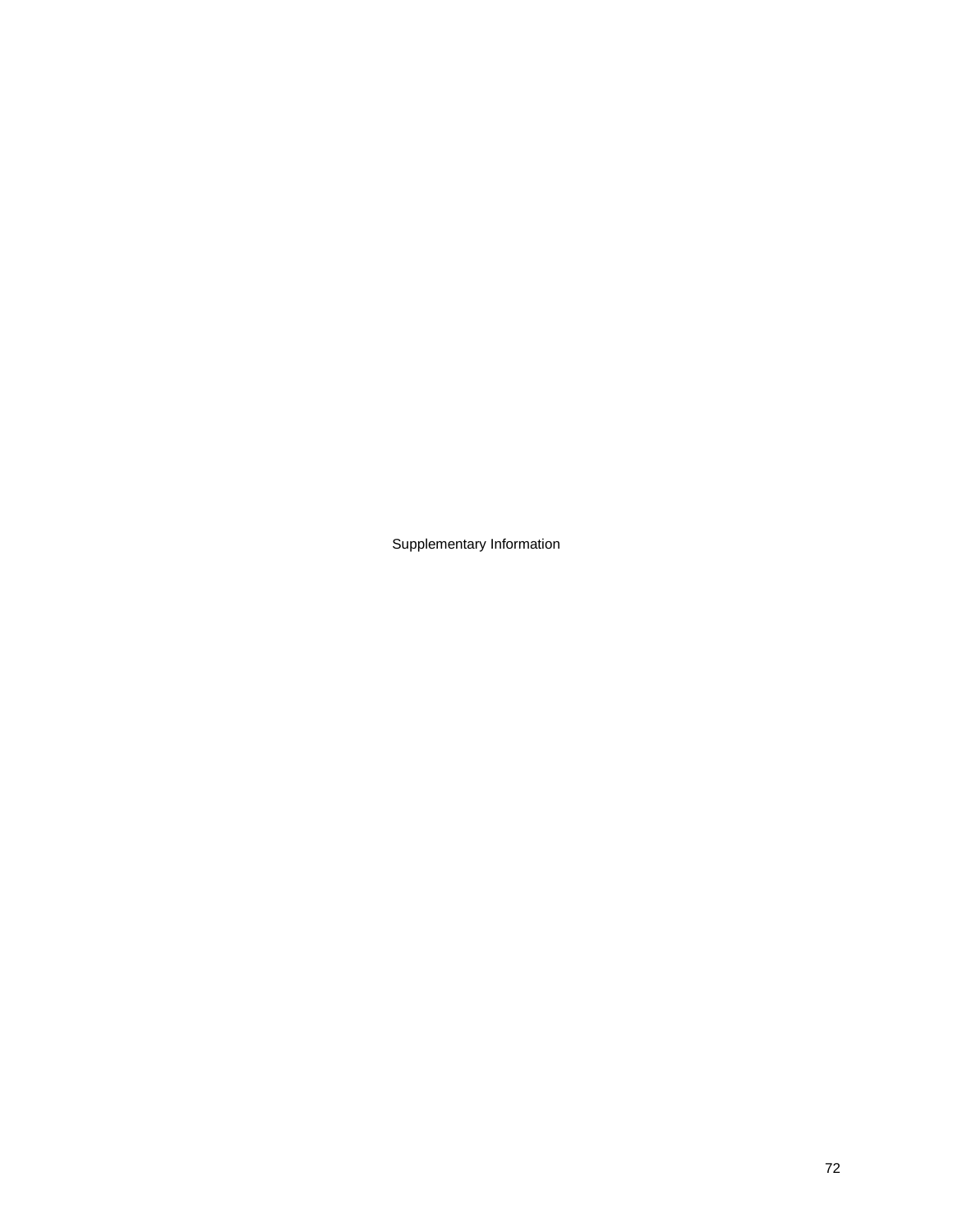## **Schedule of the Authority's Proportionate Share of the Net Pension Liability June 30, 2018 and 2017**

*(In thousands)*

| For the fiscal<br>year ended June<br>30, | Authority's<br>proportion of the net<br>pension liability |  | Authority's<br>proportionate<br>share of the net<br>pension liability |  | Authority's<br>covered-<br>employee payroll | Authority's proportionate<br>share of the net pension<br>liability as percentage of<br>covered-employee payroll |  | <b>ERS plan's</b><br>fiduciary net<br>position       | ERS plan's fiduciary net<br>position as a percentage of<br>the total pension liability |  |
|------------------------------------------|-----------------------------------------------------------|--|-----------------------------------------------------------------------|--|---------------------------------------------|-----------------------------------------------------------------------------------------------------------------|--|------------------------------------------------------|----------------------------------------------------------------------------------------|--|
| 2018<br>2017<br>2016<br>2015             | 4.11269%<br>4.18031%<br>4.46859%<br>4.18154%              |  | 1.407.286<br>1,575,926<br>1.489.715<br>1,260,268                      |  | 128,722<br>141.200<br>135,965<br>148.131    | 1093.28%<br>1116.09%<br>1095.66%<br>850.78%                                                                     |  | (2, 108, 853)<br>(1,265,884)<br>(668, 272)<br>80.666 | $-6.57%$<br>$-3.47%$<br>$-2.05%$<br>0.27%                                              |  |

#### **Notes**

This schedule will be expanded to show 10 years once information becomes available in the future.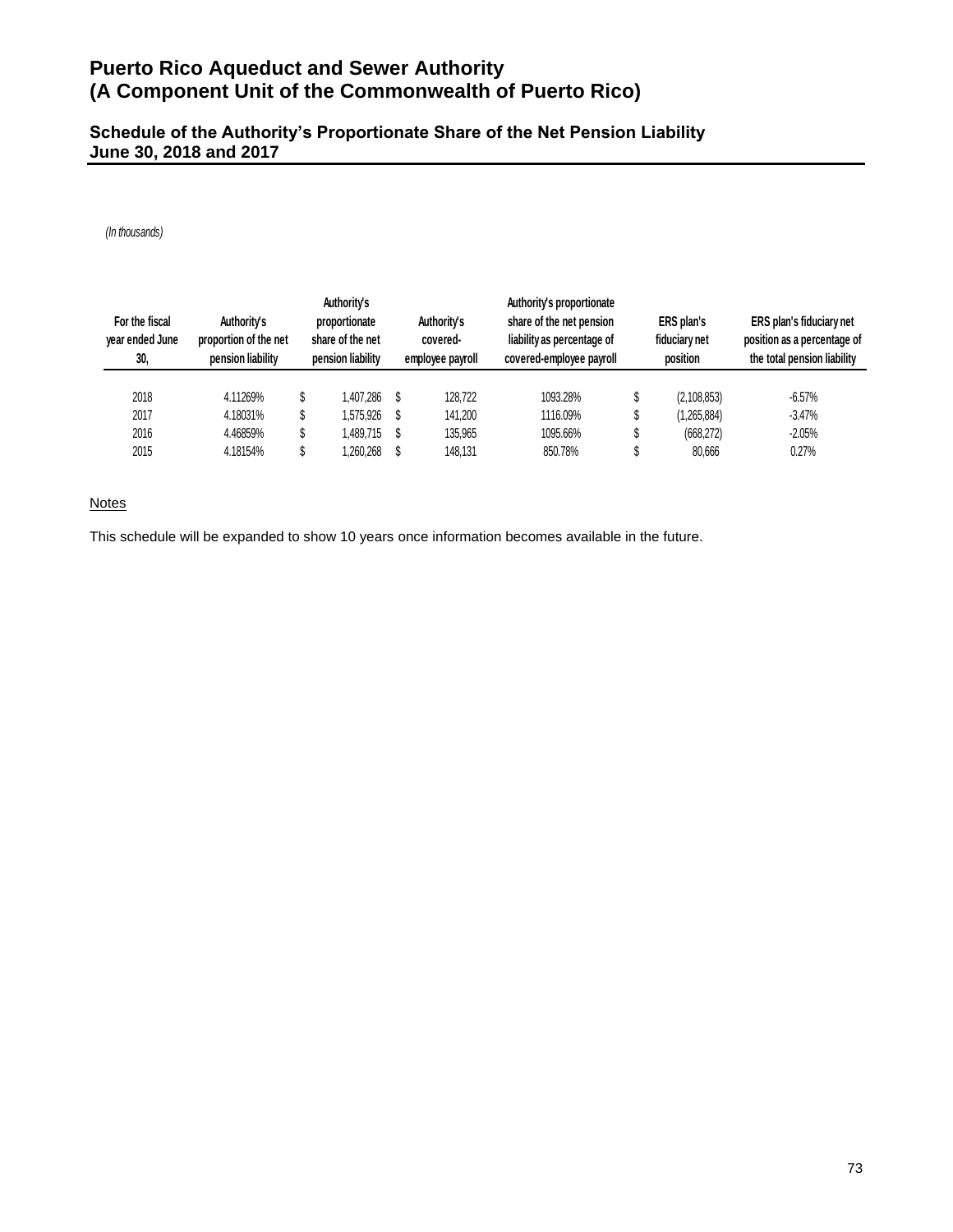## **Schedule of Pension Contributions June 30, 2018 and 2017**

*(In thousands)*

| For the fiscal<br>year ended June<br>30, | <b>Contractually</b><br>required<br>contribution |    | Contribution in<br>relation to<br>contractually<br>determined<br>contributions |    | <b>Contribution deficiency</b><br>(excess) |    | Covered-<br>employee<br>payroll | Contributions as a<br>percentage of<br>covered-employee<br>payroll |  |
|------------------------------------------|--------------------------------------------------|----|--------------------------------------------------------------------------------|----|--------------------------------------------|----|---------------------------------|--------------------------------------------------------------------|--|
| 2018                                     | \$<br>52,970                                     | \$ | 52,970                                                                         | \$ | $\overline{\phantom{0}}$                   | S  | 128.722                         | 41.15%                                                             |  |
| 2017                                     | \$<br>76.280                                     | S  | 76,280                                                                         | S  | $\blacksquare$                             | ۰D | 141.200                         | 54.02%                                                             |  |
| 2016                                     | \$<br>32,988                                     | \$ | 32,988                                                                         | S  | $\blacksquare$                             |    | 156.575                         | 21.07%                                                             |  |
| 2015                                     | \$<br>33,290                                     | \$ | 33,290                                                                         | S  | $\blacksquare$                             | J  | 149.773                         | 22.23%                                                             |  |
| 2014                                     | \$<br>29,896                                     | \$ | 29,896                                                                         | \$ | -                                          |    | 163,093                         | 18.33%                                                             |  |

**Notes** 

This schedule will be expanded to show 10 years once information becomes available in the future.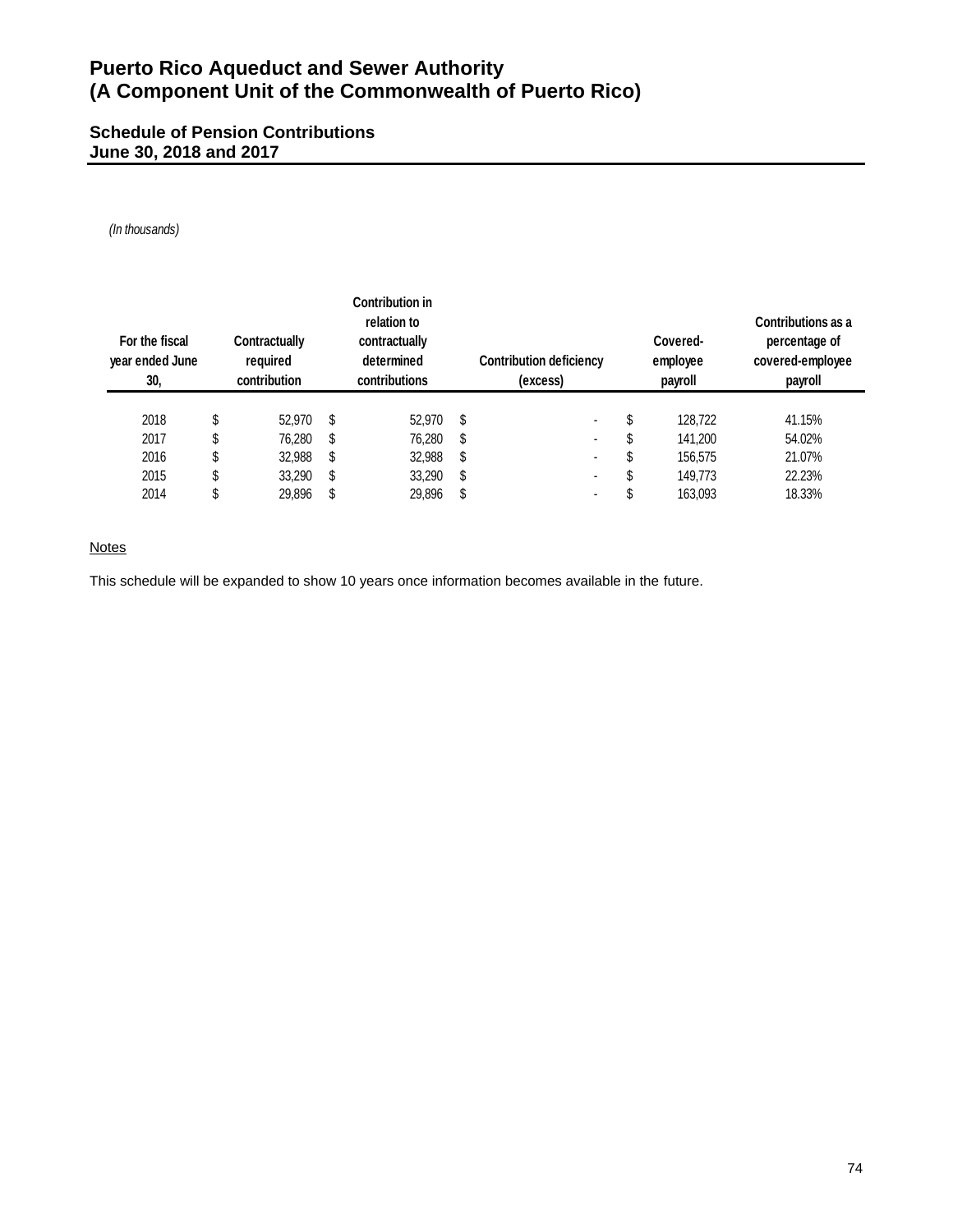### **Notes to Schedule of Employer Contributions As of June 30, 2018 and 2017**

In fiscal years 2016 and 2015, the census data collection data is as of beginning-of-year. The total pension liability at end of year was determined by actuarial valuation as of the census data collection date at beginning-of-year and was then projected forward to end-of-year, using roll-forward methods and assuming no liability gains or losses.

Methods and assumptions used for the computation of the net pension liability as of June 30, 2016 (measurement date) follows:

| Valuation date                                 | June 30, 2015                                                  |
|------------------------------------------------|----------------------------------------------------------------|
| Measurement date                               | June 30, 2016                                                  |
| Actuarial cost method                          | Entry age normal cost                                          |
| Asset -valuation method                        | Market value of assets                                         |
| Actuarial assumptions:                         |                                                                |
| Discount rate                                  | 3.58%                                                          |
| Inflation                                      | Not Applicable                                                 |
| Salary increases                               | 3.00% per year. No compensation increases are assumed until    |
|                                                | July 1, 2021 as a result of Act No. 66 and the current general |
|                                                | economy.                                                       |
| Investment rate of return<br>Mortality tables: | 6.55%                                                          |

- *Pre-retirement Mortality* For the Authority employees, RP-2014 Employee Mortality Rates for males and females adjusted to reflect Mortality Improvement Scale MP-2017 from the 2006 base year and projected forward using MP-2017 on generational basis. As generational tables, they reflect mortality improvements both before and after the measurement date.
- *Post-retirement Healthy Mortality* Rates which vary by gender are assumed for healthy retirees and beneficiaries based on a study of the ERS Plan's experience from 2007 to 2012 and updated expectations regarding future mortality improvement. The 2010 base rates are equal to 92% of the rates from the UP-1994 Mortality Table for Males and 95% of the rates from the UP-1994 Mortality Table for Females, both projected from 1994 to 2010 using Scale AA. The base rates are projected using Mortality Improvement Scale MP-2017 on a generational basis. As a generational basis, it reflects mortality improvements both before and after the measurement date.
- *Post-retirement Disabled Mortality* Rates which vary by gender are assumed for disable retirees based on a study of the ERS Plan's experience from 2007 to 2012 and updated expectations regarding future mortality improvement. The 2010 base rates are equal to 105% of the rates from the UP-1994 Mortality Table for Males and 115% of the rates from the UP-1994 Mortality Table for Females. The base rates are projected using Mortality Improvement Scale MP-2017 on a generational basis. As a generational table, it reflects mortality improvements both before and after the measurement date.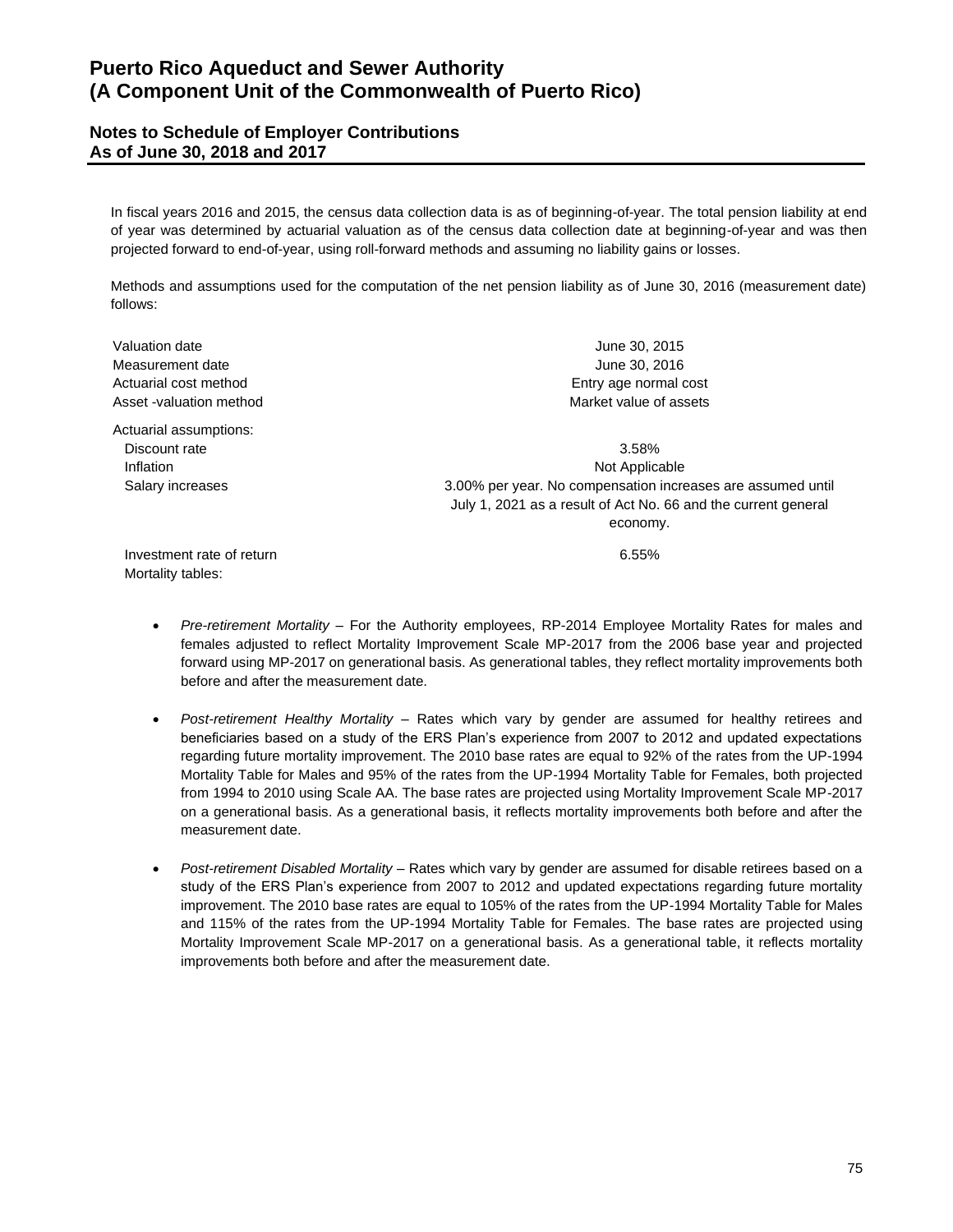### **Required Supplementary Information Schedule of Funding Progress for Postemployment Healthcare Benefits June 30, 2018 and 2017**

*(In thousands)*

| <b>Valuation</b><br>Date | <b>Actuarial</b><br>Value of<br><b>Assets</b> |                          | <b>Actuarial</b><br>Accrued<br>Liability |        | <b>Unfunded</b><br><b>Actuarial</b><br>Liability |        | <b>Funded</b><br>Ratio | Annual<br>Covered<br><b>Payroll</b> |         | Percentage<br>of Covered<br><b>Payroll</b> |  |
|--------------------------|-----------------------------------------------|--------------------------|------------------------------------------|--------|--------------------------------------------------|--------|------------------------|-------------------------------------|---------|--------------------------------------------|--|
| June 30, 2017            | \$                                            | $\overline{\phantom{a}}$ | \$                                       | 74.549 | \$                                               | 74.549 | 0%                     | \$.                                 | 128.331 | 58%                                        |  |
| June 30, 2016            | \$                                            | ٠                        | \$                                       | 76.226 | \$                                               | 76.226 | 0%                     | \$                                  | 143.209 | 53%                                        |  |
| June 30, 2015            | \$                                            | ۰                        | \$                                       | 75.326 | \$                                               | 75.326 | 0%                     | \$                                  | 135.965 | 55%                                        |  |
| June 30, 2014            | \$                                            | ٠                        | \$                                       | 72.027 | \$                                               | 72.027 | 0%                     | \$                                  | 148.131 | 49%                                        |  |
| June 30, 2013            | \$                                            | ۰                        | \$                                       | 73.044 | \$                                               | 73.044 | 0%                     | \$                                  | 149.613 | 49%                                        |  |
| June 30, 2012            | \$                                            | ۰                        | \$                                       | 71,703 | \$                                               | 71,703 | 0%                     | \$                                  | 163,753 | 44%                                        |  |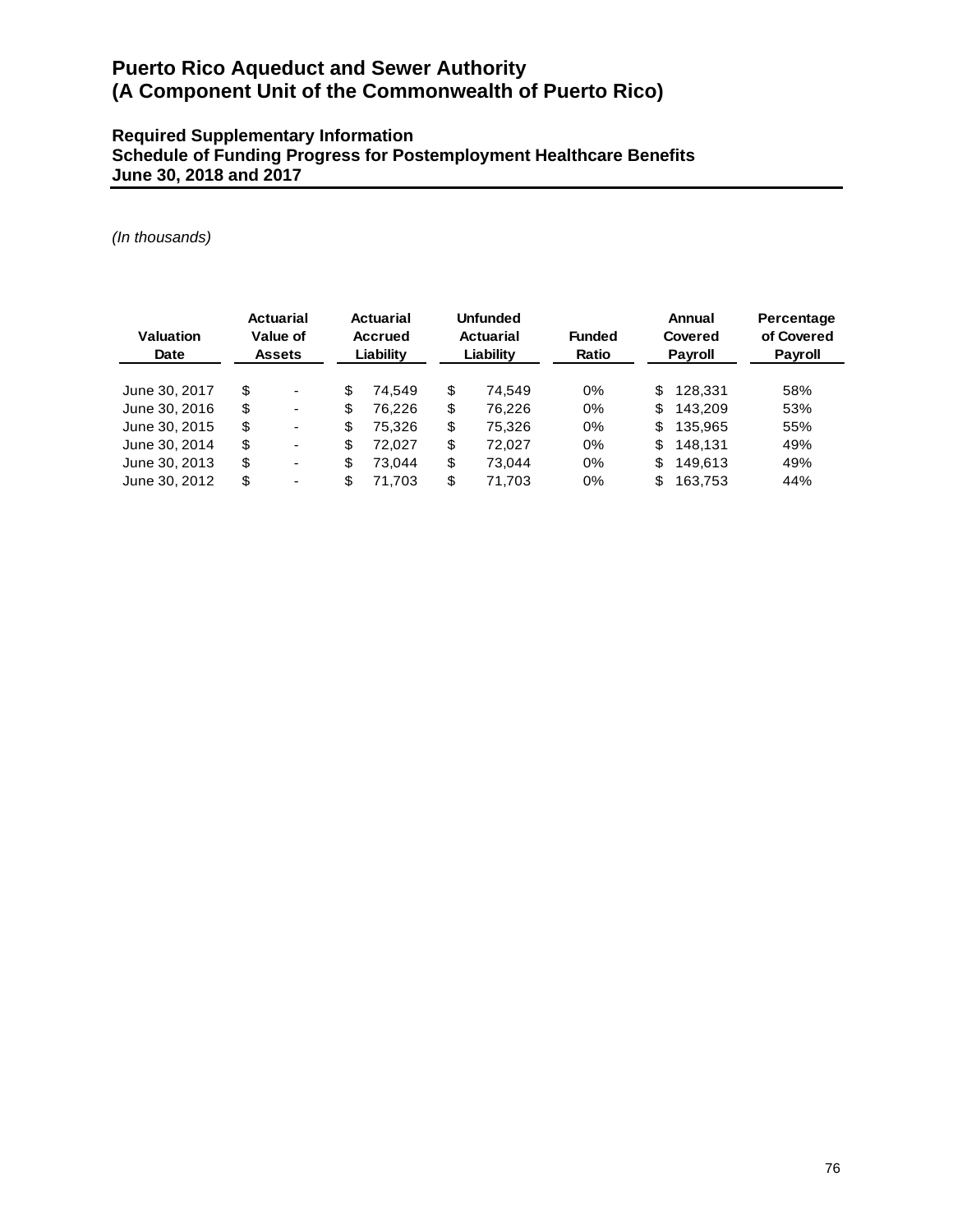Supplemental Schedule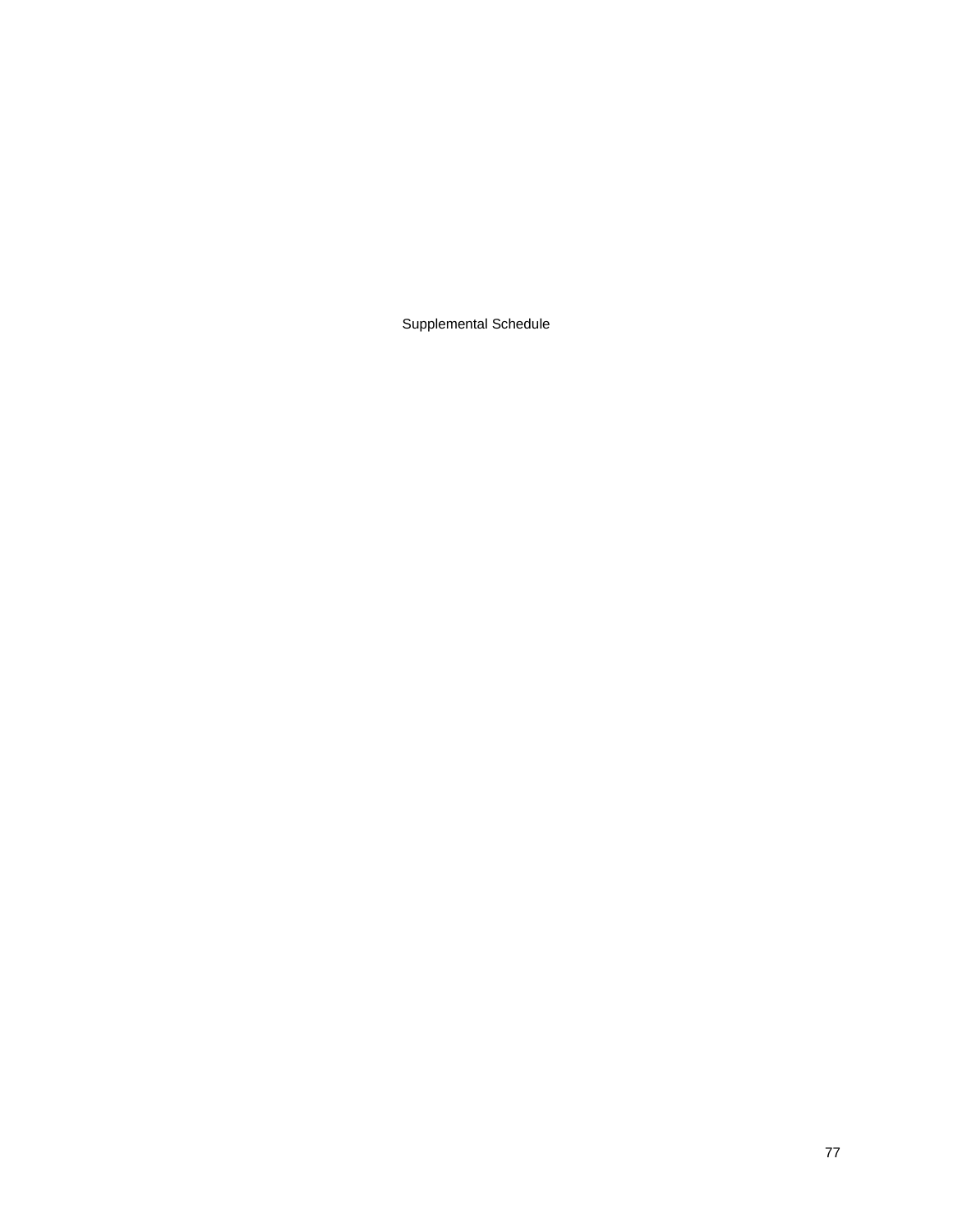## **Financial Results and Debt Coverage Calculations per 2012 Amended and restated Master Agreement of Trust June 30, 2018 and 2017**

| (In thousands)                                                                 | 2018          | 2017            |
|--------------------------------------------------------------------------------|---------------|-----------------|
| Revenues                                                                       |               |                 |
| Service revenues (cash basis)                                                  | \$<br>899,957 | \$<br>1,026,012 |
| Other income                                                                   | 1,121         | 1,720           |
| Developers contributions                                                       | 1,604         | 1,985           |
| Insurance proceeds from business interruption                                  | 50,000        |                 |
| Operating revenues (cash basis)                                                | 952,682       | 1,029,717       |
| Budgetary reserve fund                                                         |               |                 |
| Total authority revenues                                                       | 952,682       | 1,029,717       |
| Operating expenses:                                                            |               |                 |
| Payroll and payroll related                                                    | 360,000       | 352,889         |
| Electricity                                                                    | 104,510       | 126,650         |
| Other operating expenses                                                       | 316,841       | 213,812         |
| Total net operating expenses                                                   | 781,351       | 693,351         |
| <b>FEMA Appropiations</b>                                                      | 70,747        |                 |
| Subsidies (netted from revenues)                                               | 4,757         | 4,585           |
| Non cash reserve adjustments                                                   | 53,258        | 80,694          |
| Adjusted operating expenses                                                    | 652,589       | 608,072         |
| Deposits to Operating Reserve Fund                                             | 38,412        | 36,000          |
| Deposits to Capital Improvement Fund                                           | 87,727        | 83,120          |
| Total net revenues per MAT                                                     | \$<br>526,450 | \$<br>488,952   |
| Debt service coverage calculation:                                             |               |                 |
| <b>Operating revenues</b>                                                      | \$<br>952,682 | \$<br>1,029,717 |
| Senior debt (net of funds available in the Senior Bond Fund of \$43.6 million) | 230,788       | 230,789         |
| Accumulated coverage ratio (Min 2.5x) - Section 7.01 (i) MAT                   | 4.13          | 4.46            |
| Senior subordinated debt                                                       | 1,387         | 2,721           |
| Accumulated coverage ratio (Min 2.0x) - Section 7.01 (ii) MAT                  | 4.10          | 4.41            |
| All bonds and other system indebtedness                                        | 254,201       | 254,576         |
| Accumulated coverage ratio (Min 1.5x) - Section 7.01 (iii) MAT                 | 3.75          | 4.41            |
| Rate covenants:                                                                |               |                 |
| <b>Authority revenues</b>                                                      | \$<br>952,682 | \$<br>1,029,717 |
| All obligations debt service, current expenses and required deposits by MAT    | 1,032,929     | 981,768         |
| Accumulated coverage ratio (Min 1.0x) - Section 7.01 (iv) MAT                  | 0.92          | 1.05            |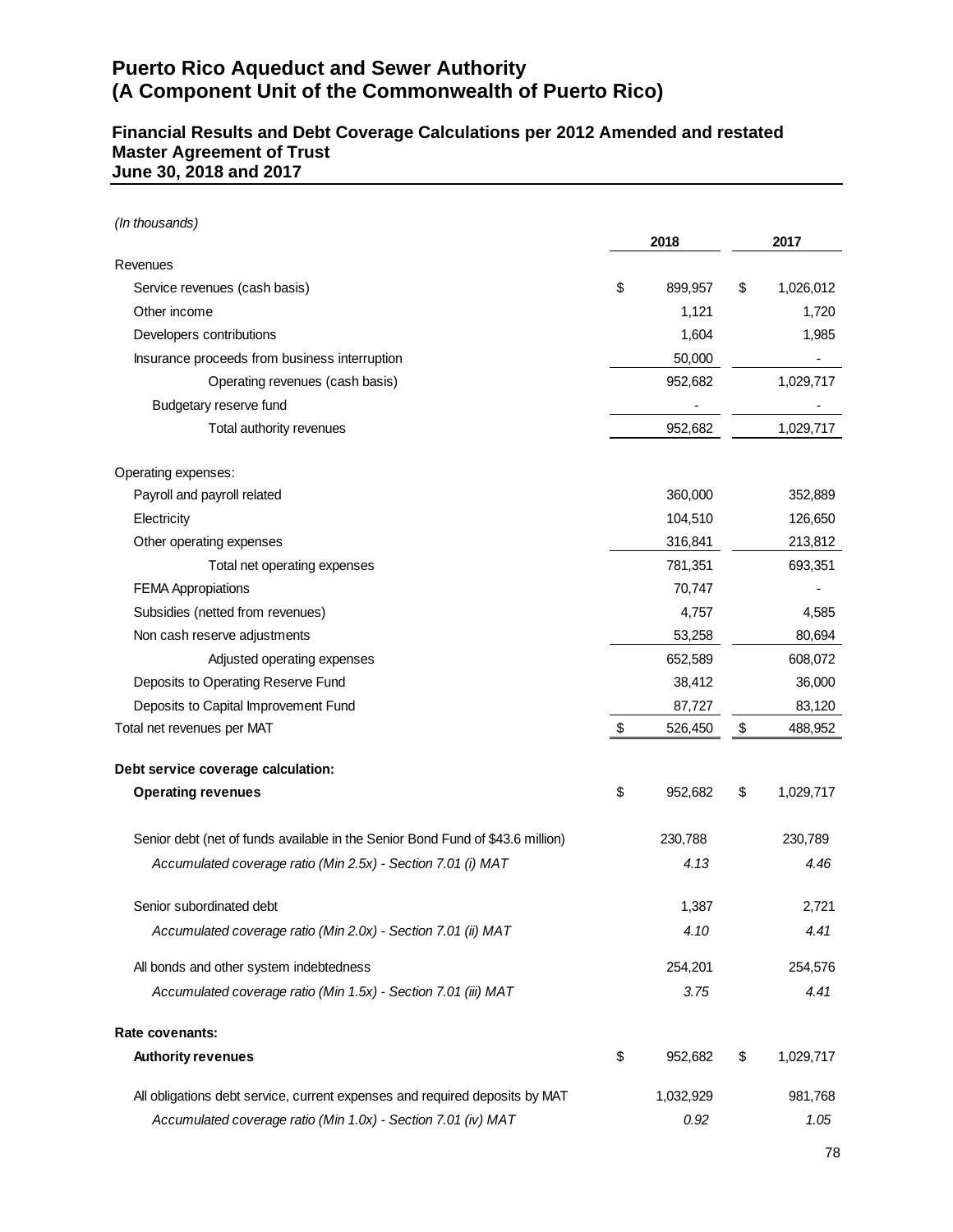### **Financial Results and Debt Coverage Calculations per 2012 Amended and restated Master Agreement of Trust June 30, 2018 and 2017**

#### **Debt Coverage Calculations**

The all obligations coverage ratio is calculated as required by section 7.01 of the MAT, by comparing Authority revenues with total obligations. Total Obligations includes required debt service deposits, current expenses, and other deposits required by the MAT such as, the operating reserve fund and the capital improvement fund.

For the rate covenant calculation the total debt service does not include debt service payable on the Commonwealth Supported Obligations as no debt service was due and payable by the Authority with respect to the outstanding Commonwealth Supported Obligation as such debt service is contingent on the Commonwealth of Puerto Rico appropriation of funds to pay such debt service. In the absence of such appropriations, there is no debt service due and payable on the Commonwealth Supported Obligations. Related to Rural Development and State Revolving Funds Programs, considered Commonwealth Guaranteed Indebtedness the debt service requirement was included in accordance with the terms of Forbearance Agreements related to such programs in place starting on July 2016 through July 2020. Therefore, only the debt service required under such Forbearance Agreements was included for rate covenant calculation purposes.

As of June 30, 2018, the Authority rate covenant on all obligations was 0.92, as a result of lower revenues and increased costs experienced by the impact in the Authority system of the 2017 hurricanes.

In accordance with the requirements of Section 7.01 of the MAT, the Authority expects to submit the rate covenant calculation to the consulting engineers as soon as the fiscal year 2018 audited financial statements are available. The Authority expects the consulting engineer will issue a report stating the rate covenant results for fiscal year 2018 were affected by the extraordinary impacts of the 2017 Hurricanes and that for fiscal year 2019, taking into account the rate adjustment implemented by the Authority in fiscal year 2019, the Authority is expected to comply with the rate covenant without any additional measure or action to be taken by the Authority's management.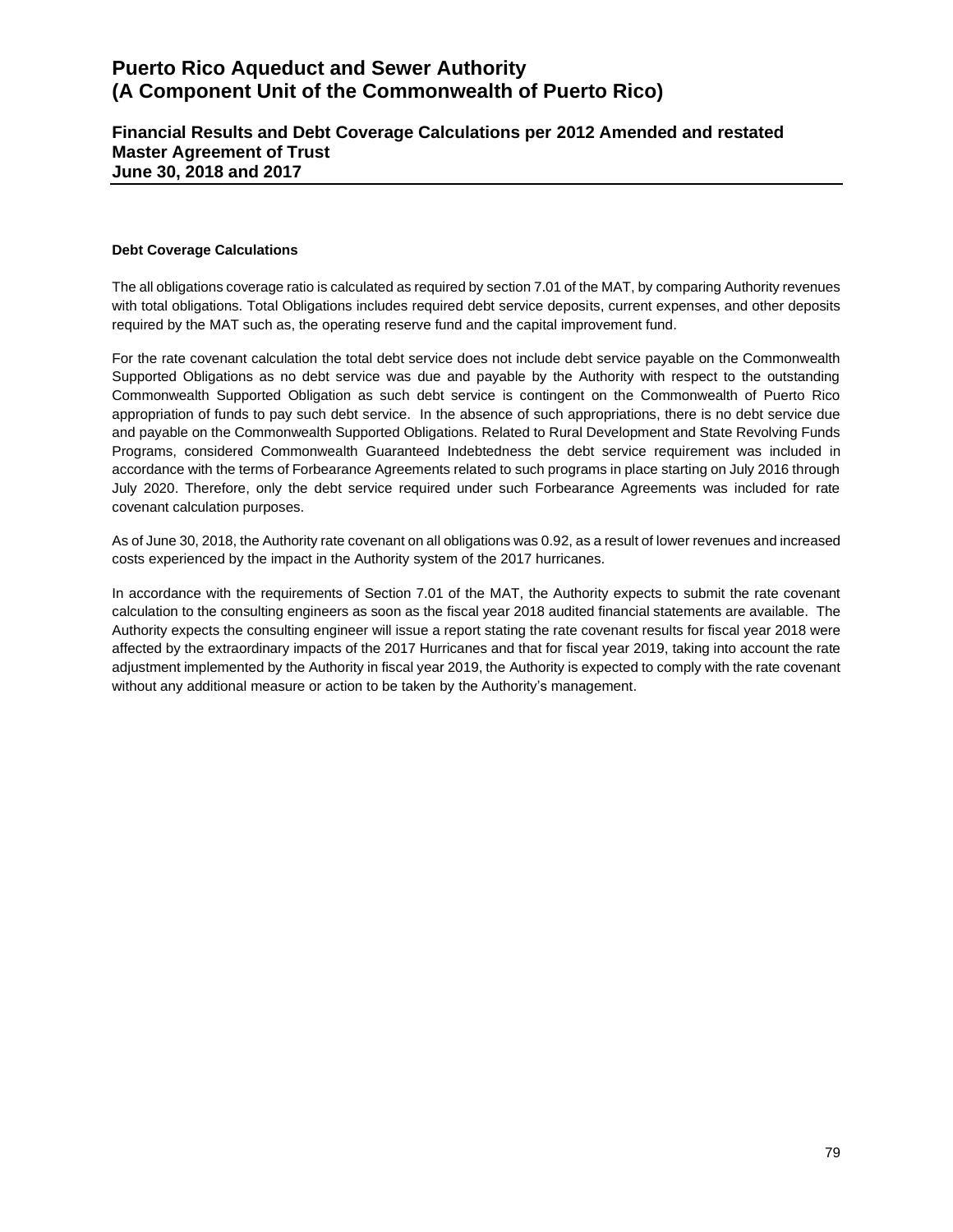

**Report of Independent Auditors on Internal Control Over Financial Reporting and on Compliance and Other Matters Based on an Audit of Financial Statements Performed in Accordance with** *Government Auditing Standards*

**The Board of Directors of Puerto Rico Aqueduct and Sewer Authority:** Kevane Grant Thornton LLP

33 Bolivia Street Suite 400 San Juan, Puerto Rico 00917-2013

 $T + 17877541915$ 

F + 1787 751 1284

**E** kgt@pr.gt.com

linkedin.com/company/kevane-grant-thornton facebook.com/kevanegrantthornton

We have audited, in accordance with the auditing standards generally accepted in the United States and the standards applicable to financial audits contained in *Government Auditing Standards*, issued by the Comptroller General of the United States, the financial statements of Puerto Rico Aqueduct and Sewer Authority (the Authority) as of and for the years ended June 30 2018 and 2017, and the related notes to the financial statements, which collectively comprise the Authority 's basic financial statements and have issued our report thereon dated December 31, 2020.

#### **Internal Control Over Financial Reporting**

In planning and performing our audit of the financial statements, we considered the Authority 's internal control over financial reporting (internal control) to determine the audit procedures that are appropriate in the circumstances for the purpose of expressing our opinion on the financial statements, but not for the purpose of expressing an opinion on the effectiveness of the Authority's internal control. Accordingly, we do not express an opinion on the effectiveness of the Authority's internal control.

A *deficiency in internal control* exists when the design or operation of a control does not allow management or employees, in the normal course of performing their assigned functions, to prevent, or detect and correct misstatements on a timely basis. A *material weakness* is a deficiency, or a combination of deficiencies, in internal control such that there is a reasonable possibility that a material misstatement of the Authority's financial statements will not be prevented, or detected and corrected on a timely basis. A *significant deficiency* is a deficiency or a combination of deficiencies in internal control that is less severe than a material weakness, yet important enough to merit attention by those charged with governance.

Our consideration of internal control was for the limited purpose described in the first paragraph of this section and was not designed to identify all deficiencies in internal control that might be material weaknesses or significant deficiencies and therefore, material weaknesses or significant deficiencies may exist that were not identified.

**Audit | Tax | Advisory | Outsourcing**

Kevane Grant Thornton LLP, all rights reserved. Kevane Grant Thornton LLP is a member firm of Grant Thornton International Ltd (GTIL) and each member firm are a separate legal entity. Services are delivered independently by the member firm. GTIL does not provide services to clients. GTIL and its member firms are not agents of, and do not obligate, one another and are not liable for one another's acts or omissions. **grantthornton.pr**